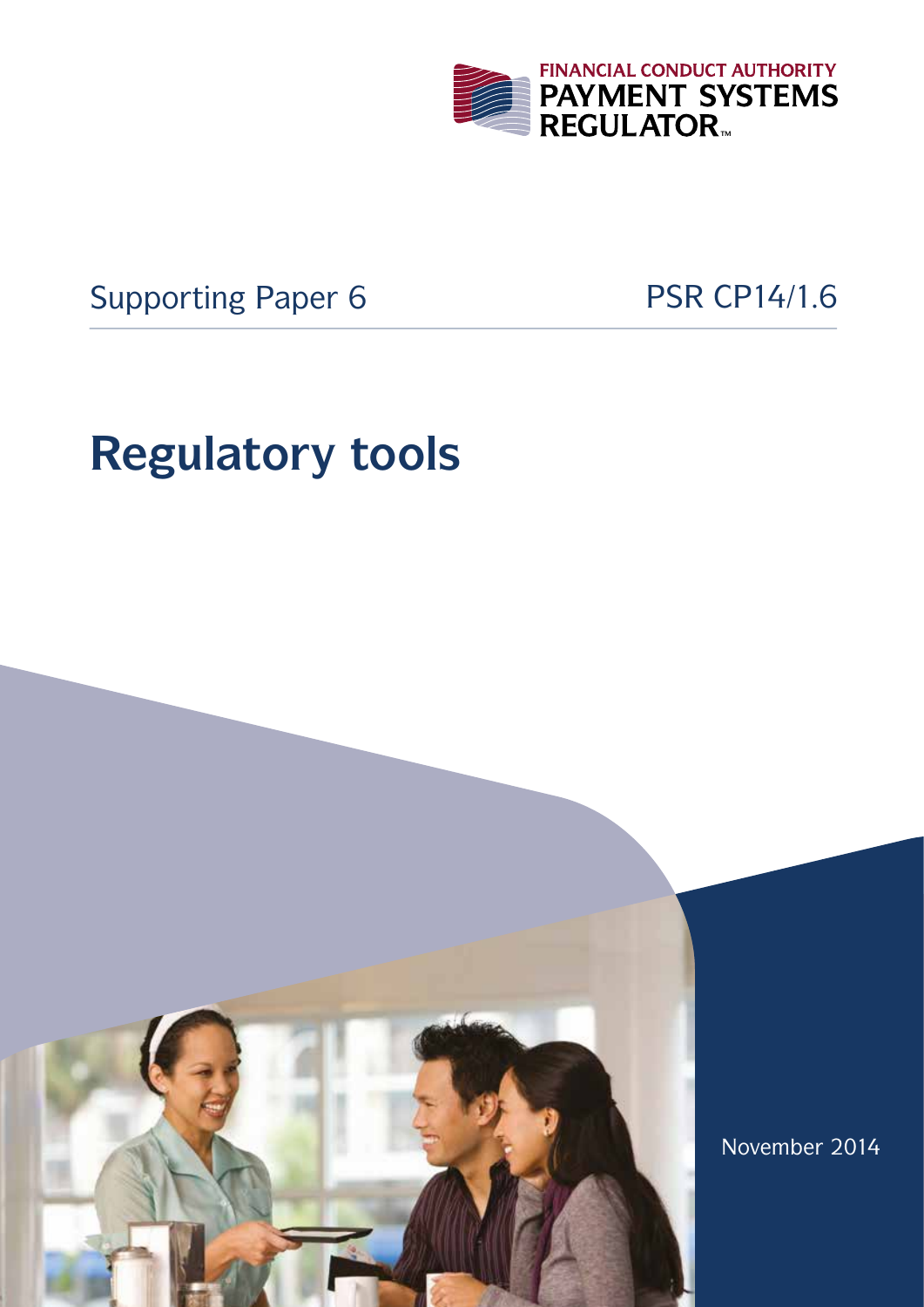This Supporting Paper supports the PSR's Consultation Paper '*A new regulatory framework for payment systems in the UK*'. It specifically outlines our approach to the regulatory tools and framework we are proposing that form part of our broader overall framework for the regulation of UK payment systems.

As with all of our proposals in this consultation, they have been designed to further our objectives of promoting competition, innovation and the interests of service-users. This Supporting Paper is designed for those stakeholders who want a more detailed understanding of our proposed approach.

We are asking for comments on this Consultation Paper by 5pm, Monday, 12 January 2015.

You can send your comments and responses to our consultation questions by email to [PSRconsultations@psr.org.uk](mailto:PSRconsultations%40psr.org.uk?subject=).

You can also respond in writing to the address below (although we ask all respondents to also provide electronic Word and PDF versions of their response).

Payment Systems Regulator Consultation response team 25 The North Colonnade Canary Wharf London E14 5HS

We will publish all non-confidential responses to our Consultation Paper along with our final Policy Statement.

We will not regard a standard confidentiality statement in an email message as a request for nondisclosure. Stakeholders who wish to claim commercial confidentiality over specific items in their response should make sure to fill in the cover sheet accordingly, and to identify those specific items which they claim to be commercially confidential by **highlighting them in yellow.**

We may nonetheless be required to disclose all responses which include information marked as confidential, in order to meet legal obligations, in particular if we are asked to disclose a confidential response under the Freedom of Information Act 2000. We will endeavour to consult you in handling such a request. Any decision we make not to disclose a response is reviewable by the Information Commissioner and the Information Rights Tribunal.

You can download this Consultation Paper from our website: [www.psr.org.uk](http://www.psr.org.uk)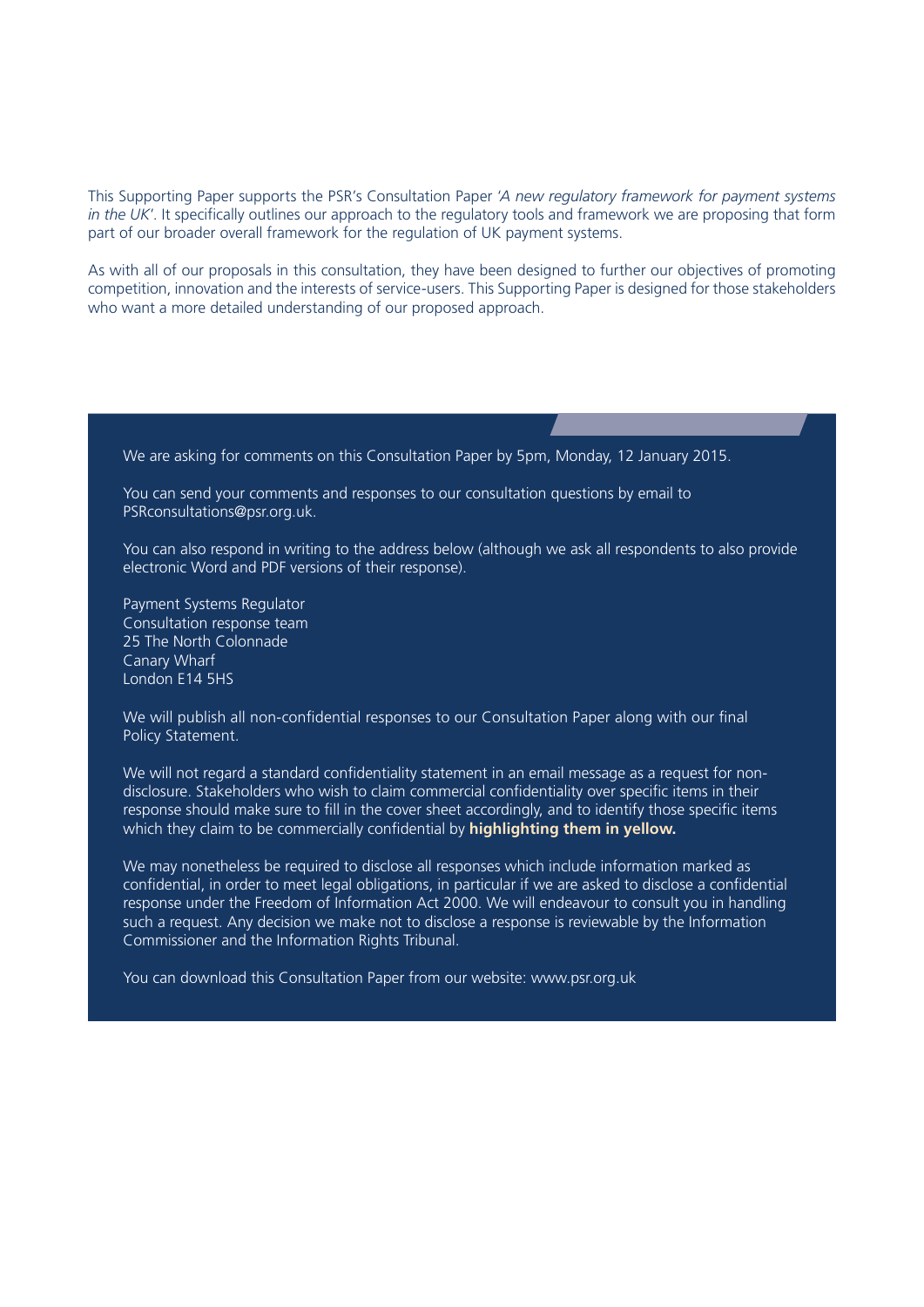### **Contents**

| Part A:         | Introduction                                       | 5              |
|-----------------|----------------------------------------------------|----------------|
| Part B:         | The PSR Principles                                 | $\overline{7}$ |
| Part C:         | Our Objectives Guidance                            | 17             |
| Part D:         | Our Administrative Priority Framework              | 18             |
| Part E:         | Our Powers & Procedures Guide                      | 20             |
| Part F:         | Our dispute resolution and applications procedures | 23             |
| Part G:         | Our Super-Complaints Guidance                      | 25             |
| Part H:         | Our Penalties Guidance                             | 26             |
| Part I:         | Our market reviews                                 | 30             |
| Part J:         | Our concurrent competition powers                  | 32             |
| <b>Annex 1:</b> | Draft Objectives Guidance                          |                |
| <b>Annex 2:</b> | Draft Administrative Priority Framework            |                |
| <b>Annex 3:</b> | Draft Powers & Procedures Guide                    |                |
| <b>Annex 4:</b> | Draft Super-Complaints Guidance                    |                |

**Annex 5:** Draft Penalties Guidance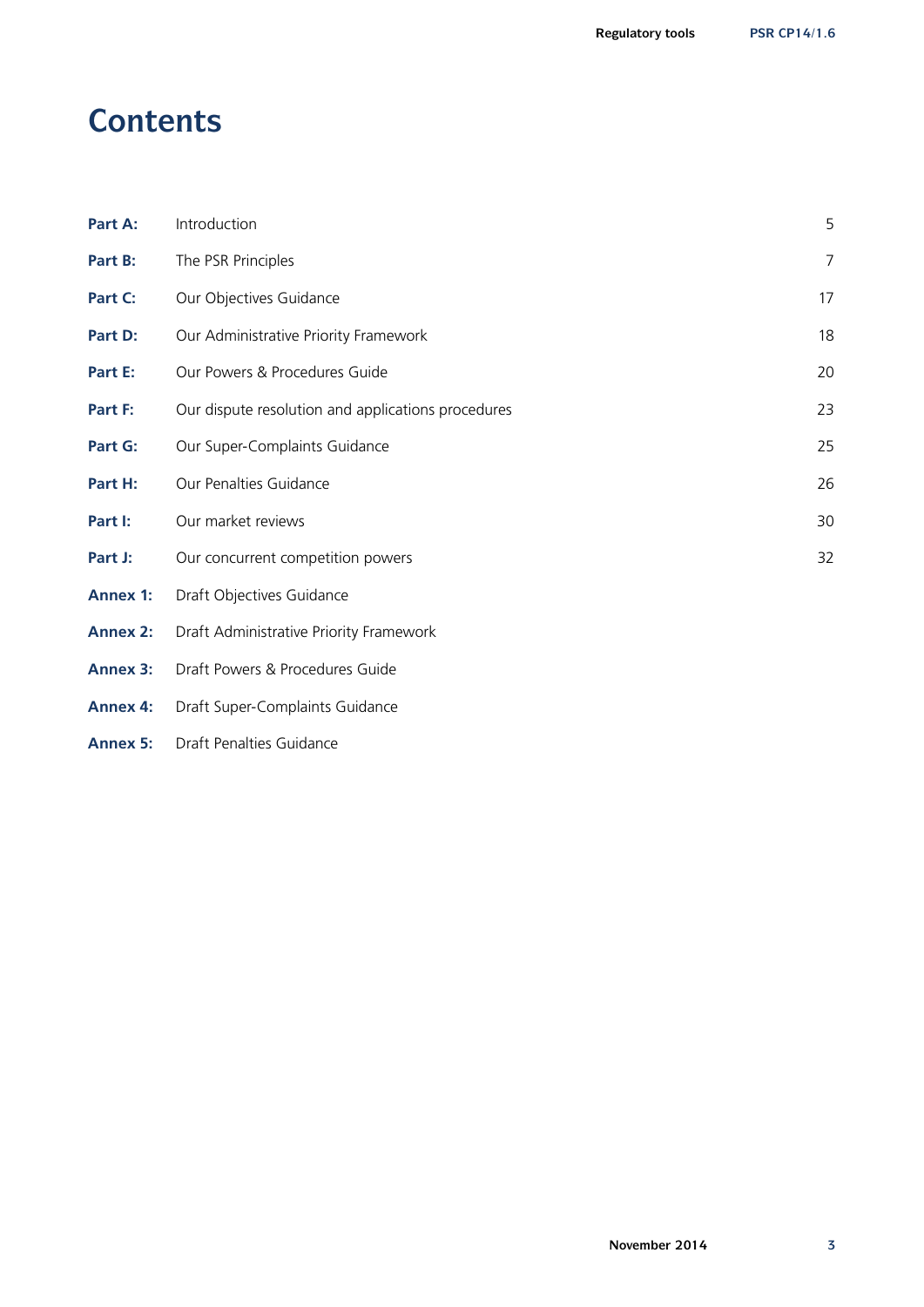#### **PSR CP14/1.6 Regulatory tools**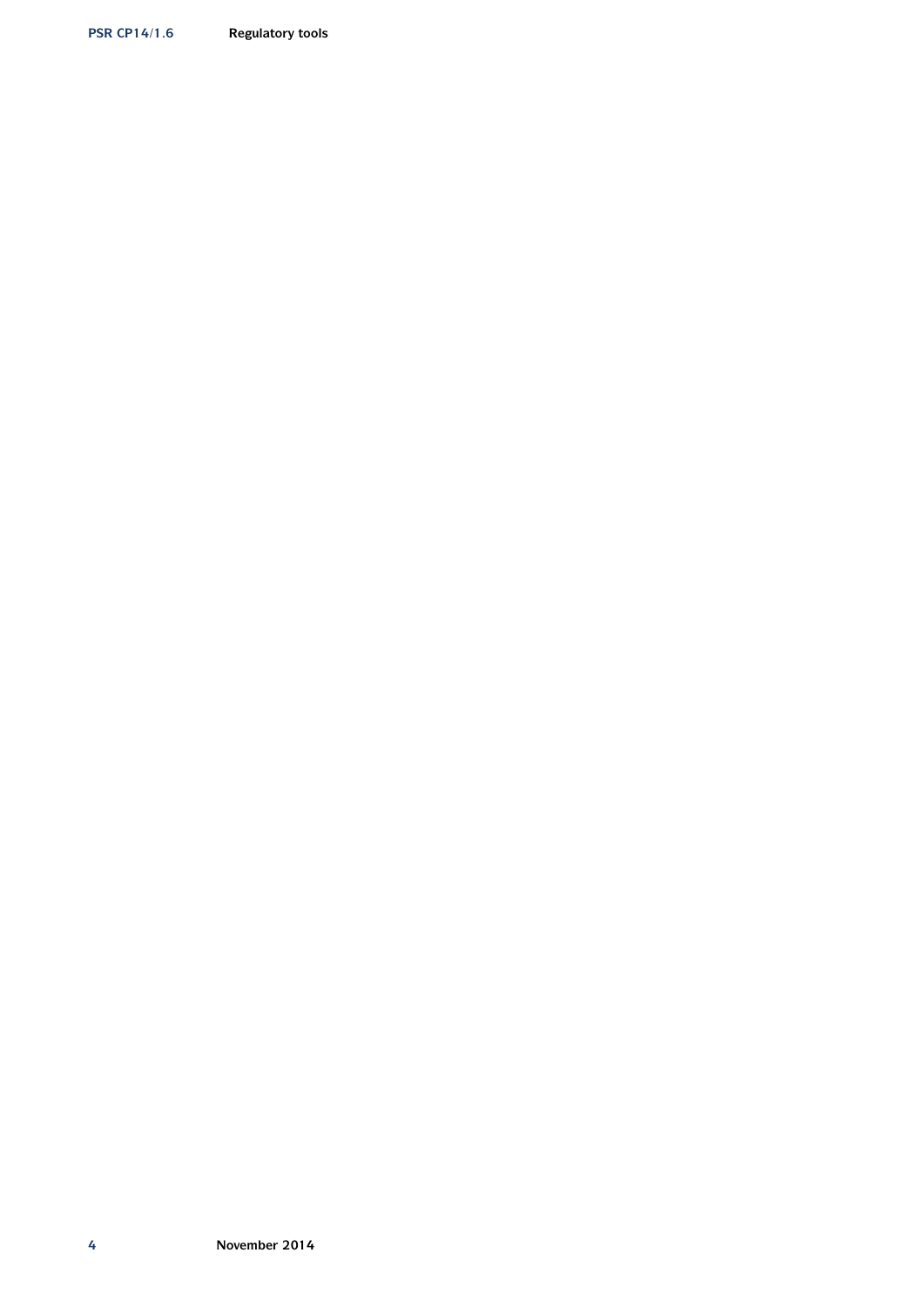### **A. Introduction**

- 6.1 This Supporting Paper provides a high-level description of our regulatory tools.
- 6.2 This Supporting Paper also sets out our proposed Principles, which underpin our package of regulatory measures, and which set some high-level behavioural standards for industry participants.
- 6.3 Our regulatory tools support our package of policy proposals in relation to payments industry strategy, governance and control of payment systems, and access to payment systems. As set out in *Supporting Paper 1: The PSR and UK payments industry*, our statutory powers are the tools we can use to advance our objectives and ensure the organisations we regulate do what we expect them to do. We have developed processes which set out how we will exercise our powers and how industry participants and service-users can interact with us. We are also providing guidance on some topics.
- 6.4 We will take action, among others, if we see that:
	- the solutions proposed by industry do not take into account the criteria or measures we have set, or do not satisfactorily address our concerns
	- industry or individual participants are not implementing directions effectively or on time, or are acting in a way which could pre-empt or run counter to our directions
	- progress against the priorities we have set or expect from industry is too slow
	- the outcomes we expect are not being delivered
- 6.5 This Supporting Paper is divided into ten parts and five Annexes:
	- **Part A:** this introduction
	- **Part B:** the PSR Principles
	- **Part C:** our Objectives Guidance
	- **Part D:** our Administrative Priority Framework
	- **Part E:** our Powers & Procedures Guide
	- **Part F:** our dispute resolution and applications procedures
	- **Part G:** our Super-Complaints Guidance
	- **Part H:** our Penalties Guidance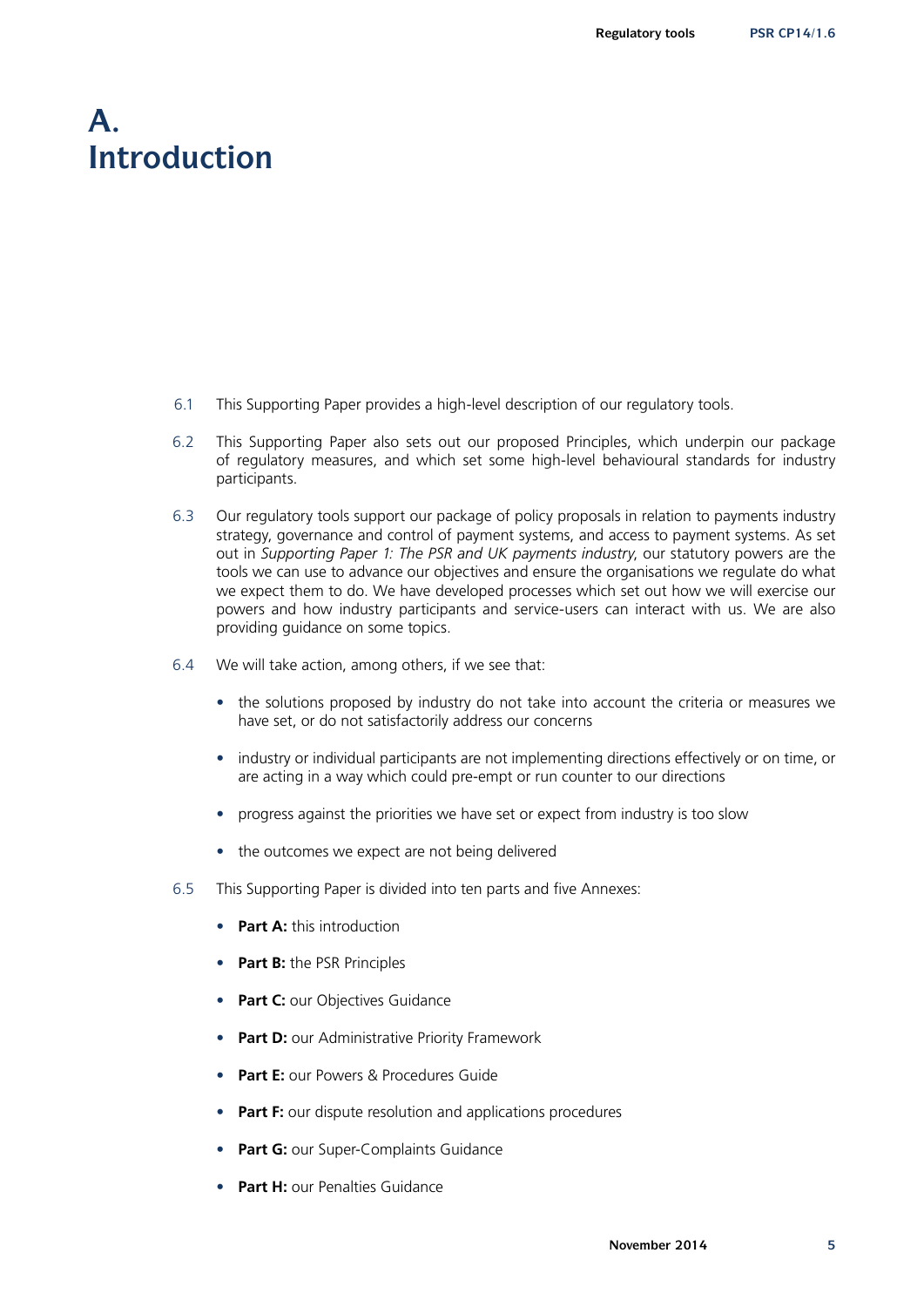- **Part I:** our market reviews
- **Part J:** our concurrent competition powers

and

- **Annex 1:** Draft Objectives Guidance
- **Annex 2:** Draft Administrative Priority Framework
- **Annex 3:** Draft Powers & Procedures Guide
- **Annex 4:** Draft Super-Complaints Guidance
- **Annex 5:** Draft Penalties Guidance
- 6.6 Expressions and acronyms we use are defined as appropriate in this Supporting Paper and in our *Glossary*. Where expressions are capitalised in the text (e.g. 'Operator'), a more detailed definition is included in our *Glossary*, which is included as *Annex 1* to our Consultation Paper.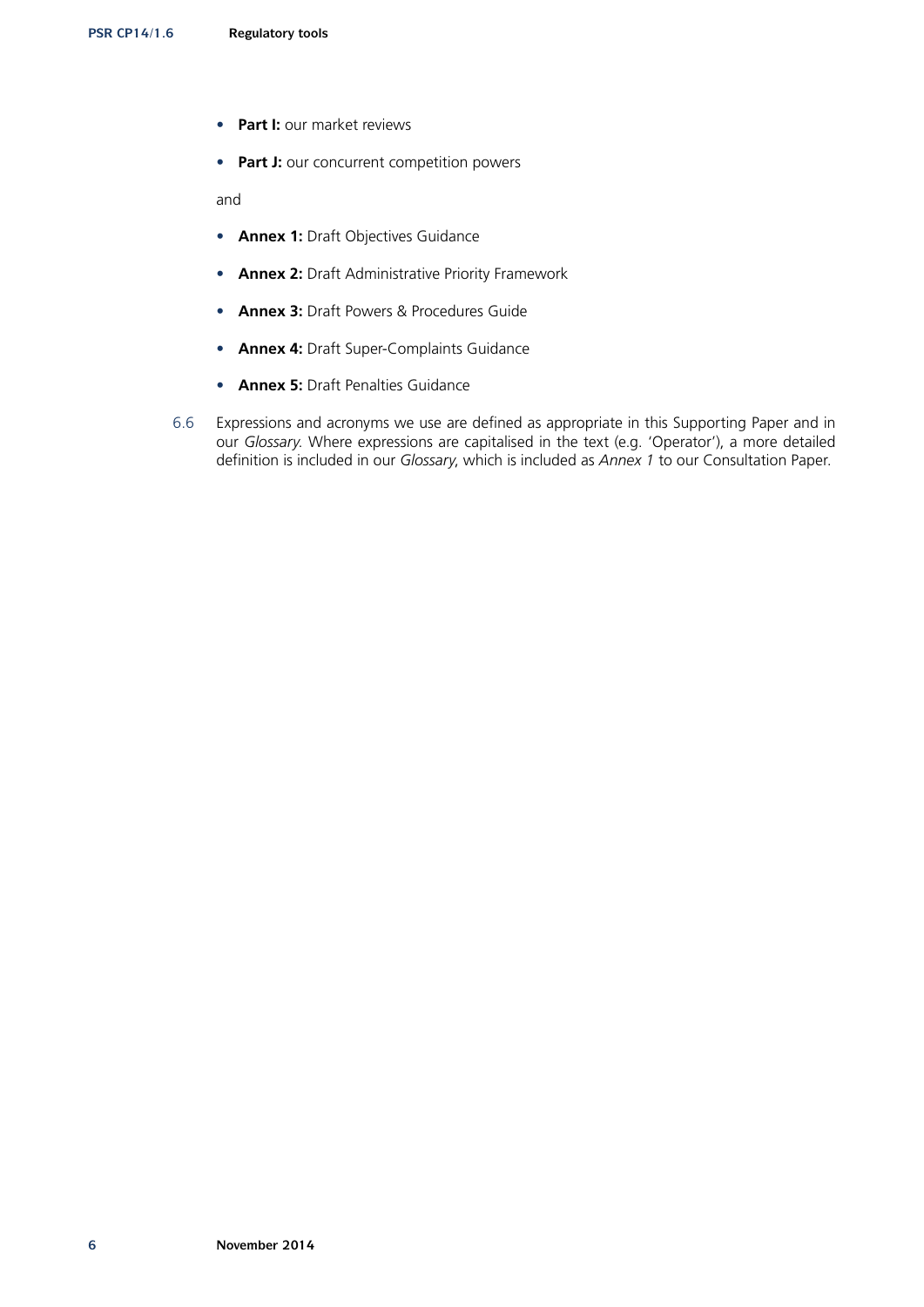### **B. The PSR Principles**

#### **The rationale for our approach to PSR Principles**

- 6.7 We propose to issue a number of general, legally-binding Principles to apply to participants in designated payment systems. Our aim is to formulate succinct high-level principles stating the fundamental obligations of these participants, which are part of our overall package of regulatory measures (and which underpin our other proposals on access and governance).
- 6.8 Our intention is to set out in the PSR Principles some behavioural standards to which we expect participants to adhere. Breaching a Principle will constitute a regulatory compliance failure (see **Part E** below and *Annex 3: Draft Powers & Procedures Guide* to this Supporting Paper). In determining whether a Principle has been breached, we will look at what is the appropriate conduct expected under the Principle in question.
- 6.9 The main considerations that have guided us in formulating the draft Principles are as follows:
	- **Our statutory objectives:** the content of the draft Principles reflects our statutory objectives of promoting competition, innovation and the interests of service-users, under the Financial Services (Banking Reform) Act 2013 (FSBRA). We have also had regard to the importance of maintaining the stability of, and confidence in, the UK financial system, and the importance of payment systems in relation to the performance of functions by the Bank of England (the Bank), as well as our regulatory principles under FSBRA.
	- **Practical experience:** we have used the existing *Principles for Financial Market Infrastructures*, issued by CPSS-IOSCO (CPSS-IOSCO Principles), the ECB's '*Oversight Framework for Card Payment Schemes*' and the Financial Conduct Authority's (FCA) Principles as inspiration, and have crafted our own Principles which we believe suitably reflect the characteristics of the payment systems industry and its participants, taking into account what is appropriate and proportionate for our specific industry circumstances.
	- **Durability and flexibility:** we believe that the Principles should be formulated at a level of generality which will enable them to be durable without amendment (unless there is a major change in the legislative or industry environment), so they are written in a way which should allow them to take changing circumstances and practices into account.
	- **International models:** we have also aimed to ensure that the Principles are in harmony with relevant international standards – in particular those of the ECB and the CPSS-IOSCO Principles.
- 6.10 Two of our proposed Principles will apply to all participants, while the third one will apply to certain categories of participants (Operators and Central Infrastructure Providers), to reflect what we consider is appropriate and proportionate. Operator refers to the Operators of the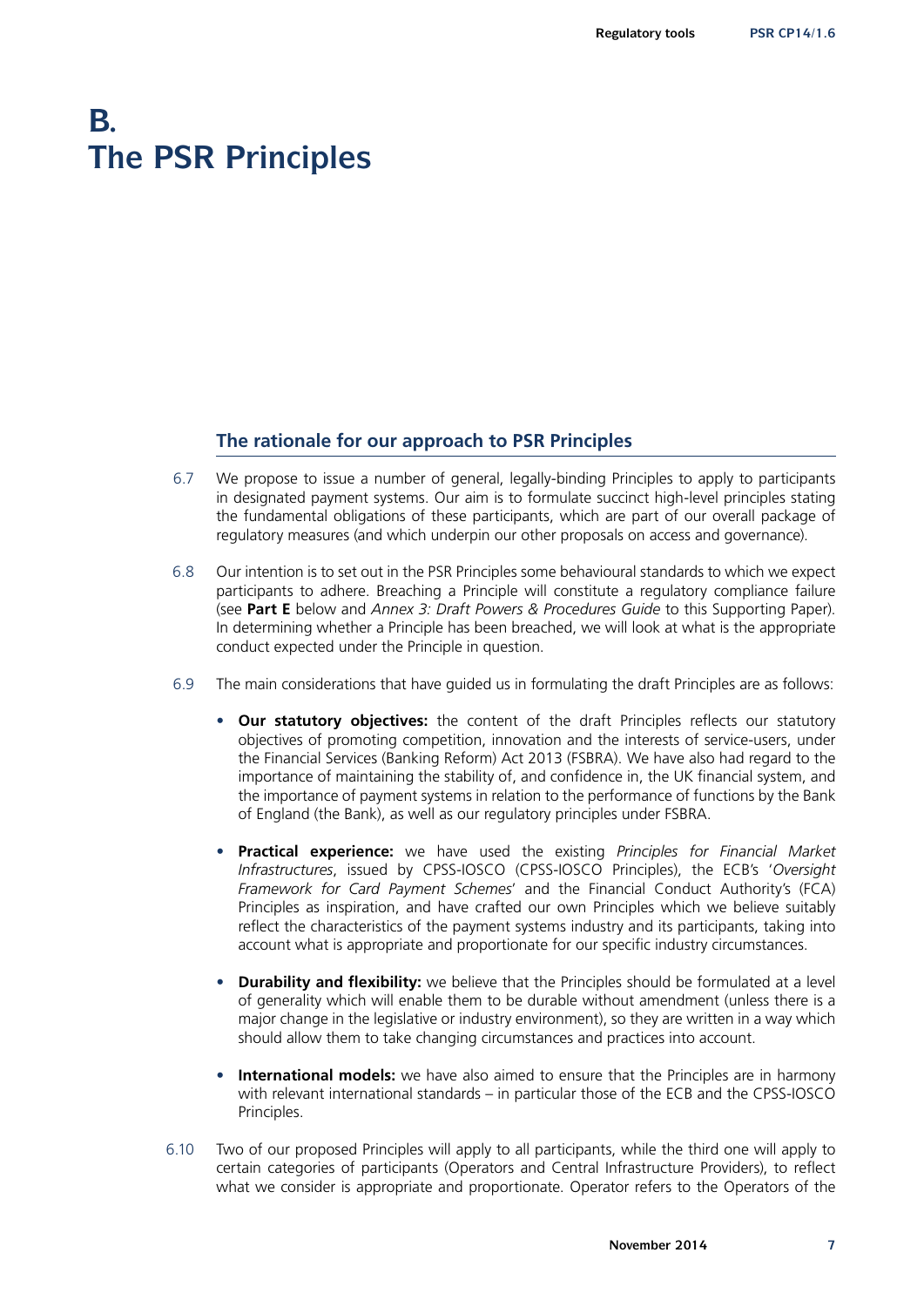payment systems designated by Treasury.<sup>1</sup> Central Infrastructure Provider refers to a provider of a package of systems and services, comprising hardware and software, provided under contract to an Operator for the purpose of operating the relevant payment system, including the processing of payment transactions and funds transfers.

- 6.11 In all cases, the practical implications of the Principles for participants' conduct, organisation and resources will depend on the size of the participant and the business it undertakes. The Principles are deliberately drafted in such a way as to enable each participant to comply with them by taking into account its particular circumstances. We expect that many participants will already be organising and conducting themselves in ways which are compliant with our Principles.
- 6.12 Although the Principles will be binding on participants in their own right, they will also need to be viewed in the wider context of other directions, requirements and guidance we issue. We do not expect the Principles to function in a vacuum, but in harmony with the remainder of the regulatory framework within which participants must operate, and to underpin our package of proposals, including the other directions and requirements we may impose.

### **Our proposed Principles**

- 6.13 These Principles will apply to participants' organisation, conduct and activities in relation to UK payment systems and services provided by payment systems.
- 6.14 Our proposed Principles are as follows.
- 6.15 **Principle 1: Relations with regulators:** *'A participant must deal with its regulators in an open and cooperative way, and must disclose to the PSR appropriately anything relating to the participant of which the PSR would reasonably expect notice.'*
- 6.16 The Rationale for our proposed Principle 1 is as follows:
	- We consider that all participants in payment systems should deal with their regulators in an open and cooperative way. To do otherwise will damage their credibility in our eyes, and may lead us to take more prescriptive action. We also want to ensure that a participant does not 'forum shop' among its regulators, and acts in an open and cooperative way with all of its regulators, not just some of them.
	- We expect a 'no surprises' culture, which means we expect industry participants to engage meaningfully with us, and to proactively keep us informed of anticipated developments before they are implemented – instead of us having to impose prescriptive reporting requirements from the outset.
	- The requirement to be cooperative (in dealing with regulators) includes expecting industry participants to cooperate with us by responding fully, accurately and promptly to any information requests we issue.
- 6.17 **Principle 2: Compliance:** '*A participant must observe proper standards of conduct and must refrain from activity which that participant should reasonably have expected to restrict or prevent another participant from complying with its regulatory obligations in relation to payment systems and services provided by payment systems.*'
- 6.18 The Rationale for our proposed Principle 2 is as follows:

The Treasury's consultation on designation is ongoing and currently includes Bacs, C&CC, CHAPS, FPS, LINK, NICC, MasterCard and Visa.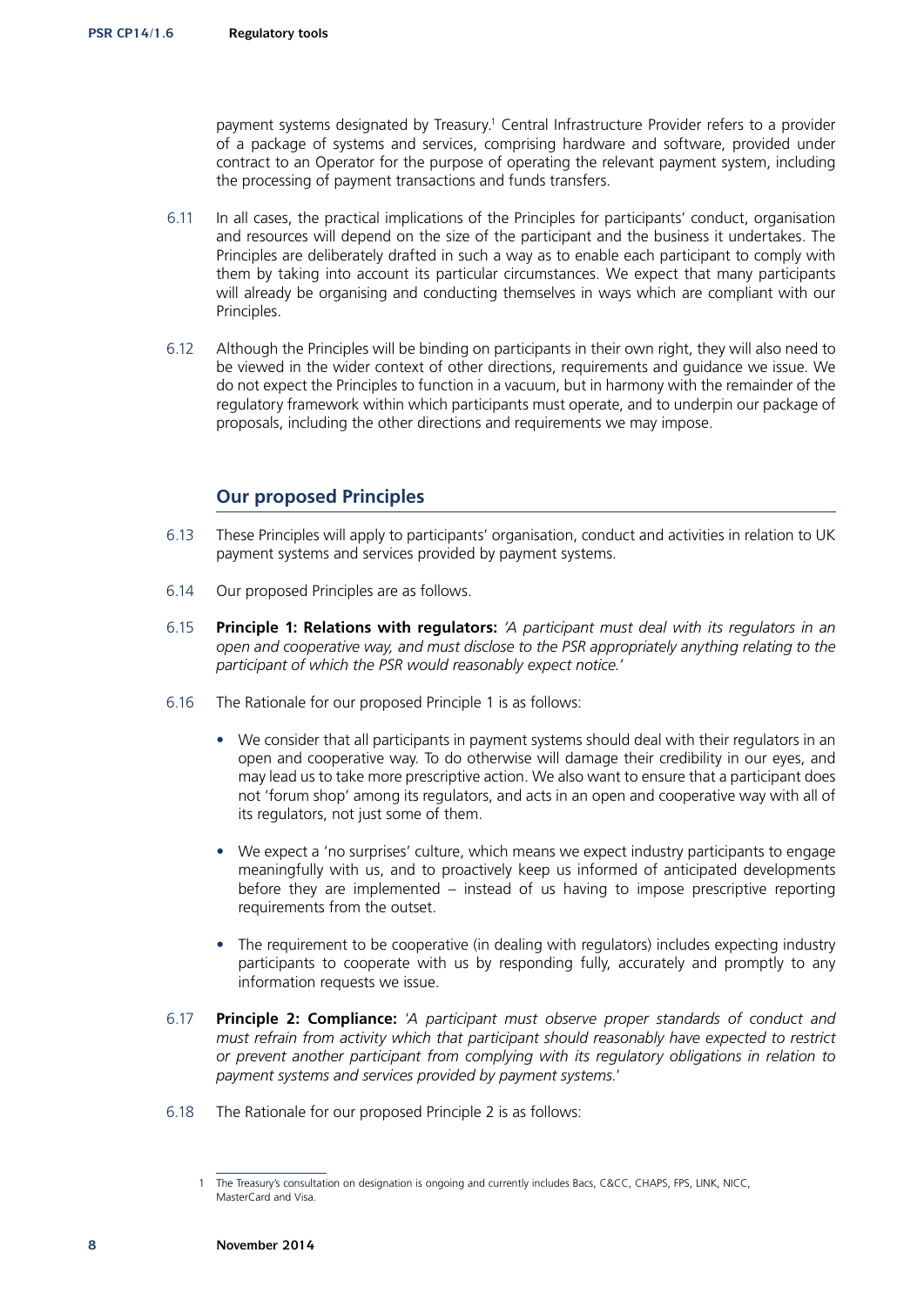- We expect industry participants to behave appropriately, and to be responsible for their own behaviour. Observing proper standards of conduct, in this context, includes at a minimum complying in a prompt and fulsome manner with any directions or requirements we issue, and engaging constructively with us. Conduct which would not meet the 'proper standard' would include, for example, unjustified delays in compliance, or attempts to pre-empt or otherwise take action which would run counter to the letter or spirit and intention of our directions.
- Given the significant links and relationships that exist both horizontally and vertically within the payments industry, we recognise that there is the potential for the conduct of one participant to interfere in the affairs of another participant, and we consider that such interference would also fail to meet proper standards of conduct.
- We consider that it is appropriate to require participants to refrain from activity which they should reasonably have expected to restrict or prevent another participant from complying with its regulatory obligations. This could happen, for example, if one participant has an interest or shareholding in another participant, and uses it to influence the behaviour of that participant in such a way that it cannot comply with its regulatory obligations.
- The Principle does not focus on conduct that might have an unforeseeable effect on another person, rather, it focuses on conduct where a participant knew, should have known, or is otherwise legally attributed with the knowledge, that that conduct would likely have a prohibited effect.
- 6.19 **Principle 3: Financial prudence:** *'An Operator or Infrastructure Provider must ensure it has, or has access to, adequate financial resources to ensure that it is able to carry out its functions and activities in relation to the regulated payment system it operates in the case of an Operator, or the regulated payment system or systems whose central infrastructure it provides or controls in the case of an Infrastructure Provider, including resources to:*
	- *cover potential general business losses and debts as they fall due*
	- *continue operations and services as a going concern if those losses or debts materialise, and*
	- *comply with its regulatory obligations in relation to payment systems and services provided by payment systems.'*
- 6.20 The Rationale for our proposed Principle 3 is as follows:
	- Given the large number of PSPs and service-users who depend on how infrastructure is provided, controlled, developed and operated, and the significance of Operators and Central Infrastructure Providers in ensuring the stability of, and confidence in, the UK financial system, we consider that it is critical that Operators and Central Infrastructure Providers properly identify, monitor and manage business risk.
	- We consider that this includes ensuring that Operators and Central Infrastructure Providers manage business risks appropriately, including financial risk, to ensure that they are able to carry out their functions and activities. Managing financial risk includes being able to pay penalties, should we impose any against an Operator or Central Infrastructure Provider as a result of a compliance failure. Among others, we do not want a situation where an Operator or Central Infrastructure Provider manages its business poorly and then uses its poor management, and the resulting precarious financial situation it is in, as an excuse for not being able to comply with our regulatory requirements.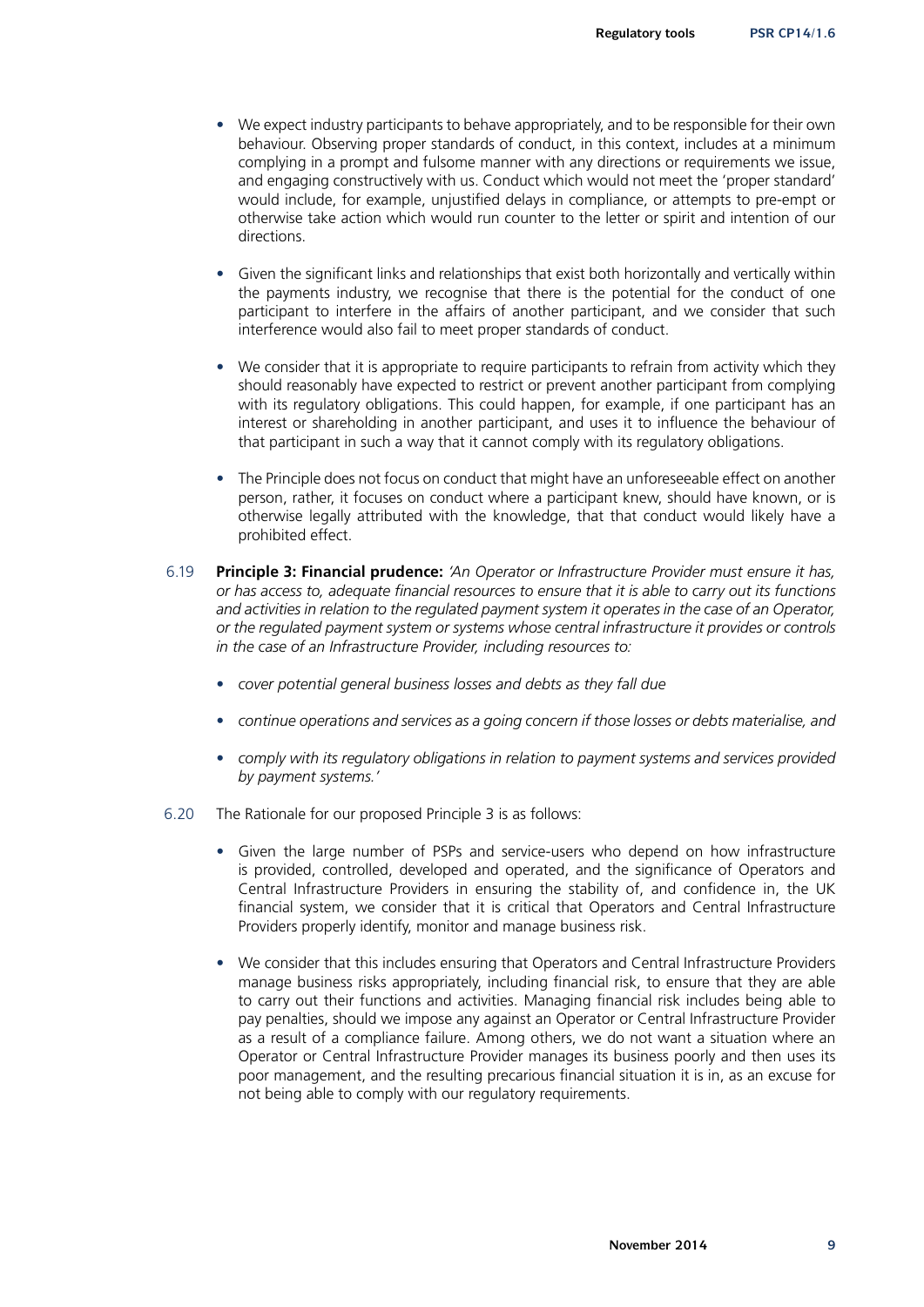#### **Our proposed Principles are consistent with our objectives and duties**

- 6.21 We anticipate that our proposed Principles will advance our objectives by setting succinct highlevel principles stating the fundamental behavioural obligations of participants. Our proposed Principles will also underpin and support our specific policy proposals on access and governance. In particular:
	- Our proposed Principle 1 on Relations with regulators sets the whole tone for our relationship with our regulated entities and vice-versa, and underpins our 'no surprises' culture. Having a principles-based approach is appropriate and proportionate, and avoids the risk of us being overly prescriptive.
	- Our proposed Principle 2 on Compliance focuses on each participant being responsible for its own behaviour and refraining from interfering with the ability of another participant to comply with its regulatory obligations.
	- Our proposed Principle 3 on Financial prudence focuses more specifically on the significance of Operators and Central Infrastructure Providers in relation to the stability of, and confidence in, the UK financial system, and the reliance that a large number of PSPs and service-users place on them and on their ability to properly identify, monitor and manage risk.
- 6.22 We consider that these Principles support our competition, innovation and service-user objectives. Payment systems form a vital part of the UK's financial systems supporting the broader UK economy and service-users. Our vision is to have world class payment systems. To achieve this, we need, among other things, financially sound payment systems, which are used and operated by compliant participants, who interact in an open and cooperative way with their regulators. If industry participants do not adhere to the behavioural standards we are setting, our ability to advance one or more of our objectives may be jeopardised. In particular, our proposed Principles will ensure that industry participants are accountable to us and, indirectly, to their service-users, for their behaviour.
- 6.23 With regard to Principle 1 on Relations with regulators, we want participants to engage with us in an open and cooperative way. We do not expect participants to notify us of the minutiae of running their business, we rely on them to exercise sound judgement in determining what are the developments or changes that we would reasonably expect notice of given our objectives and the concerns we are looking to address (as set out in the Consultation Paper and Supporting Papers).<sup>2</sup>
- 6.24 With regards to Principle 2 on Compliance, we note that many participants are already subject to similar rules.
	- Certain PSPs are already subject to a rule on observing proper standards of market conduct under the FCA (and the Prudential Regulation Authority (PRA)) Principles, $3$  and Payment Institutions (PIs) are subject to similar expectations under Regulation 6 PSRs 2009.
	- The Bank already expects compliance with legal requirements of Bacs, CHAPS and FPS under the CPSS-IOSCO Principles.
	- Card payment systems are already subject to a general compliance requirement under the ECB's '*Oversight Framework for Card Payment Schemes*', (for example the guidance under Standard 1). Consumer card instruments are also subject to the Consumer Credit regime of the FCA, where compliance with a range of legal requirements requires Card Operators

<sup>2</sup> If in doubt, participants can contact us and ask us for guidance on what we would typically expect to be given notice of.

<sup>3</sup> A similar principle is adopted by the FCA and PRA (Principle 11: "*A firm must deal with its regulators in an open and cooperative way, and must disclose to the appropriate regulator appropriately anything relating to the firm of which that regulator would reasonably expect notice.*"). See <http://fshandbook.info/FS/html/FCA/PRIN/2/1>and PRA Handbook, APER 2.1B The Statements of Principle<http://fshandbook.info/FS/html/PRA/APER/2/1B>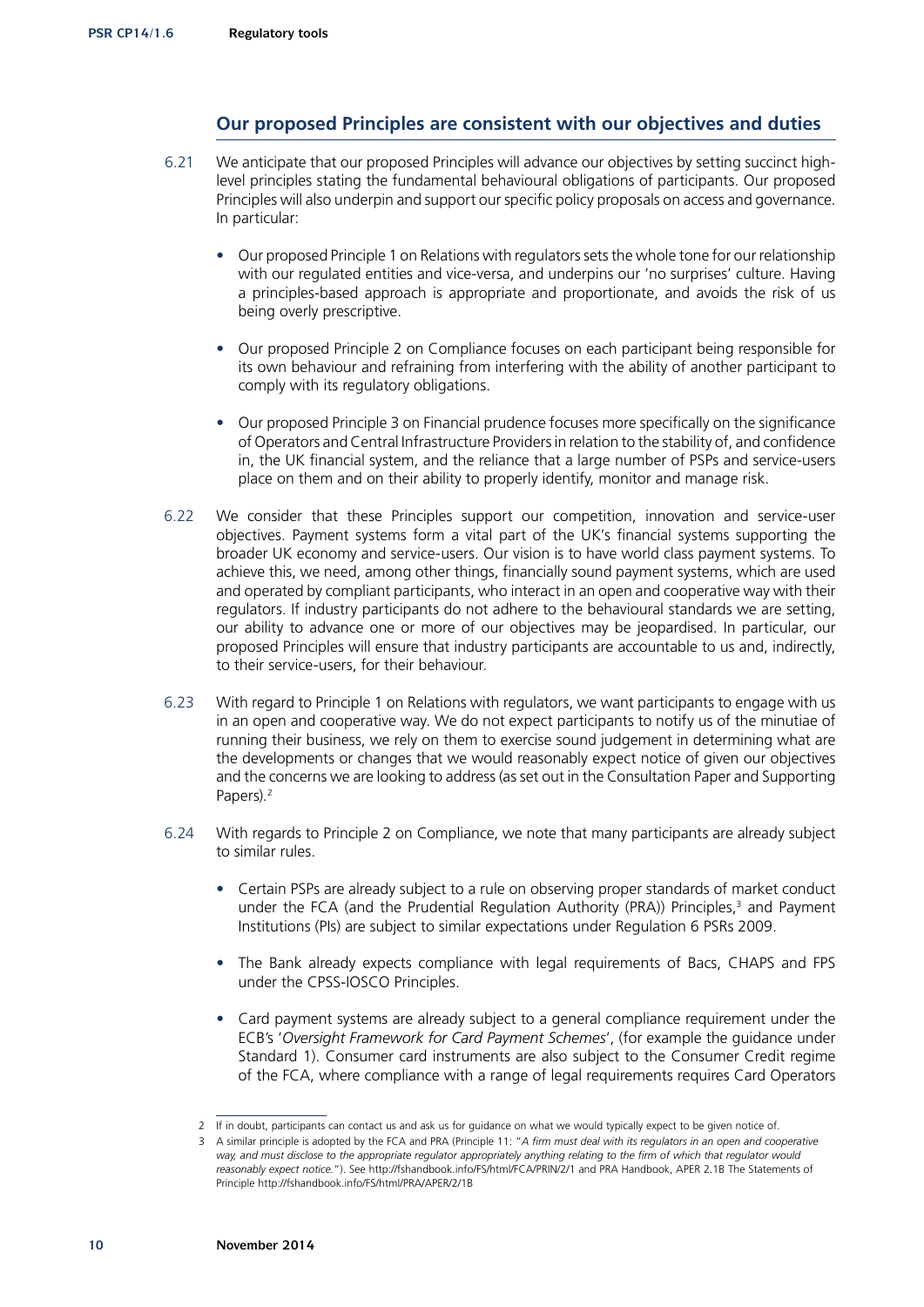to reflect legislative changes in their rules in order to facilitate legal compliance of their Affiliates.

- 6.25 With respect to Principle 3 on Financial prudence, we note that many Operators are already subject to similar rules.
	- The CPSS-IOSCO Principles contain similar recommendations. Bacs, CHAPS and FPS must already have regard to these, and C&CC have told us that they also take these into account. In particular, our proposed Principle aligns with CPSS-IOSCO Principle 15 on General Business Risk, which requires a financial market infrastructure to '*identify, monitor, and manage its general business risk and hold sufficient liquid net assets funded by equity to cover potential general business losses so that it can continue operations and services as a going concern if those losses materialise. Further, liquid net assets should at all times be sufficient to ensure a recovery or orderly wind-down of critical operations and services*'.
	- Card payment systems are similarly already subject to requirements to manage business and financial risks and have effective governance arrangements under the ECB's '*Oversight Framework for Card Payment Schemes*', under Standards 3, 4 and 5.
	- Central Infrastructure Providers are not currently subject to such clear requirements on managing business and financial risk, but given how critical they are in terms of underpinning the UK's payment systems, we consider that our Principle on Financial prudence should apply to them too.
- 6.26 We have had regard to our regulatory principles when considering and developing our proposed Principles. In particular:
	- We consider that it is appropriate, economic and efficient for us to set high-level behavioural standards for participants, rather than issuing prescriptive rules. We believe that this approach represents an efficient allocation of our resources. We consider that it is for industry participants to be responsible for their own behaviour and to manage risk appropriately, as they are best placed to ensure that they have open and cooperative Relations with regulators, are compliant, and manage their risks appropriately.
	- We consider that our proposed Principles are consistent with the principle of proportionality. We consider that the proposed Principles are the least onerous approach to ensuring appropriate behavioural standards are adhered to, as compared with us issuing prescriptive rules. We consider that the costs of compliance with our proposed Principles are not disproportionate to the benefits in general terms which can be expected to result from our proposed Principles, especially as we expect that many participants will already be organising and conducting themselves in ways which are compliant with our Principles.
	- We consider that our proposed Principles are consistent with the general principle that those who use services provided by payment systems should take responsibility for their decisions, and that the senior management of regulated participants are responsible for ensuring compliance with the requirements we set. This is particularly the case for our Principles on Compliance and Relations with regulators, but also our Principle on Financial prudence.
	- As noted earlier, we consider that Operators and Central Infrastructure Providers play a significant and critical role in ensuring the stability of, and confidence in, the UK financial system, given the reliance that a large number of PSPs and service-users place on them. We therefore consider that our Principle on Financial prudence, which requires Operators and Central Infrastructure Providers to manage business and financial risk, will support sustainable growth in the UK economy in the medium and long term.
	- We recognise that the businesses we regulate differ in nature and in their objectives, which should, where appropriate, be reflected in how we exercise our functions. That is why we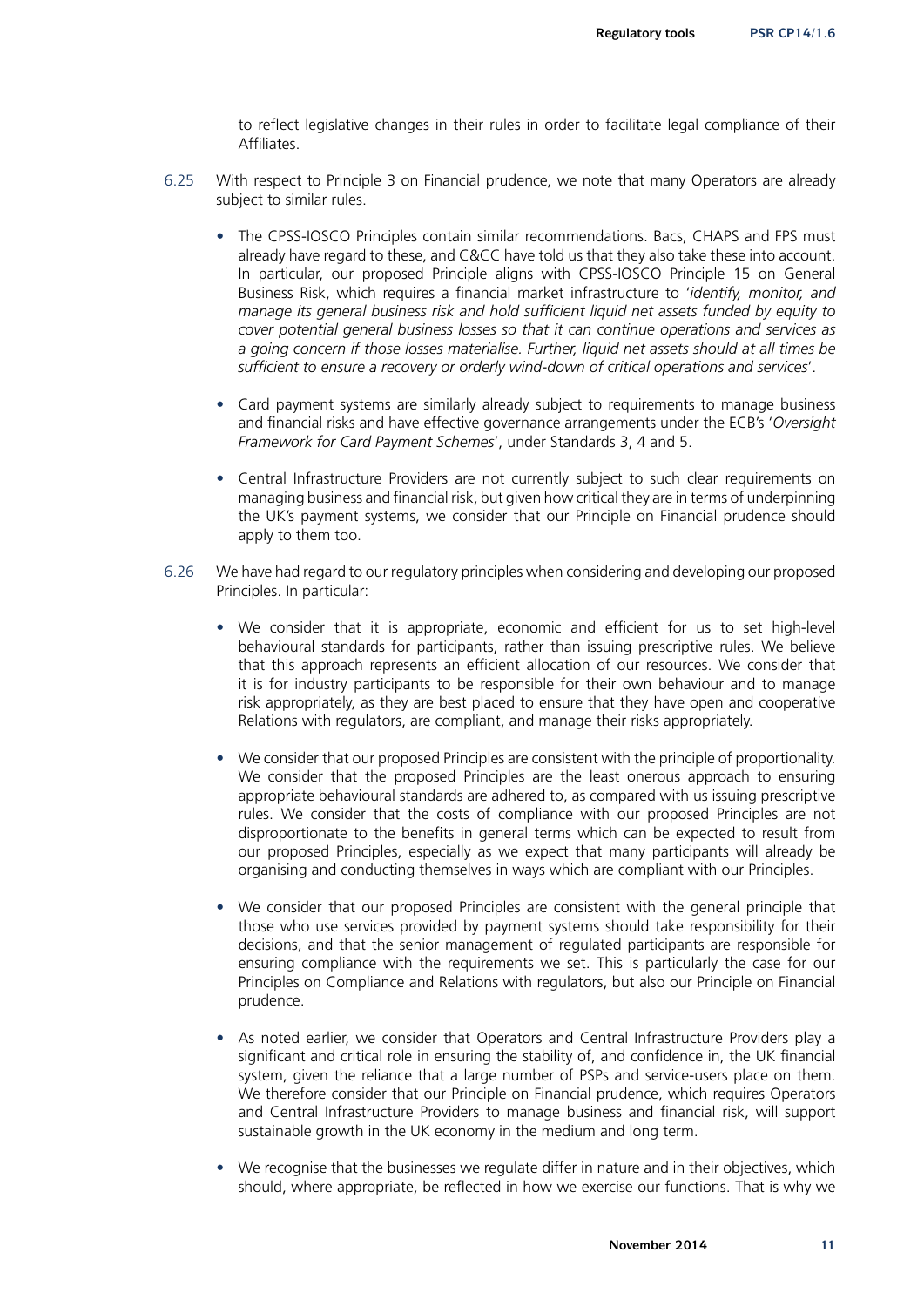consider that our Principles are an appropriate approach, as they enable each participant to comply with them by taking into account its particular circumstances, including its size and the business it undertakes.

- By setting out the behavioural standards we expect industry participants to adhere to through our proposed Principles, we are exercising our functions in a transparent way. We consider that our proposed Principles are clear, understandable to, and accessible by, all existing and prospective industry participants and other service-users.
- 6.27 As we develop our proposed directions, we have had, and will continue to have, regard to how our proposals could impact on the Bank's functions<sup>4</sup> and objectives, and the stability of, or confidence in, the UK financial system. We will continue to work closely with the Bank to assess these impacts and ensure there are no adverse impacts. We have discussed our proposed Principles with the Bank (as well as with the PRA and FCA).
- 6.28 A copy of our proposed direction is set out in *Annex 2* to the Consultation Paper.
	- **SP6-Q1: Do you agree with our three proposed high-level PSR Principles on Relations with regulators, Compliance and Financial prudence? If you disagree with our proposed approach, please give your reasons.**
	- **SP6-Q2: Do you agree with our proposed approach that our PSR Principles on Relations with regulators and on Compliance should apply to all participants? If you disagree with our proposed approach, please give your reasons for disagreeing, and explain which categories of participants you consider they should apply to and why.**
	- **SP6-Q3: Do you agree with our proposed approach that our PSR Principle on Financial prudence should apply to Operators and Central Infrastructure Providers? If you disagree with our proposed approach, please give your reasons for disagreeing, and explain which categories of participants you consider it should apply to and why.**

### **Possible additional PSR Principles**

- 6.29 We have also considered possible additional PSR Principles, which are more closely aligned to some of the FCA Principles. These are set out below.
- 6.30 We would welcome stakeholder feedback on whether we should consider adopting some or all of these possible PSR Principles in addition to the main three PSR Principles proposed above.

<sup>4</sup> In its capacity as a monetary authority, including the Bank's other relevant functions such as settlement service provider, provider of infrastructure, security trustee, Direct PSP for some payment systems, and resolution authority.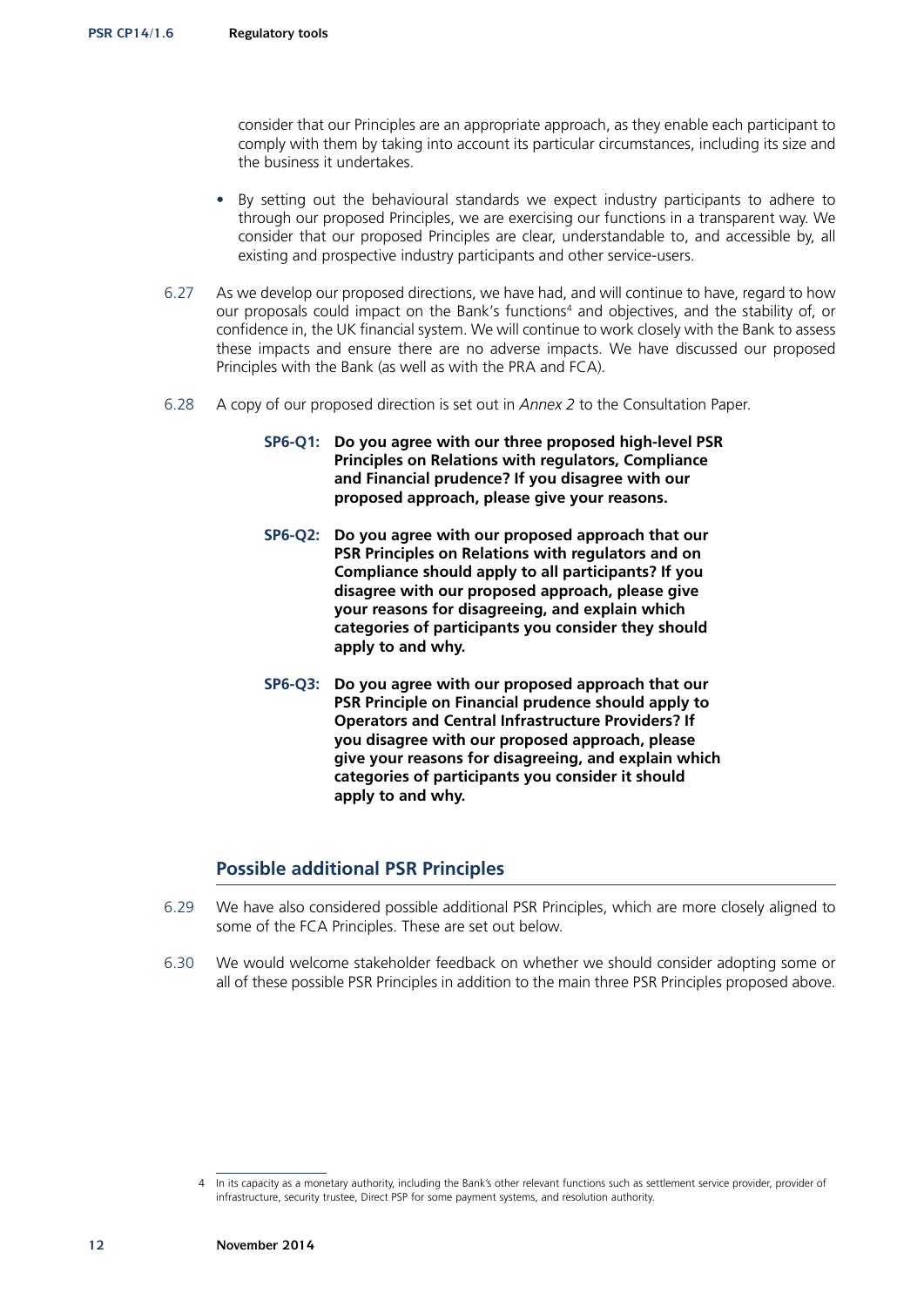**PSR CP14/1.6**

| <b>Possible additional PSR Principles</b> |                                                                                                                            |                                                                                                                                                                                              |  |  |  |
|-------------------------------------------|----------------------------------------------------------------------------------------------------------------------------|----------------------------------------------------------------------------------------------------------------------------------------------------------------------------------------------|--|--|--|
|                                           | <b>Integrity</b><br>(our version of FCA Principle 1)                                                                       | A Direct PSP, Operator or Central<br>Infrastructure Provider must conduct its<br>business with integrity.                                                                                    |  |  |  |
|                                           | Skill, care & diligence<br>(our version of FCA Principle 2)                                                                | A Direct PSP, Operator or Central<br>Infrastructure Provider must conduct<br>its business with due skill, care and<br>diligence.                                                             |  |  |  |
|                                           | <b>Management &amp; control</b><br>(our version of FCA Principle 3<br>& CPSS-IOSCO Principle 2)                            | An Operator or Central Infrastructure<br>Provider must take reasonable care<br>to organise and control its affairs<br>responsibly and effectively, with<br>adequate risk management systems. |  |  |  |
|                                           | Governance<br>(based on CPSS-IOSCO<br>Principle 2)                                                                         | An Operator or Central Infrastructure<br>Provider must have governance<br>arrangements that are effective, clear<br>and transparent.                                                         |  |  |  |
|                                           | Service-users' interests<br>(our version of FCA Principle<br>6 & CPSS-IOSCO Principle 2,<br>including Key Consideration 7) | An Operator or Central Infrastructure<br>Provider must pay due regard to the<br>interests of its service-users and treat<br>them fairly.                                                     |  |  |  |
|                                           | <b>Conflicts of interest</b><br>(our version of FCA Principle 8<br>& CPSS-IOSCO Principle 23 at<br>paragraph 3.23.3)       | An Operator or Central Infrastructure<br>Provider must manage conflicts of<br>interest fairly.                                                                                               |  |  |  |
|                                           |                                                                                                                            |                                                                                                                                                                                              |  |  |  |

**SP6-Q4: Do you think that we should also adopt some or all of the additional proposed Principles relating to Integrity, Skill care & diligence, Management & control, Governance, Service-users' interests, and/or Conflicts of interest? If you think we should adopt some or all of the additional proposed Principles, do you agree with the proposed participants to which each Principle would apply? Please give reasons for your response. If you disagree with the proposal to adopt some or all of the additional Principles, please give reasons for your response.**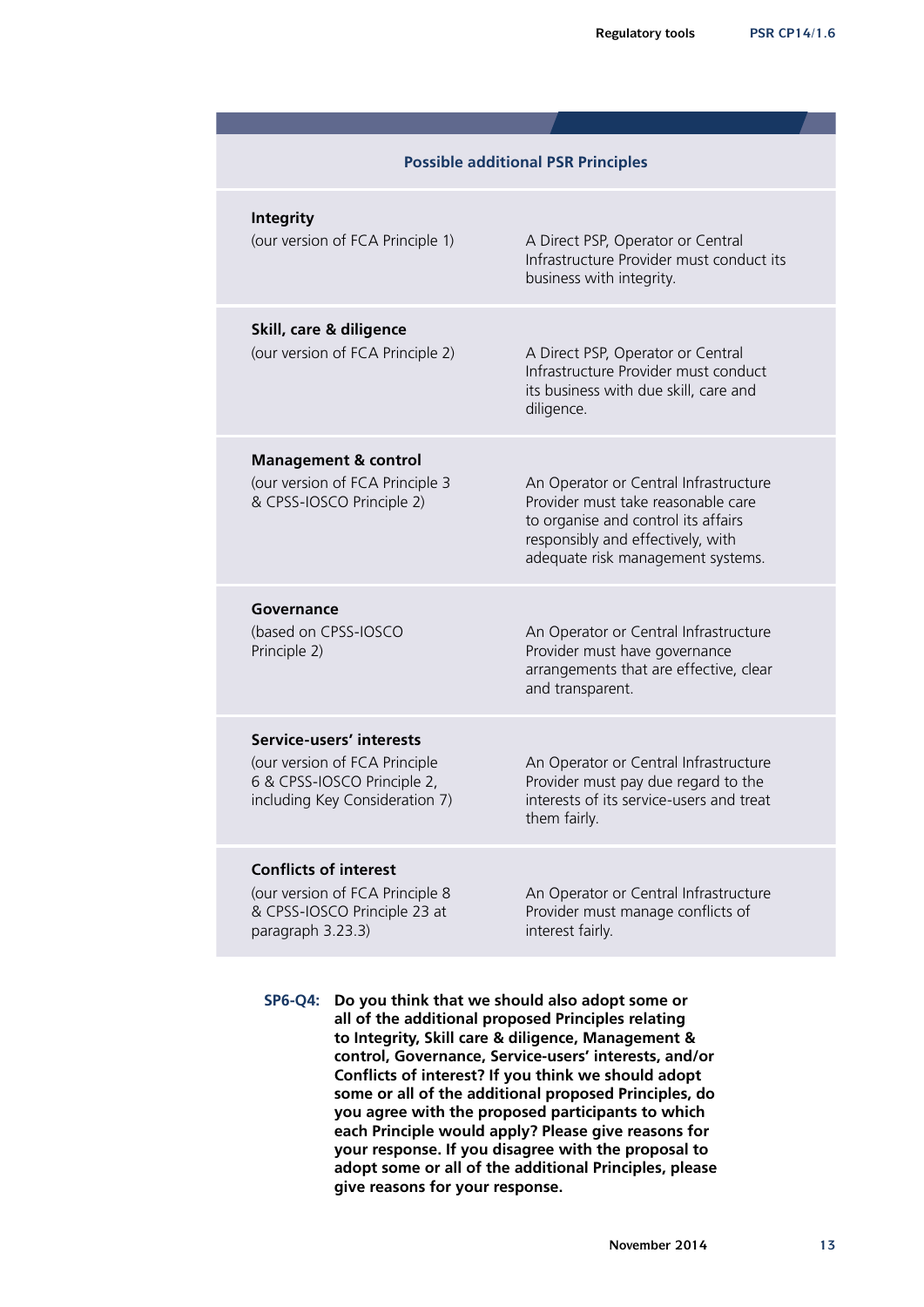### **What are the intended benefits of our proposals and related anticipated costs for industry?**

6.31 As set out below, we expect our proposed direction to set high-level Principles to have notable benefits for those who use, or are likely to use, the services provided by payment systems. In our opinion, it is not reasonably practicable to produce a quantitative estimate of the benefits given the nature of the benefits described below, such as ensuring that there are effective relationships between the PSR and those we regulate. Neither is it reasonably practicable to produce a quantitative estimate of the costs given the nature of the costs and that different participants will take into account their particular circumstances when complying with our proposed Principles.

### **Anticipated benefits**

- 6.32 We consider that the regulatory framework formed by our proposed high-level Principles has the benefit of setting out our clear expectations for how we expect industry participants to behave, without being overly prescriptive. This also enables each participant to comply with the Principles by taking into account its particular circumstances.
- 6.33 With respect to Principle 1 on Relations with regulators, we note that by cooperating proactively with regulators, a participant may have an early warning of any problems/issues arising from its conduct with the obvious benefit that it will be able to agree and implement remedial actions at an early stage. Early and proactive cooperation may lead to savings for participants in terms of reputational damage, fines and management costs compared to the situation where a compliance failure has only been discovered following a complaint and/or an investigation.
- 6.34 Principles 1 (on Relations with regulators) and 2 (Compliance) should help to bring benefits by ensuring that participants deal with the regulator and respond to our directions in appropriate ways. This should help to make more effective use of the PSR's resources by giving greater confidence that participants are transparent in their dealings with us. It should bring benefits to regulatory effectiveness by reducing wasted time for the PSR in dealing with misleading information or in identifying compliance failures. The Bank already requires Bacs, CHAPS and FPS to have regard to the CPSS-IOSCO principle which is equivalent to our Principle 1 and therefore the benefits of our Principle in addition to the Bank's requirement will be minimal. We do however consider that there is benefit in elevating the relevant CPSS-IOSCO Principles and the ECB's '*Oversight Framework for Card Payments Schemes*' to a substantive regulatory requirement which must be complied with.
- 6.35 With respect to Principle 3 (on Financial prudence), we consider that it is important for all industry participants and service-users that we have financially sound payment systems. The Operators and the Central Infrastructure Providers that support them are crucial to well-functioning payment systems in the UK. Financial failure of any of these entities could bring detrimental consequences to the UK's payment systems which could be disruptive to the UK economy and in turn adversely impact service-users.
- 6.36 The Bank already requires Bacs, CHAPS and FPS to have regard to the CPSS-IOSCO principle which is equivalent to our Principle 3 and therefore the benefits of our Principle in addition to the Bank's requirement may be minimal. Similarly, Card Operators are subject to ECB requirements (and other similar regulatory requirements depending on their legal status) which are similar to our Principle 3, so the additional benefits may also be modest. However, benefits are expected to arise in respect of the other Operators and Central Infrastructure Providers by reducing the likelihood of financial failure, and by having a consistent regulatory requirement across all Operators and Central Infrastructure Providers.
- 6.37 A regulated environment in which the relevant participants are required to comply with our different Principles may help to raise the degree of confidence which participants have when dealing with other participants in the payments industry. For example, PSPs that are confident that their payment systems are operated and managed in a compliant and financially sound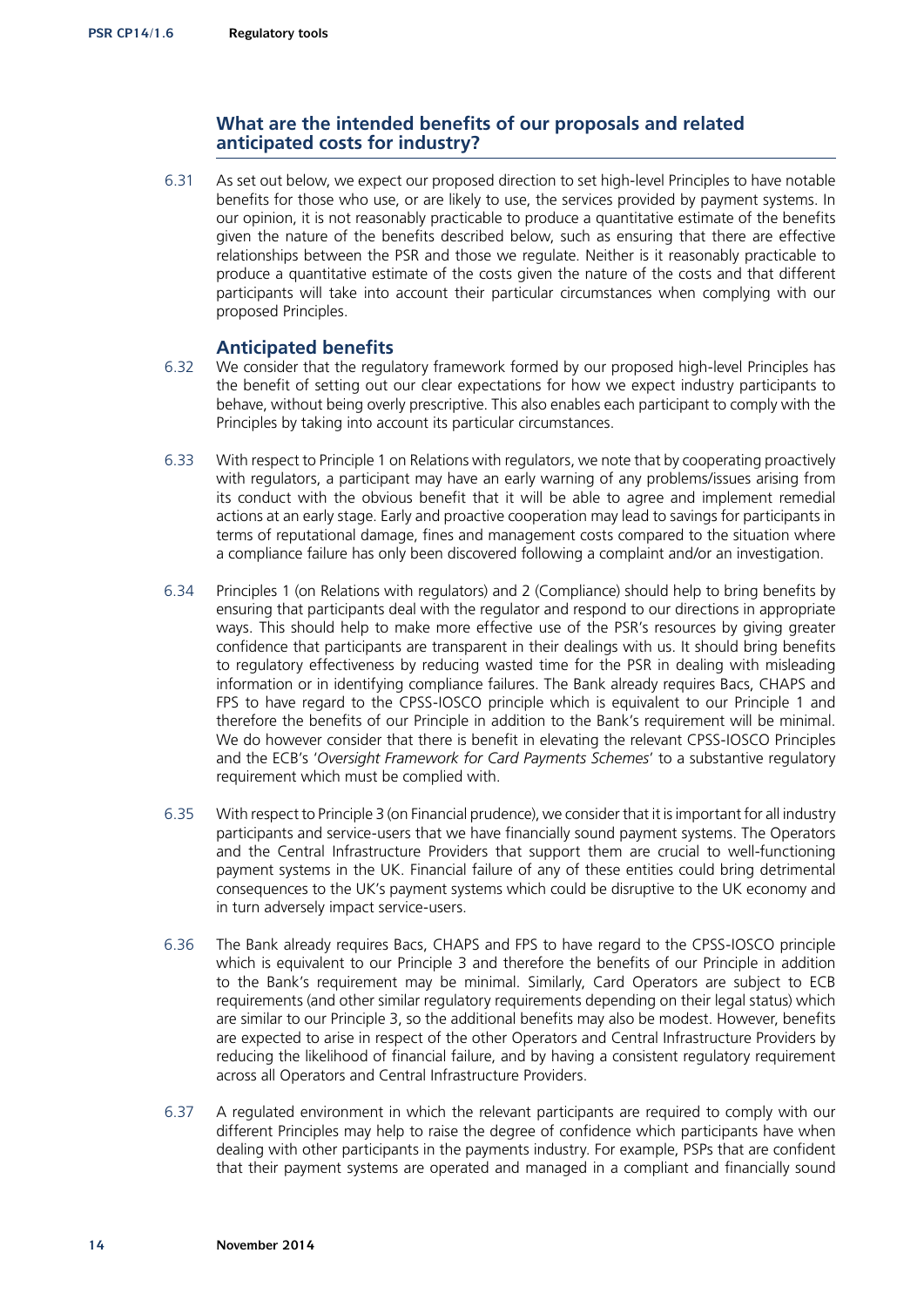way may be more likely to be willing to make investments in their own payments-related infrastructure and in new and innovative service propositions, which will benefit service-users.

### **Anticipated costs**

- 6.38 We anticipate that the costs of complying with these Principles should not be significant. Many PSPs are already subject to the FCA's (and PRA's) Principles, which are similar to our proposed Principles. Several Interbank Operators must already have regard to the CPSS-IOSCO Principles which set out requirements which are similar to our proposed Principles, and likewise the Card Operators are already subject to the ECB's '*Oversight Framework for Card Payment Schemes*' which sets out requirements which are similar to several of our proposed Principles. We expect that the additional costs of complying with our Principles for those PSPs and Operators should therefore be small.
- 6.39 For other participants who are not currently subject to the FCA's Principles, regulation by the Bank (with respect to the CPSS-IOSCO Principles), or the ECB's '*Oversight Framework for Card Payment Schemes*', there may be incremental costs of complying with our Principles. However, by setting out a principles-based framework rather than prescriptive rules, each participant will be able to comply with the Principles by taking into account its particular circumstances. This should help to minimise the costs associated with complying with the Principles. Further, many of these costs are those that would generally be faced by well-run organisations following best practice.
- 6.40 Some of the costs of complying with our Principles should be insignificant, and will be influenced by how a participant chooses to organise itself to comply with our Principles, taking into account its specific circumstances, organisation and objectives.
- 6.41 For example, with respect to Principle 1 on Relations with regulators, we consider that the incremental cost for a participant of dealing with its regulators in an open and cooperative way, as compared to dealing with its regulators in a non-transparent, misleading or uncooperative way is minimal, if there is in fact any incremental cost. Also with respect to Principle 1 on Relations with regulators, we consider that it is likely to be more efficient and cost-effective for a participant to pro-actively disclose to the PSR relevant important information, as compared to complying with more prescriptive reporting requirements, which would be an alternative we could have opted for instead of a general Principle on Relations with regulators.
- 6.42 With respect to Principle 2 on Compliance, we consider that our Principle sets a clear standard that participants should comply with their regulatory obligations, and creates an appropriate, compliance-focused regulatory framework for the payment systems industry. For each direction that we have proposed in this Consultation Paper and its Supporting Papers, we have assessed the anticipated costs and benefits, and we consider that each proposed direction is appropriate in its own right (and this will also be the case for any future directions or requirements we impose). It is also important to note that other than our Principles 1 (on Relations with regulators) and 2 (on Compliance) which are aimed at all participants in regulated payment systems, all of our other directions are aimed at narrower categories of participants, such as Operators, Central Infrastructure Providers and Sponsor Banks. Operators are also under specific reporting requirements with respect to their compliance with relevant directions. Accordingly, we consider that there should not be any significant additional cost incurred in complying with our Principle on Compliance (as compared to any costs they may already incur in complying with other directions).
- 6.43 With respect to Principle 3 on Financial prudence, many Interbank Operators and all Card Operators are already subject to similar requirements under the CPSS-IOSCO Principles or the ECB's '*Oversight Framework for Card Payment Schemes*', so any additional costs in complying with our Principle should be modest.
- 6.44 We consider that overall, the additional costs of complying with our Principles should be minimal. We consider that these costs should be outweighed by the benefits associated with a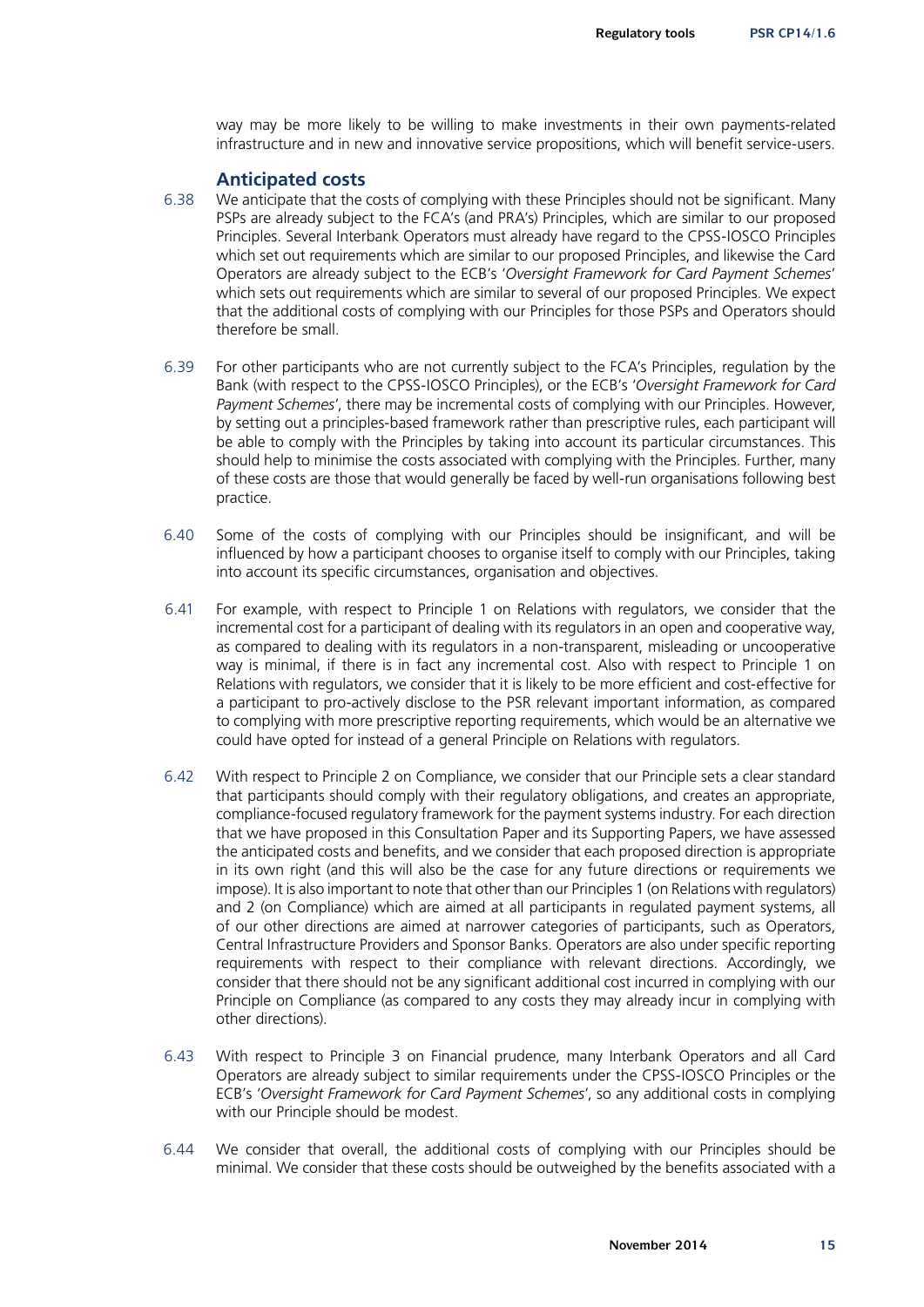well-functioning payment systems industry, in which we have set clear standards of behaviour for participants.

**SP6-Q5: Do you agree with the anticipated costs and benefits identified for our three proposed high-level Principles? Can you provide any data that might further inform our analysis of the likely impact of our proposed directions?**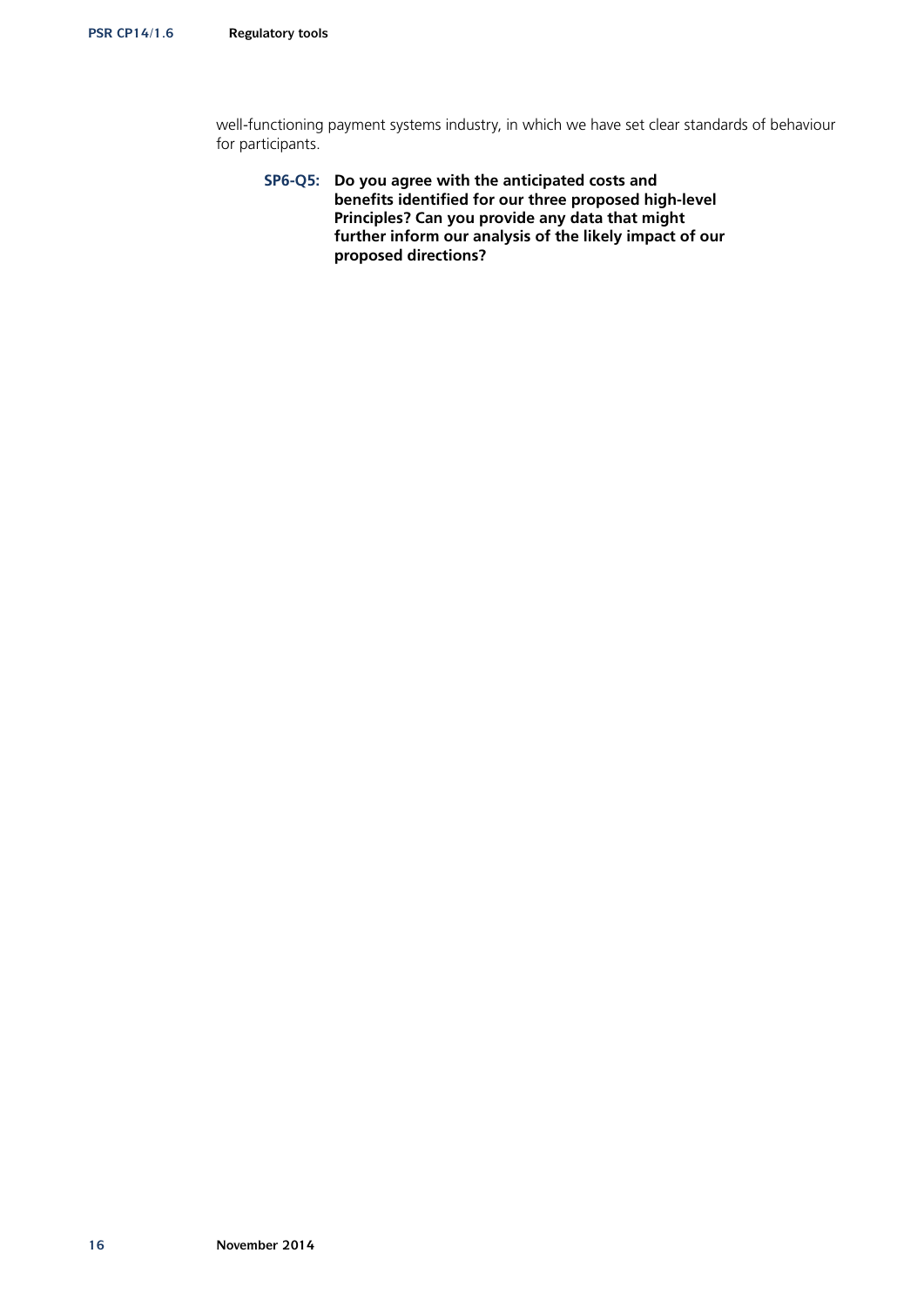### **C. Our Objectives Guidance**

- 6.45 Our responsibilities are primarily set out in FSBRA. We are an economic regulator and we share competition powers with other UK and EU competition authorities.
- 6.46 We are required to give guidance on how we intend to advance our objectives in discharging our functions in relation to different categories of payment systems in the UK or participants in payment systems.5 Our objectives inform the activities we undertake and how we prioritise our work. Our primary focus is on making payment systems work better for service-users.
- 6.47 Our objectives are discussed in more detail in **Part C** on '**Our Objectives**' in *Supporting Paper 1: The PSR and UK payments industry*. As noted, all of our policy-making, directions and guidance will take into account and advance one or more of our objectives.
- 6.48 *Annex 1* to this Supporting Paper contains our draft **Objectives Guidance**. This covers:
	- how we define service-users
	- our competition objective
	- our innovation objective
	- our service-user objective
	- our regulatory powers
	- our competition powers
	- how we will interact with other authorities

**SP6-Q6: Do you agree with our proposed approach for our Objectives Guidance? If you disagree with our proposed approach, please give your reasons.**

<sup>5</sup> Section 96 FSBRA.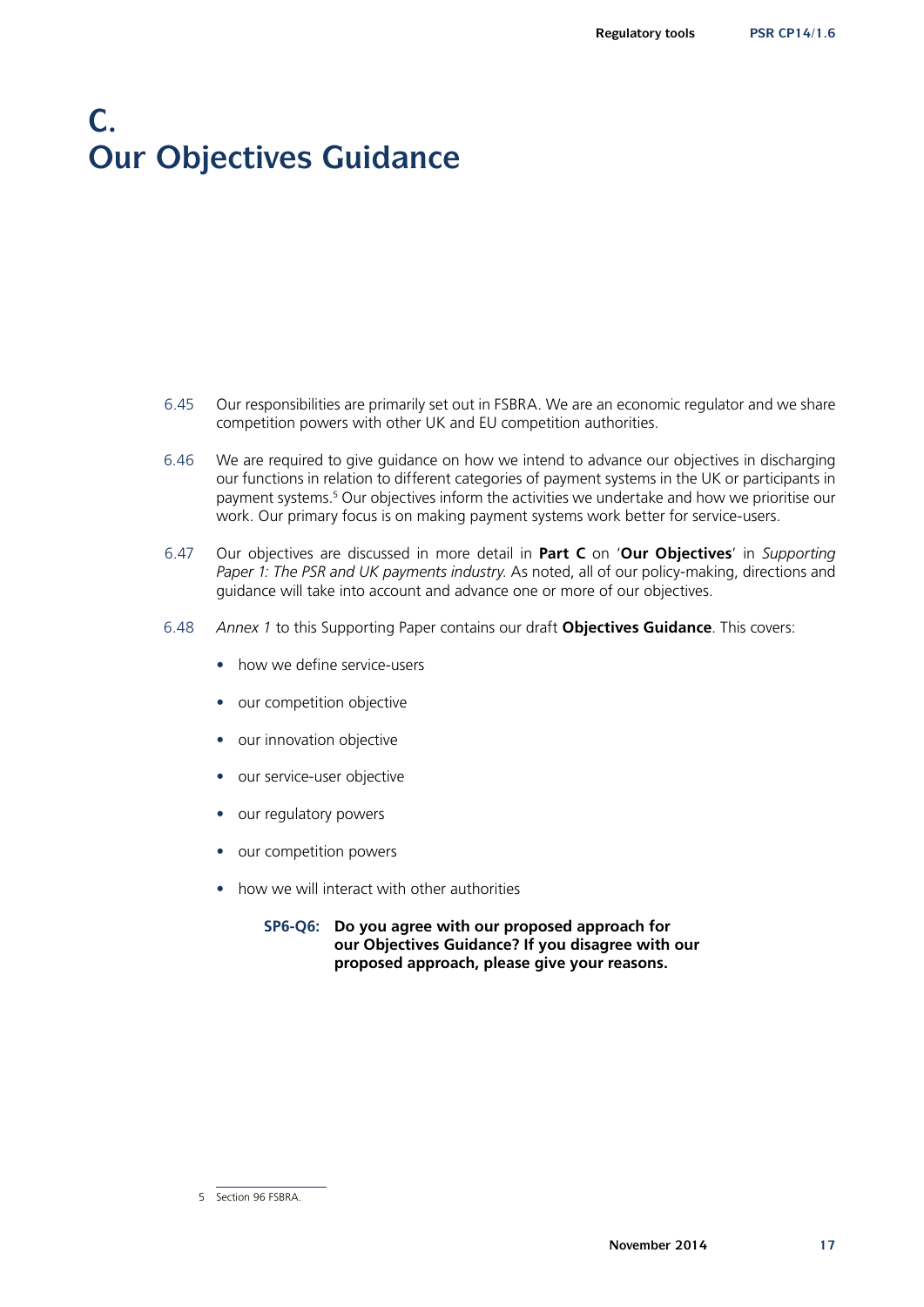#### **Regulatory tools**

## **D. Our Administrative Priority Framework**

- 6.49 In discharging our general functions, we must have regard to the need to use our resources in the most efficient and effective way to further our objectives, in accordance with s.53(a) FSBRA. Because our resources are limited we need to consider this when we make decisions regarding, for example, which investigations we open and continue, and how we respond to applications and complaints we receive (subject to any specific legal duties we might have, such as the requirement to respond within 90 calendar days upon receipt of a super-complaint – see below under **Part G** and *Annex 4* to this Supporting Paper).
- 6.50 When we are making such decisions, we will also initially consider the degree to which taking action provides us with an opportunity to advance one or more of our objectives. We are unlikely to pursue an action which does not clearly advance one or more of our objectives. We will then weigh up the impact and strategic significance of taking action in light of our objectives, against the associated risk and resource implications. In other words, we will decide whether taking action would be consistent with our administrative priorities.
- 6.51 We have developed an Administrative Priority Framework to assist us in making these decisions, based on the type of issues we will consider and questions we will ask ourselves in order to help us when making these decisions.
- 6.52 Our draft Administrative Priority Framework therefore sets out the broad parameters that we will take into account when deciding whether to conduct (or continue) an investigation, and how to handle an application or complaint. It draws upon similar administrative priority frameworks used by the Competition and Markets Authority (CMA), European Commission, the Office of Communications (Ofcom), the Office of Rail Regulation (ORR), Ofwat (the Water Services Regulation Authority) and the CAA (Civil Aviation Authority).
- 6.53 The parameters we have identified relate to:
	- the impact of the conduct/issue raised on the advancement of our objectives
	- the strategic importance of the conduct/issue raised (including with respect to our statutory objectives and our Annual Plan)
	- the risk (to the advancement of our objectives) involved in progressing or not progressing an analysis of the conduct/issue raised, including the likelihood of action being successful or not
	- the impact on resources of progressing such an analysis this includes us considering whether, instead of the PSR taking action, there are alternative approaches that are likely to achieve the same ends, or that deal with the same issues, for example: private enforcement, planned market reviews, other ongoing or contemplated proceedings, action by other regulators, anticipated UK or EU legislative developments.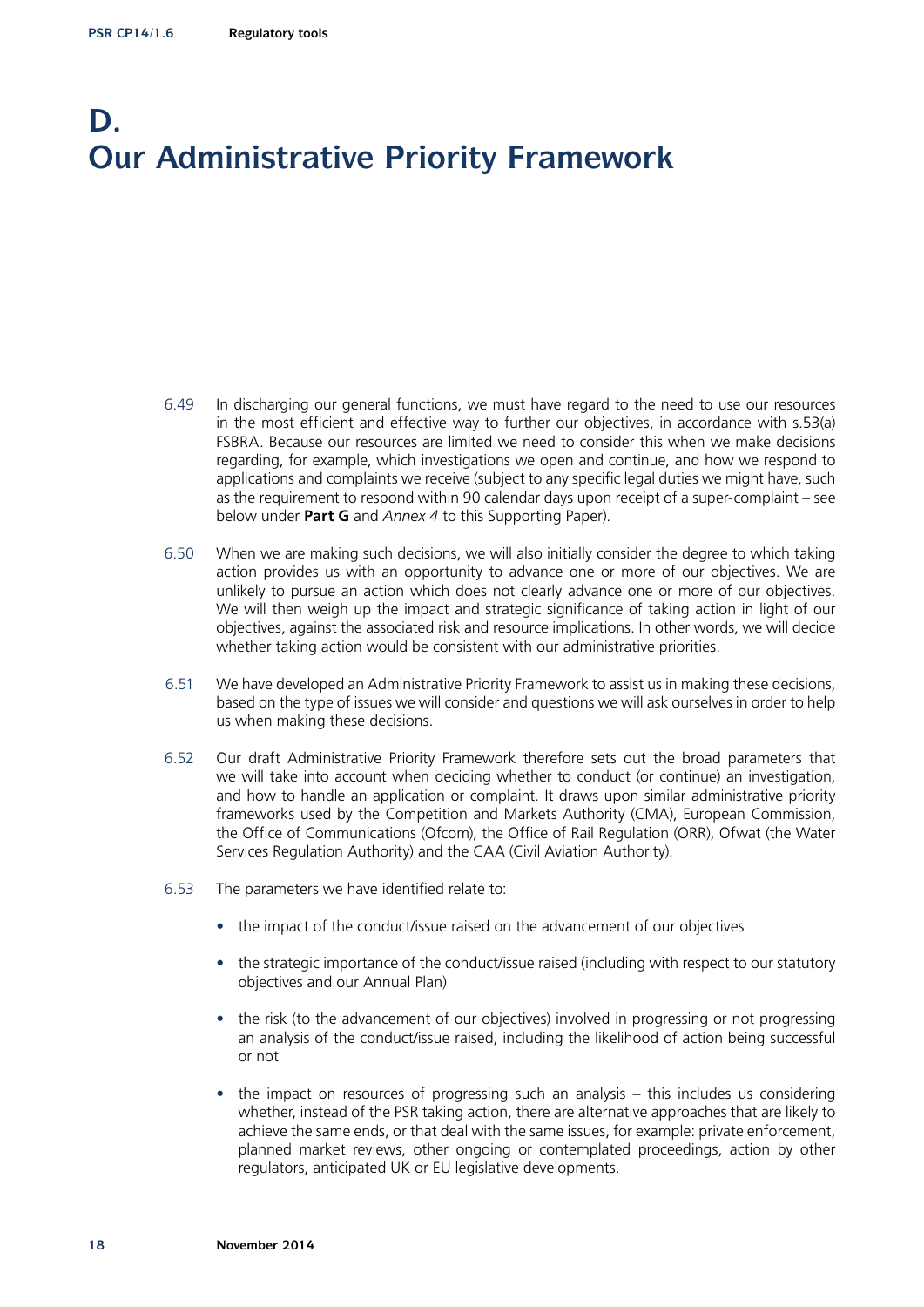- 6.54 In discharging our regulatory functions we will always have regard to our regulatory principles under s.53 FSBRA. The Administrative Priority Framework governs whether we will take up or continue a case, whereas the regulatory principles govern our determination of how we will exercise our functions (i.e. as to the type of action we will take).
- 6.55 Our draft Administrative Priority Framework is set out in *Annex 2* to this Supporting Paper.
	- **SP6-Q7: Do you agree with our proposed approach for our Administrative Priority Framework, or are there any additional points that you think we ought to cover? If you disagree with our proposed approach, please give your reasons.**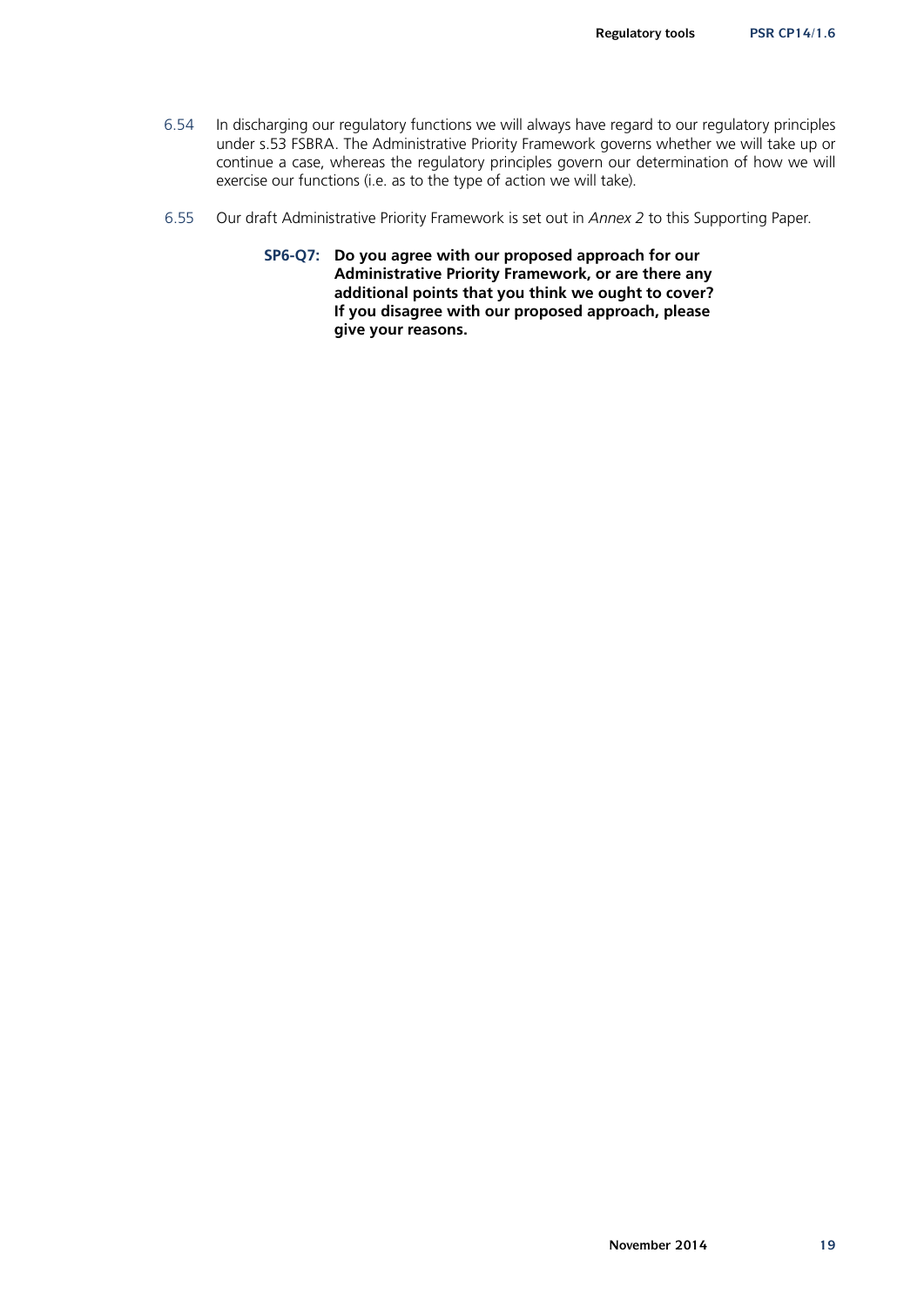## **E. Our Powers & Procedures Guide**

- 6.56 Our approach to enforcement is intended to hold industry to account. We will closely monitor industry progress and ensure that our measures remain fit-for-purpose in light of changes in the market, law and regulation. We will take action using our regulatory and competition powers as appropriate where needed to pursue our objectives, including where we find examples of behaviour or encounter actions that may prevent or slow down the advancement of our objectives. This includes stepping in where we see decisions being made, for example by Operators, which we consider run counter to our directions or our objectives.
- 6.57 We will require participants to report on their compliance with our directions in relation to access and governance, and to 'self-certify' this compliance annually (see *Supporting Paper 3: Ownership, governance and control of payment systems* and *Supporting Paper 4: Access to payment systems*). We will assess whether the measures implemented are compliant. This will include testing with service-users what their views are on participants' compliance with our directions.
- 6.58 We will issue information requests as appropriate to any party we consider may have information or insight that would help us assess the state of compliance.
- 6.59 We also have a range of enforcement, information gathering and investigation powers to help us further our objectives and monitor progress. In particular, we can:
	- require information or documents to be provided to us
	- appoint a skilled person to provide a report on any matter
	- investigate a compliance failure or the nature, conduct or state of the business of an Operator, Infrastructure Provider or PSP, or appoint someone else to do so
	- require someone who has relevant information to attend an interview as part of an investigation, or to produce information or documents.
- 6.60 We will take action if we see that:
	- the solutions proposed by industry do not take into account the criteria or measures we have set, or do not satisfactorily address our concerns
	- industry or individual participants are not implementing directions effectively or on time, or are acting in a way which could pre-empt or run counter to our directions
	- progress against the priorities we have set for, or expect from, industry is too slow
	- the outcomes we expect are not being delivered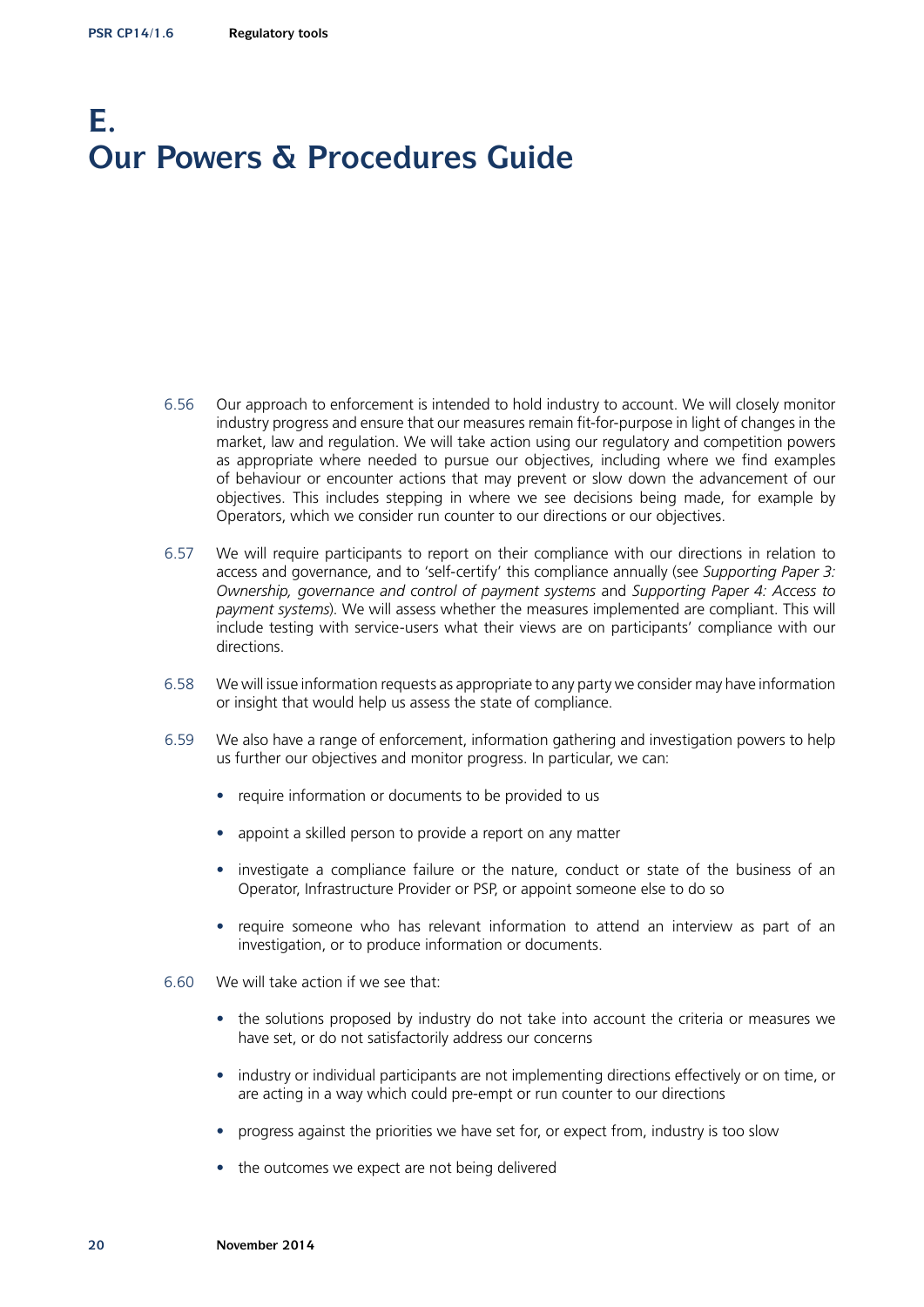- 6.61 We have a range of 'tools' and powers at our disposal if we consider that we need to take action. We will determine in each case what action is the best suited to achieve the results we want, and what is most appropriate and proportionate in light of the specific circumstances.
- 6.62 The action we might take in these circumstances could include:
	- using our concurrent competition powers (see **Part J** below)
	- carrying out reviews of relevant markets or keeping those markets under review (see **Part I**  below)
	- launching own-initiative investigations where we have concerns, or in response to complaints
	- using our powers to gather further information
	- imposing general or specific directions and issuing guidance to ensure our outcomes are delivered and concerns are addressed
	- considering applications in relation to disputes (see **Part F** below)
	- imposing sanctions for non-compliance with our regulatory requirements (see **Part H** below and *Annex 5* to this Supporting Paper).
- 6.63 This range of powers and tools means that we can hold industry to account, and we can follow up and take action where appropriate and necessary.
- 6.64 In discharging our general functions, we must have regard to the principle that we should exercise our functions as transparently as possible (s.53(h) FSBRA).
- 6.65 With that in mind, we have developed a draft Powers & Procedures Guide, which sets out the following:
	- what our different regulatory powers are
	- what a compliance failure is
	- for each power, what the procedure is that we will follow, and what the appeal route is (see also **Part F** below on '**our dispute resolution and applications procedures**')
	- settlement decisions and the procedure related to them
	- injunctions
	- our powers to gather information and conduct investigations
	- our concurrent competition powers
	- our other functions
- 6.66 These processes are largely consistent with the FCA's Decision Procedure and Penalties Manual (DEPP) and Enforcement Guide (EG),<sup>6</sup> which will be familiar to entities regulated by the FCA, but these processes have been adapted to the payment systems industry and the FSBRA legislative framework.7

<sup>6</sup> <http://fshandbook.info/FS/html/handbook/DEPP> and <http://fshandbook.info/FS/html/handbook/EG>

<sup>7</sup> We also expect to be the competent authority with respect to enforcement of Part 8 of the Payment Services Regulations 2009 and, in due course, the Interchange Fee Regulation (see *Supporting Paper 5: Interchange fees*).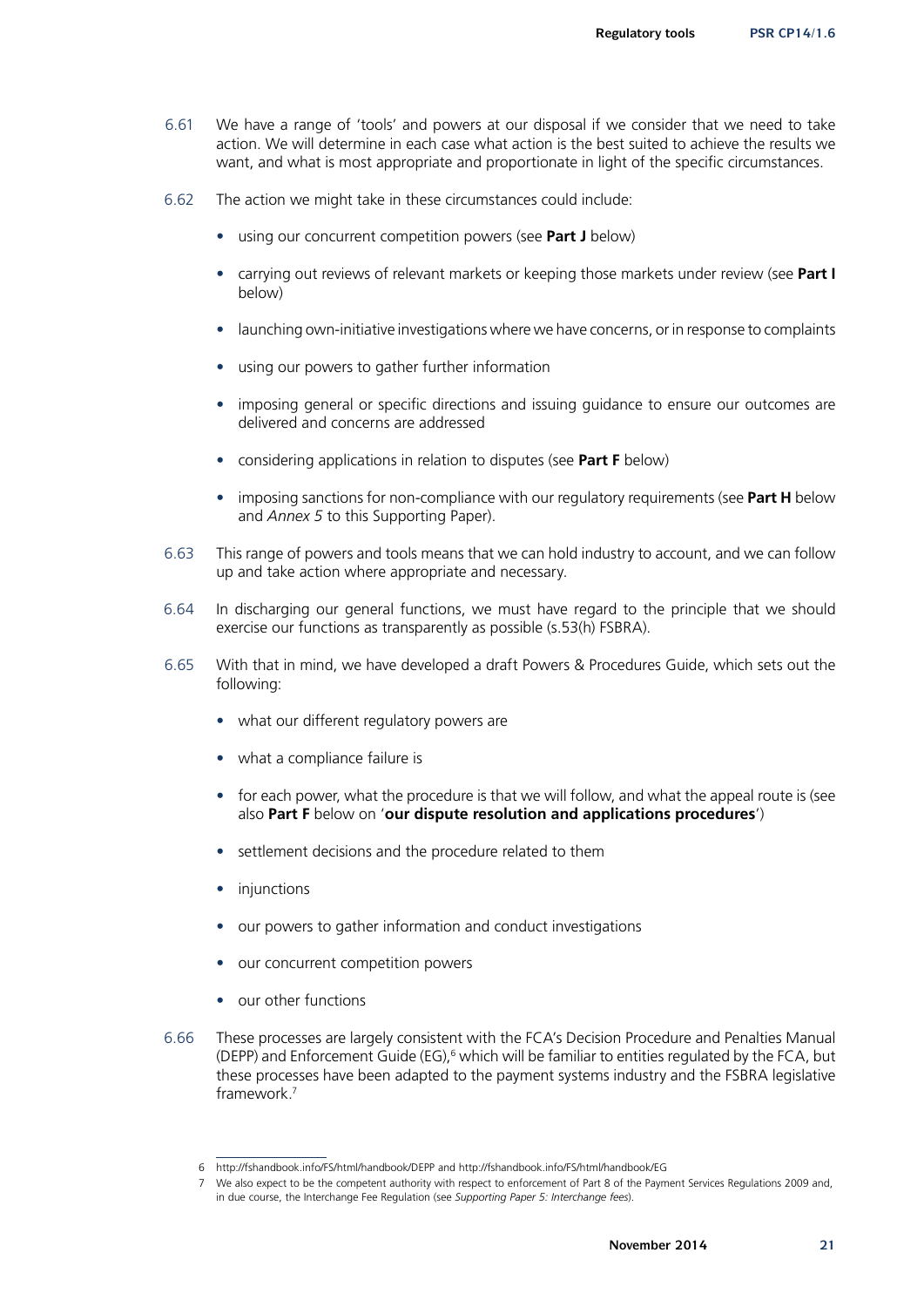- 6.67 We will consult on our detailed procedures for our concurrent competition powers in due course (and separately from this Consultation Paper) (see **Part J** below).
- 6.68 Our draft Powers & Procedures Guide is set out in *Annex 3* to this Supporting Paper.

**SP6-Q8: Do you agree with our proposed approach for our Powers & Procedures Guide? If you disagree with our proposed approach, please give your reasons.**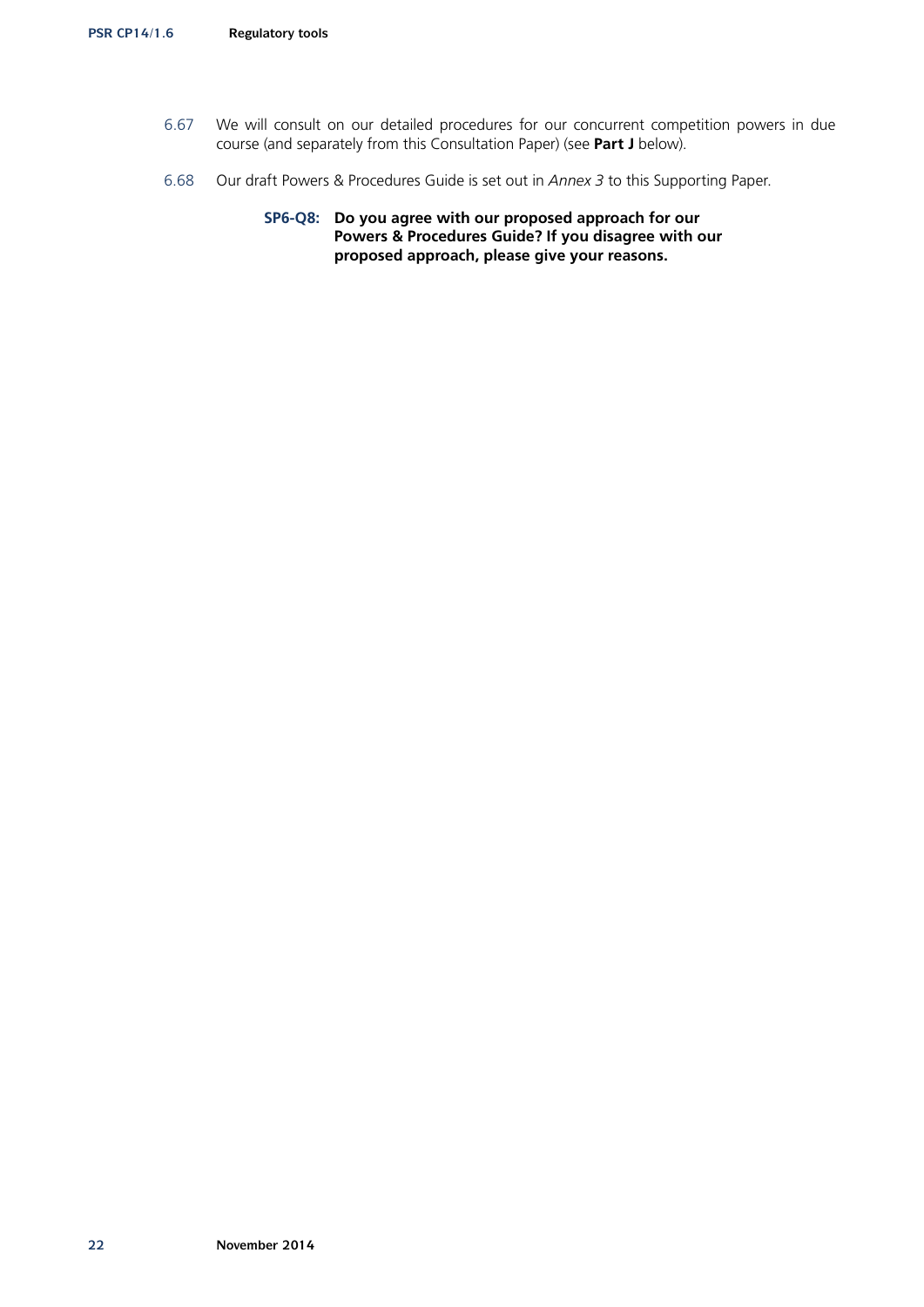### **F. Our dispute resolution and applications procedures**

- 6.69 Our dispute resolution and applications procedures are part of our overall Powers & Procedures Guide (PPG) described above, in particular at paragraphs 7-14 and 49 of the PPG and Appendix 1 to the PPG (see *Annex 3* to this Supporting Paper).
- 6.70 Our dispute resolution and applications procedures may be used in relation to what can broadly be described as 'commercial disputes', namely disagreements between different industry participants, or between an industry participant and a service-user (as opposed to disagreements between a regulated entity and its regulator). We consider that it is helpful for stakeholders to understand what our approach to commercial disputes will be.
- 6.71 Our expectation is that when parties refer commercial disputes to us, this will typically be through complaints or through applications submitted to us by PSPs either seeking new Direct Access or Indirect Access to a payment system, or by a service-user (including an Indirect PSP) seeking to modify the terms of existing Direct Access or Indirect Access to a payment system, or by a PSP or service-user seeking to modify the fees or charges payable in connection with participating in a regulated payment system or the use of services provided by a regulated payment system.<sup>8</sup> We would expect other commercial disputes (for example related to infrastructure contracts) to be raised with us through the same process.
- 6.72 We will expect that parties to disputes will have first sought to resolve their disagreements through commercial negotiations. We expect that parties will only apply to us after having exhausted the available commercial and alternative dispute resolution (ADR) processes available to them, which may include attempts at mediation.
- 6.73 Our approach and procedures are drawn from those used by other regulators, but adapted to our specific context. We will be transparent throughout, and will explain to the involved parties what phase of the procedure they are in, what the next steps are and, if we decide to dismiss an application, why we are doing so.
- 6.74 Applicants will be expected to submit a reasoned case setting out what the commercial issue is, what negotiations or discussions have taken place with the access provider, what remedy is being sought, and to have the application signed by an officer of the applicant (or by the applicant if it is an individual).
- 6.75 We will apply our Administrative Priority Framework when deciding how to handle the application and whether to progress to the next phase (the Information Gathering Phase). If we decide to dismiss an application without further investigation, we will explain why to the applicant (who will have the possibility of seeking to have the decision judicially reviewed).

<sup>8</sup> Such applications will be made under ss.56 or 57 FSBRA.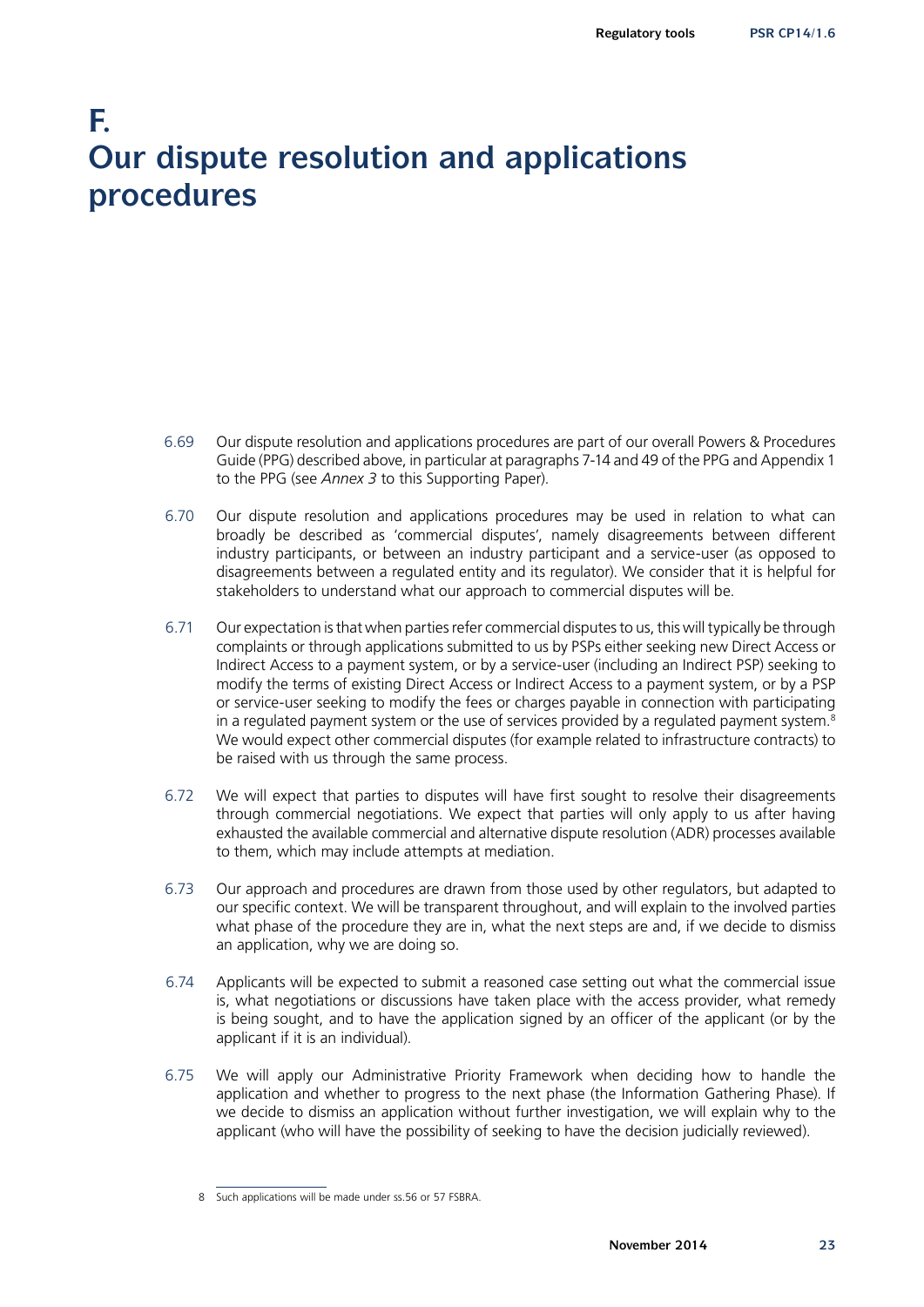- 6.76 In the Information Gathering Phase, we will seek representations from the other parties involved. If we consider it appropriate and helpful, we will hold face-to-face meetings with all parties to try to resolve the commercial dispute. We may also suggest to parties that they consider mediation/ADR if we consider that they would be preferable approaches in light of the specific circumstances of the case.
- 6.77 Our Information Gathering Phase might reveal that there are no grounds for taking action, or we may consider that, on the basis of the information gathered, exercising our powers is not an administrative priority. In these circumstances, we will explain the basis for our conclusion to the applicant (who will have the possibility of seeking to have the decision judicially reviewed).
- 6.78 If we are minded to decide to grant access, or to modify the terms of existing access (including in relation to fees and charges), the PSR Managing Director will issue a Notice of a Proposed Requirement to Grant Access or a Notice of a Proposed Variation of an Agreement to all parties we consider to have a legitimate interest in the dispute, and will set a deadline for final representations. A Final Notice will be issued once representations have been considered. Such a Notice can be challenged by any interested party before the CMA.
- 6.79 Enablement of direct access to LINK, Visa and MasterCard is subject to a specific access rule under the European Payment Services Directive (2007/64/EC) (PSD). Article 28 PSD has been implemented into UK law by Part 8 of the Payment Services Regulations 2009 (SI 2009/209) (PSRs 2009). The PSRs 2009 lay down an outline procedure for decision-making which is analogous to that set out above for s.56-57 FSBRA. We therefore propose to use the procedural framework we are establishing to handle access applications under s.56-57 FSBRA in relation to Bacs, C&CC, CHAPS, FPS and NICC, and also for complaints regarding direct access to LINK, Visa and MasterCard.9
- 6.80 We will also use this procedural framework more generally for all complaints relating to commercial disputes, whether they relate to access or not.
- 6.81 Finally, whenever an application or complaint is submitted to us in relation to a specific commercial dispute, we will reserve the right to decide to open a broader investigation and, ultimately, to issue general directions or generally applicable requirements, begin competition or regulatory investigations, or launch a market review if proportionate and appropriate.
- 6.82 Our draft dispute resolution and applications procedures are included in our Powers & Procedures Guide, which is set out in *Annex 3* to this Supporting Paper.
	- **SP6-Q9: Do you agree with our proposed approach for our dispute resolution and applications procedures? If you disagree with our proposed approach, please give your reasons.**

<sup>9</sup> Our proposed approach takes into account the modification to s.108 FSBRA which the Treasury has laid before Parliament, and which we expect to take effect before 1 April 2015.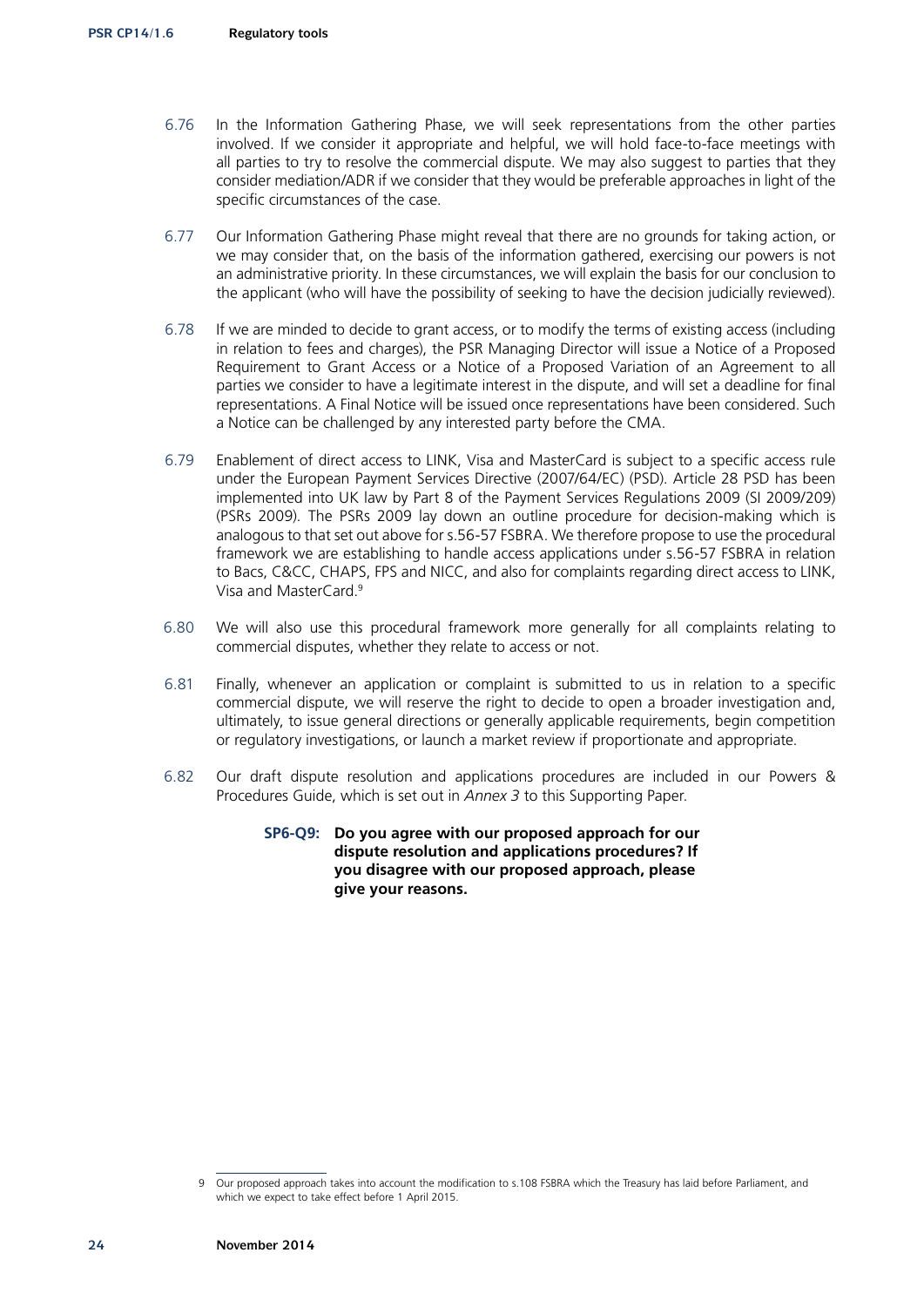### **G. Our Super-Complaints Guidance**

- 6.83 Section 68 FSBRA provides that certain representative bodies may complain to us about 'a feature or a combination of features of a market for services provided by payment systems in the UK that are or may be significantly damaging the interests of service-users'.
- 6.84 We must respond to such a complaint from a representative body, known as a 'super-complaint', within 90 calendar days. This process is intended to provide representative bodies with a mechanism to raise issues with us about features of the market that may be affecting the interests of service-users.
- 6.85 This procedure has been modelled on the 'super-complaint' mechanism applicable to the CMA and provided for in s.11 of the Enterprise Act 2002.
- 6.86 Section 70 FSBRA requires us to issue guidance about the presentation of a reasoned case for a complaint under s.68 FSBRA. Our guidance is intended to help designated representative bodies make comprehensive and robust complaints so that we can respond in a manner that addresses a complainant's concerns most appropriately.
- 6.87 Our draft guidance sets out:
	- who can bring a super-complaint
	- what matters should be addressed in a super-complaint, including
		- **–** what are the features of the UK market in the specific case
		- **–** what are the interests of service-users in the specific case
	- how super-complaints will be handled
	- what action will result from a super-complaint
	- public disclosure of super-complaints
- 6.88 Our draft Super-Complaints Guidance is set out in *Annex 4* to this Supporting Paper.

**SP6-Q10: Do you agree with our proposed approach for our Super-complaints Guidance? If you disagree with our proposed approach, please give your reasons.**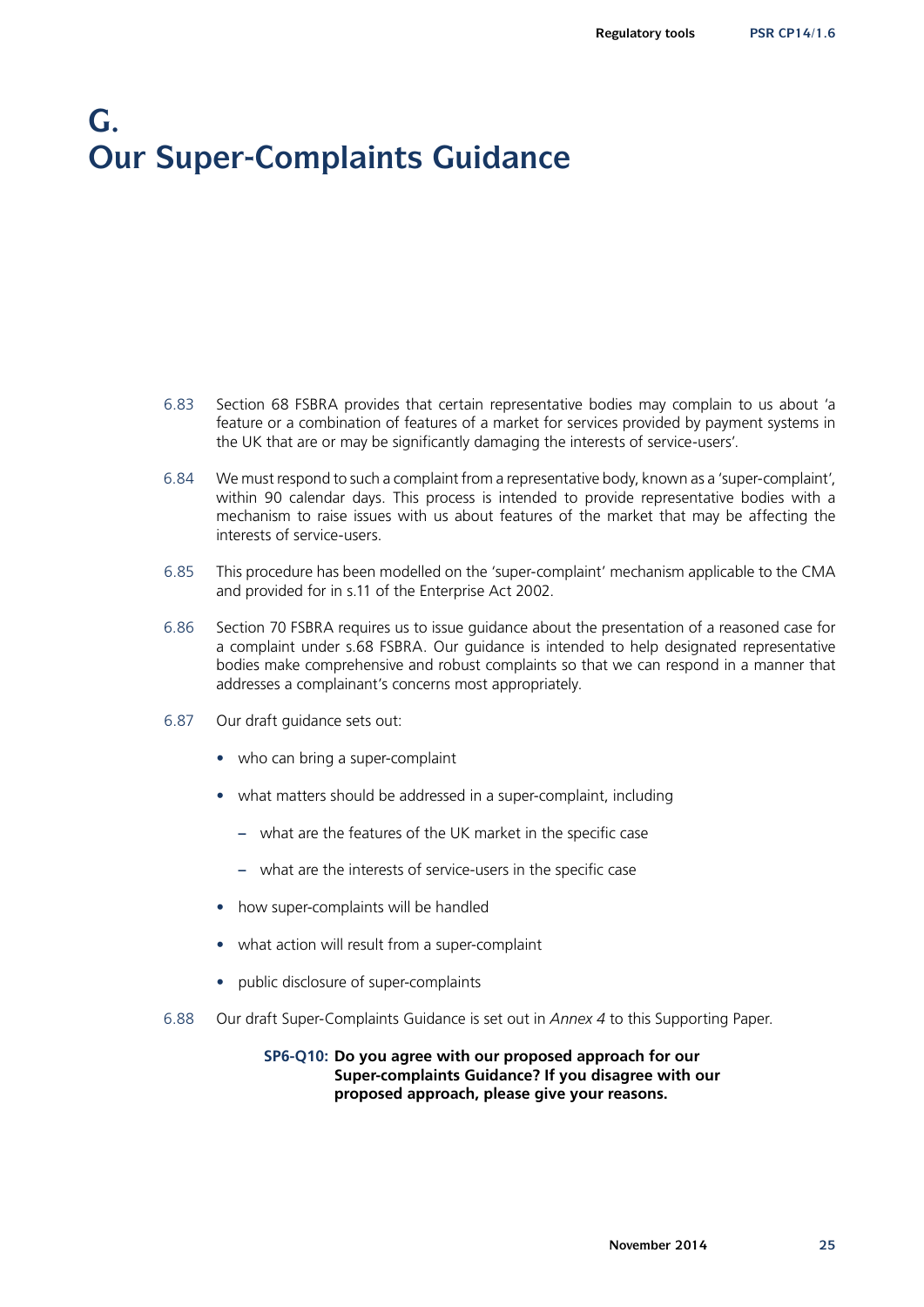## **H. Our Penalties Guidance**

- 6.89 Under s.73(1) FSBRA we may require a participant in a regulated payment system to pay a penalty in respect of a compliance failure.
- 6.90 A 'compliance failure' means a failure by a participant in a regulated payment system:
	- to comply with a direction given by us under section 54 FSBRA or
	- to comply with a requirement imposed by us under sections 55 or 56 FSBRA.
- 6.91 A copy of our Penalties Guidance is set out in *Annex 5* to this Supporting Paper. This document contains our statement of the principles which we will apply in determining (a) whether to impose a penalty, and (b) the amount of a penalty. We are required to prepare this under s.73(3) FSBRA.

### **Features of payment systems which may affect penalties**

- 6.92 The specific characteristics of the payments industry mean that the calculation and recovery of penalties is not straightforward:
	- Owing to the range of participants in payment systems whose corporate and governance structures can be very different from each other – the revenues derived from or funds transferred within systems to which the compliance failure relates may not always be an accurate measure of the economic significance of the entity that is subject to the relevant obligation, or the impact of the relevant compliance failure. This is particularly the case in relation to those Operators who are not-for-profit organisations.
	- Direct PSPs, who are the direct participants in payment systems and typically the owners of Operators,10 may in some cases benefit from a breach by an Operator. It is therefore important that there are adequate incentives on Direct PSPs to support compliance on the part of Operators.
	- An Operator may have insufficient immediate funds at its disposal to pay a penalty at a level that would be consistent with deterrence.
	- Direct PSPs could seek to pass on the financial consequences of a penalty to Indirect PSPs in the form of increased fees under their Sponsor Agreements yet Indirect PSPs may not be responsible for the breach.

<sup>10</sup> For more information see *Supporting Paper 1: The PSR and UK payment systems on ownership of payment systems*, and *Supporting Paper 3: Ownership, governance and control of payment systems*on governance and control.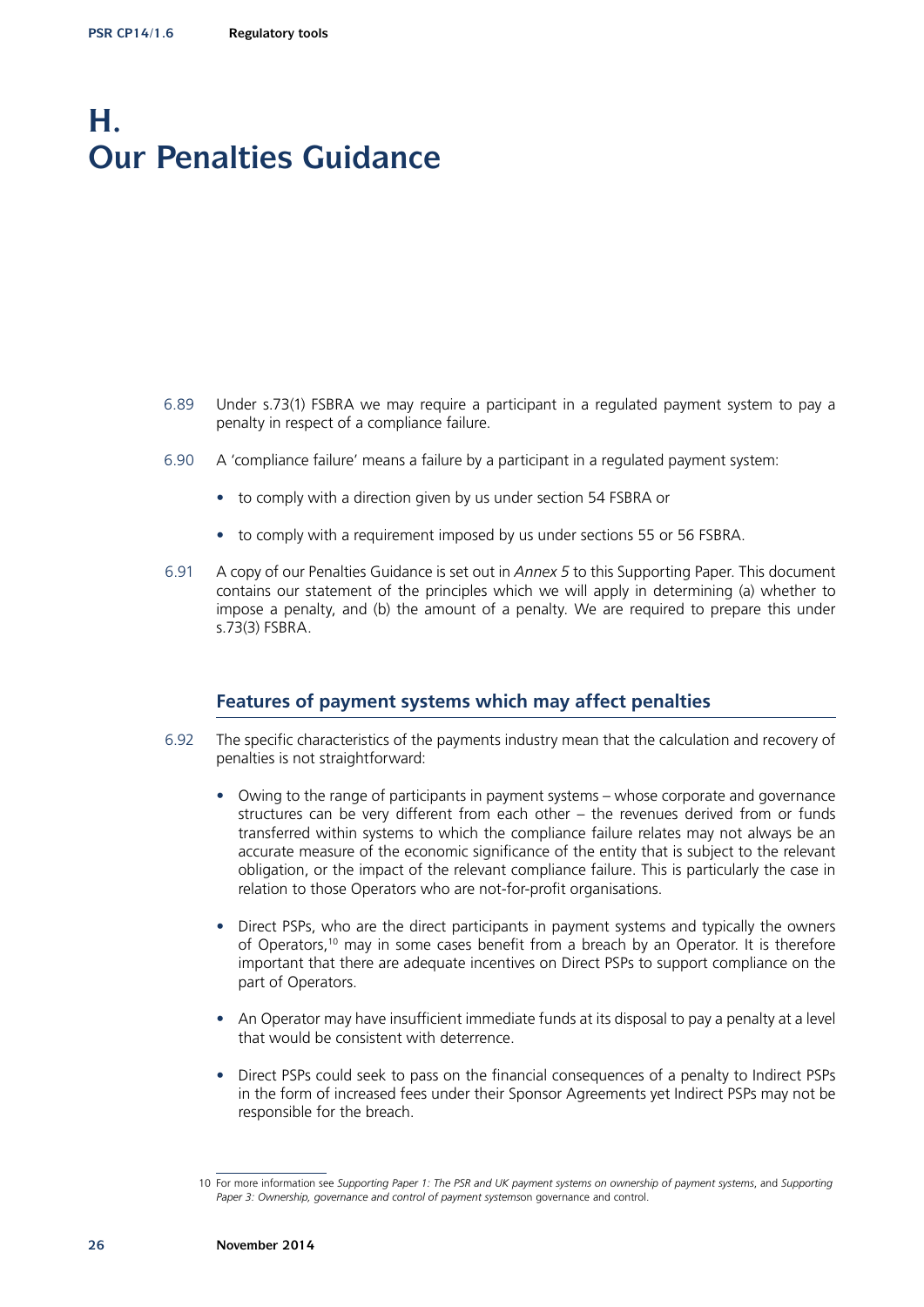### **Our approach to setting penalties**

6.93 We will adopt a principles-based approach where the level of penalty would be based initially on the seriousness of the compliance failure. The penalty could be increased or decreased based on certain aggravating or mitigating factors.

### **Methodology and level of penalty**

- 6.94 Most established regulatory regimes use the revenues or turnover of the infringing entity as the basic metric for the calculation of penalties. We have considered a number of potential alternative methodologies for setting penalties to take account of the different business models of participants and features of the payments industry. Options include calculating penalties based on:
	- a percentage of **revenues** derived from the activity or system to which the compliance failure relates

or

• a percentage of the **value of funds transferred** through the relevant system to which the compliance failure relates.

We have not reached a firm view on whether we should use only revenues as a metric when calculating the level of penalties, or whether we should also, in certain cases, take other metrics into account. See our question SP6-Q12 on this point.

- 6.95 In terms of a starting point and an upper limit, our proposed approach to setting penalties is as follows:
	- **Starting point:** we do not propose at this time to have a 'base line' or floor for the level of penalties (whether in absolute terms or as a percentage of revenues or another metric) given that potential compliance failures could vary in terms of seriousness, and we want to ensure that we have suitable discretion to set a penalty at a low level if that is what is appropriate and proportionate in the specific circumstances of an individual compliance failure.
	- **Upper limit:** we propose to set an upper limit on the level of penalty whereby the maximum level of penalty would be **10 per cent of the annual revenues derived or billings made by the participant from the business activity in the United Kingdom to which the compliance failure relates.**<sup>11</sup>
		- **SP6-Q11: Do you agree with our proposed approach to setting penalties? If you disagree with our proposed approach, please give your reasons.**
		- **SP6-Q12: Do you think that we should also take into account metrics other than revenues when setting penalties, in particular when considering participants organised as not-for-profit entities (e.g. should we take into account the value of funds transferred through the relevant system and relating to that participant in such a case)?**

<sup>11</sup> In the year prior to our final decision notice or termination of the relevant compliance failure, whichever is earlier.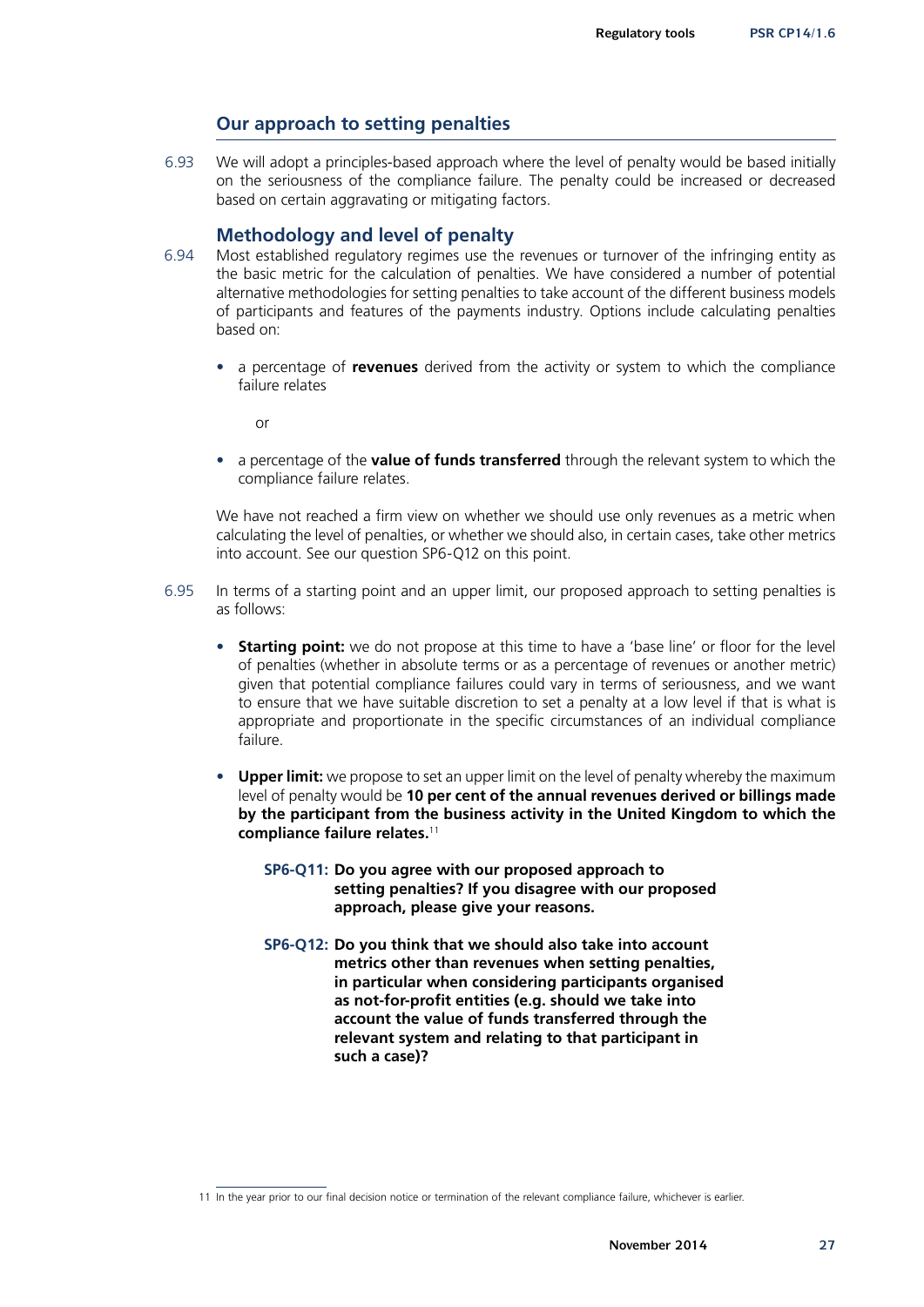**SP6-Q13: What should be the upper limit (if any) on penalties (e.g. 10% of annual revenues derived or billings made by the participant from the business activity in the United Kingdom to which the compliance failure relates), and should this upper limit differ according to the category of participant?**

### **Effectiveness of compliance and penalties regime** *Compliance with our Principles*

- 6.96 Our compliance regime is supported by our high-level, legally binding **Principles**. These are set out and described in more detail in **Part B** of this Supporting Paper.
- 6.97 The following Principles are particularly relevant to our regulatory compliance and penalties regime.
- 6.98 According to *Principle 2: Compliance:*

*'A participant must observe proper standards of conduct and must refrain from activity which that participant should reasonably have expected to restrict or prevent another participant from complying with its regulatory obligations in relation to payment systems and services provided by payment systems.'*

6.99 This Principle focuses on each participant controlling its own behaviour (by observing proper standards of conduct, including complying with regulatory obligations) and refraining from interfering with the ability of another participant to comply with its regulatory obligations.

#### 6.100 According to *Principle 3: Financial prudence:*

*'An Operator or Infrastructure Provider must ensure it has, or has access to, adequate financial resources to ensure that it is able to carry out its functions and activities in relation to the*  regulated payment system it operates in the case of an Operator, or the regulated payment *system or systems whose central infrastructure it provides or controls in the case of an Infrastructure Provider, including resources to*

- *cover potential general business losses and debts as they fall due*
- *continue operations and services as a going concern if those losses or debts materialise and*
- *comply with its regulatory obligations in relation to payment systems and services provided by payment systems.'*
- 6.101 In the context of penalties, we interpret this Principle to mean in particular that Operators and Central Infrastructure Providers have in place effective funding arrangements (including, as the case may be, with their owners, shareholders and guarantors, to enable them to call upon such persons to contribute sufficient funds from time to time) in order to enable the Operator (or Central Infrastructure Provider) to meet its current and future debts and liabilities as they fall due. This would include a debt owed to us as a penalty for a compliance failure.
- 6.102 We note that most of the Interbank Operators already have a mechanism to call for funds from Direct PSPs to meet the liabilities of the Operator. In such a case, we note that our Access Rule would also require that Operators set their criteria for Direct Access based on objective and risk-based considerations. This does not imply a 'one size fits all', and would therefore require Operators to look to the individual circumstances of the Direct PSP when seeking financial contributions from them to address debts resulting from penalties for compliance failures.

#### *Variation of agreements relating to payment systems*

6.103 We will remain vigilant to any attempt by a Sponsor Bank to seek to inappropriately pass on the financial consequences of any penalty to an Indirect PSP with whom it has a Sponsor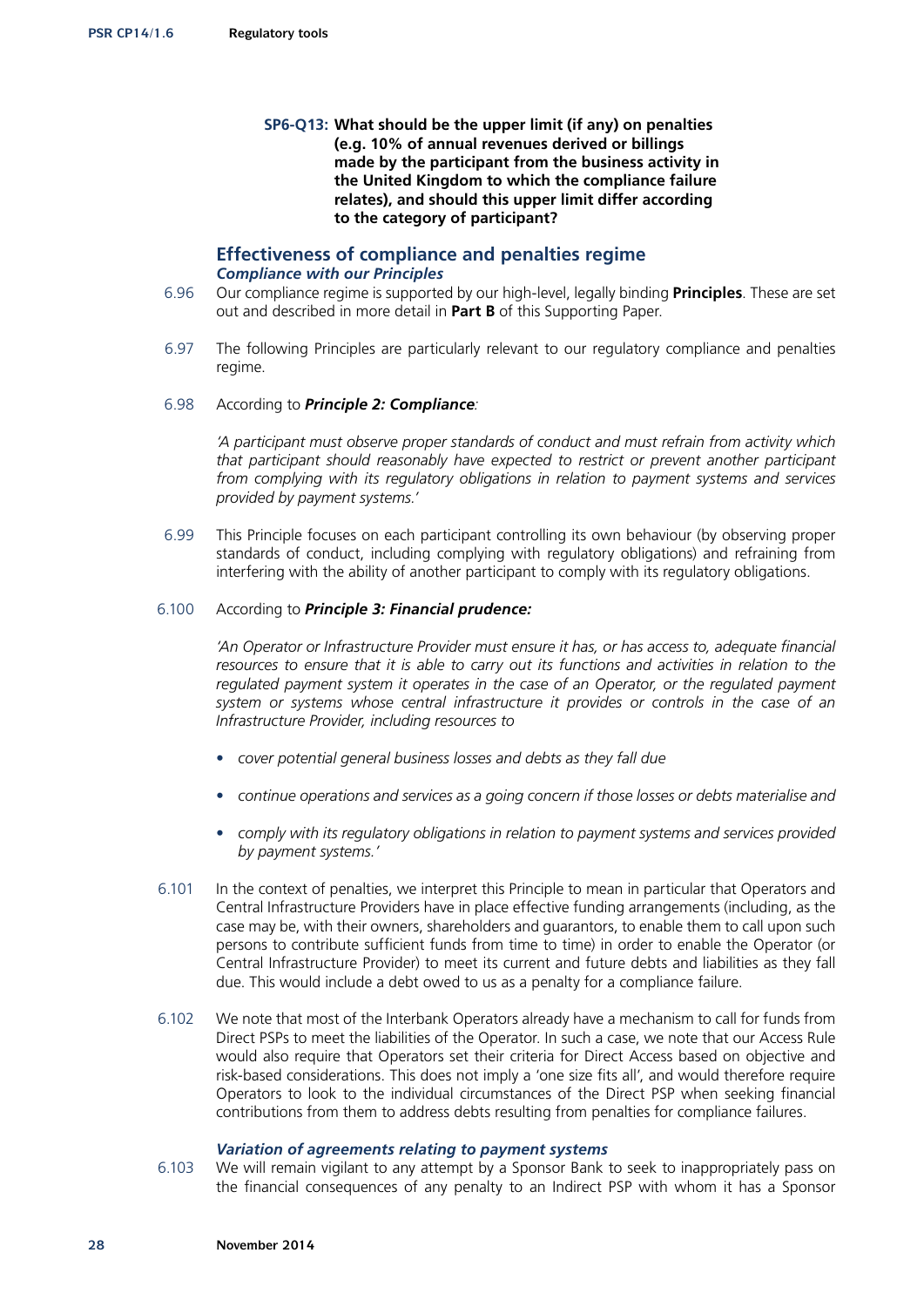Agreement. We will consider whether any such action is inappropriate given all the relevant circumstances.

6.104 Our dispute resolution process under s.57 FSBRA allows us, on application, to require Direct PSPs to justify their fees and charges (see **Part F** above). Section 57 FSBRA enables us to vary any of the terms or fees or charges payable under relevant agreements including agreements for Indirect Access. It would therefore be open to an Indirect PSP to apply to us under s.57 should there be grounds for concern that the fees charged under a Sponsor Agreement represented an inappropriate attempt to indemnify the Sponsor Bank from the financial consequences of penalties or to otherwise pass-on the effects of such penalties to Indirect PSPs.

> **SP6-Q14: Do you agree with our proposed approach with respect to the enforcement and enforceability of penalties? If you disagree with our proposed approach, please give your reasons.**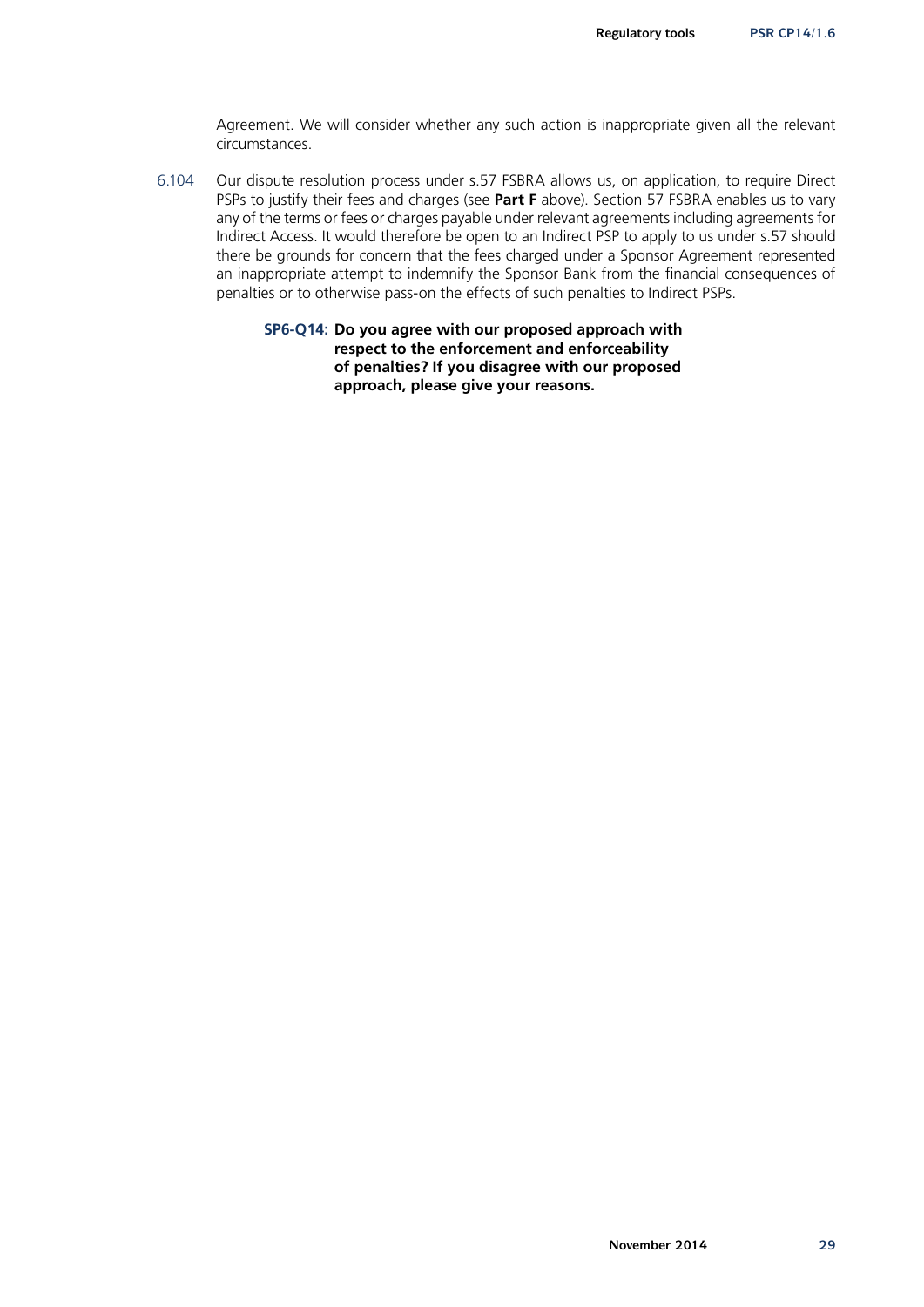### **I. Our market reviews**

- 6.105 We have statutory objectives to promote effective competition, innovation and the interests of service-users. We may consider conducting market reviews as a tool to examine issues relating to the advancement of our objectives in the markets for payment systems, and the markets for the services provided by payment systems.
- 6.106 We may use our general FSBRA powers or we may launch a market study under the procedures set out in the Enterprise Act. For the purposes of this Supporting Paper, where we announce a market review, we expect to use our general FSBRA powers.
- 6.107 We would typically expect to have six key phases when conducting a market review: Pre-launch, Launch, Research, Analysis and Interim Report, Report, and Remedies, with each phase having specific high-level objectives, as set out in the table below.
- 6.108 Before launching a market review, we will assess internally what it should cover and the possible concerns we will consider. Where helpful, we may engage external parties on particular aspects of the market review (for example, the scope of the market review). We will also consider how, if necessary, we will request additional information from stakeholders once the market review is launched (e.g. by asking stakeholders to respond to a Request for Information or questionnaire).
- 6.109 Following the pre-launch scoping phase of work, we expect a market review to typically report on its findings within approximately 12 months from the date of its formal launch to releasing the Report, depending on the scope and complexity of the market review.
- 6.110 The Report may be followed by a further phase of work to assess possible remedies to address the Report's findings. This additional phase may include consultation on proposed remedies.

| <b>Phase</b> | <b>Detail</b>                                                                                                                                                                                                                                                                                                                                            | <b>Timing</b>                                                      |
|--------------|----------------------------------------------------------------------------------------------------------------------------------------------------------------------------------------------------------------------------------------------------------------------------------------------------------------------------------------------------------|--------------------------------------------------------------------|
| Pre-launch   | • Largely internal stage to review information to<br>explore and scope the areas of concern<br>• Desk-based research using information already<br>available to us<br>• Establish planning and resource needs<br>• Informal consultation with a limited number of<br>external parties and representative bodies to assist in<br>scoping the market review | Typically 3-6<br>months depending<br>on the scope of the<br>review |

#### **Table SP6-1: PSR market review phases**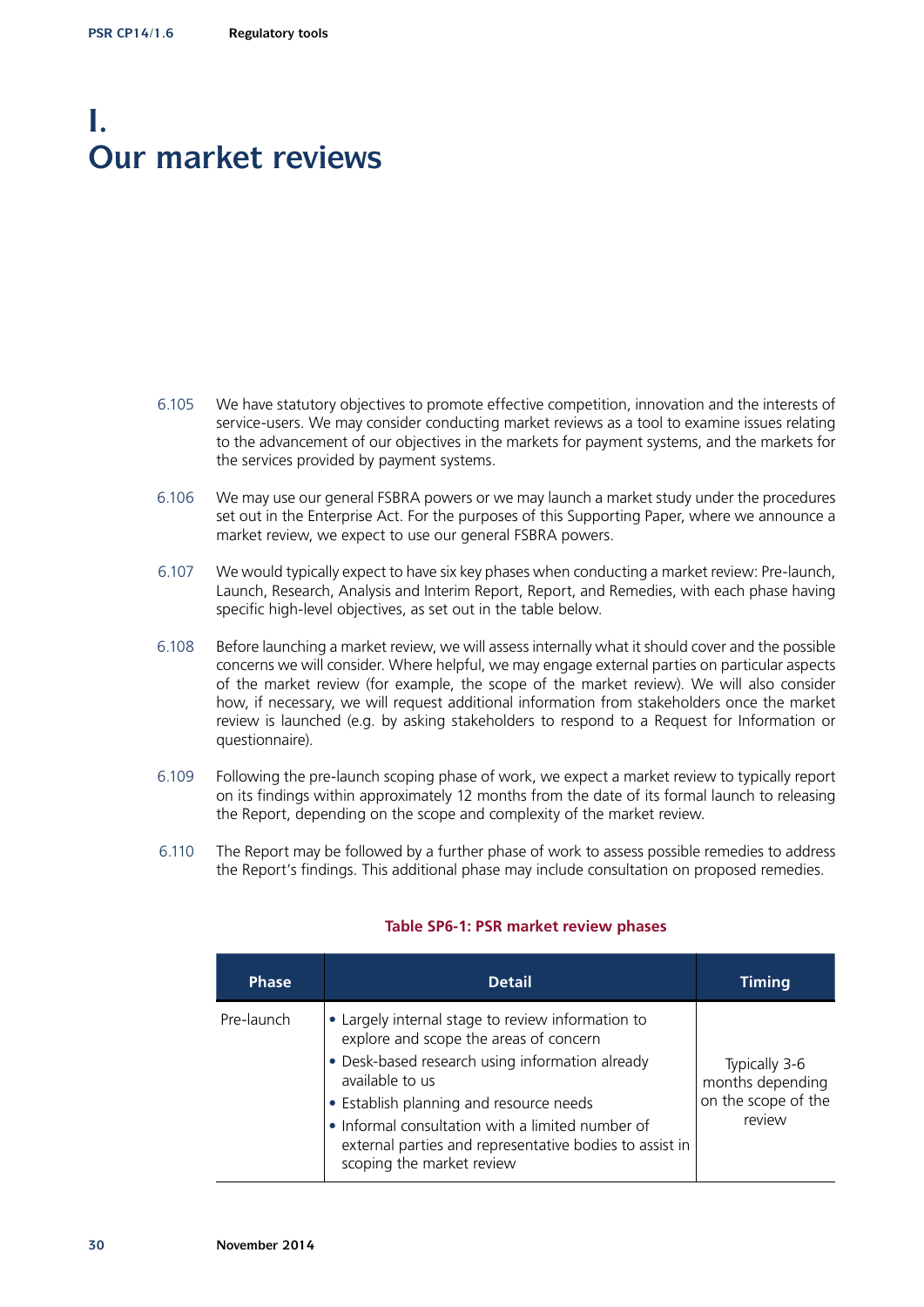| <b>Phase</b>                   | <b>Detail</b>                                                                                                                                                                                                                                                                                                                                                | <b>Timing</b>                                                                               |  |
|--------------------------------|--------------------------------------------------------------------------------------------------------------------------------------------------------------------------------------------------------------------------------------------------------------------------------------------------------------------------------------------------------------|---------------------------------------------------------------------------------------------|--|
| Launch                         | • Announce publicly the intentions of the market<br>review and the areas of concern<br>• Indicate the scope of the matters on which views<br>and evidence are sought<br>• Engage with relevant stakeholders, including, as<br>appropriate, Operators, PSPs, trade bodies, service-<br>users, consumer bodies, government departments<br>and other regulators |                                                                                             |  |
| Research                       | • Fully define data requirements for the market review<br>• Collect and request addition data and information<br>• Carry out market research, business model analysis,<br>interviews, roundtables and other research as<br>appropriate                                                                                                                       | Approx. 12 months<br>(may be longer in<br>very complex or<br>multi-issue market<br>reviews) |  |
| Analysis and<br>Interim Report | • Assess evidence of issues/market failures<br>• Assess extent of any consumer detriment<br>• Publish interim report outlining draft analysis and<br>preliminary conclusions, and where practicable and<br>appropriate, proposed solutions for addressing any<br>concerns identified                                                                         |                                                                                             |  |
| Report                         | • Publish final report including analysis, conclusions<br>and, where appropriate, proposals and further<br>regulatory requirements                                                                                                                                                                                                                           |                                                                                             |  |
| Remedies                       | • Use existing powers and legal processes to develop<br>proposals (including, for example, making directions,<br>publishing guidance and making proposals for<br>enhanced industry action)<br>• If required, conduct formal consultation on proposed<br>remedy                                                                                               | Typically 4-6<br>months depending<br>on the need and<br>extent of any<br>consultation       |  |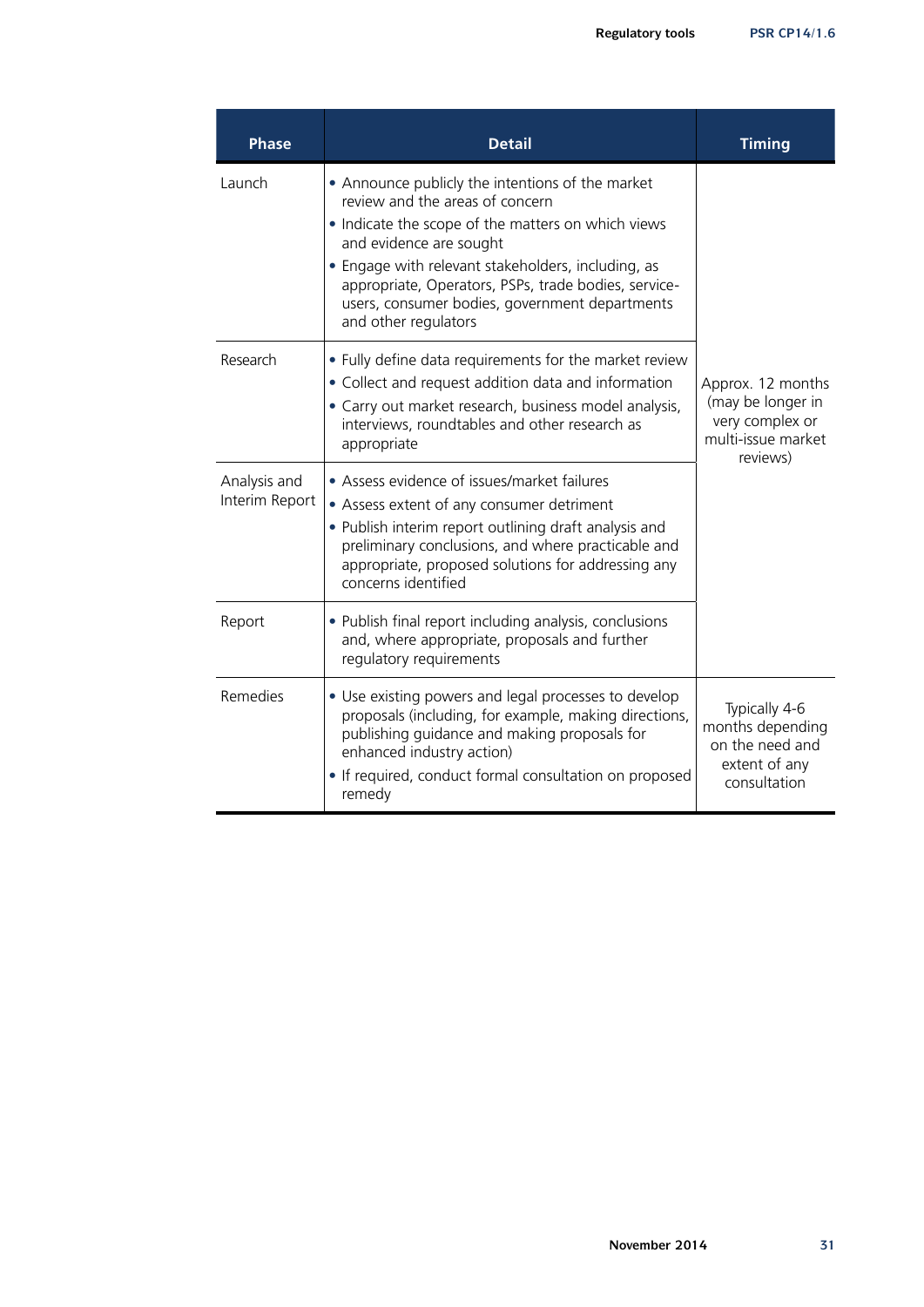## **J. Our concurrent competition powers**

- 6.111 We have the power to concurrently apply certain aspects of competition law alongside the CMA where the issue relates to participation in payment systems.
- 6.112 In due course, we will consult on separate guidance on the exercise of our concurrent competition law functions. We expect to adopt a similar approach to that of the FCA in relation to its concurrent competition functions.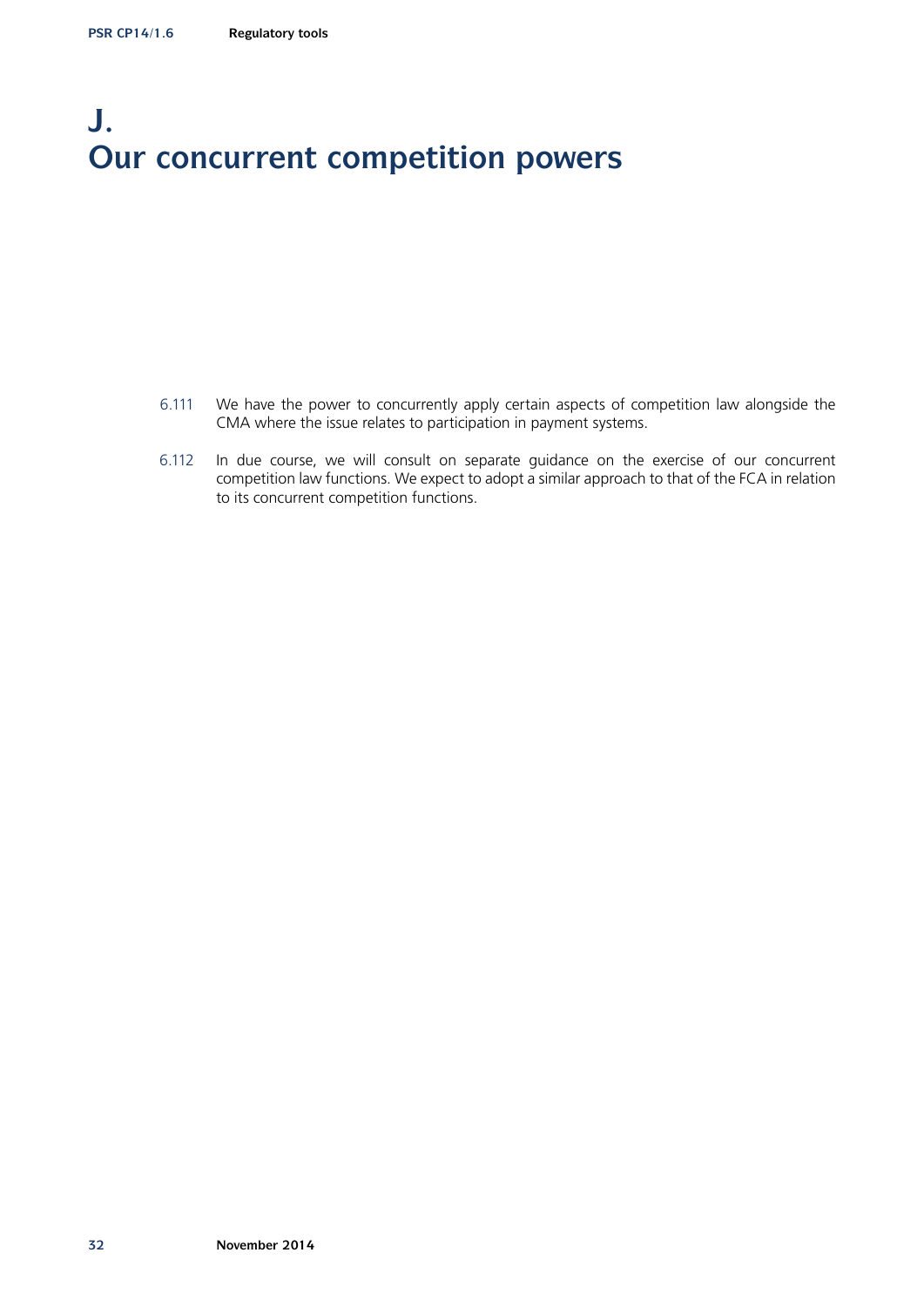**Annex 1: Draft Objectives Guidance**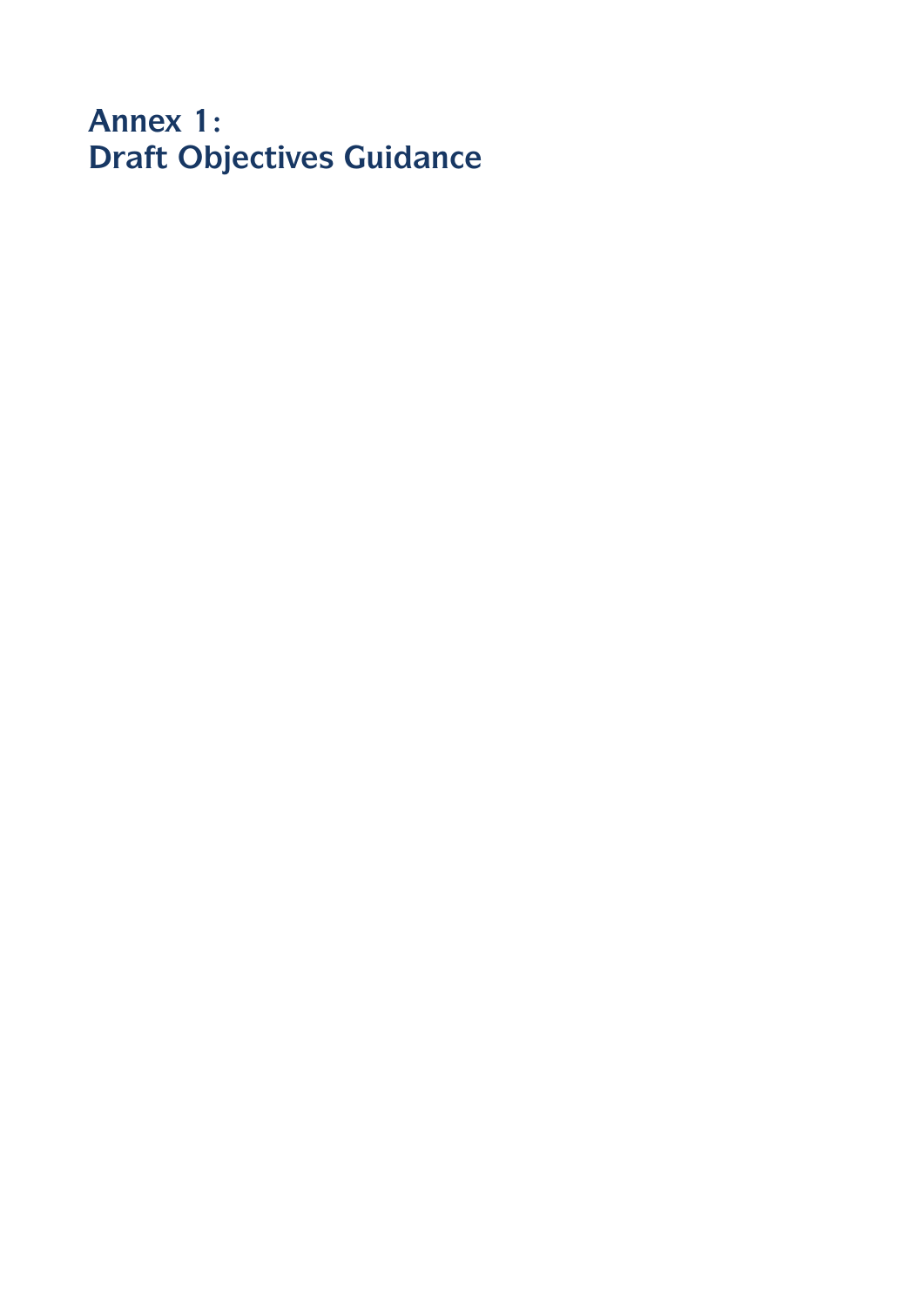### **Draft Objectives Guidance**

**Our objectives underpin everything we do, driving the activities we undertake and how we prioritise our work. We will use our regulatory powers to advance our statutory objectives.**

#### **1. Purpose**

- 1.1 Our responsibilities are primarily set out in the Financial Services (Banking Reform) Act 2013 (FSBRA). We are an economic regulator, and share competition powers with the competition authorities.1 We are required to give guidance on how we intend to advance our objectives in discharging our functions for different categories of payment system or participants<sup>2</sup> in payment systems.3 Our primary focus is on making payment systems work well for serviceusers.
- 1.2 We will keep this guidance under review and update it as appropriate.

### **2. Overview**

- 2.1 Everything we do when discharging our general functions must, so far as reasonably possible, advance one or more of our objectives. These are:4
	- the competition objective
	- the innovation objective, and
	- the service-user objective.
- 2.2 In addition, when carrying out our functions we must have regard to the importance of maintaining the stability of, and confidence in, the UK financial system. We must have regard to the importance of payment systems in relation to the performance of the Bank of England's (the Bank) functions. We must also have regard to certain regulatory principles in FSBRA;<sup>5</sup> these are set out in Appendix 2 of this document.
- 2.3 You will find three main sections in this document, each of which deals with one of our statutory objectives.

<sup>1</sup> See Section 8 below concerning our competition law powers and Section 9 concerning how we will work with other authorities.

<sup>2</sup> Participants in regulated payment systems are Operators of payment systems, Infrastructure Providers and Payment Service Providers (PSPs), see s.42(3)-(5) FSBRA.

<sup>3</sup> Section 96 FSBRA.

<sup>4</sup> See ss.50 – 52 FSBRA, see also Appendix 1.

<sup>5</sup> See s.53 FSBRA, see also Appendix 2.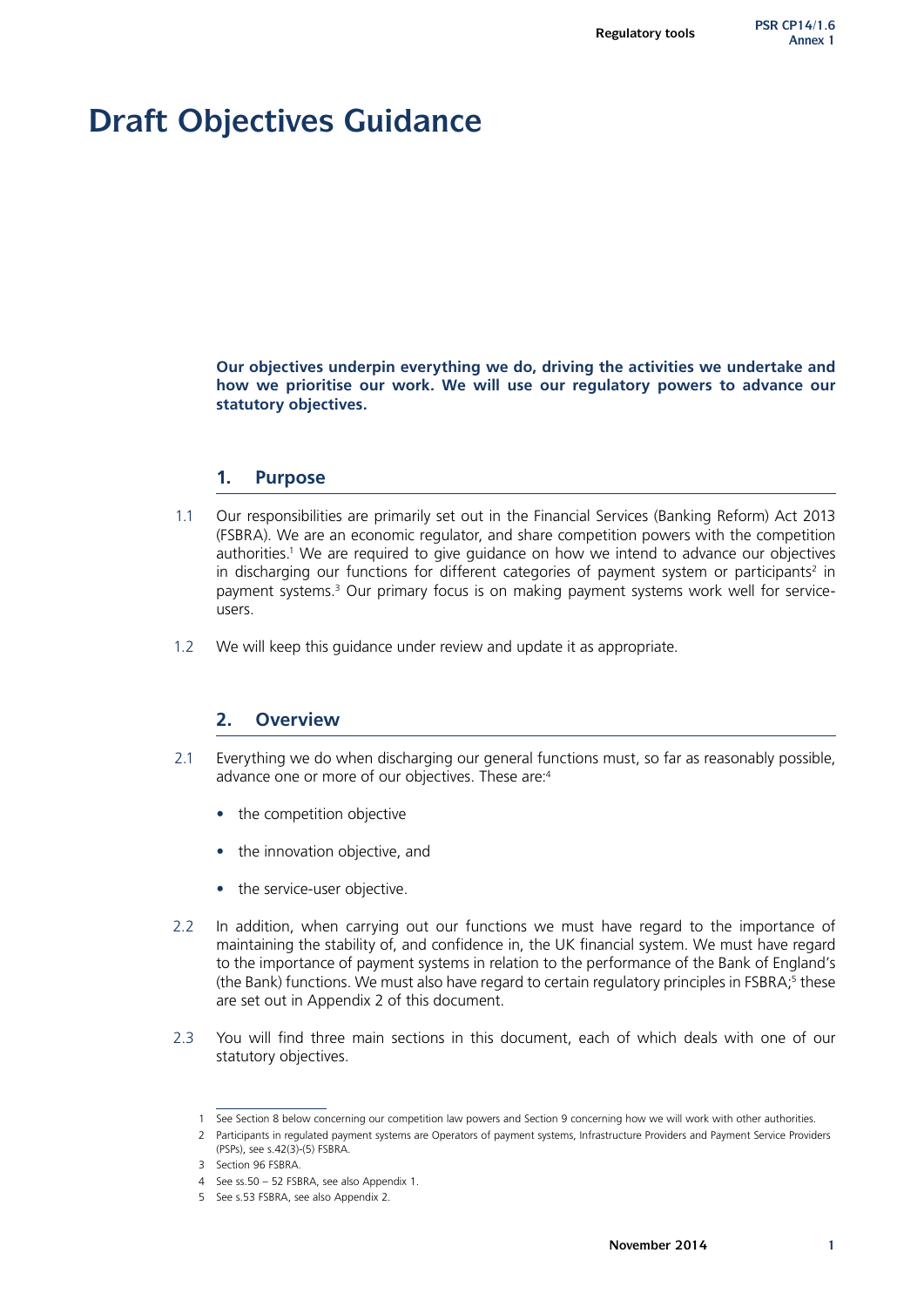- 2.4 There is no hierarchy in our objectives each is as important as the others. For the most part they are mutually supportive. For example, competition will tend to drive innovation in infrastructure, and service-users should benefit from greater innovation in payment systems. If tension arises between our objectives, we will take the course of action that aligns with our strategic priorities and that is in the best interests of service-users.
- 2.5 We will be open about the role our objectives play in our decisions. We will communicate the actions we are taking by engaging with stakeholders, through our website, and through publications such as reports, studies, decisions and our Annual Report.

### **3. How we define service-users**

- 3.1 Service-users are those who use, or are likely to use, services provided by payment systems.<sup>6</sup> This is a wide definition, which includes, but is not limited to:
	- Payment service providers (PSPs<sup>7</sup>) including direct and indirect participants in payment systems such as banks, building societies, credit unions, ATM operators, authorised and small e-money institutions, $^8$  and authorised and small payment institutions. $^{\rm 9}$
	- Customers of direct and indirect participants of payment systems, including government departments, large corporations, SMEs, retailers, utilities, charities and individual consumers.

### **4. Our competition objective**

- 4.1 This objective is to promote effective competition in the markets for payment systems and for services provided by payment systems in the interests of service-users. Our work will focus on promoting and protecting the process of competition in the interests of service-users, rather than promoting or protecting specific competitors.
- 4.2 The legislation stipulates that promoting effective competition includes promoting effective competition between different:
	- operators of payment systems (Operators)<sup>10</sup>
	- PSPs
	- infrastructure providers (Infrastructure Providers)<sup>11</sup>
- 4.3 We will promote effective competition where it is in the interests of service-users.
- 4.4 As set out in FSBRA, we may have regard to the following when assessing how effective competition is:

<sup>6</sup> See s.52 FSBRA.

<sup>7</sup> PSP, according to s.42(5) FSBRA, in relation to a payment system, means any person who provides services to persons who are not participants in the system for the purposes of enabling the transfer of funds using the payment system.

<sup>8</sup> A person that has been granted authorisation under a national legislation implementing title II of the Electronic Money Directive (2009/11/EC) including, for the avoidance of doubt, a person who has been granted a waiver from full authorisation and been registered in accordance with Article 9 Electronic Money Directive (a 'small EMI').

<sup>9</sup> A person that has been granted authorisation under a national legislation implementing the PSD or been granted a waiver from full authorisation and been registered in accordance with Article 26 PSD (a 'small PI').

<sup>10</sup> Operator, according to s.42(3) FSBRA, in relation to a payment system, means any person with responsibility under the system for managing or operating it; and any reference to the operation of a payment system includes a reference to its management.

<sup>11</sup> Infrastructure Provider, according to s.42(4) FSBRA, in relation to a payment system, means any person who provides or controls any part of the infrastructure used for the purposes of operating the payment system.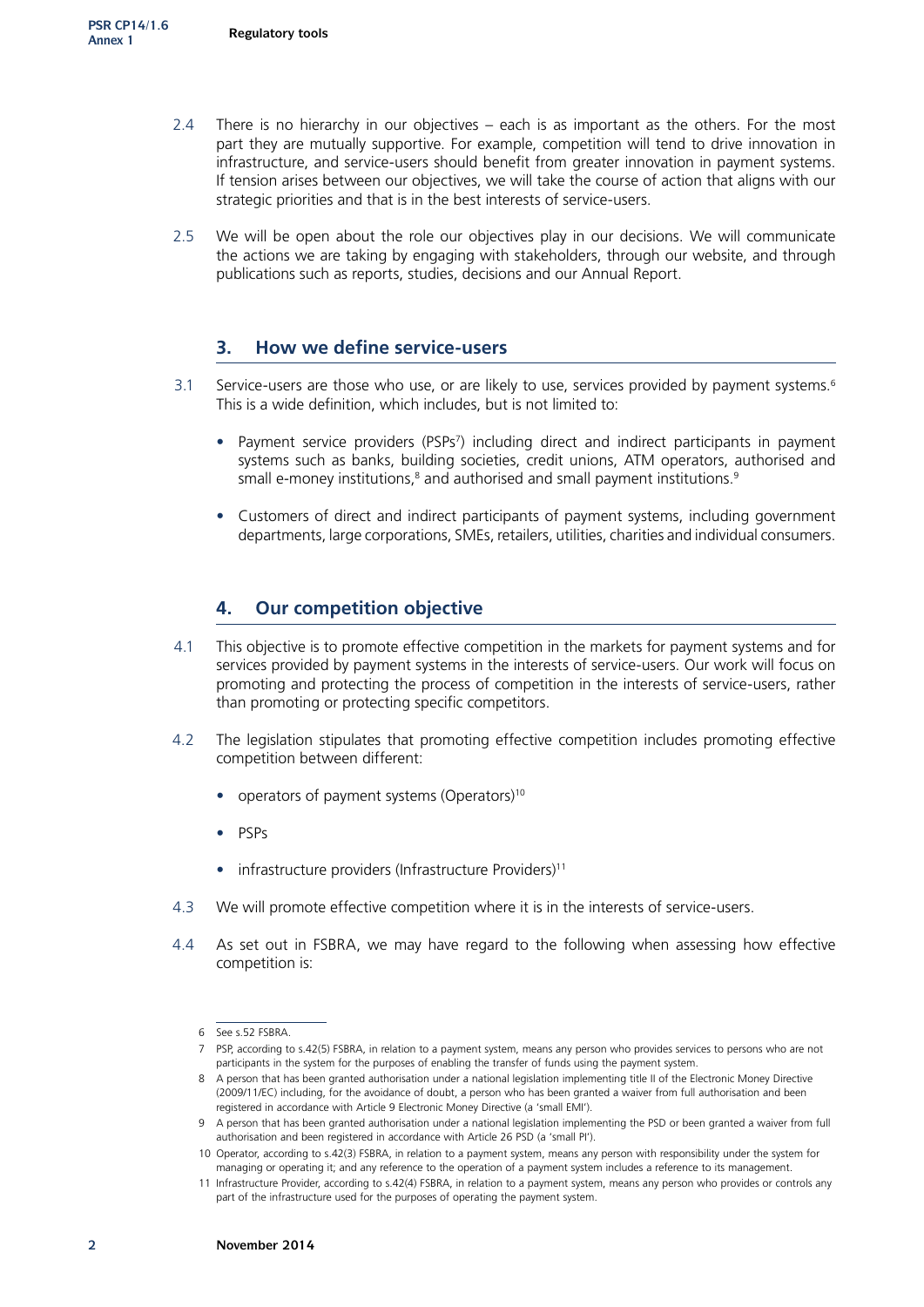- existing and potential **service-users** their needs, how easy it is for them to use the services provided by payment systems and how easy it is for them to switch suppliers
- existing and potential **PSPs**  their needs, how easy it is for them to provide services using payment systems and to switch providers
- existing and potential **Infrastructure Providers**  their needs and how easy it is to provide infrastructure for operating payment systems
- **Operators** their needs and how easy it is for them to change the infrastructure used to operate their payment systems
- **new entrants** how easy it is for them to enter the market
- how far competition is contributing to the development of efficient and effective **infrastructure** for operating payment systems
- how far competition is encouraging **innovation**, and
- the level and structure of **fees**, charges or other costs associated with participation in payment systems<sup>12</sup>
- 4.5 While competition generally brings better outcomes for service-users, collaboration between participants in payment systems may sometimes be appropriate and ultimately in the interests of service-users. For example, collaboration within payment systems can enable smaller PSPs to have access to payment systems and, therefore, increase competition between PSPs at the retail level.
- 4.6 We will consider market features that could indicate that there are competition issues, including, for example:
	- levels of market concentration
	- barriers to entry or expansion
	- common ownership of competing facilities
	- market power of buyers or suppliers
	- laws and regulations
	- information asymmetries<sup>13</sup> between competitors or between those already in the market and new entrants
	- transparency and the flow of information between participants
	- degree of vertical integration
	- service-user behaviour, and
	- ease of switching
- 4.7 For example, we may seek to promote competition by ensuring that barriers to entry are reduced or removed, where appropriate. Facilitating new entry may drive competition and innovation. This in turn, can lead to more cost-effective, efficient and improved quality services being available to service-users.

<sup>12</sup> Section 50(3) FSBRA, see also Appendix 1.

<sup>13</sup> Information asymmetry refers to circumstances in which one party has access to greater or better information than the other.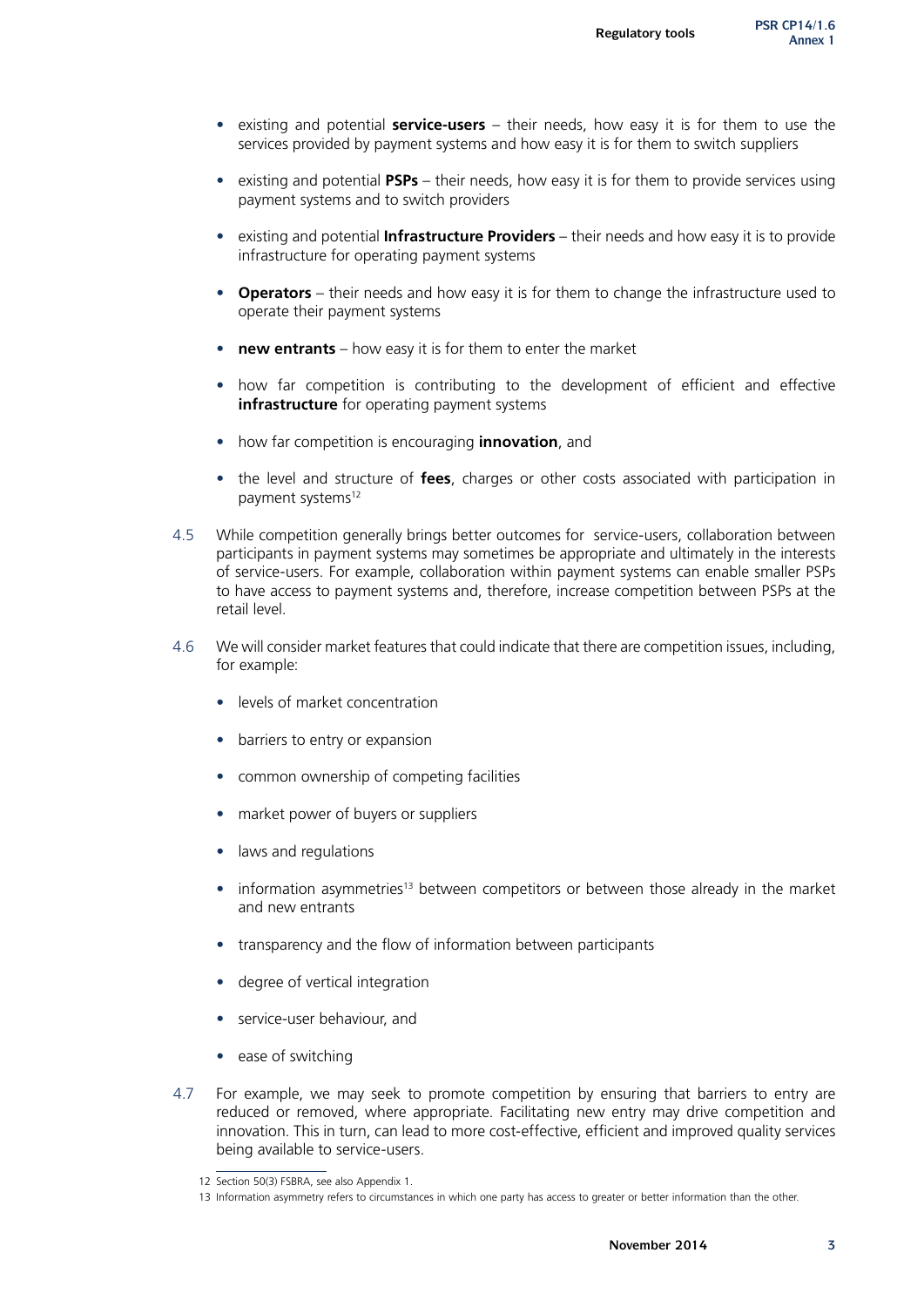4.8 We will use our regulatory powers where this will foster greater competition in the interests of service-users. Except where we are considering making general directions or requirements, we must consider first whether it is more appropriate to use our competition powers, rather than our regulatory powers.<sup>14</sup>

## **5. Our innovation objective**

- 5.1 Our innovation objective is to promote the development of, and innovation in, payment systems and infrastructure to be used to operate payment systems in the interests of service-users. The purpose of this objective is to improve the quality, efficiency and economy of payment systems. This means services that are more responsive to service-users' needs and better systems that are accessible, easy to use, and cost-effective to operate and use.
- 5.2 Our role is not to innovate, but to encourage and support industry, and to help create the conditions in which innovation can flourish. We will only seek to promote innovation that is in the interests of service-users.
- 5.3 We will work with industry to ensure there are adequate opportunities and the right incentives for firms to innovate. This will involve assessing, among other things:
	- barriers to innovation including laws and regulations
	- standards and interoperability
	- apportionment of risk
	- access to payment systems
	- costs of investment
	- technological requirements (e.g. the need for both the payer and the payee to have the right technology)
	- the need for scale of take-up in order for an innovation to be successful (network effects)
- 5.4 In most cases, competitive markets drive innovation. We appreciate, however, that, given the existence of network effects, participants may sometimes need to collaborate to develop innovations, for example the collaboration that was needed to develop Paym.
- 5.5 Innovations in payment systems may come from firms outside the financial services sector, such as technology and hardware providers. We want to facilitate such innovation where we can, where it brings greater competition and benefits to service-users.

# **6. Our service-user objective**

- 6.1 Improving how payment systems are operated for service-users is at the heart of everything we do and is central to our competition and innovation objectives. We understand this to mean that payment systems should be operated and developed to take account of, and promote, the interests of service-users. This means we expect existing services to be improved and new, better services to be developed.
- 6.2 We expect payment systems to offer service-users choice, to be responsive in meeting their diverse needs, and to create opportunities for PSPs to bring innovative services to market. They

<sup>14</sup> Section 62 FSBRA.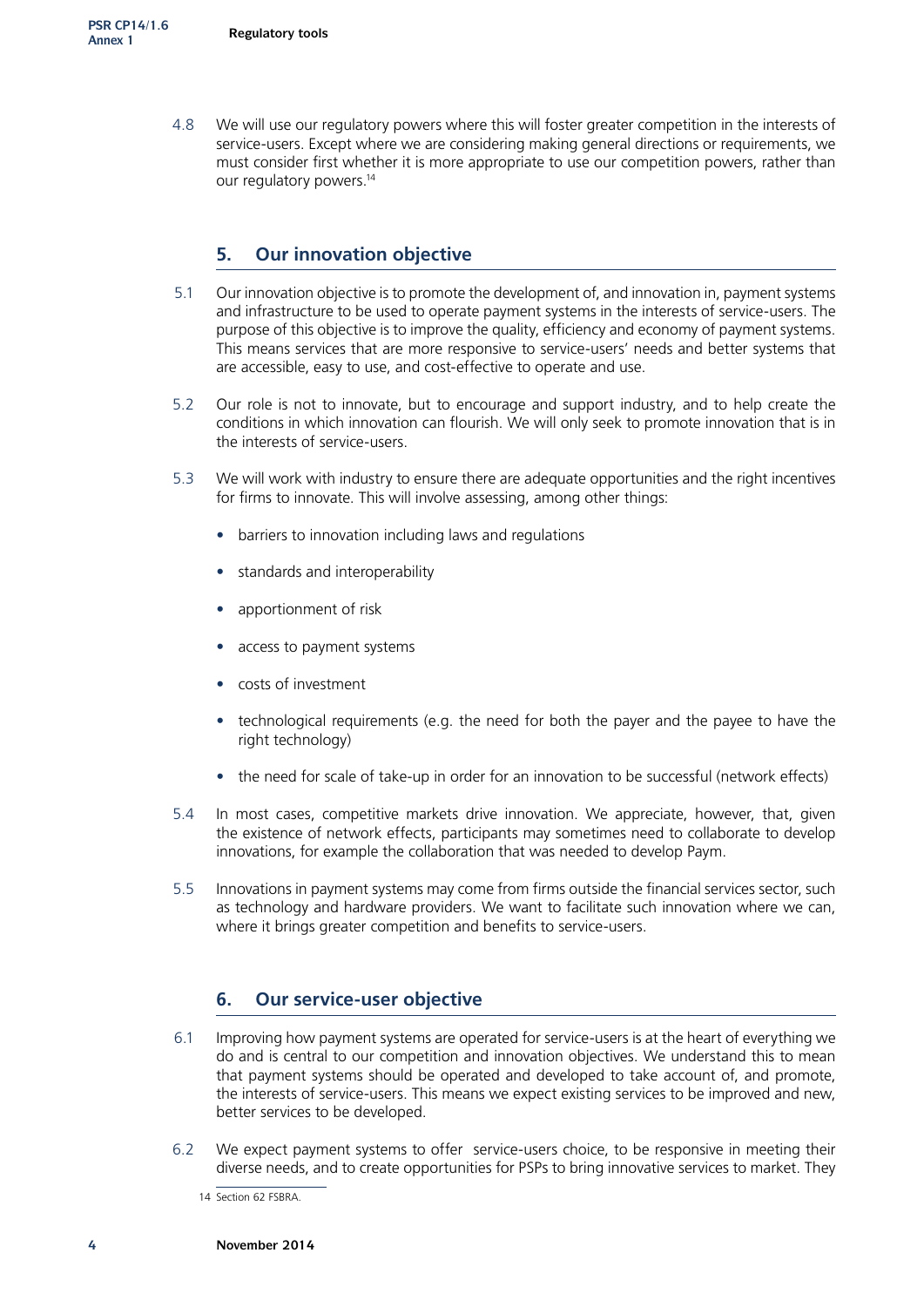should be high quality, good value, efficient and cost-effective, while offering a reliable, secure and stable service.

6.3 We will assess how well payment systems and services provided by payment systems are working for service-users by seeking their views and expect industry participants to raise issues and concerns with us. In addition, we are setting up a panel which will have representation from service-users.

## **7. Our regulatory powers**

- 7.1 We have a range of powers over participants in regulated payment systems to support our functions. We can:
	- require or prohibit a specific action or set standards<sup>15</sup>
	- require Operators to establish or change rules of payment systems, require them to notify us of changes, or require that they get our approval before making rule changes<sup>16</sup>
	- on application, require the Operator of a regulated payment system or a PSP with Direct Access to it, to grant access to that system<sup>17</sup>
	- change the fees, charges, terms and conditions, or terms of access that Operators or PSPs impose on their customers<sup>18</sup>
	- require the disposal of an interest in the Operator of a requlated payment system<sup>19</sup>
	- provide quidance<sup>20</sup>
	- conduct market reviews
	- consider applications and complaints $21$
- 7.2 We have a range of enforcement, information gathering and investigation powers. We can:
	- require information or documents to be provided to  $us^{22}$
	- require an Operator, Infrastructure Provider or PSP, or appoint a skilled person, to provide a report on any matter relating to their participation in a regulated payment system $^{23}$
	- investigate a potential compliance failure or the nature, conduct or state of the business of an Operator, Infrastructure Provider or PSP of a regulated payment system, or appoint someone else to do so<sup>24</sup>
	- appoint an investigator, who can require someone who has relevant information to attend an interview, or produce information or documents<sup>25</sup>

- 16 Section 55 FSBRA.
- 17 Section 56 FSBRA.
- 18 Section 57 FSBRA.
- 19 Section 58 FSBRA.
- 20 Section 96 FSBRA.
- 21 Sections 56, 57 and 68 FSBRA.
- 22 Section 81 FSBRA.
- 23 Section 82 FSBRA.
- 24 Sections 83 and 84 FSBRA.
- 25 Section 85 FSBRA.

<sup>15</sup> Section 54 FSBRA.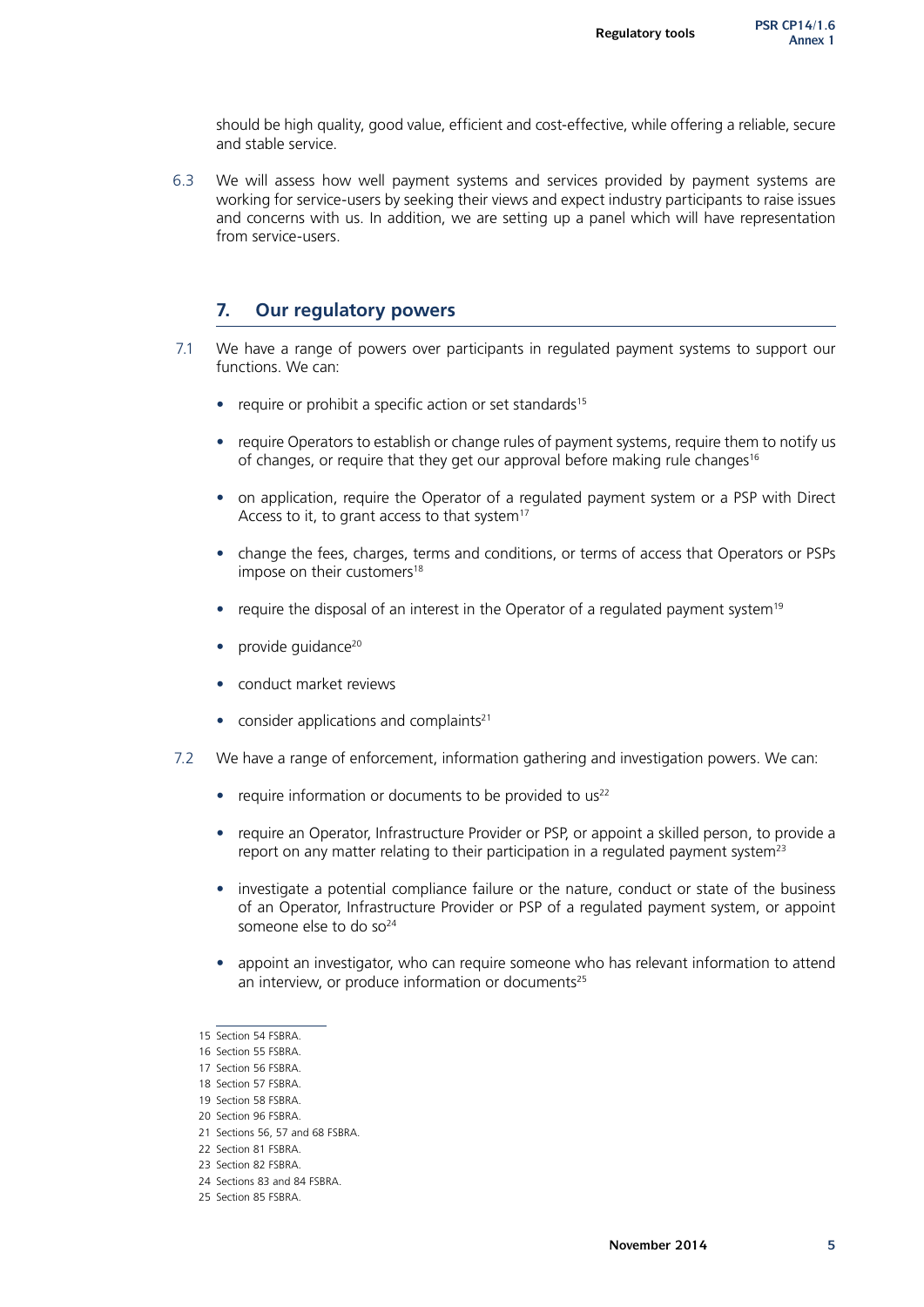- 7.3 A compliance failure<sup>26</sup> occurs when a participant in a regulated payment system does not comply with any of the following:
	- one of our directions under s.54 FSBRA
	- one of our requirements regarding systems rules under s.55 FSBRA
	- one of our requirements granting direct or indirect access to a relevant payment system under s.56 FSBRA
- 7.4 We can use our enforcement processes to investigate a compliance failure, to publish a finding that there has been a compliance failure, to impose a penalty and to seek a court injunction, where appropriate.
- 7.5 We can also issue directions to order specific remedial action to be taken.

### **8. Our competition powers**

- 8.1 We also have the power to investigate and enforce infringements of UK and EU competition law<sup>27</sup> and we can carry out market reviews.
- 8.2 Where we conclude that a market is not working well, we have the option of using our competition powers to refer this market to the Competition and Markets Authority (CMA) for more detailed investigation (a market investigation reference).

### **9. How we will interact with other authorities**

9.1 We will work with other authorities to ensure that our activities are consistent with, and do not duplicate, those of others. This will involve working closely with authorities involved in UK financial regulation and the enforcement of competition law.

### **Financial authorities**

- 9.2 We will work with the Bank, the Prudential Regulation Authority (PRA), the Financial Conduct Authority (FCA) and the European Commission. The FCA and European Commission also enforce competition law (see paragraphs 9.7 and 9.8 below).
- 9.3 Some of the payment systems that we expect to be designated for regulation by us are also overseen by the Bank, which:
	- Oversees payment systems that have been 'recognised' by the Treasury under the Banking Act 2009 to protect and enhance financial stability. The systems we expect to regulate and that have been recognised are the following interbank payment systems: Bacs, CHAPS and FPS.
	- Determines whether to approve applications for a payment system to be 'designated' under the European Directive on Settlement Finality in Payment and Securities Settlement Systems (Directive 98/26/EC) (SFD). The systems we expect to regulate and that are designated under SFD are the following interbank payment systems: Bacs, C&CC, CHAPS and FPS. Designated systems benefit from certain protections from the normal operation of insolvency law.<sup>28</sup>

<sup>26</sup> Section 71 FSBRA.

<sup>27</sup> Chapters I and II of the UK Competition Act 1998, and Articles 101 and 102 of the Treaty on the Functioning of the European Union.

<sup>28</sup> For more information on the Bank's supervisory work, please refer to its website: http://www.bankofengland.co.uk/financialstability/Pages/fmis/supervisory\_app/supervisoryapproach.aspx.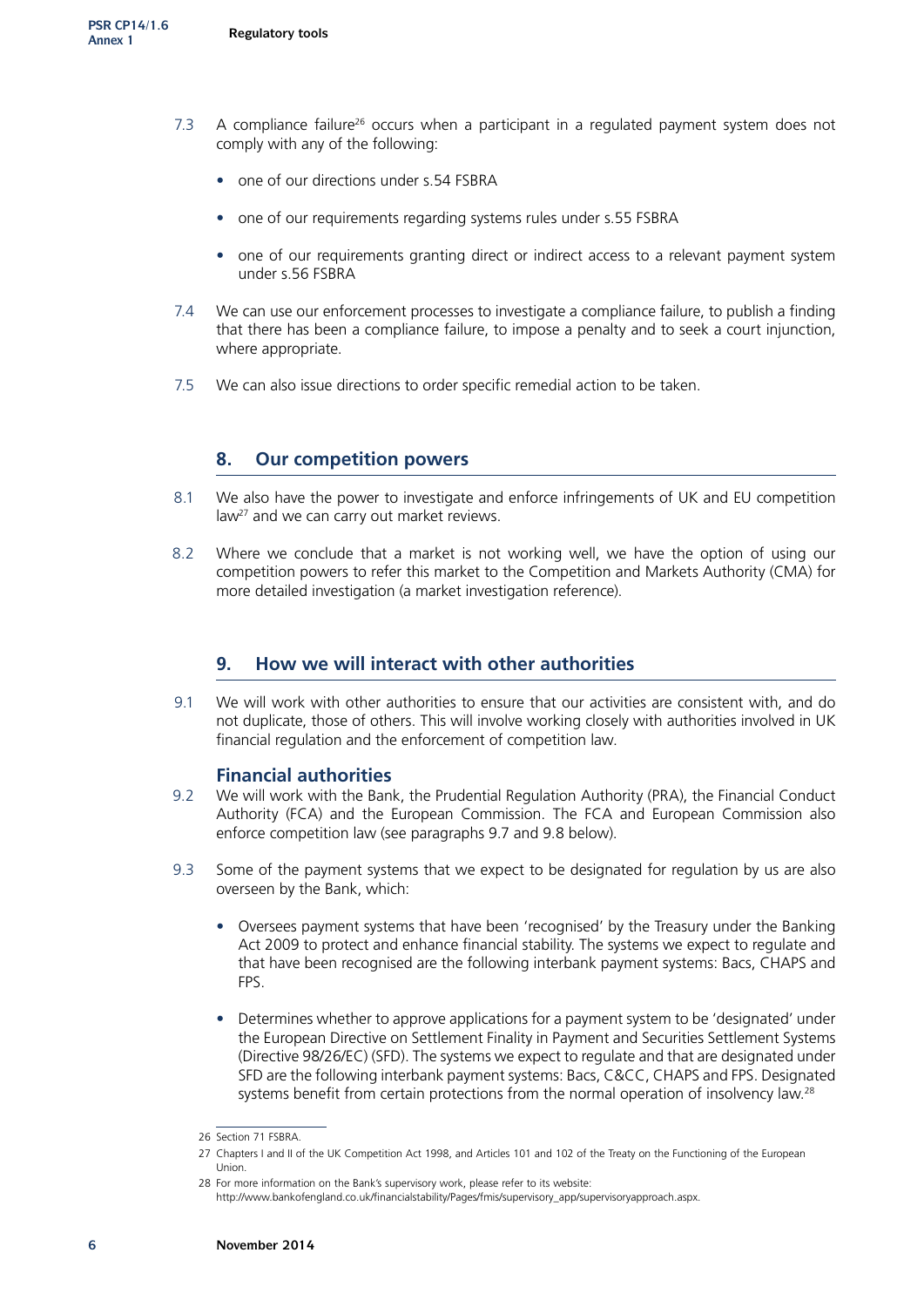- 9.4 The FCA and the PRA are collectively responsible for the prudential supervision of financial services firms. The firms that are regulated by the FCA or the PRA from a prudential perspective are also subject to conduct regulation by the FCA. Some of the firms the FCA and PRA regulate will be participants<sup>29</sup> in regulated payment systems and will therefore also be regulated by us.
- 9.5 We will enter into a Memorandum of Understanding with the FCA, the Bank and the PRA, which will set out how we intend to work together.
- 9.6 Concerns about financial services firms that do not relate to payment systems or services provided by payment systems will usually be handled by the FCA and/or the PRA, as appropriate.

### **Competition authorities**

- 9.7 On competition matters, we will work with the CMA, the European Commission and other competition authorities (particularly the FCA) to promote competition in the market for payment systems and the markets for services provided by payment systems. We will also participate in forums such as the UK Competition Network, the UK Regulators Network, the EU Competition Network and the International Competition Network.
- 9.8 We will enter into a Memorandum of Understanding with the CMA, which will set out how we intend to work together. We will also issue guidance on how we intend to use our concurrent competition law powers.

<sup>29</sup> Financial services firms that use regulated payment systems to carry out payment services will come within the definition of participants since they will be PSPs.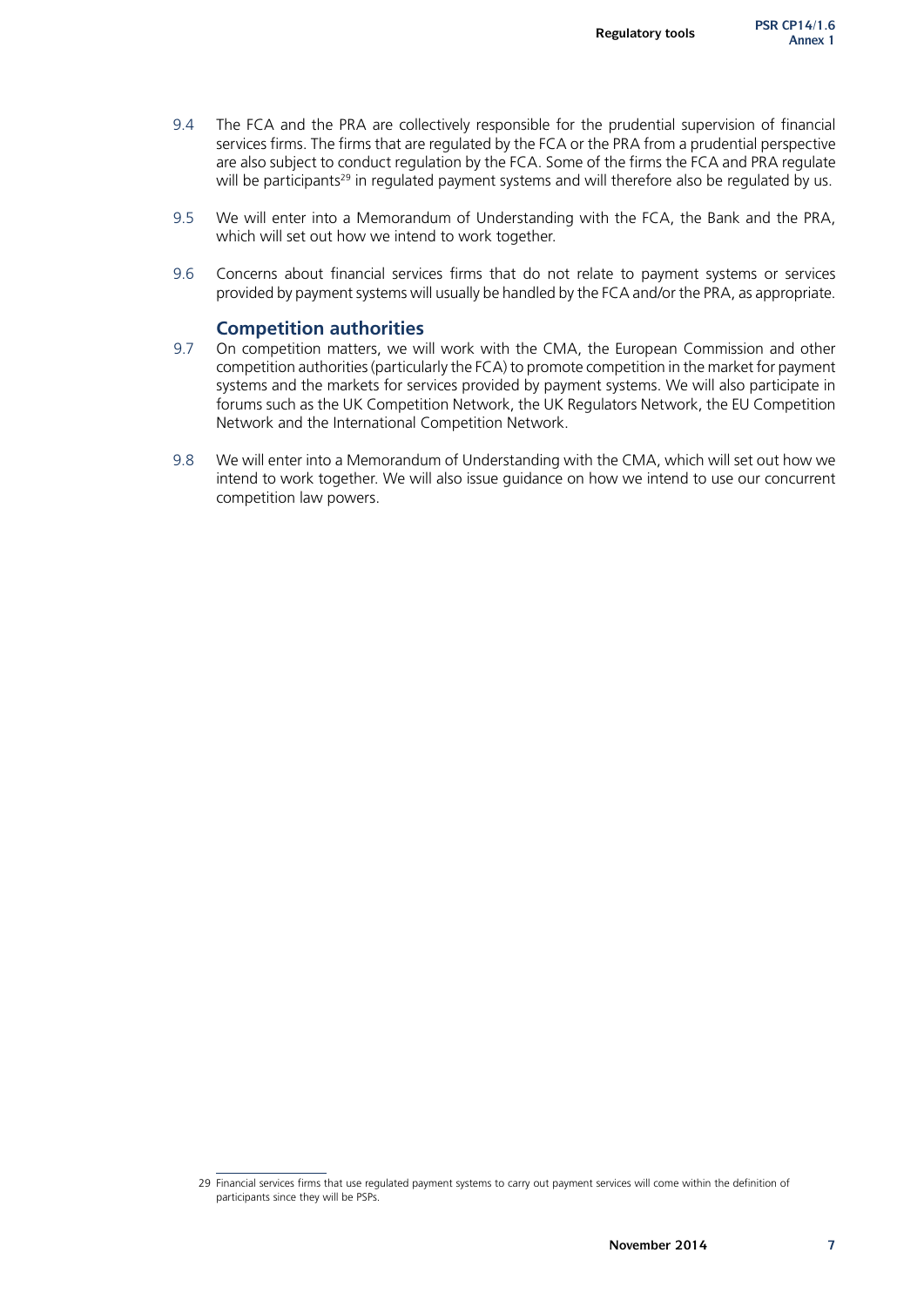## **Appendix 1 – FSBRA provisions concerning objectives**

### **Financial Services (Banking Reform) Act 2013**

## *49 Regulator's general duties in relation to payment systems*

- (1) In discharging its general functions relating to payment systems the Payment Systems Regulator must, so far as is reasonably possible, act in a way which advances one or more of its payment systems objectives.
- (2) The payment systems objectives of the Payment Systems Regulator are—
	- (a) the competition objective (see section 50),
	- (b) the innovation objective (see section 51), and
	- (c) the service-user objective (see section 52).
- (3) In discharging its general functions relating to payment systems the Payment Systems Regulator must have regard to—
	- (a) the importance of maintaining the stability of, and confidence in, the UK financial system,
	- (b) the importance of payment systems in relation to the performance of functions by the Bank of England in its capacity as a monetary authority, and
	- (c) the regulatory principles in section 53.
- (4) The general functions of the Payment Systems Regulator relating to payment systems are—
	- (a) its function of giving general directions under section 54 (considered as a whole),
	- (b) its functions in relation to the giving of general guidance under section 96 (considered as a whole), and
	- (c) its function of determining the general policy and principles by reference to which it performs particular functions.

### *50 The competition objective*

- (1) The competition objective is to promote effective competition in—
	- (a) the market for payment systems, and
	- (b) the markets for services provided by payment systems, in the interests of those who use, or are likely to use, services provided by payment systems.
- (2) The reference in subsection (1) to promoting effective competition includes, in particular, promoting effective competition—
	- (a) between different operators of payment systems,
	- (b) between different payment service providers, and
	- (c) between different infrastructure providers.
- (3) The matters to which the Payment Systems Regulator may have regard in considering the effectiveness of competition in a market mentioned in subsection (1) include—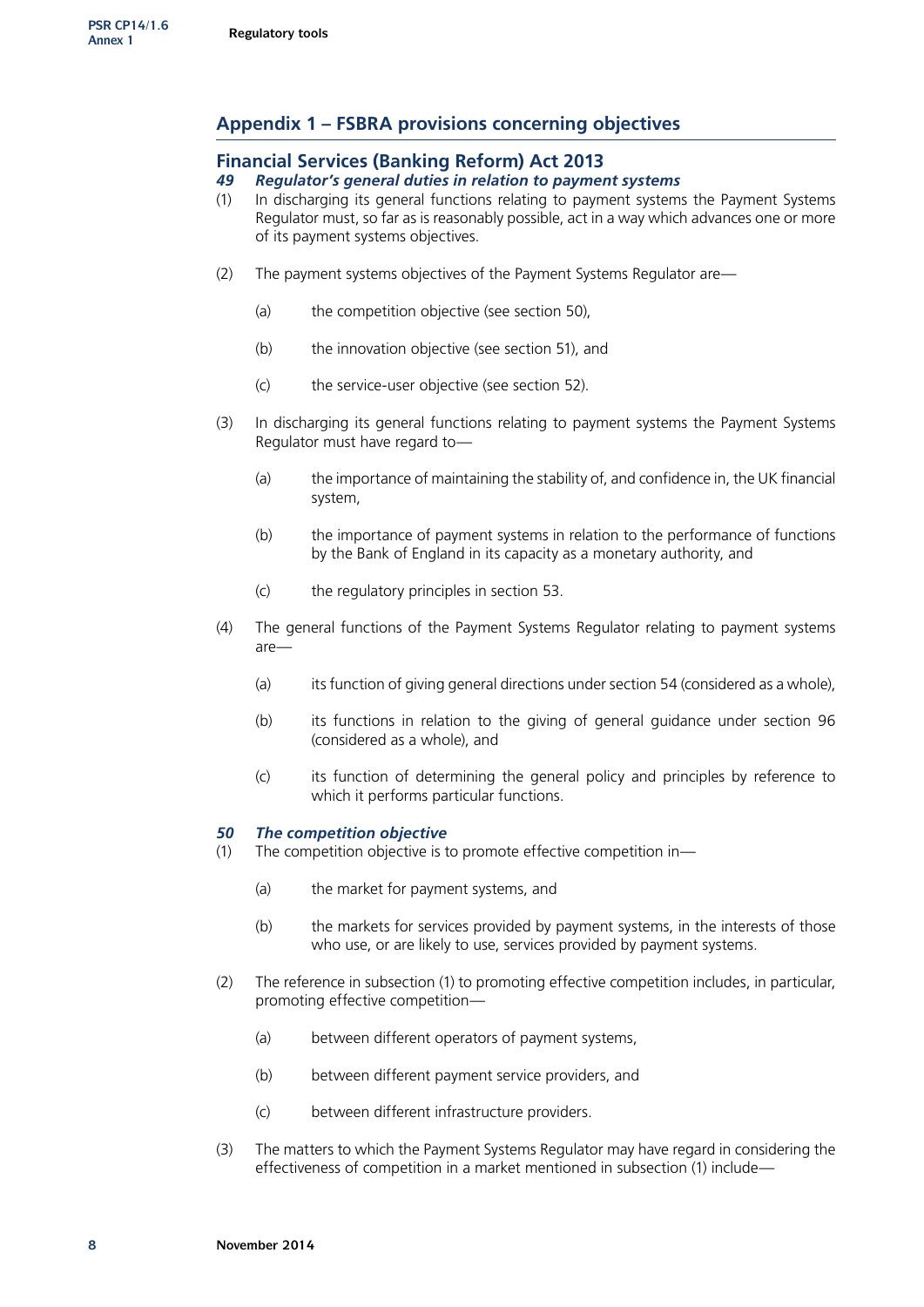- (a) the needs of different persons who use, or may use, services provided by payment systems;
- (b) the ease with which persons who may wish to use those services can do so;
- (c) the ease with which persons who obtain those services can change the person from whom they obtain them;
- (d) the needs of different payment service providers or persons who wish to become payment service providers;
- (e) the ease with which payment service providers, or persons who wish to become payment service providers, can provide services using payment systems;
- (f) the ease with which payment service providers can change the payment system they use to provide their services;
- (g) the needs of different infrastructure providers or persons who wish to become infrastructure providers;
- (h) the ease with which infrastructure providers, or persons who wish to become infrastructure providers, can provide infrastructure for the purposes of operating payment systems;
- (i) the needs of different operators of payment systems;
- (j) the ease with which operators of payment systems can change the infrastructure used to operate the payment systems;
- (k) the level and structure of fees, charges or other costs associated with participation in payment systems;
- (I) the ease with which new entrants can enter the market:
- (m) how far competition is contributing to the development of efficient and effective infrastructure for the purposes of operating payment systems;
- (n) how far competition is encouraging innovation.

### *51 The innovation objective*

- (1) The innovation objective is to promote the development of, and innovation in, payment systems in the interests of those who use, or are likely to use, services provided by payment systems, with a view to improving the quality, efficiency and economy of payment systems.
- (2) The reference in subsection (1) to promoting the development of, and innovation in, payment systems includes, in particular, a reference to promoting the development of, and innovation in, infrastructure to be used for the purposes of operating payment systems.

### *52 The service-user objective*

The service-user objective is to ensure that payment systems are operated and developed in a way that takes account of, and promotes, the interests of those who use, or are likely to use, services provided by payment systems.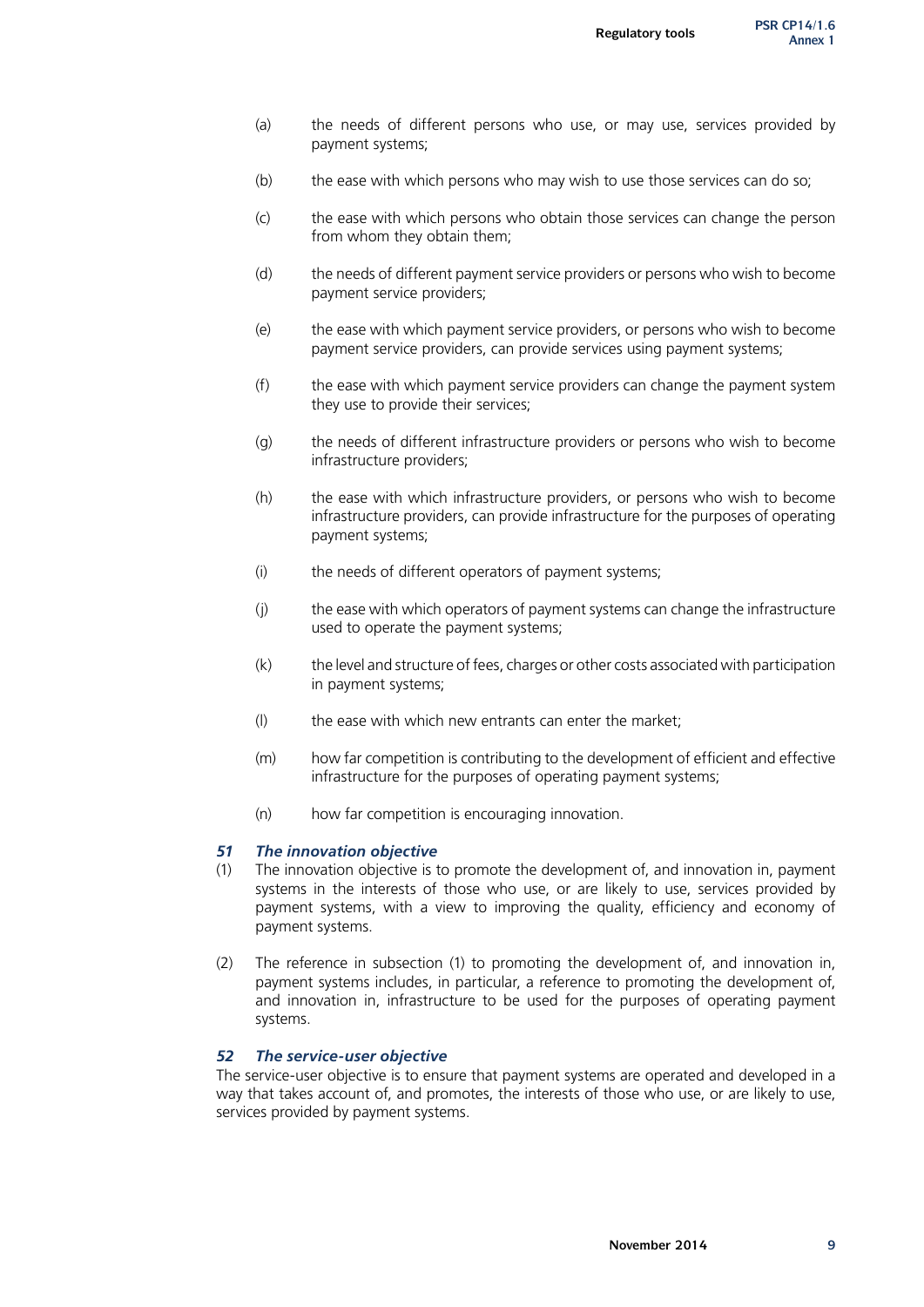## **Appendix 2 – FSBRA provisions concerning regulatory principles**

### **Regulatory principles**

Section 53 FSBRA sets out the following regulatory principles to which we must have regard in discharging our general functions relating to payment systems:

- (a) the need to use the resources of the Payment Systems Regulator in the most efficient and economic way;
- (b) the principle that a burden or restriction which is imposed on a person, or on the carrying on of an activity, should be proportionate to the benefits, considered in general terms, which are expected to result from the imposition of that burden or restriction;
- (c) the desirability of sustainable growth in the economy of the United Kingdom in the medium or long term;
- (d) the general principle that those who use services provided by payment systems should take responsibility for their decisions;
- (e) the responsibilities of the senior management of persons subject to requirements imposed by or under this Part, including those affecting persons who use services provided by payment systems, in relation to compliance with those requirements;
- (f) the desirability where appropriate of the Payment Systems Regulator exercising its functions in a way that recognises differences in the nature of, and objectives of, businesses carried on by different persons subject to requirements imposed by or under this Part;
- (g) the desirability in appropriate cases of the Payment Systems Regulator publishing information relating to persons on whom requirements are imposed by or under this Part, or requiring such persons to publish information, as a means of contributing to the advancement by the Payment Systems Regulator of its payment systems objectives;
- (h) the principle that the Payment Systems Regulator should exercise its functions as transparently as possible.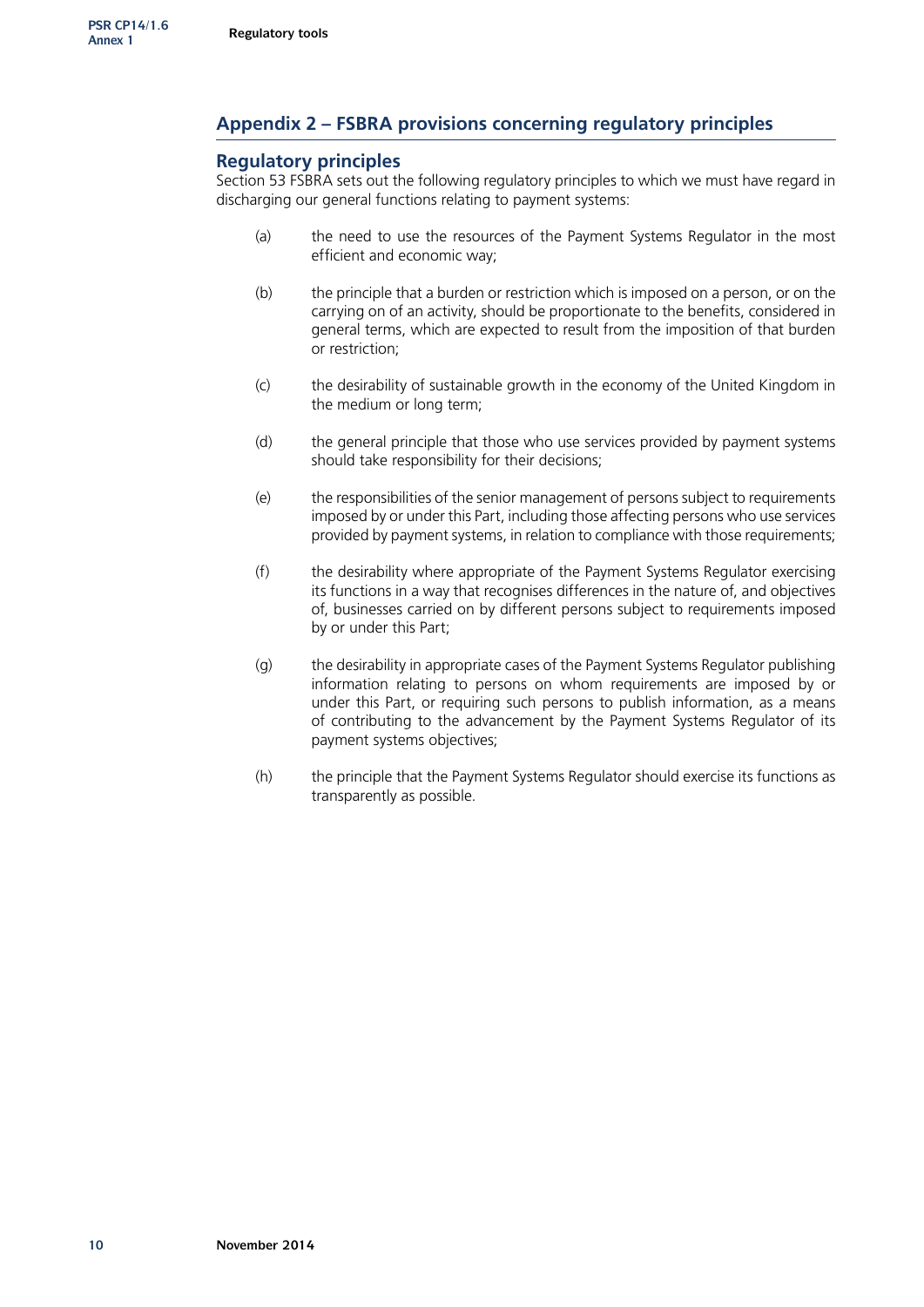# **Annex 2: Our Draft Administrative Priority Framework regarding our Regulatory Powers**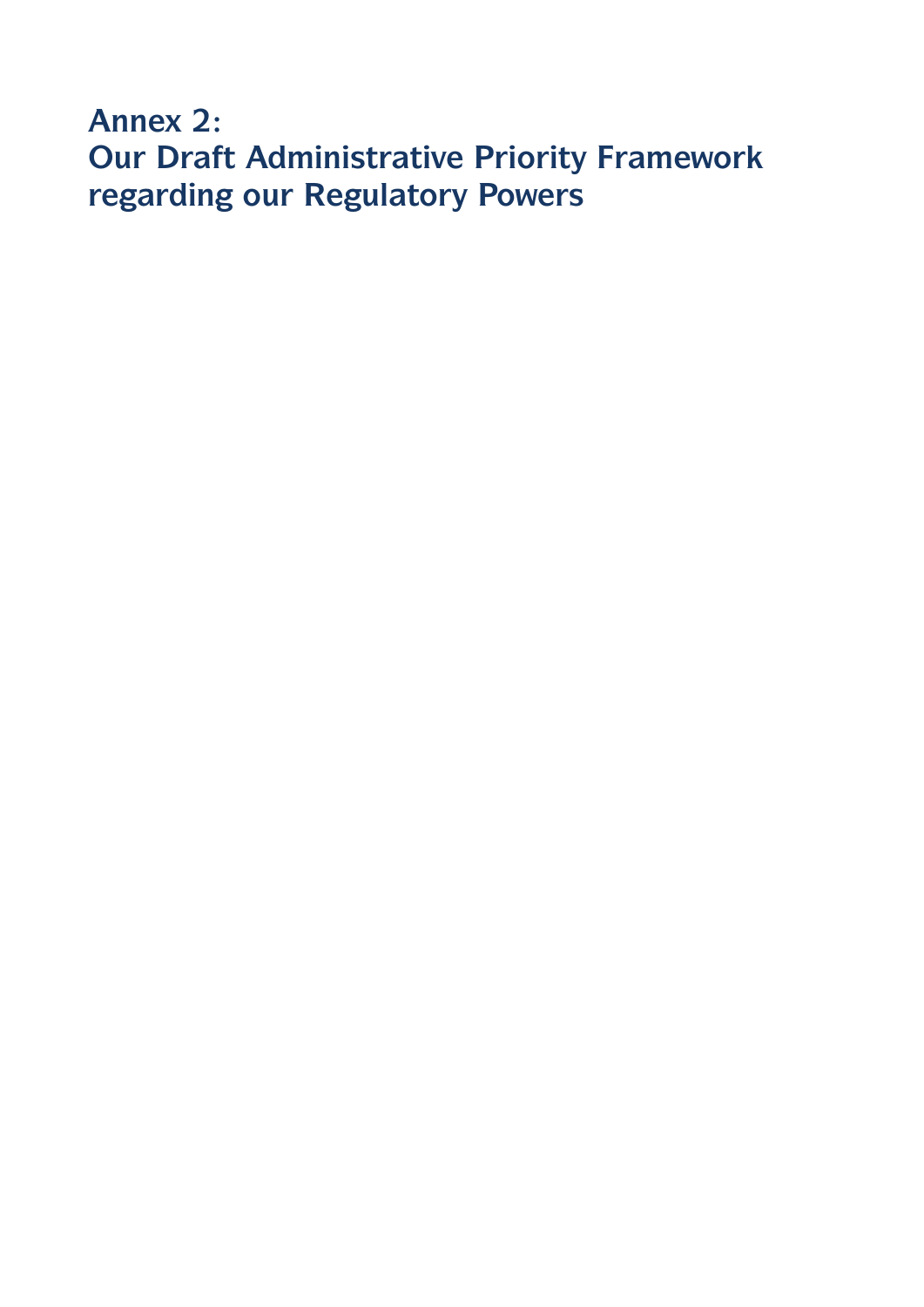# **Our Draft Administrative Priority Framework regarding our Regulatory Powers**

We need to use our resources in the most efficient and effective way to further our objectives, in accordance with s.53(a) FSBRA. This means that we need to make decisions regarding, for example, which investigations we open and continue, and how we respond to applications and complaints, subject to any specific legal duties we might have.<sup>1</sup>

In making these decisions, we will initially consider the degree to which taking action provides us with an opportunity to advance one or more of our objectives, as we are unlikely to pursue an action which does not clearly do this.

We will then weigh up the impact and strategic significance of taking action with respect to the advancement of our objectives, against the associated risks and resource implications (as set out below). In other words, we will decide whether taking action would be consistent with our administrative priorities. We have adopted this Administrative Priority Framework based on the types of issue we will consider and questions we will ask ourselves in order to help make these decisions.

We will make decisions on a case-by-case basis. We will consider only factors which we consider to be relevant to each specific case, and we may therefore not consider all of the factors listed below in reaching our decision. Our Administrative Priority Framework is illustrative, rather than exhaustive, and we will consider other factors where and as appropriate.

The factors we may consider are grouped in four main themes, which are listed below in alphabetical order, without ranking them with particular weighting (the relative importance and weighting of individual factors will vary from case to case).

## **1. Impact (with respect to the advancement of our objectives)**

- a. The risk that the conduct or issue presents to service-users, including consumers and participants in payment systems – this includes us considering whether that risk is immediate or not, whether the impact is direct or indirect, and what the scale and magnitude of the impact would be if the risk or issue was not addressed by us at this time.
- b. The likely short-run and long-run impacts that our action is likely to have this includes the direct as well as the indirect impact (for example deterrence and awareness effects).
- c. The severity of the conduct or issue and whether it is ongoing.

For example, we are required to respond within 90 days upon the receipt of a complaint from a representative body in accordance with ss.68 and 69 FSBRA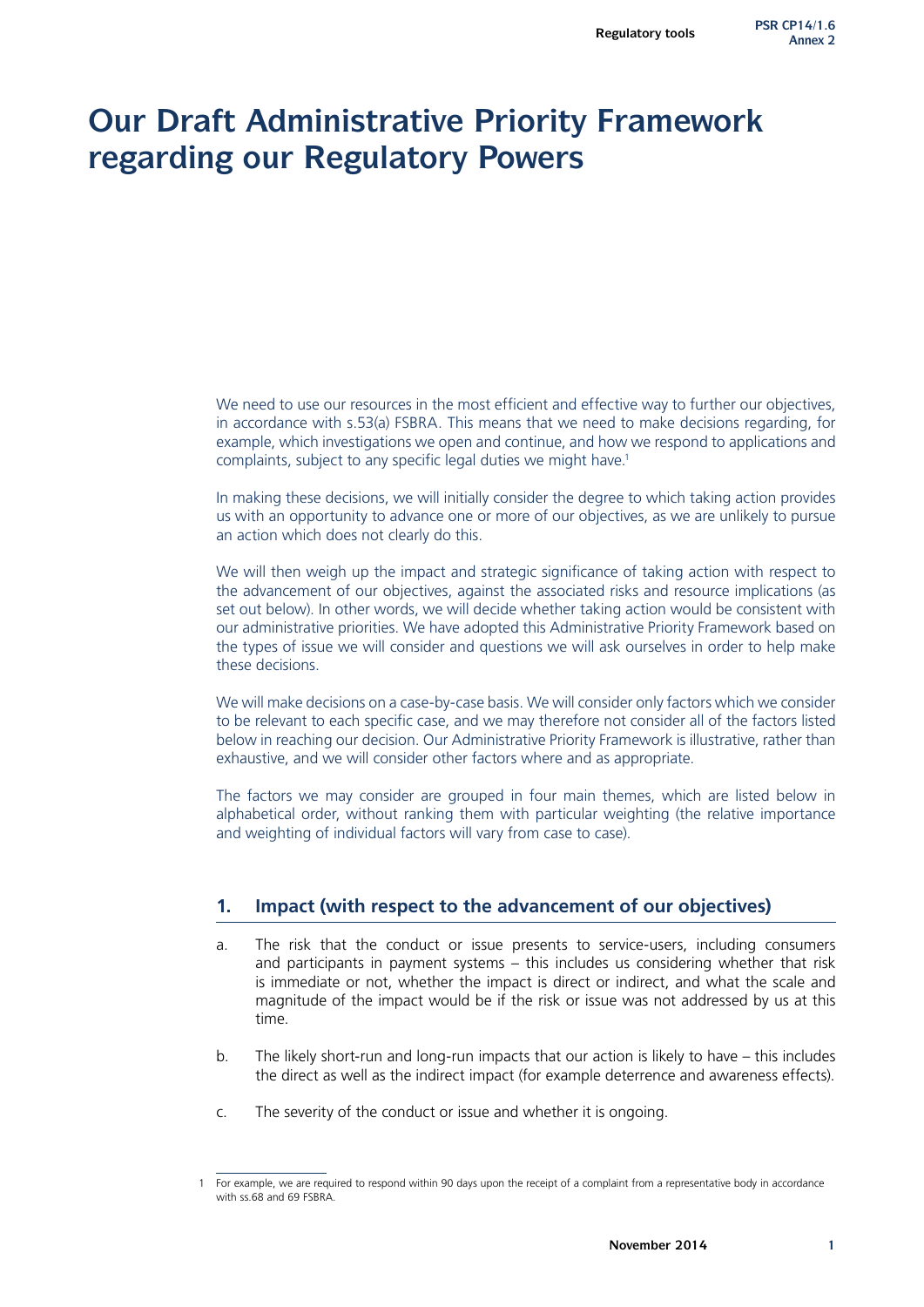- d. Whether the conduct or issue is repeated, intentional or a particularly flagrant contravention or infringement.
- e. Whether, if the conduct or issue directly relates to a particular organisation, they have a history of similar contraventions or infringements or applications, or a demonstrated record of poor compliance.

## **2. Resources (implications for the PSR)**

- a. The resource implications for us of taking action, given:
	- i. the need to act fairly in the interests of all parties likely to be affected (for example: service-users; the complainant or applicant; the target of the investigation; the party in relation to which the application is directed; third-parties)
	- ii. the extent to which the resource requirements are proportionate to the anticipated benefits of action
	- iii. the timing and resource requirements of other existing or anticipated work
	- iv. the need for, and availability of, specific policy or specialist skills in order to take action
- b. Whether there are alternatives to us taking action (by considering an application or investigation, or continuing an investigation, or progressing to the next phase in treating an application) that are likely to achieve the same ends, or deal with the same issues on a sufficiently timely basis (for example: dispute resolution; private enforcement; planned market reviews or studies; other proceedings we are undertaking; the use of alternative powers; action by other authorities; market developments; anticipated UK or EU legislative developments or self-regulation).

## **3. Risk (relating to the likelihood of success of any action by us)**

- a. The likelihood of our action resulting in a successful outcome.
- b. The existence of a relevant decision by us or other authorities establishing the existence (or not) of an infringement or position of significant market power in a market which appears relevant to the complaint or application, and how this interacts with the issue before us.
- c. The strength and quality of the evidence presented and available on which to base any action we might take.

### **4. Strategic importance (with respect to the advancement of our objectives)**

- a. Whether the issue that has been identified relates to our broader strategic goals or priorities (including those within our Annual Plan) and portfolio of work in support of our objectives.
- b. The strategic and economic significance of the issues raised.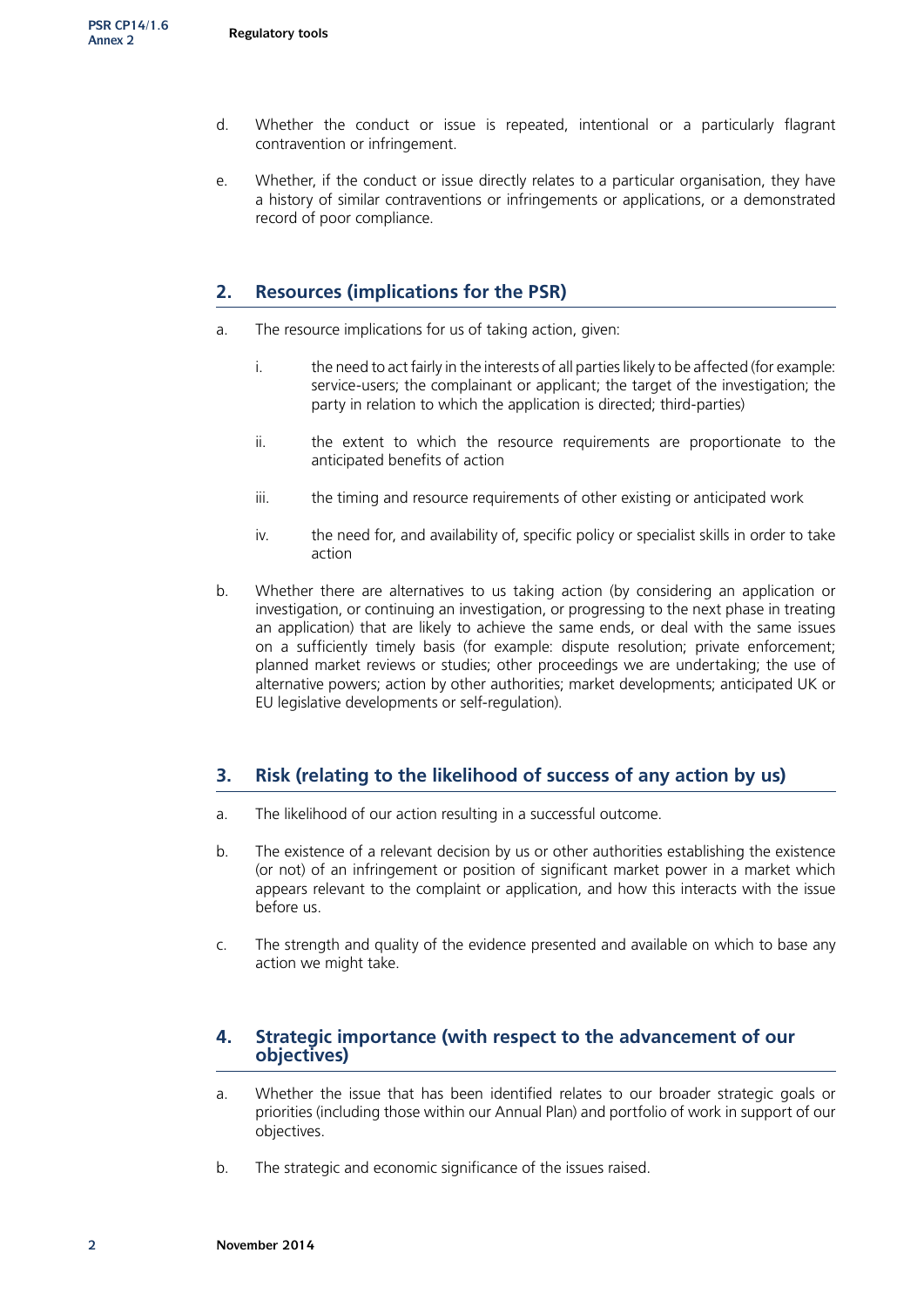- c. Whether other agencies might be better placed to undertake the work, including for example other UK regulators, law enforcement bodies or the European Commission.
- d. Whether there is a point of public policy or law of wider application such that action by us would help to clarify our approach for our stakeholders.
- e. The extent to which knowledge that would be gained in us taking action would progress our responsibilities and/or fulfil our monitoring role under any relevant UK or EU-driven legislation.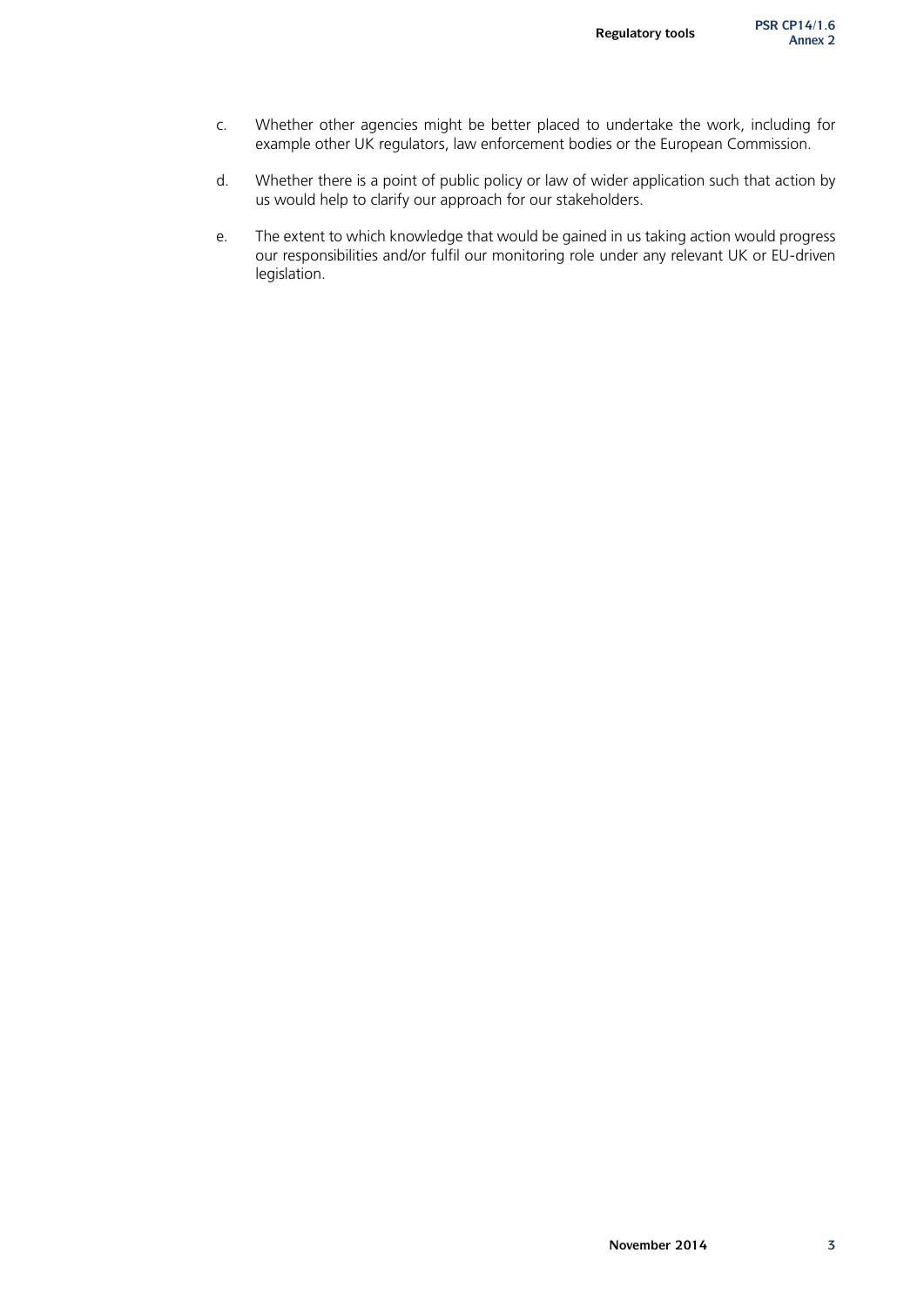**Annex 3: Draft Powers and Procedures Guide (PPG)**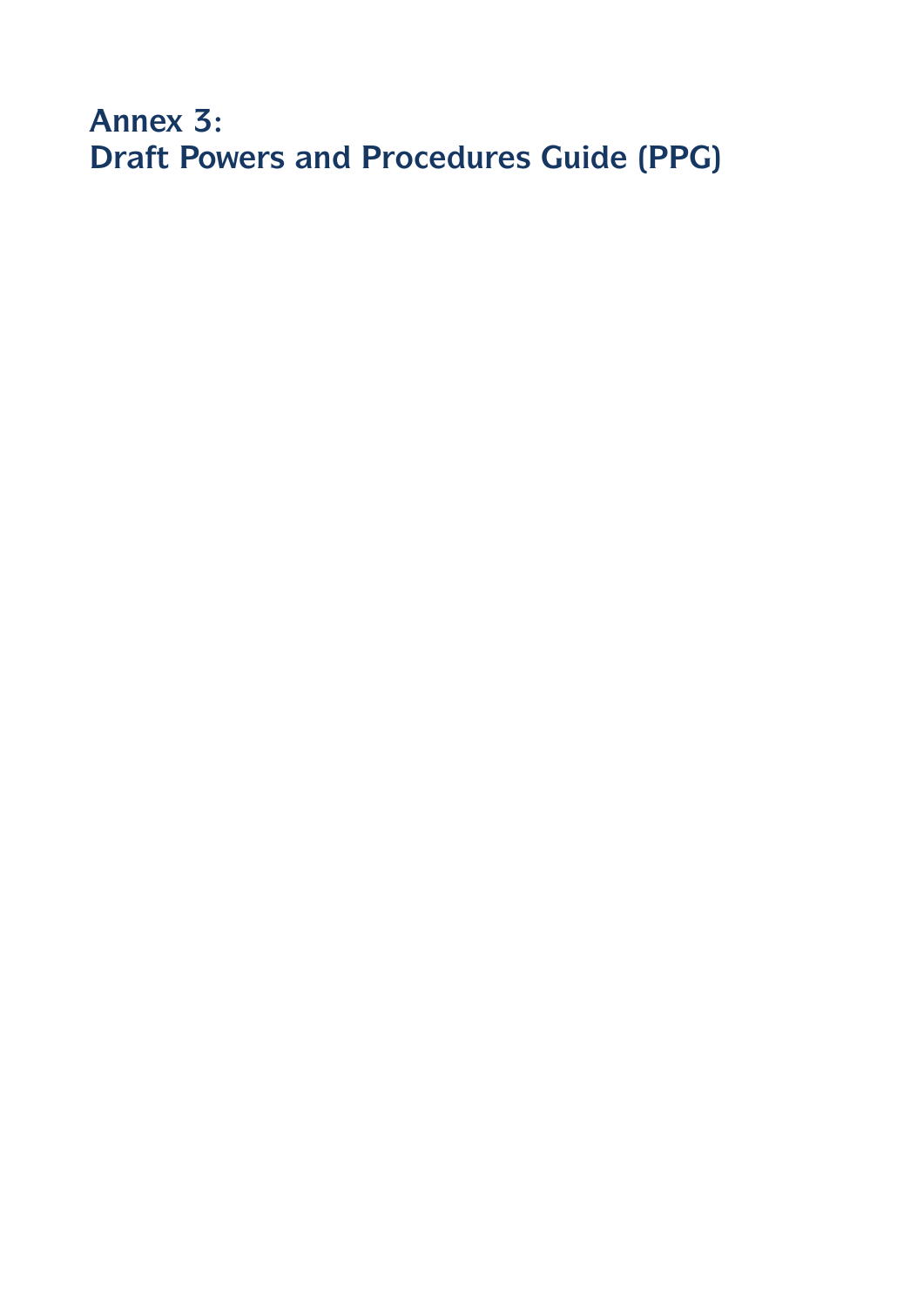# **Draft Powers and Procedures Guide (PPG)**

#### **Important notes**

### **Status of this guidance**

This guidance has been developed prior to the operational launch of the Payment Systems Regulator (PSR). It is not exhaustive and will be subject to review and revision as our procedures and decisional practice develop.

We expect that we will review and, if necessary, reissue this guidance within 18 months of the PSR's operational launch in April 2015.

### **Supplementary guidance**

This guidance (and its future revisions) may be supplemented by such other guidance documents as the PSR considers necessary or appropriate. For example, we expect to issue additional guidance on the PSR's concurrent competition powers.

In addition, where we become the competent authority for other national or EU legislation (specifically, Part 8 of the Payment Services Regulations 2009 and the proposed EU Regulation on interchange fees in card payment systems) we may revise this guidance, or issue separate guidance, once we have formally assumed these additional responsibilities.

#### **Information absent from this guidance**

Given that the PSR is prior to its operational launch, some contact details and other operational information has been omitted from this document. This information will be inserted when this guidance is formally issued. These omissions are clearly marked: *'[to be inserted in final guidance document]'*.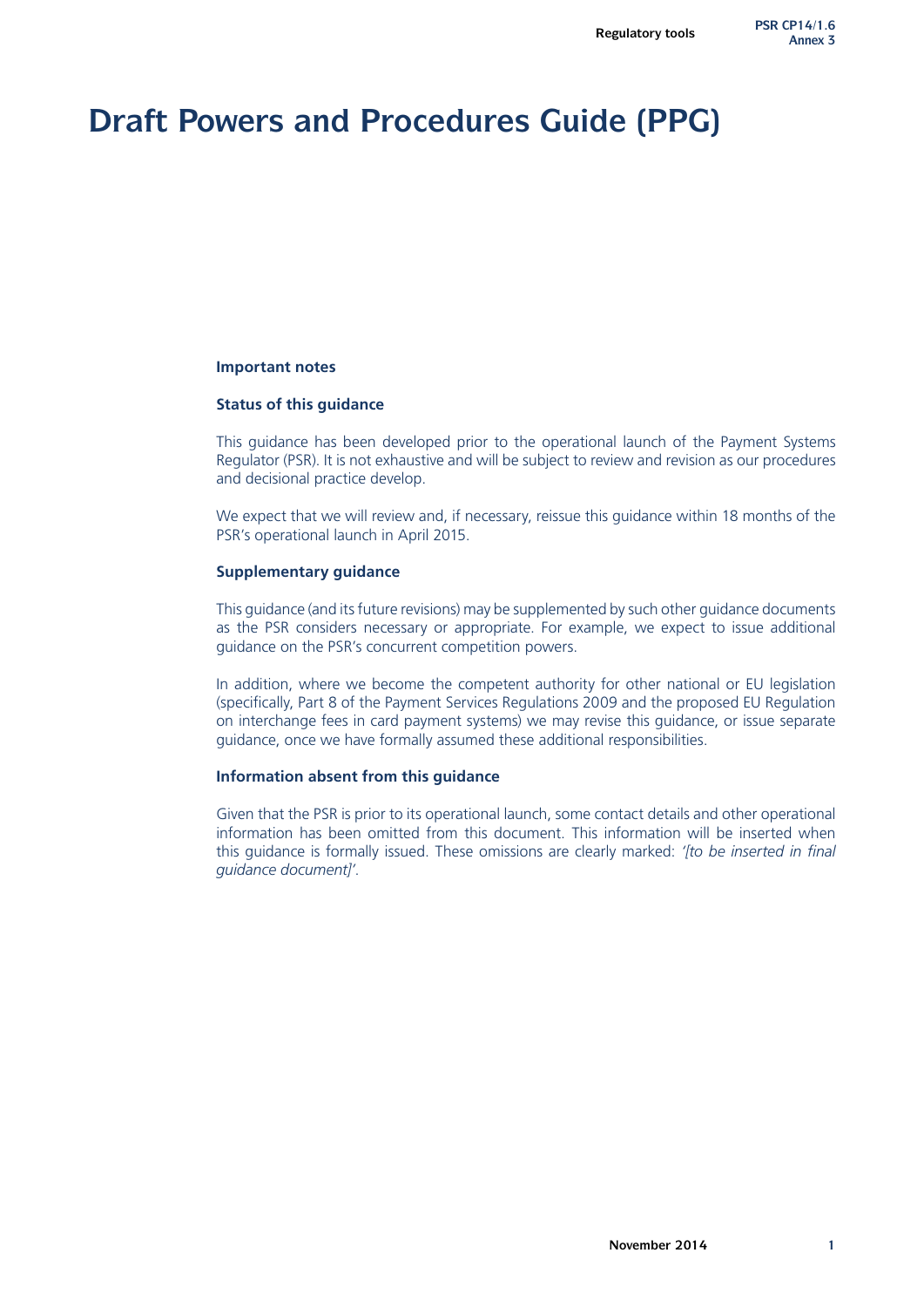# **Contents**

| Introduction                                                                       | 3  |
|------------------------------------------------------------------------------------|----|
| Giving directions and imposing requirements                                        | 4  |
| Disputes over access to a payment system and<br>fees, charges, terms or conditions | 6  |
| Requirement to dispose of an interest in a<br>payment system operator              | 9  |
| <b>Enforcement action</b>                                                          | 11 |
| Information gathering and investigations                                           | 17 |
| How investigations will be conducted                                               | 21 |
| Concurrent competition powers                                                      | 26 |
| Other functions of the PSR                                                         | 28 |
| Contacting us                                                                      | 30 |
| Appendix 1: The content of applications<br>about disputes                          | 31 |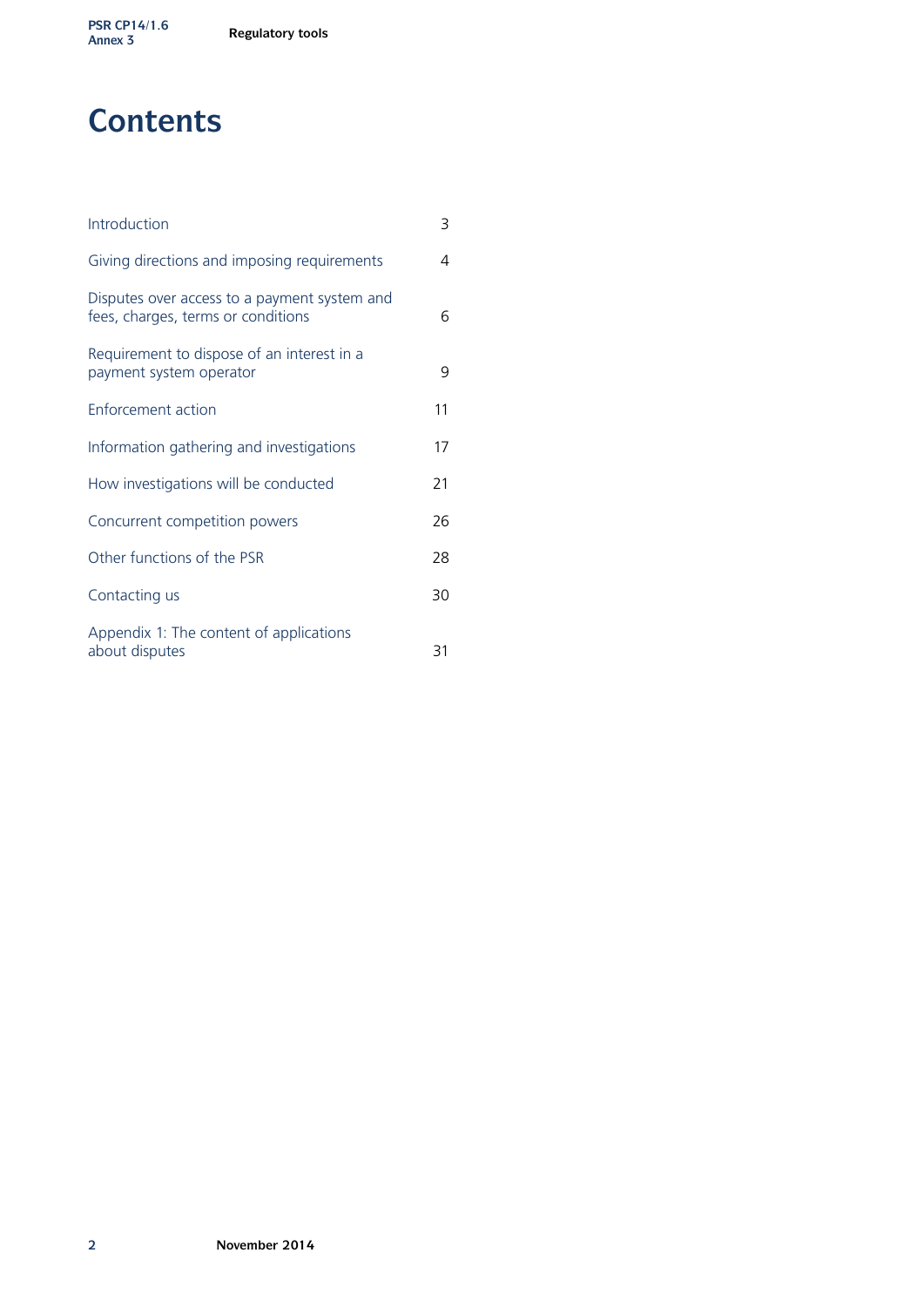# **Introduction**

## **1 Scope of the Powers and Procedures Guide (PPG)**

- 1.1 The PPG principally relates to the processes and procedures that the PSR will generally apply in relation to its regulatory functions under the Financial Services (Banking Reform) Act 2013 (FSBRA).
- 1.2 The PPG does not attempt to describe in detail all the provisions of FSBRA and interested parties are advised to refer to the text of that legislation for a complete description of the PSR's statutory functions and powers.
- 1.3 References in the PPG to a 'section(s)' are references to the relevant provisions of FSBRA.

## **2 The powers covered by the PPG**

- 2.1 Under FSBRA, we have a range of powers over participants in regulated payment systems. These include among others:
	- powers to exercise particular regulatory functions (sections 54 to 58)
	- powers to enforce certain regulatory decisions where parties do not comply (sections 71 to 75), and
	- powers to gather information and to conduct investigations (sections 81 to 90).
- 2.2 The PPG sets out practical information on how we will exercise these powers, where we have determined that it is appropriate to do so based on the information in our possession.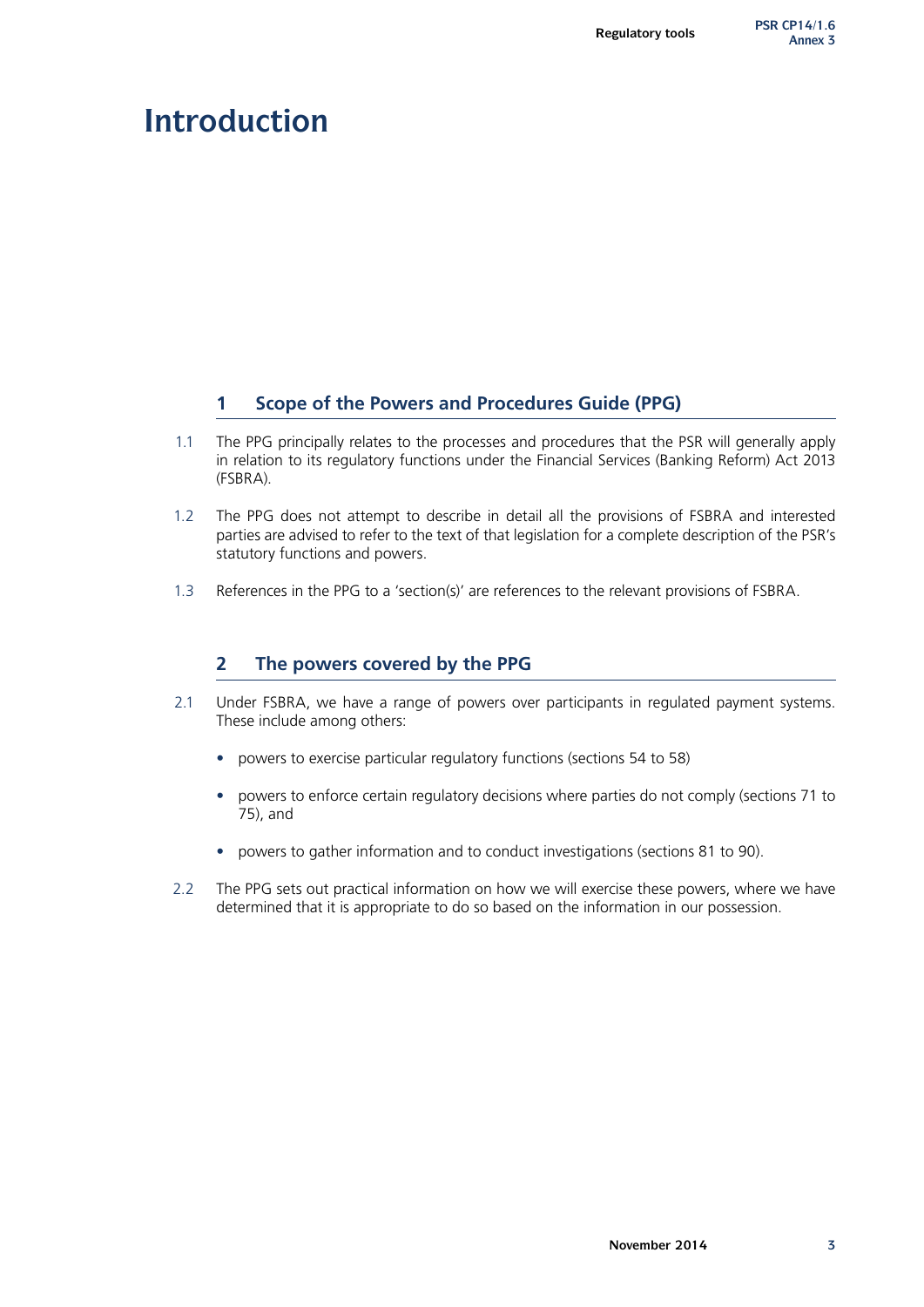# **Giving directions and imposing requirements**

## **3 Overview of the powers**

- 3.1 We can, by giving a direction to a participant in a regulated payment system, require or prohibit the taking of a specified action in relation to the system.<sup>1</sup> Further, we can require the operator of a regulated payment system to establish or change rules for the operation of the system, to notify us of rule changes or to seek our approval before making rule changes.<sup>2</sup> We refer to these powers as 'giving directions' and 'imposing requirements'.
- 3.2 Directions and requirements can be 'specific' or 'general', depending on whether they are addressed only at certain participants in regulated payment systems (for example, a named operator of a payment system) or whole classes of participants (for example, all operators of payment systems).

### **4 Deciding whether to give a specific direction or impose a specifically-imposed requirement**

- 4.1 Before giving a specific direction or imposing a specifically-imposed requirement, we will normally have engaged in some information gathering. This could, for example, be through a programme of work led by us or another relevant regulator, through a market review or as a result of a complaint which has been submitted to us. Therefore, we would expect to have previously engaged with prospective addressees on the subject matter of the specific direction or specifically-imposed requirement before we decide to give or impose it.
- 4.2 Before giving a specific direction or imposing a specifically-imposed requirement, we will normally send addressees a notice of a proposed direction or a proposed requirement. That notice will give our reasons for proposing the direction or requirement, as well as the next steps and the timescale for representations to be made. We will normally allow 14 days for representations to be made in writing.
- 4.3 In urgent cases, we may give specific directions or impose specifically-imposed requirements without giving notice or seeking written representations. Alternatively, the period in which representations can be made might be shortened.
- 4.4 We will take account of written representations received in deciding whether to give a specific direction or impose a specifically-imposed requirement.
- 4.5 When a decision is taken to give a specific direction or impose a specifically-imposed requirement, a final notice of a direction or a requirement will be addressed to the relevant participants. That notice will set out the reasons for the action taken.

<sup>1</sup> Section 54

<sup>2</sup> Section 55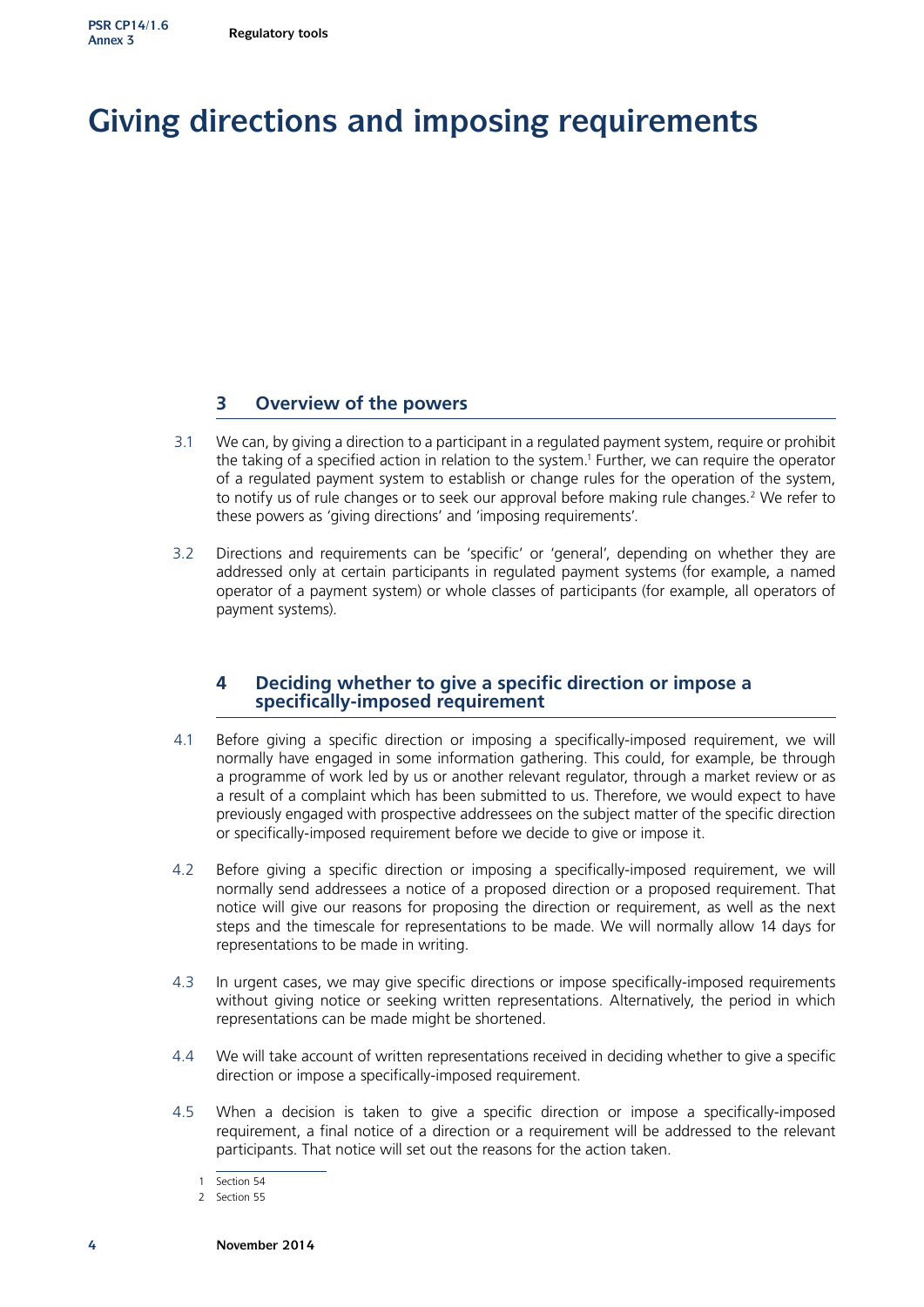## **5 Deciding whether to give a general direction or impose a generally-imposed requirement**

- 5.1 Before giving a general direction or imposing a generally-imposed requirement, we will normally consult publicly by publishing a draft of the direction or requirement on our website and inviting representations on it. We might also issue a press release drawing attention to the draft, write directly to participants in regulated payment systems or take such other steps as we see fit to draw attention to the proposal.
- 5.2 However, we are not required to publish a draft direction or requirement if we consider that the delay involved would be prejudicial to the interests of service-users.
- 5.3 When we publish a draft direction or requirement, it will be accompanied by a cost-benefit analysis, an explanation of its purpose, our reasons for proposing it and a notice that representations may be made to us within a specified time. However, we will not publish a cost-benefit analysis where we do not consider that the proposal will lead to any significant increase in costs. Where the costs or benefits cannot reasonably be estimated, or where it is not reasonably practicable to produce an estimate, we will give our opinion and an explanation of it.
- 5.4 In responding to consultations on proposed general directions or generally-imposed requirements, respondents are urged to pay attention to the instructions and the timescale for responses in the consultation notice accompanying the draft direction or requirement. We will normally allow 4 to 12 weeks for representations to be made in writing.
- 5.5 We will take account of consultation responses received in deciding whether to give a general direction or impose a generally-imposed requirement.
- 5.6 When a decision is taken to give a general direction or impose a generally-imposed requirement, a final notice of a direction or a requirement will be addressed to the relevant participants. That notice will set out the reasons for the action taken.
- 5.7 We will publish an account, in general terms, of representations made during the consultation and our response to them.

## **6 Appeals**

- 6.1 Decisions to give specific directions or to impose specifically-imposed requirements are appealable to the Competition Appeal Tribunal (CAT) by any person who is affected by the decision.
- 6.2 Decisions to give general directions or to impose generally-imposed requirements are not appealable in the same manner as specific directions or specifically-imposed requirements. However, our decisions, like all administrative decisions, can be the subject of judicial review by the courts.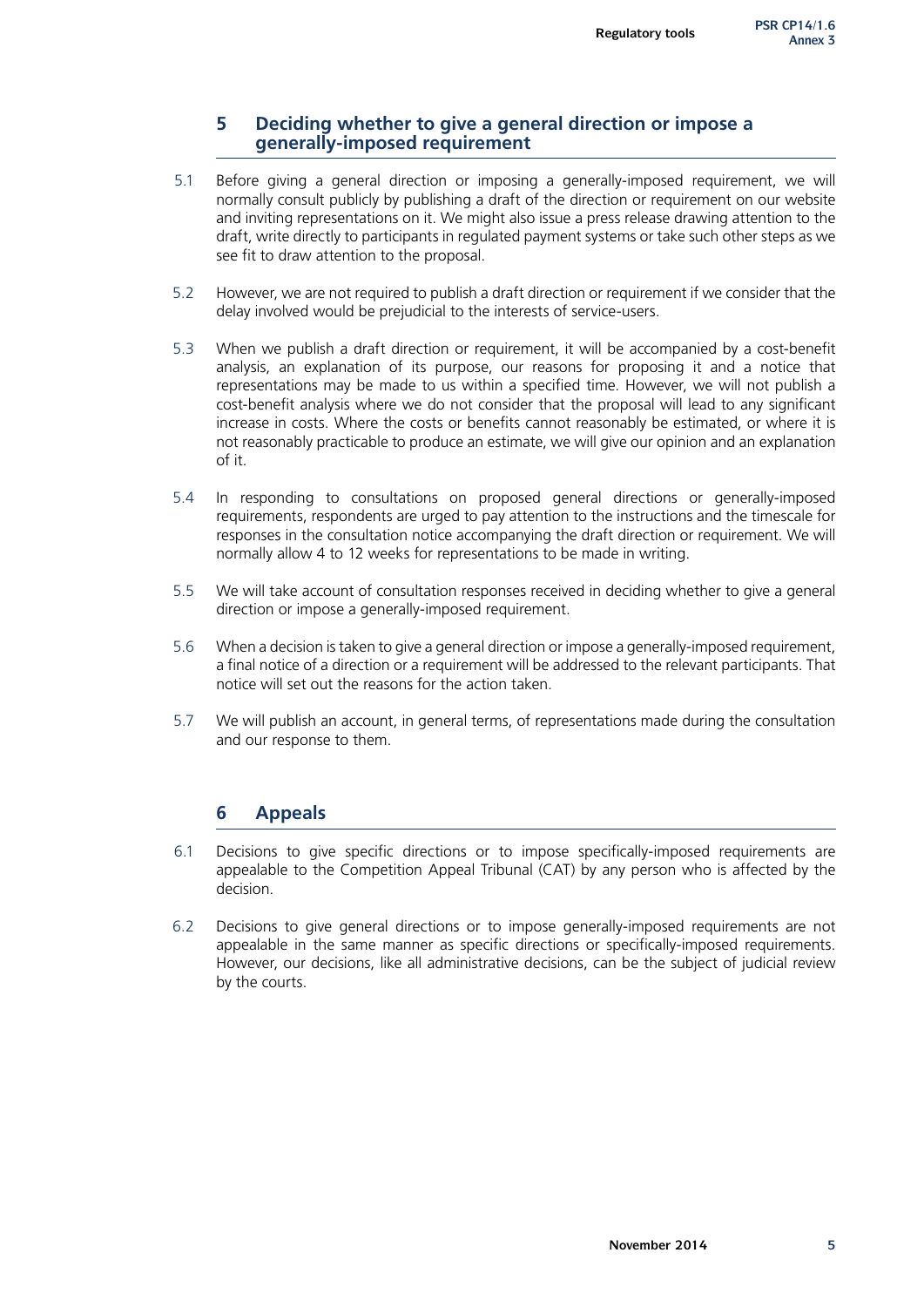# **Disputes over access to a payment system and fees, charges, terms or conditions**

## **7 Overview of the powers**

- 7.1 FSBRA provides a mechanism whereby a party ('the applicant') having a commercial dispute with another party (or parties) can seek resolution of the dispute by the PSR.
- 7.2 In such cases, the applicant escalates its dispute to us by way of a formal section 56 or 57 application. Following such applications, we can require the granting of access to payment systems or vary the fees, charges, terms or conditions of agreements relating to payment systems.

## **8 Making an application**

- 8.1 For us to properly consider disputes that are escalated under sections 56 and 57, we will need applications to contain detailed information on the nature of the dispute and the remedy that is sought. A common format for making such applications will also assist us in the task of processing and considering them.
- 8.2 Guidance on the format and content of applications is set out in Appendix 1 below. Parties making an application should ensure that the information provided is specific and relevant and does not go beyond what is needed to resolve the dispute. The submission of unnecessary or irrelevant information or evidence could delay the opening of any information gathering phase. In certain cases, particularly for smaller companies or individuals, we may consider relaxing some of these requirements.
- 8.3 If you are a potential applicant and need any further guidance on how to make an application, please contact *[to be inserted in final guidance document].*
- 8.4 Applications under sections 56 or 57 should be made to:

Post: [*to be inserted in final guidance document*]

Email: [*to be inserted in final guidance document*]

8.5 If an applicant considers that its application contains confidential information, it should provide a separate non-confidential version which can be copied to the other party (or parties) to the dispute, as well as explaining why it considers that the information is confidential.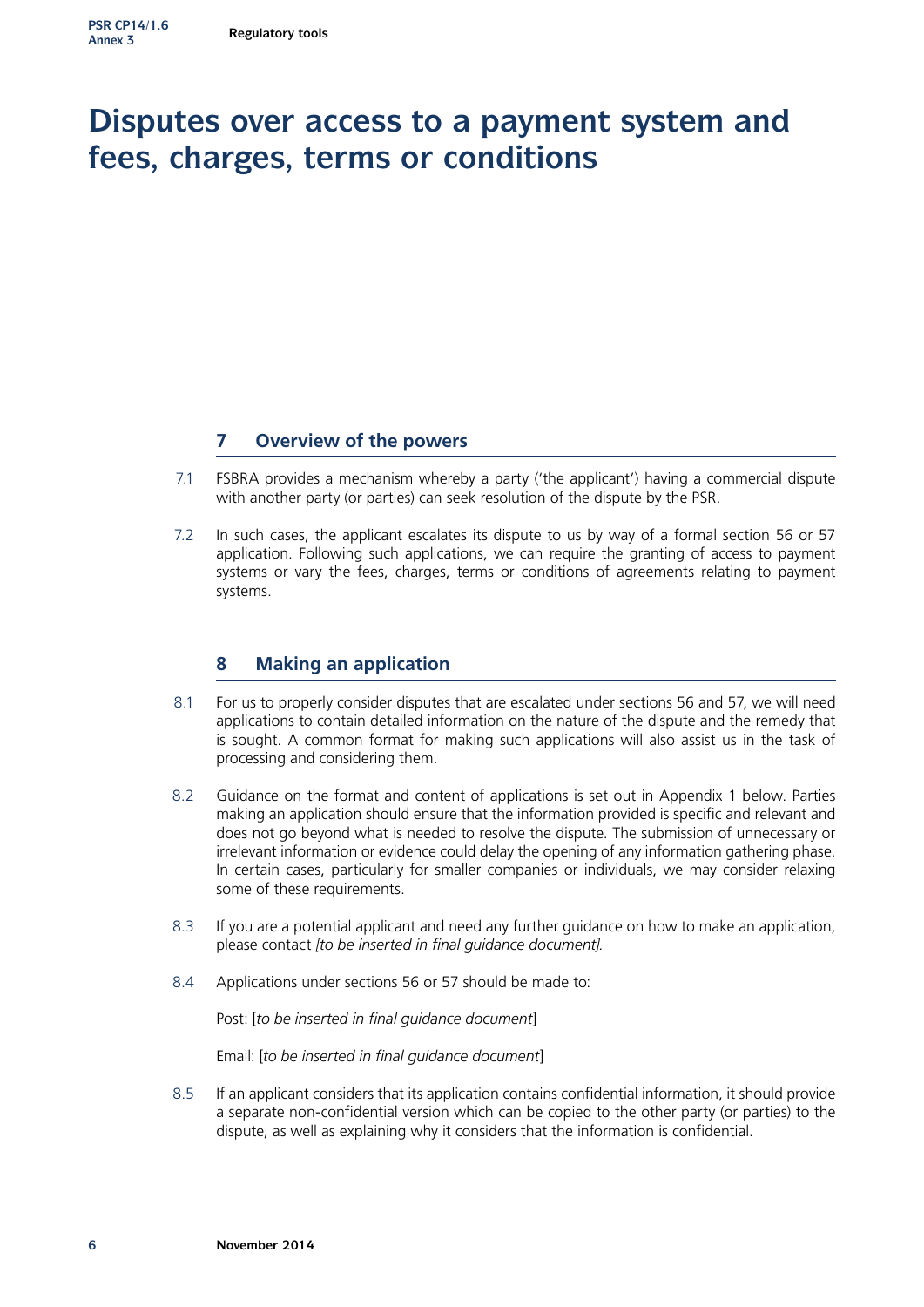# **9 Following receipt of an application**

- 9.1 Where applications made under sections 56 or 57 are submitted by email, we will aim to acknowledge receipt within one working day.
- 9.2 Following receipt, we will review the application under our administrative priority framework (see [PSR website url – *to be inserted in final guidance]*] – provided as *Annex 2* to *Supporting Paper 6: Regulatory tools*). We will assess whether there is enough detail in the application to be able to consider it properly and to decide whether or not to proceed to the information gathering phase. We may need to revert to the applicant for further detail if this is lacking.
- 9.3 If we consider that it would not be appropriate for us to further investigate the dispute, we will inform the applicant without commencing the information gathering phase. We may also decide not to proceed to the information gathering phase if we consider that doing so is not an administrative priority.

# **10 Information gathering phase**

- 10.1 We will usually initiate the information gathering phase by sending a non-confidential version of the application to the other party (or parties) to the dispute named in the application. However, where we consider it appropriate, and where it is permitted by legislation, we may also disclose confidential information. We expect to seek the views of the applicant before deciding to disclose any confidential information.
- 10.2 We may also publish details of the dispute, including the business names of the applicant and the other parties, on our website.
- 10.3 The purpose of the information gathering phase is to gather all information necessary for us to determine whether we should exercise our powers under sections 56 or 57. We might seek information from the other party or parties to the dispute, or third parties, through the exercise of our power to obtain information or documents (under section 81) or by obtaining a report from a participant or appointing a skilled person to provide a report (under section 82).
- 10.4 The information gathering phase does not bind us to exercising our powers under sections 56 or 57. Our information gathering might reveal that there are no grounds for such action. During or after the information gathering phase, we may consider that exercising our powers is not justified or is not an administrative priority. Where we do decide to act, we may decide to exercise our powers to give directions or impose requirements (under sections 54 or 55), rather than our powers under sections 56 or 57, depending on what we consider to be most appropriate in each case.

## **11 Deciding whether to require access or the variation of an agreement**

- 11.1 Before requiring the granting of access or the variation of an agreement, we will normally send all parties to the dispute a notice of a proposed requirement to grant access or a proposed variation of an agreement. That notice will set out our reasons for proposing the access requirement or the variation of the agreement, as well as the next steps and the timescale for representations to be made. We will normally allow 14 days for representations to be made in writing.
- 11.2 In urgent cases, we may require the granting of access or the variation of an agreement without giving notice and seeking written representations. Alternatively, the period in which representations can be made might be shortened.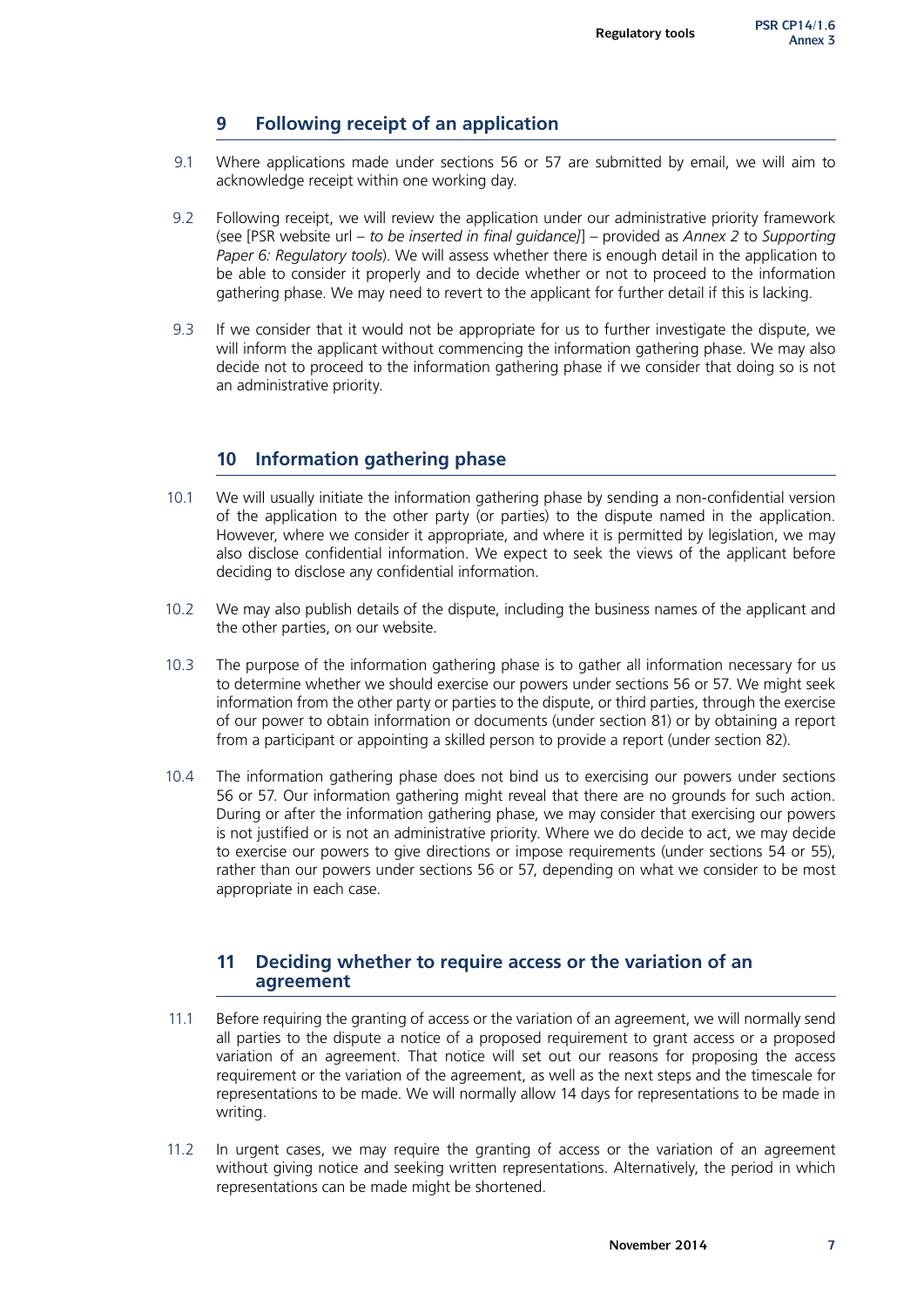- 11.3 We will take account of written representations received in deciding whether to require the granting of access or the variation of an agreement.
- 11.4 When a decision is taken to require the granting of access or the variation of an agreement, a final notice of a requirement to grant access or a variation of an agreement will be addressed to the parties to the dispute. That notice will set out the reasons for the action taken. When a decision is made not to require the granting of access or the variation of an agreement, the parties will receive a statement summarising our reasons for this decision.

## **12 Publication of updates and final determination**

- 12.1 We may publish updates on our website in connection with those disputes which progressed to the information gathering phase. We may indicate what final determination was made, such as whether we considered that there were no grounds for action, that action was not an administrative priority, that we will exercise our section 56 or 57 powers, or that alternative action was more appropriate.
- 12.2 When we exercise our powers to require the granting of access or to vary an agreement, we may publish a summary of the action we have taken.
- 12.3 When the final determination of an application is published, we may also publish the non-confidential version of the initial application.

## **13 Appeals**

13.1 Decisions to require the granting of access or the variation of an agreement are appealable to the CMA by any person who is affected by the decision.

## **14 Other commercial disputes**

- 14.1 Commercial disputes between participants, or between participants and service-users, over matters other than access to payment systems, or the fees, charges, terms or conditions of agreements relating to participation in regulated payment systems or the use of services provided by regulated payment systems, may also be escalated to us.
- 14.2 In such cases, we will normally follow the same procedure as set out in paragraphs 8.1 to 12.3 above for applications made under sections 56 or 57. However, where we decide to take action, we will make use of our direction and requirement powers (under sections 54 and 55).
- 14.3 If we consider that it is appropriate to give a specific direction or impose a specifically-imposed requirement, we will follow the process set out in paragraphs 4.1 to 4.5 above.
- 14.4 If we consider that it is more appropriate to give a general direction or impose a generally-imposed requirement, we will follow the process set out in paragraphs 5.1 to 5.7 above.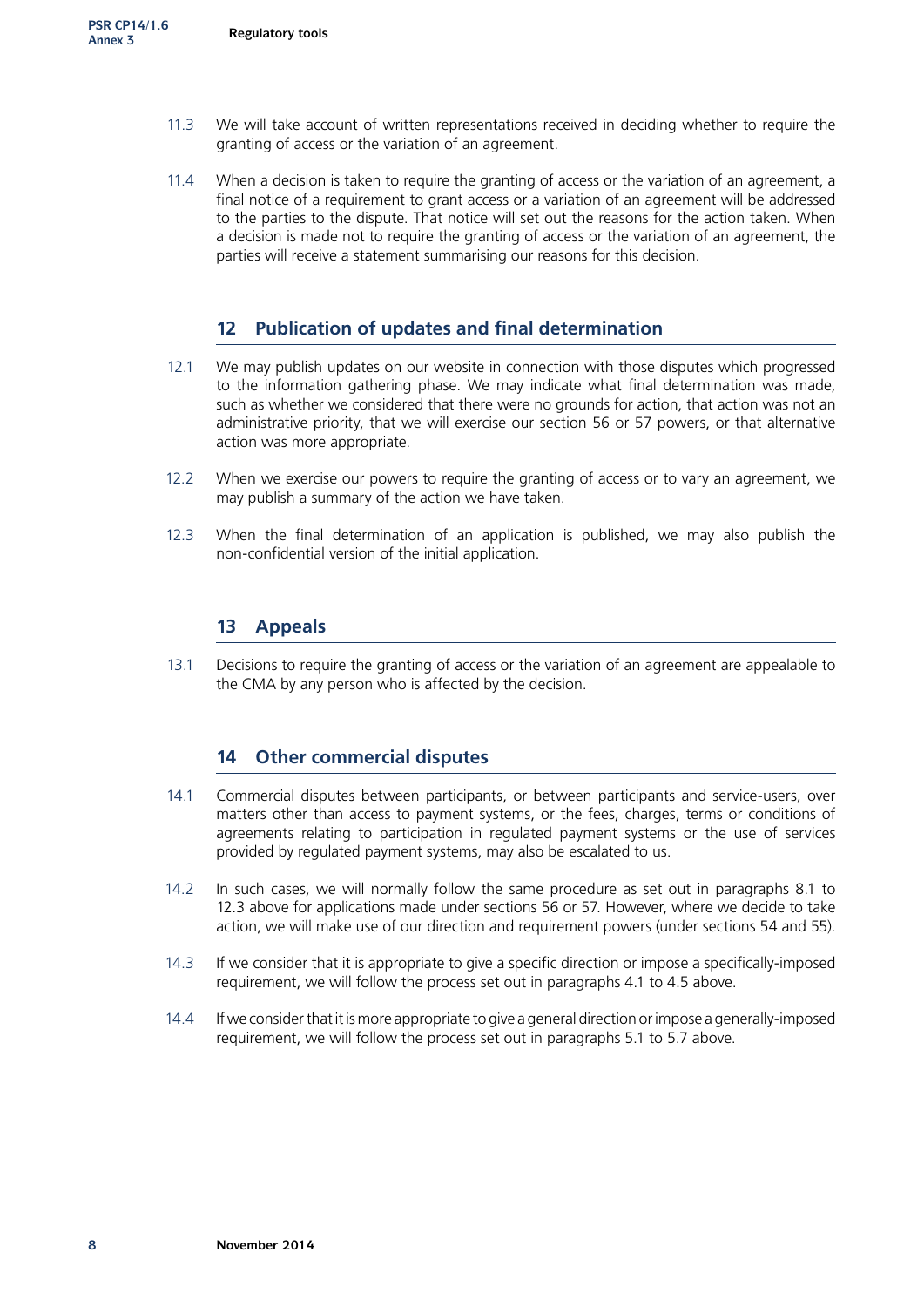# **Requirement to dispose of an interest in a payment system operator**

## **15 Overview of the power**

15.1 We have the power to require a person who has an interest in the operator of a regulated payment system to dispose of all or part of that interest.<sup>3</sup> We may only exercise this power if we consider that, if the power is not exercised, there is likely to be a restriction or distortion of competition in the market for payment systems, or a market for services provided by payment systems.

## **16 Deciding whether to require the disposal of an interest**

- 16.1 We may only exercise our power to require the disposal of an interest with the consent of the Treasury.
- 16.2 Before requiring the disposal of an interest, we will normally have engaged in some information gathering. This could, for example, be through a programme of work led by us or another relevant regulator, through a market review or as a result of a complaint which has been submitted to us. Therefore, we would expect to have previously engaged with relevant parties before we decide to require the disposal.
- 16.3 Before exercise of this power, we will normally send the operator and the person having an interest a notice of a proposed disposal remedy. That notice will give our reasons for proposing the disposal, as well as the next steps and the timescale for representations to be made. We will normally allow 28 days for representations to be made in writing.
- 16.4 We will take account of written representations received in deciding whether to require the disposal of an interest.
- 16.5 When a decision is made to require the disposal of an interest, a final notice of a disposal remedy will be addressed to the parties. That notice will set out the reasons for the action taken.

# **17 Enforcement of the disposal requirement**

17.1 A requirement to dispose of an interest is enforceable by civil proceedings brought by us.<sup>4</sup>

<sup>3</sup> Section 58

<sup>4</sup> Section 80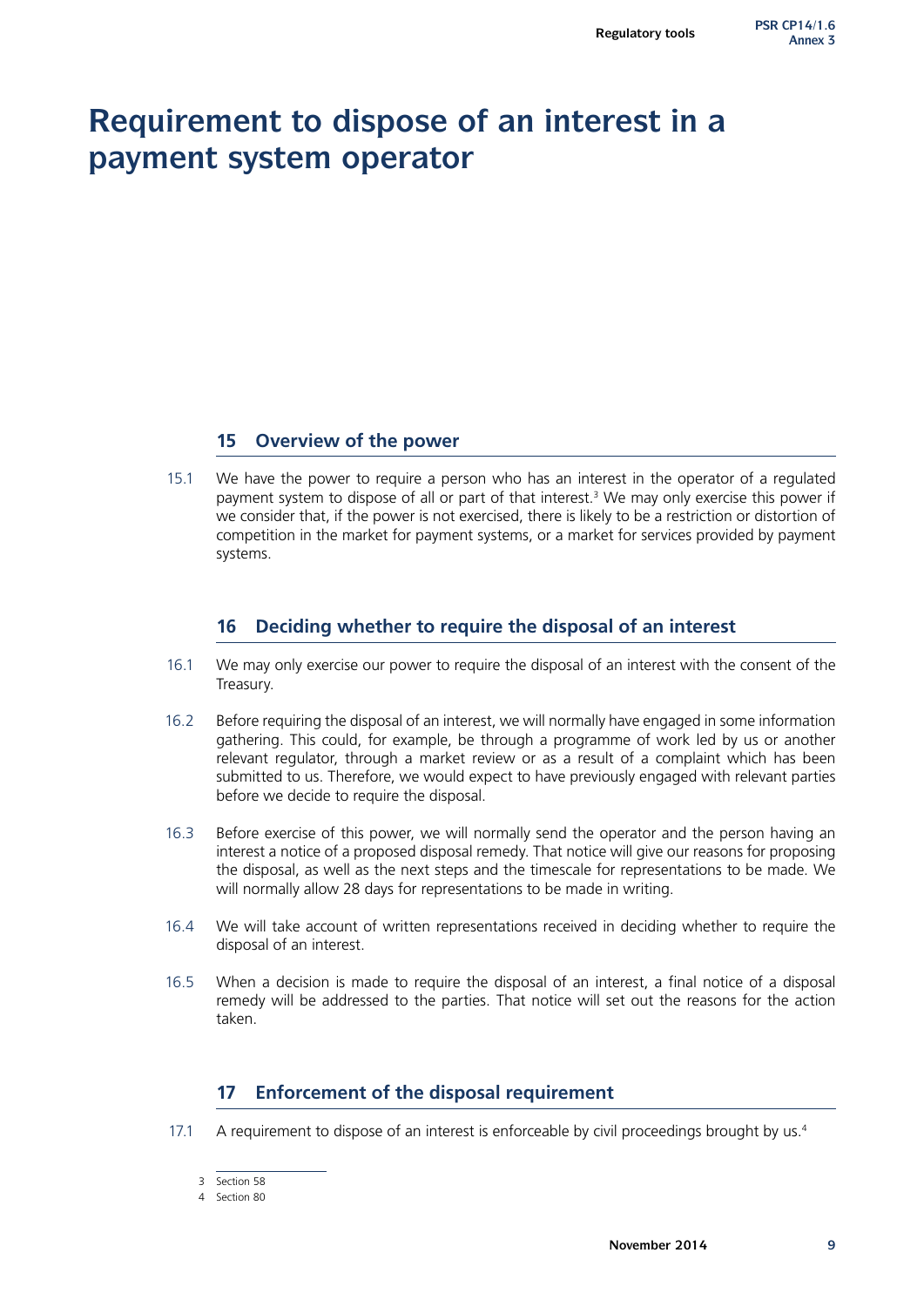# **18 Appeals**

18.1 Decisions to require the disposal of an interest are appealable to the CMA by any person who is affected by the decision.<sup>5</sup>

<sup>5</sup> Section 79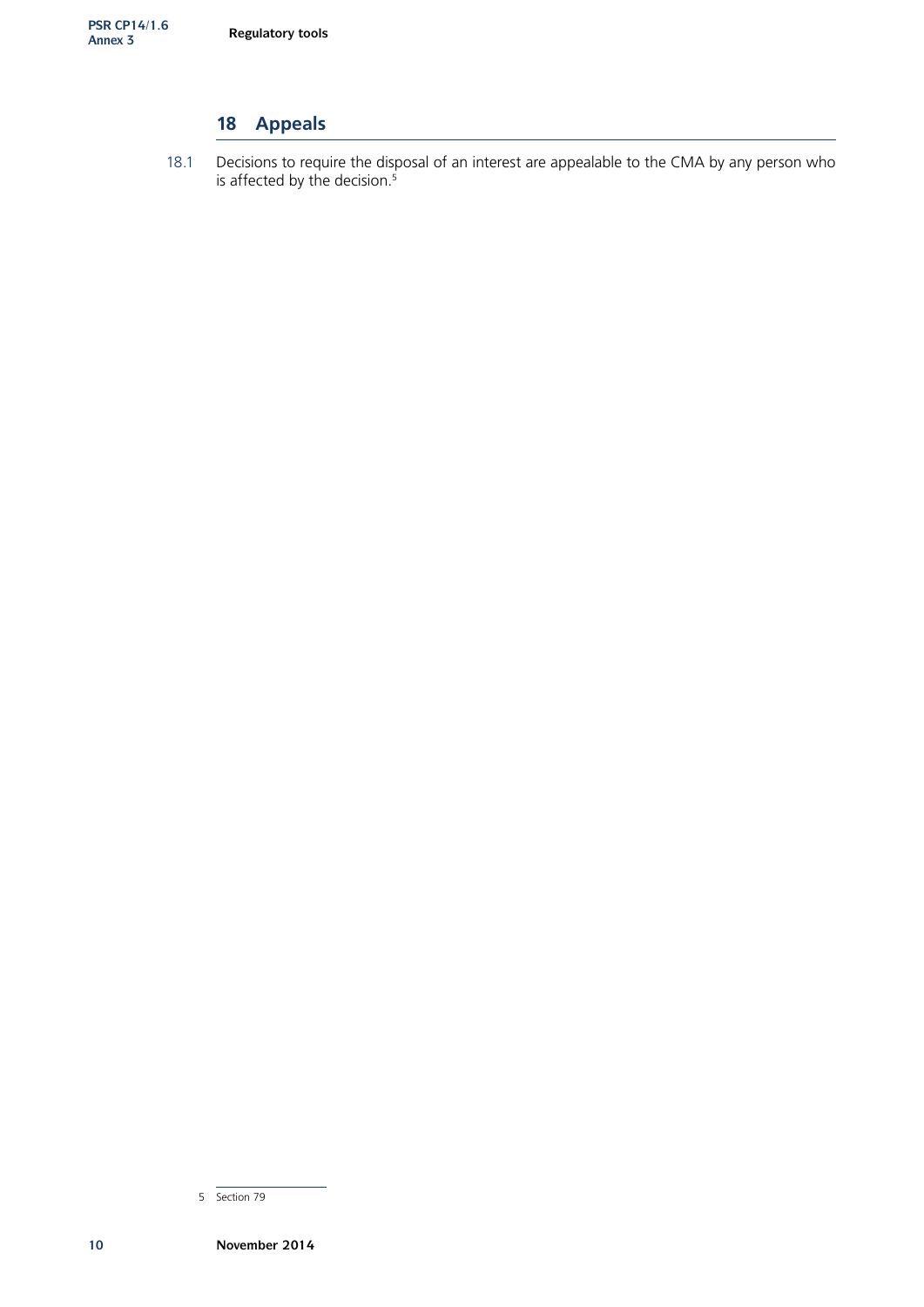# **Enforcement action**

## **19 Overview of the powers**

- 19.1 A compliance failure is the failure of a participant in a regulated payment system to comply with:
	- a direction (general or specific) given under section 54
	- a requirement imposed (generally or specifically) under section 55, or
	- a requirement to grant access to a payment system imposed under section 56.<sup>6</sup>
- 19.2 We have the power to take enforcement action in relation to these compliance failures. This includes the power to:
	- publish details of the compliance failure (section 72(1))
	- impose a financial penalty for the compliance failure (section 73) and publish details of that penalty (section 72(2))
	- seek an injunction to bring the compliance failure to an end, remedy the compliance failure or restrain dealing with assets (section 75).
- 19.3 We may publish details of a compliance failure or impose a financial penalty in any situation when we have sufficient evidence that a participant in a regulated payment system has failed to comply with a direction or requirement that was addressed to it. For example, we might make this determination following:
	- an investigation in response to a complaint made to us about non-compliance with a PSR direction or requirement
	- an investigation commenced at our own initiative into compliance with a PSR direction or requirement
	- a report of a skilled person which reveals a compliance failure.
- 19.4 A participant in a regulated payment system might also proactively approach us to disclose or declare a compliance failure. It might further undertake to change its practice, bring the compliance failure to an end and give assurances on how future compliance failures will be avoided. We reserve the right to publish details of a compliance failure or impose a financial

<sup>6</sup> A failure to comply with a decision of the PSR to vary the fees, charges, terms or conditions of an agreement relating to a payment system (under section 57) does not constitute a compliance failure. The effect of the PSR's regulatory decision is to vary the agreement itself. Any subsequent breach of the agreement would be enforceable as a matter of private law by the parties to that agreement.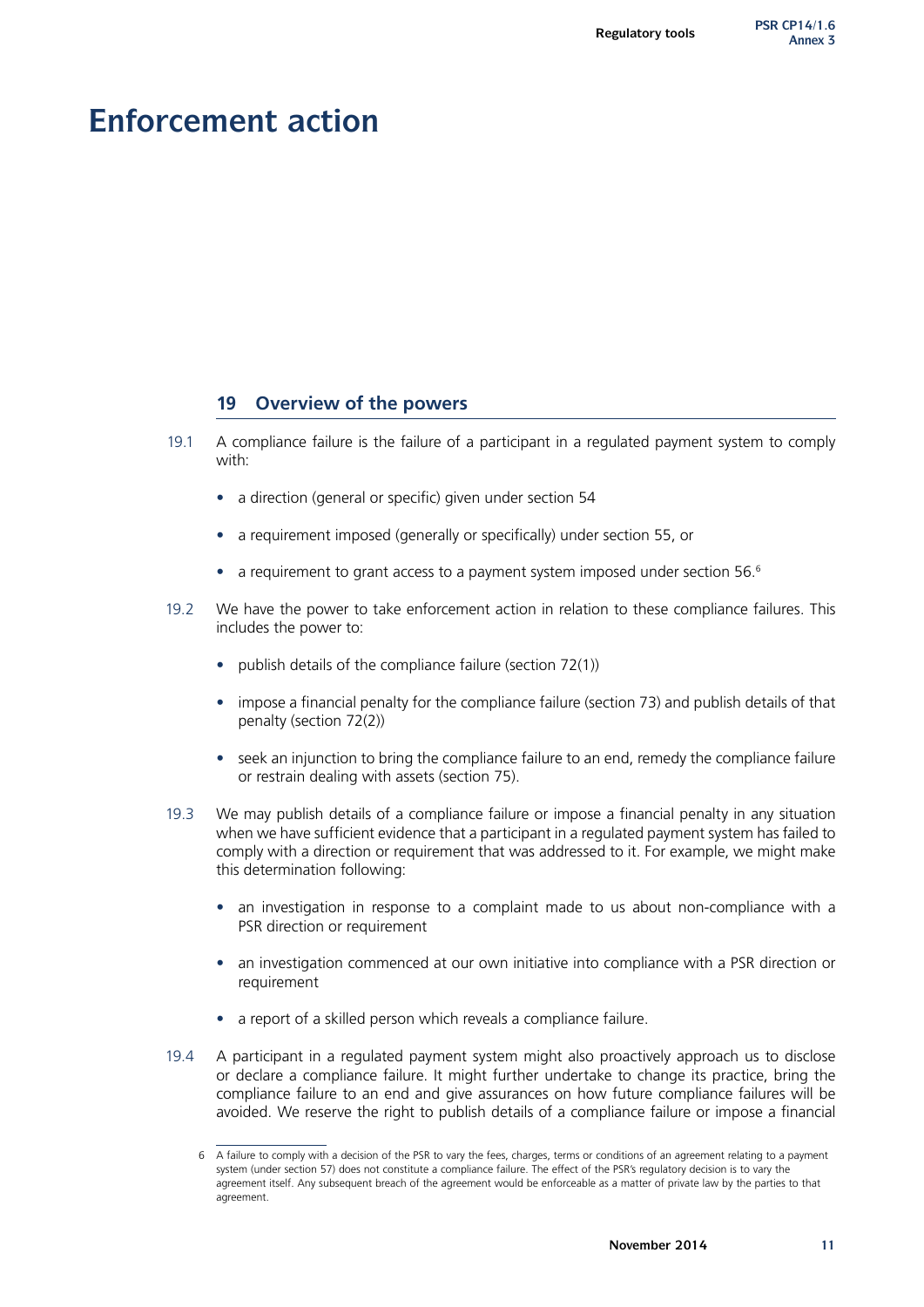penalty in such cases, if we are satisfied that a compliance failure occurred and that the sanction is appropriate.

### **20 Publication of compliance failures and imposition of financial penalties**

- 20.1 We will consider each compliance failure on its merits and determine whether the publication of details relating to the compliance failure and/or relating to the imposition of a financial penalty is appropriate.
- 20.2 When we decide to publish details of a compliance failure, those details (including, if relevant, the details of any financial penalty imposed) will generally be published on our website. We might also issue a press release.
- 20.3 We are required to prepare a statement of the principles we will apply in determining whether to impose a financial penalty and the amount of any penalty.7 This statement is set out at [*PSR website url*] (provided as *Annex 5* to *Supporting Paper 6: Regulatory tools*).
- 20.4 In applying the statement of penalty principles, we must apply the version in force at the time of the compliance failure. We must also review the statement from time to time and revise it if necessary.

### **21 Deciding whether to publish details of a compliance failure or to impose a financial penalty**

- 21.1 Decisions on whether to publish details of, or to impose a financial penalty for, a compliance failure will be taken by the PSR Enforcement Decisions Committee (EDC). The EDC will determine whether a compliance failure has been committed and whether publication of details of the compliance failure or the imposition of a financial penalty is appropriate.
- 21.2 The EDC is separate from the PSR investigators or other PSR case team members who may investigate or otherwise ascertain that a compliance failure had been committed and recommend (to the EDC) that enforcement action be taken. The EDC has its own legal advisers and support staff.

### *PSR recommendation to the EDC to issue a warning notice*

- 21.3 If our staff consider that it is appropriate to publish details of, or impose a financial penalty for, a compliance failure, they will recommend to the EDC that a warning notice should be issued. We may submit a draft warning notice to the EDC, along with our recommendation.
- 21.4 A recommendation to issue a warning notice may arise from a formal investigation involving appointed investigators, in which case our recommendation to the EDC will usually be accompanied by the investigation report produced.
- 21.5 When we consider it appropriate, or the EDC requests it, relevant supporting documents or evidence will be provided to the EDC.

### *Deciding whether to issue a warning notice*

- 21.6 The decision to issue a warning notice is made by the EDC.
- 21.7 In deciding to issue a warning notice, the EDC will:
	- settle the wording of the warning notice, and
	- 7 Section 73(3)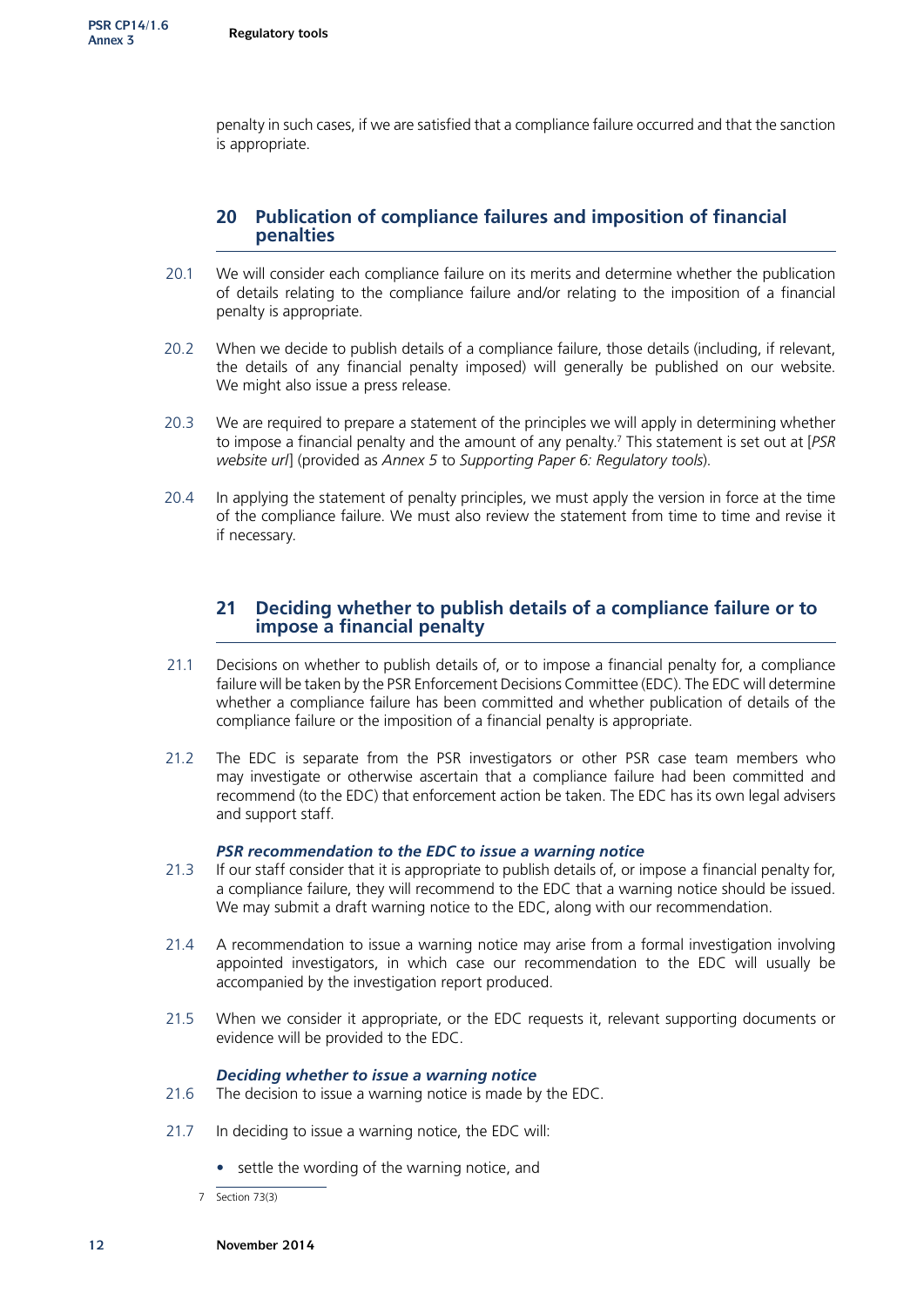- make any relevant decisions associated with the issue of the warning notice (for example, the relevant period for the recipient of the notice to make representations and whether the recipient should be provided with any material relevant to the issue of the notice).
- 21.8 If the EDC decides to issue a warning notice, we will make appropriate arrangements for the notice to be given.

### *Contents of the warning notice*

- 21.9 The warning notice will set out details of the compliance failure it relates to and the EDC's proposal to publish details of the compliance failure and/or to impose a financial penalty. The warning notice will state the factual and legal basis for the proposed action and the EDC's reasons for proposing it.
- 21.10 When the EDC proposes to publish details of a compliance failure, the warning notice will set out the wording that it intends to publish. If the EDC proposes to publish details of any proposed financial penalty, this will be included in the wording set out in the warning notice.

### *Access to underlying material*

- 21.11 There is no statutory requirement to provide a recipient of a warning notice with any underlying material. However, we will consider whether it is appropriate to do so. In some cases, we may consider it appropriate to provide the recipient with the written submissions and documents that the EDC considered when reaching the decision to issue a warning notice.
- 21.12 If documents or submissions are covered by our confidentiality obligations, such material will only be provided to the recipient of the warning notice where there is lawful authority to do so. For example, if an exception applies under the Financial Services (Banking Reform) Act 2013 (Disclosure of Confidential Information) Regulations 2014 (SI 2014/882) or with the consent of the person from whom that information was received and (if different) to whom the information relates.

### *Making representations to the EDC*

- 21.13 Once a warning notice has been issued, the recipient will have at least 21 days to make representations to the EDC. The EDC will, when issuing a warning notice, state the time in which representations are to be made and to whom those representations should be addressed.
- 21.14 The format and content of any representations is a matter for the recipient of the warning notice. However, the representations should be confined to the material necessary for the EDC's determination of whether the factual and legal basis for the proposed action is correct and whether the proposed action is appropriate. Representations should identify clearly what facts, legal grounds or reasons for the proposed action the recipient of the warning notice is contesting. Representations should be as concise as possible. The EDC may also signal, when the warning notice is issued, the expected format, content and length of representations that can be made to it.
- 21.15 In some circumstances, the EDC may agree to an extension of the time in which the recipient of a warning notice can make representations. A recipient of a warning notice must apply to the EDC for such an extension and must state why the extension is necessary and, in particular, why it is not possible to respond adequately in the period already provided.
- 21.16 A single member of the EDC will decide whether to grant an application for an extension. In considering the application, they will balance the interests of fairness to the applicant and those of procedural efficiency.
- 21.17 Save for exceptional circumstances, the EDC will only consider written representations. A recipient of a warning notice may apply to the EDC for permission to make oral representations but they must state why an oral hearing is necessary and, in particular, why it is not possible to adequately respond to the warning notice and state their case in writing.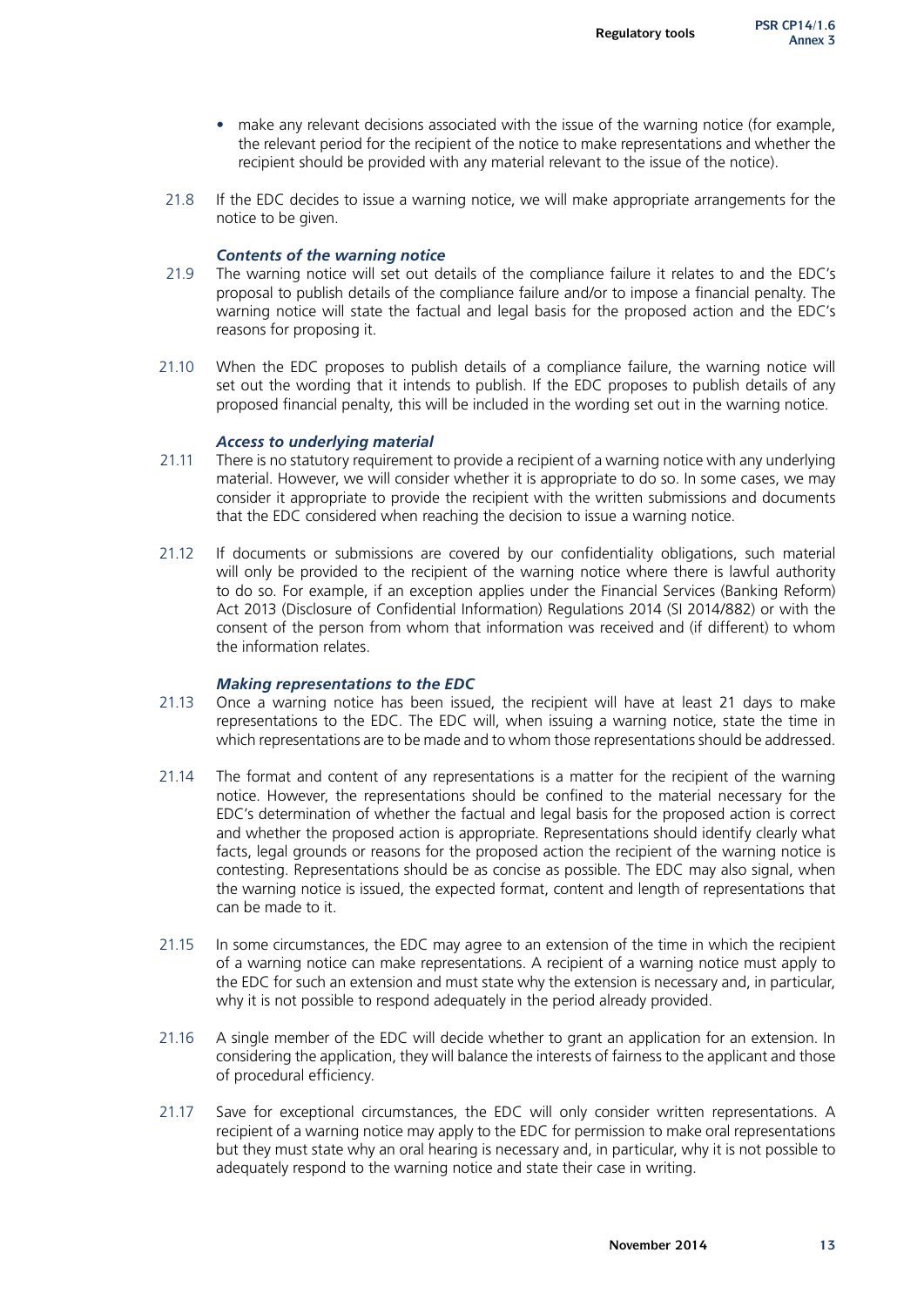- 21.18 The EDC Chairman will consider applications for an oral hearing. In considering the application, they will balance the interests of fairness to the applicant and those of procedural efficiency.
- 21.19 If the EDC Chairman agrees to an oral hearing, they will also be the Chair of an oral hearing at a date and time to be notified to the recipient of the warning notice. The EDC Chairman will specify the running order and timings of the oral hearing, and will ensure that submissions run to time during the hearing. They may also intervene if oral submissions merely reiterate or restate submissions previously made in writing, or do not meaningfully advance the EDC's understanding of those submissions. Any member of the EDC may pose questions to the participant making the oral submissions to clarify the submissions being made.

### *The final decision of the EDC*

- 21.20 If representations were made, the EDC will consider those representations when reaching its decision on whether it is appropriate to publish details of a compliance failure or impose a financial penalty.
- 21.21 If no representations were made, the EDC will generally regard as undisputed the matters set out in the warning notice. In such circumstances, the decision to publish details of the compliance failure or to impose a financial penalty can be taken by the EDC Chairman alone, without the need to convene or consult all members of the EDC, if the EDC Chairman so determines.
- 21.22 If the EDC decides to publish details of a compliance failure, it will settle the wording of those details to be published.
- 21.23 If the EDC decides to impose a financial penalty, it will determine the amount of any penalty. See the PSR's statement of penalty principles at [*PSR website url – to be inserted in final guidance*] (provided as *Annex 5* to *Supporting Paper 6: Regulatory tools*).

### *Communication of the EDC's decision*

- 21.24 Following the decision of the EDC, we will, as soon as practicable, give the subject of the decision a written notice (the 'decision notice') stating whether or not we will publish details of, or impose a financial penalty for, the compliance failure.
- 21.25 When the EDC decides to publish details of a compliance failure, the decision notice will set out the wording that we will publish (including, if the EDC so decides, the details of any financial penalty imposed). We will also inform the recipient of the notice of the day on which we intend to publish the details of the compliance failure.
- 21.26 When the EDC decides to impose a financial penalty for a compliance failure, the decision notice will state the amount of penalty that we will impose. We will also inform the recipient of the notice of the date for payment of the penalty, which will typically be 14 days following the issue of the decision notice.
- 21.27 We will make appropriate arrangements for the details of the compliance failure to be published and/or for the collection of the financial penalty.

### **22 Appeals**

- 22.1 Decisions of the EDC to publish the details of a compliance failure or to impose a financial penalty in respect of a compliance failure are appealable to the CAT by any person who is affected by the decision.
- 22.2 When the EDC decides to publish details of a compliance failure, the details cannot be published until after the expiry of the period in which the decision can be appealed to the CAT or, if an appeal against the decision is made, following the determination of that appeal.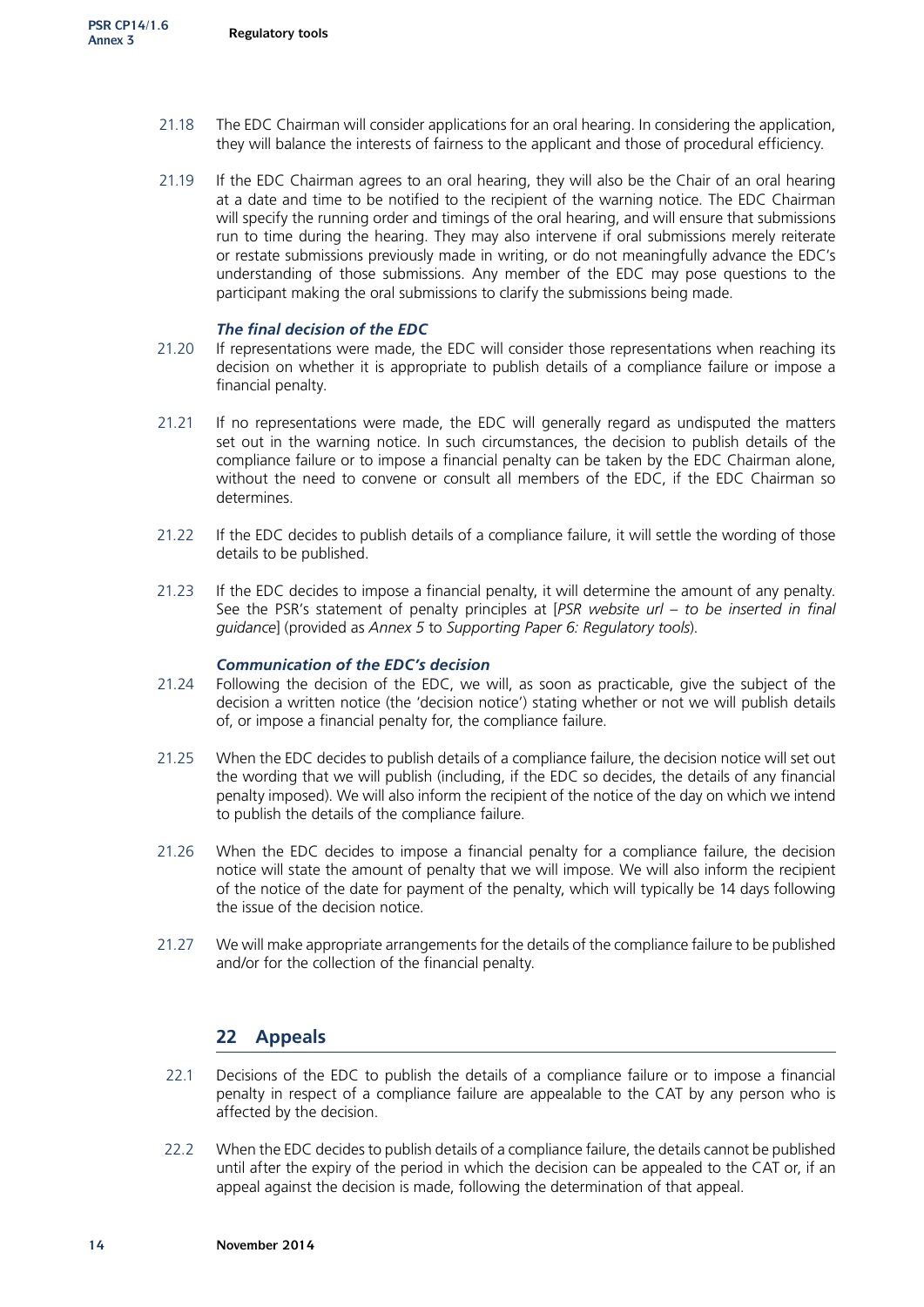22.3 When the EDC decides to impose a financial penalty for a compliance failure, and an appeal against the decision is made to the CAT, the penalty is not required to be paid until after the appeal has been determined.

### **23 Settlement decision procedure: uncontested decisions to publish details of a compliance failure or to impose a financial penalty**

- 23.1 Settlement has many potential advantages, including the saving of our and industry resources and the prompt communication of compliance messages to the industry or to the markets for payment systems and payment services. As such, we consider that it is normally in the public interest for matters to be settled, and early, if possible.
- 23.2 Accordingly, a participant in a regulated payment system may settle with us by agreeing to the publication of details of and/or the imposition of a financial penalty for a compliance failure, rather than contesting our investigation.
- 23.3 Settlements are still regulatory decisions. We would not normally agree to detailed settlement discussions until we have a sufficient understanding of the nature and gravity of the suspected compliance failure to make a reasonable assessment of the appropriate outcome. However, a participant in a regulated payment system may enter into settlement discussions with us at any time, if both the participant and we agree.
- 23.4 Settlement discussions between the participant in a regulated payment system and us are likely to revolve around the discussion of a draft warning notice based on evidence obtained by us, or on sufficient agreed facts to support a regulatory decision.
- 23.5 Settlement decisions must be taken jointly by two settlement decision makers (SDMs). Neither of the SDMs will have been directly involved in establishing the evidence on which the settlement decision is based. The SDMs may, but need not, participate in settlement discussions between the participant in a regulated payment system and the PSR.
- 23.6 The SDMs may accept the proposed settlement by deciding to issue a warning notice. Alternatively, they may decline the proposed settlement, in which case settlement discussions might continue.
- 23.7 The warning notice will constitute our proposed decision about the compliance failure and will set out the details of the compliance failure that we propose to publish and/or the financial penalty that we propose to impose.
- 23.8 Once a warning notice has been issued and the participant in a regulated payment system has confirmed that it agrees with its contents, the SDMs will conclude the settlement by deciding to issue a final decision notice. The decision notice constitutes our regulatory decision about that compliance failure.
- 23.9 In recognition of the benefits and savings afforded by settlement, any financial penalty specified in the warning notice may be reduced to reflect the timing of the settlement (that is, the stage of the process when settlement is concluded).
- 23.10 The amount of the financial penalty specified in the warning notice will take into account all the factors in our statement of penalty principles (see [*PSR website url – insert in final guidance*] – provided as *Annex 5* to *Supporting Paper 6: Regulatory tools*) apart from the existence of the settlement discount that will be applied if the settlement is concluded. If a settlement is concluded, the discount will be detailed in the decision notice.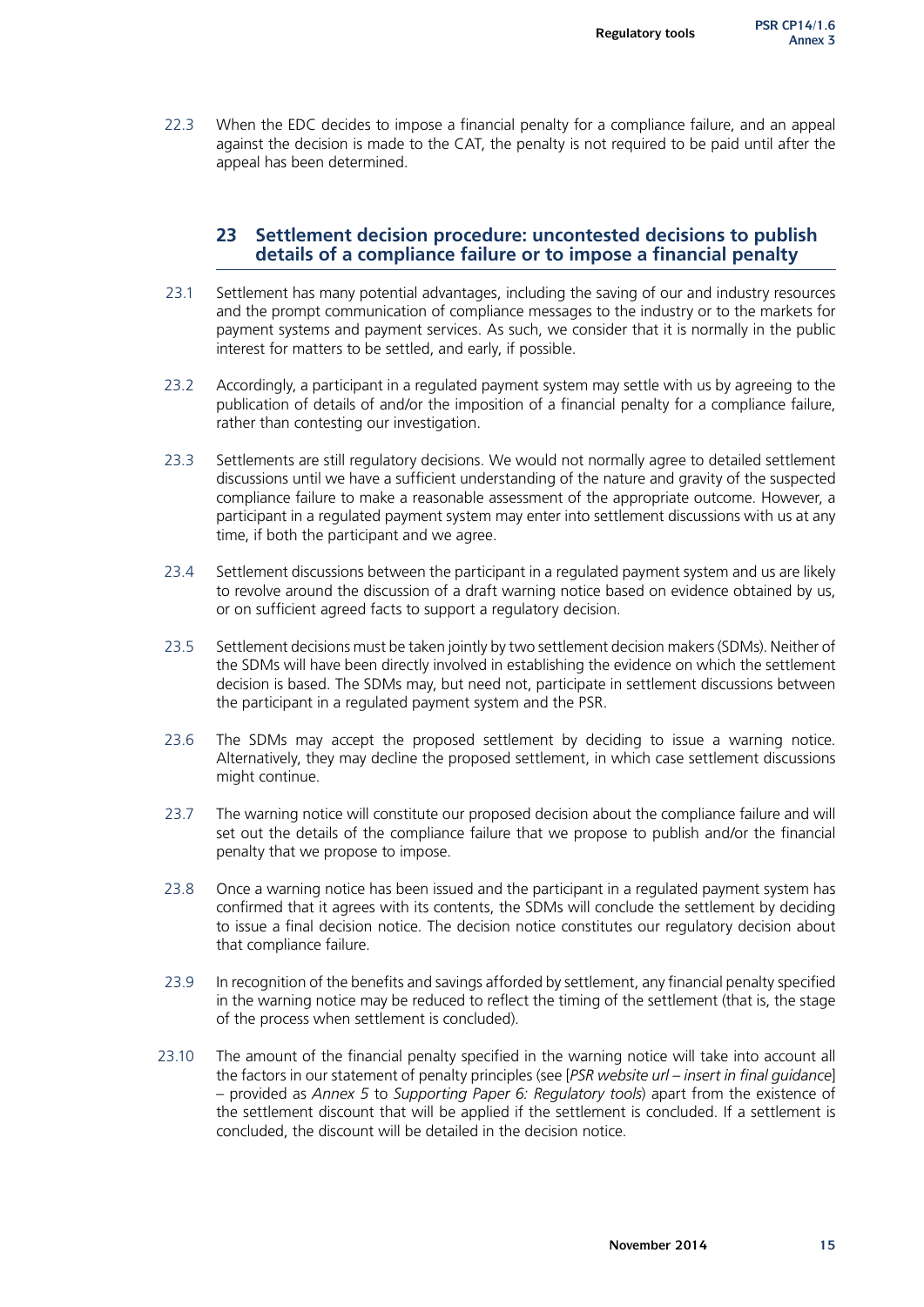- 23.11 An investigation may still be settled, if appropriate, where a warning notice has been issued by the EDC. In these circumstances, settlement discussions will still be undertaken by our staff and decisions made by the SDMs.
- 23.12 All settlement communications are made without prejudice. Consequently, if the settlement discussions break down and the matter proceeds through a contested administrative process through the EDC, the EDC will not be told about any admissions or concessions made during settlement discussions.

## **24 Injunctions**

- 24.1 Applying to the court for injunctive relief is another way that we can enforce some of our regulatory decisions.<sup>8</sup> Our powers to seek injunctions apply in relation to the same compliance failures that give rise to our powers to publish details or impose a financial penalty.
- 24.2 In making a decision to apply to the court, we will consider whether the legal test that the court will apply is met, as well as the nature, impact and seriousness of the actual or potential compliance failure and whether injunctive relief is appropriate.
- 24.3 On our application, the court may make an order:
	- restraining the conduct, if it is satisfied that there is a reasonable likelihood of a compliance failure or, if a compliance failure has taken place, that it is reasonably likely to continue or be repeated
	- requiring the participant in a regulated payment system, and anyone else who appears to have been knowingly concerned in the compliance failure, to take steps to remedy it, if it is satisfied that there has been a compliance failure and that steps could be taken to remedy it, or
	- restraining the participant in a regulated payment system or the person (as the case may be) from dealing with any assets which it is satisfied the participant or person is reasonably likely to deal with, if it is satisfied that there has been a compliance failure or that the person may have been knowingly concerned in a compliance failure.<sup>9</sup>
- 24.4 We may seek only one type of order or several, depending on the circumstances of each case.

<sup>8</sup> Section 75

<sup>9</sup> The court may also make an order freezing assets under its inherent jurisdiction.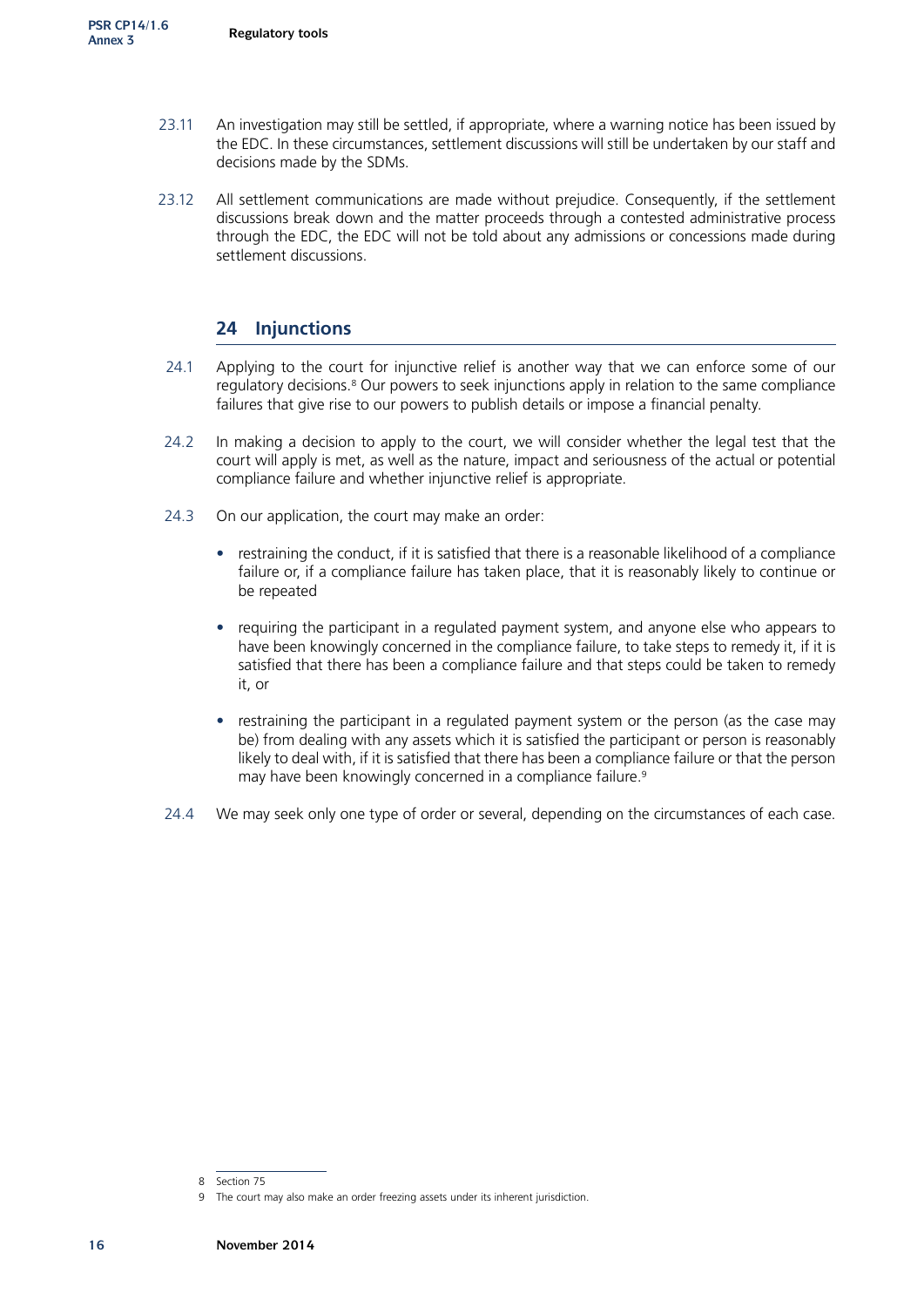# **Information gathering and investigations**

## **25 Overview of our powers**

25.1 We have various powers to gather information and to conduct investigations.<sup>10</sup> In any particular case, we will decide which powers, or combination of powers, are the most appropriate to use.

## **26 Power to obtain information or documents**

- 26.1 We have the power to require a person to provide information and documents which we need to exercise our statutory functions under FSBRA.<sup>11</sup>
- 26.2 We expect to use this power for general information gathering purposes, including updating our knowledge on the state of the market for payment systems (or the markets for services provided by payment systems). We also expect to use this power in the context of our market reviews.12
- 26.3 We might also use this power to obtain information or documents to assist, for example, in determining whether there has been a compliance failure by a participant in a regulated payment system. However, where a formal investigation into a suspected compliance failure has been commenced (with the appointment of one or more investigators), we generally expect to use the information gathering powers exercisable by those investigators.
- 26.4 Requests for the provision of information and documents will be made through a formal written notice (known as an information request or a section 81 notice). The notice will set out the form or manner in which information or documents should be provided and will specify the deadline for responses.
- 26.5 We expect to give recipients of information requests some advance notice so that they can manage their resources accordingly. Also, where it is practical and appropriate to do so, we will send the information request in draft and take account of comments on the scope of the request, the actions that will be required to respond, and the deadline by which information must be received. In certain circumstances, it will not be appropriate to provide advance notice or to send information requests in draft (for example, if it would be inefficient because the request is for a small amount of information).

<sup>10</sup> Sections 81 to 90

<sup>11</sup> Section 81

<sup>12</sup> We also have powers to obtain information or documents under the Enterprise Act 2002 (EA02), as amended, in connection with market studies. Detailed guidance on how we will exercise our EA02 powers can be found in *[to be inserted in final guidance document].*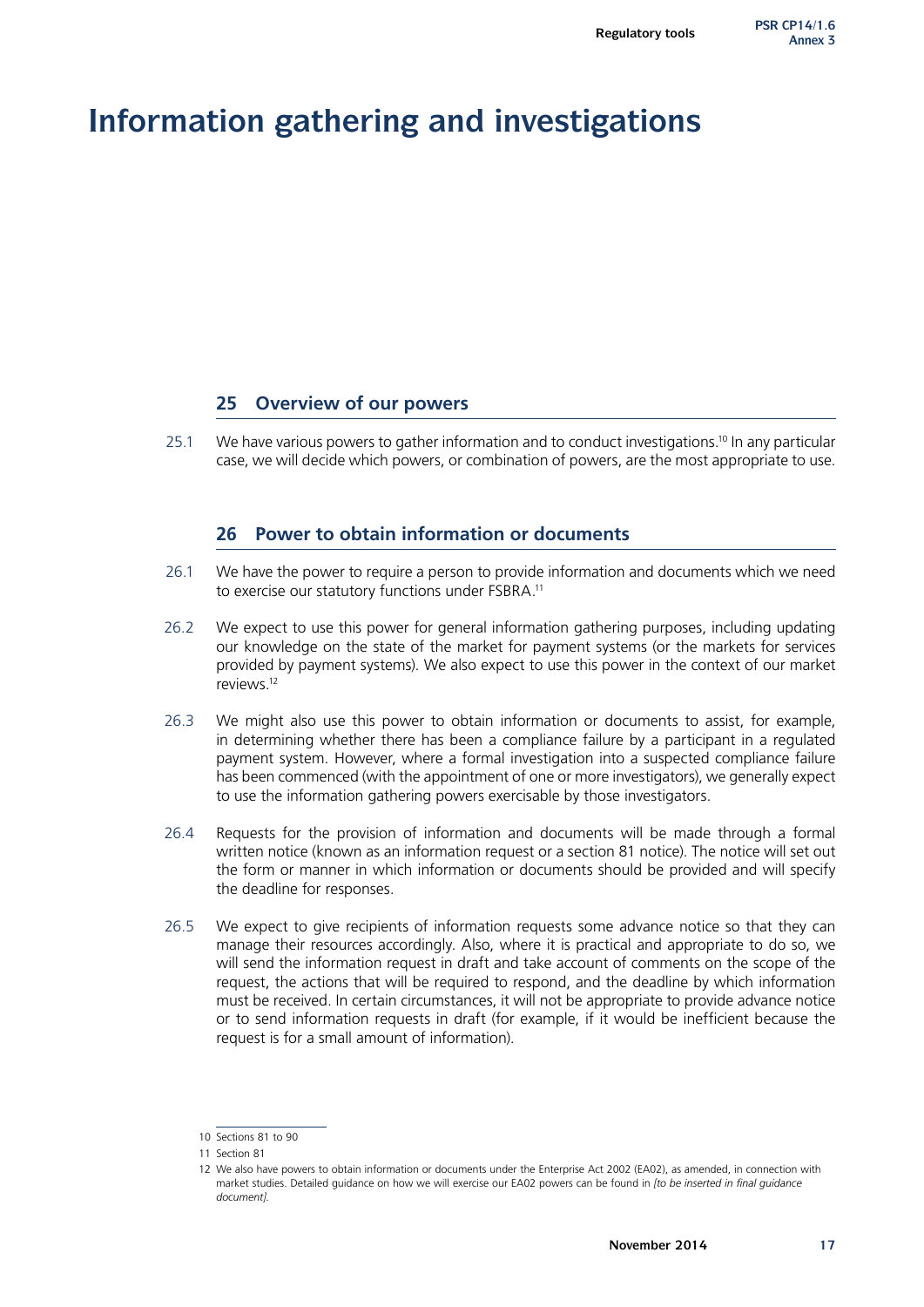## **27 Reports by skilled persons**

- 27.1 We have the power to require a participant in a regulated payment system to provide a report by a skilled person. We can also appoint a skilled person to provide a report ourselves.<sup>13</sup>
- 27.2 We expect to use these powers where we need to better understand any matter relating to participation in a regulated payment system and where particular skills or specialist knowledge are required to produce a report. We will make clear, to the participant in the regulated payment system and to the skilled person, the nature of the matters that led us to decide that a skilled person's report was necessary and the possible uses of the results of that report.
- 27.3 A possible use of a skilled person's report is to assist us in determining whether there has been a compliance failure or if it is appropriate to conduct an investigation into a suspected compliance failure.
- 27.4 Where we require a participant in a regulated payment system to provide us with a skilled person's report, we will issue a notice in writing (known as a notice to provide a skilled person's report). This notice will specify such things as:
	- the procedure by which the skilled person is to be nominated or approved by us
	- the terms of the appointment of the skilled person
	- the procedures to be followed and the obligations of the participant in the production of the skilled person's report
	- practical matters, such as arrangements for interaction between the skilled person and us
	- the subject matter which the report must cover and the form the report should take, and
	- the deadline for the submission of the report.<sup>14</sup>
- 27.5 We expect to give advance notice before we require the provision of a skilled person's report, so that the participant can manage its resources accordingly. Also, where it is practical and appropriate to do so, we will send the notice to provide a skilled person's report in draft and take account of comments on the scope and contents of the report, the work that the skilled person will be required to undertake (or the assistance they will require) and the deadline by which the report must be provided. We will assess each case on its facts to determine whether it would be appropriate to provide such advance notice and an opportunity to comment before formally requiring a report to be provided.
- 27.6 When we require a participant in a regulated payment system to provide a report by a skilled person, that participant will pay for the services of the skilled person. When we appoint a skilled person to produce a report, we may direct the participant who is the subject of the report to pay any expenses we incur. In both situations, we will consider the cost implications of skilled persons' reports and the facts and circumstances of each case, including the availability of alternative options for gathering information on the matter concerned.

# **28 Powers exercisable in the context of formal investigations**

28.1 We may appoint investigators to conduct an investigation on our behalf (see paragraphs 31.1 to 32.3 below). If investigators are appointed, they will have powers (under section 85) to:

<sup>13</sup> Section 82

<sup>14</sup> Following the appointment of the skilled person, we may also give specific directions to the participant about the procedures to be followed and their obligations under the notice to provide a skilled person's report.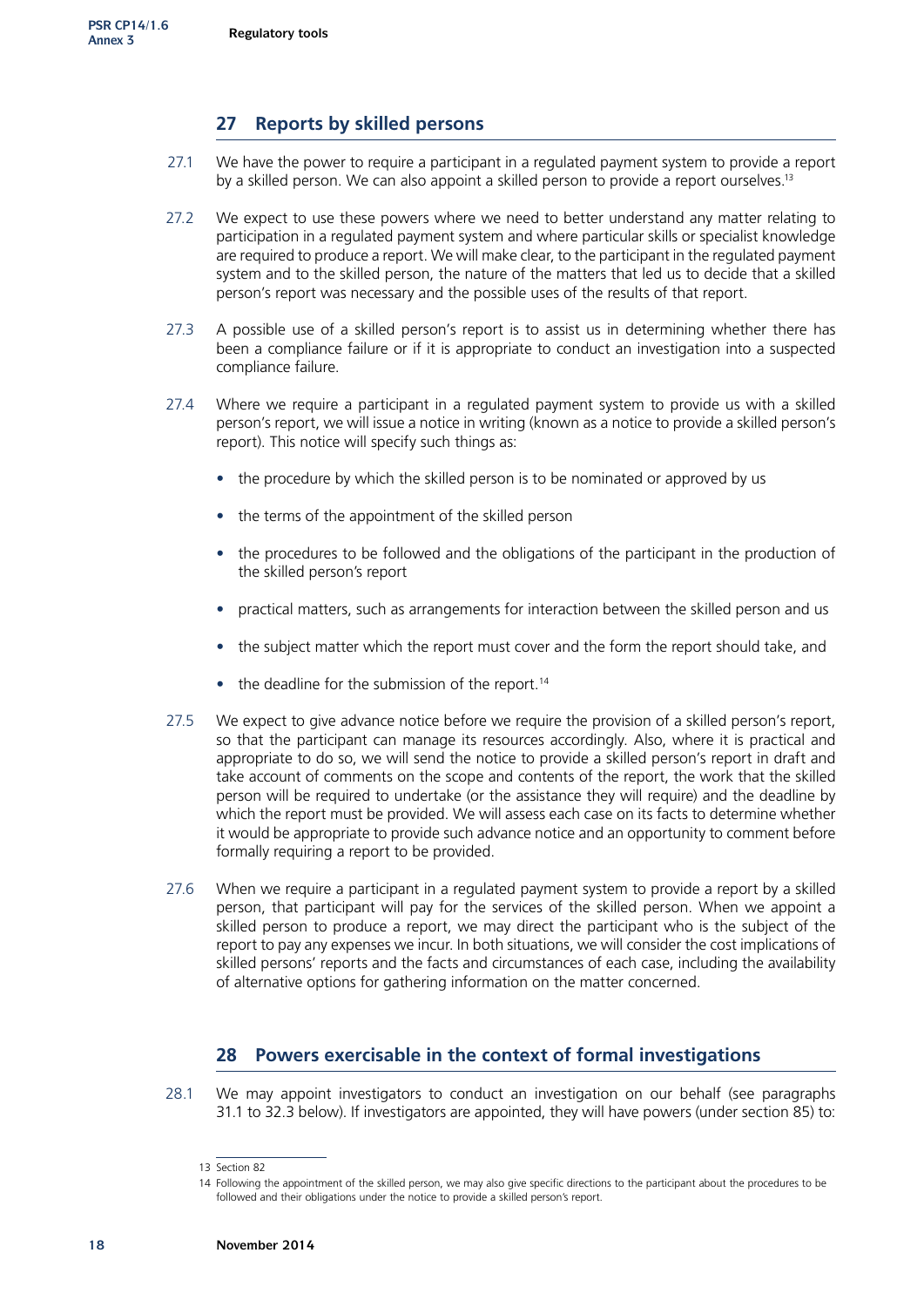- require persons under investigation (and persons connected with them) to provide information and to attend and answer questions in interview, and
- require any person to produce documents.
- 28.2 The requirements described above may be imposed only so far as the investigator reasonably considers them to be relevant to the purposes of the investigation.
- 28.3 For investigations into suspected compliance failures, investigators can also require the attendance or the provision of information by any persons who, in the investigator's opinion, are or may be able to give relevant information. Such persons may also be required to give the investigators all assistance in connection with the investigation as they are reasonably able to give.
- 28.4 The investigator(s) will exercise these powers by issuing formal notices in writing (known as investigatory requirement notices or section 85 notices). These notices will set out the requirements and the deadlines for compliance.
- 28.5 As with our information gathering powers in non-investigatory contexts, we expect to give recipients of investigatory requirement notices advance warning so that they can manage their resources accordingly. Also, when it is practical and appropriate to do so, we will send the investigatory requirement notice in draft and take account of comments on the scope of the requirements, the actions that will be required to comply, and the deadline for compliance. In certain circumstances, it will not be appropriate to provide advance notice or to send investigatory requirement notices in draft, for example if we think it would prejudice the investigation.

### **29 Search and seizure powers**

- 29.1 We have the power to apply to a justice of the peace for a warrant to enter premises where documents or information are held.15 The circumstances under which we may apply for a search warrant include:
	- when a person has been issued with an information request or an investigatory requirement notice requiring the provision of information or documents and has failed (wholly or in part) to comply with the requirement, or
	- when there are reasonable grounds for believing that, if an information request or an investigatory requirement notice requiring the provision of information or documents were to be issued to a participant in a regulated payment system, the requirement would not be complied with or the information or documents would be removed, tampered with or destroyed.
- 29.2 A warrant obtained under section 88 authorises a police constable or a PSR investigator in the company, and under the supervision of, a police constable, to do the following:
	- enter and search the premises specified in the warrant
	- take possession of any information or documents appearing to be of a kind for which the warrant was issued, or
	- take any other steps which may appear to be necessary to preserve or prevent interference with such information or documents.

<sup>15</sup> Section 88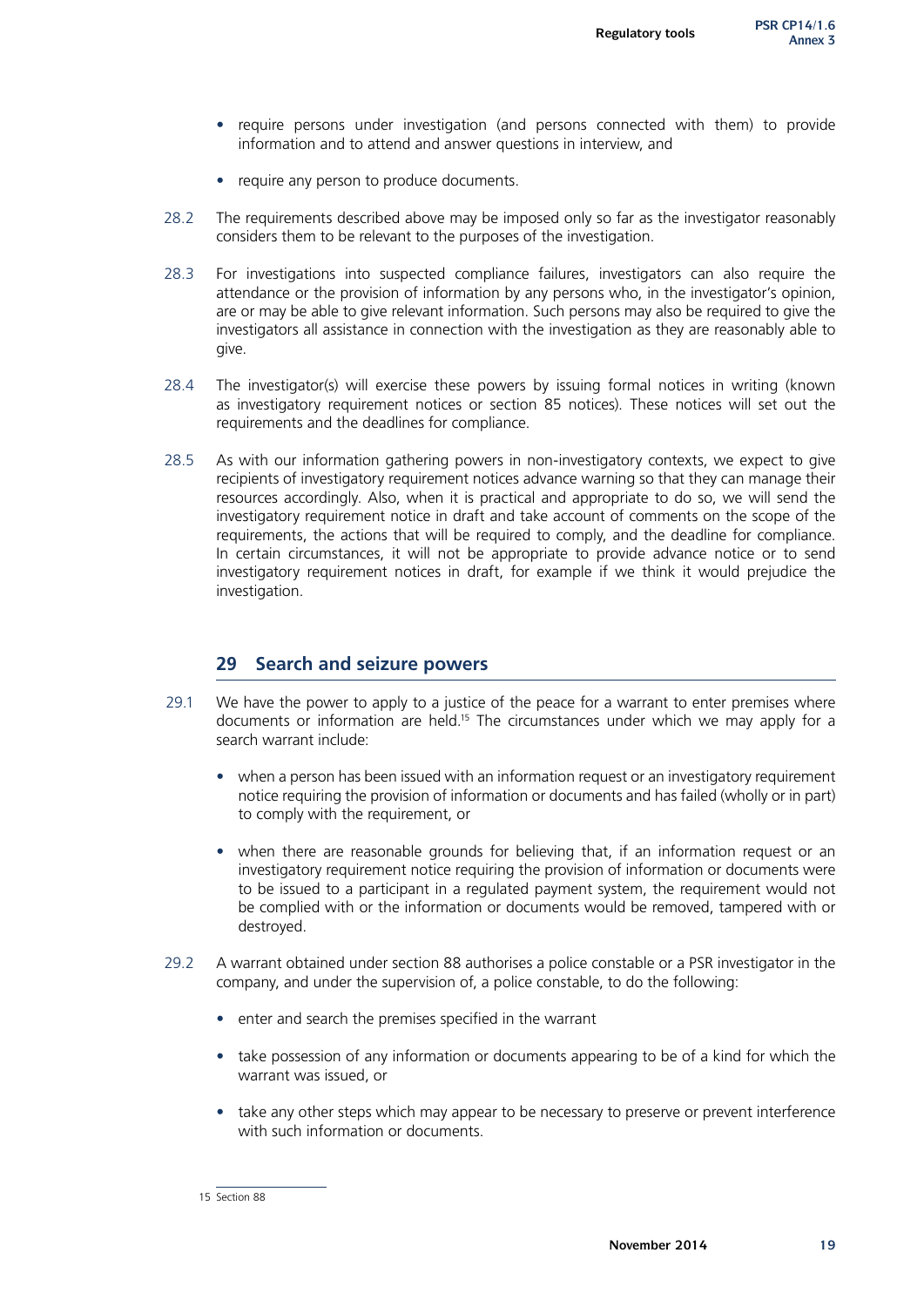- 29.3 PSR staff attending the search may require any person on the premises to provide an explanation of relevant information or documents, or to state where such information or documents can be found.
- 29.4 During a search under warrant, we would expect to take copies of documents rather than to seize originals, when it is reasonably practicable to do so and not disproportionately timeconsuming. When it is necessary to seize original documents, we expect to return these to the participant in a regulated payment system as soon as reasonably practicable to do so. We will adopt the same approach with respect to electronic copies, in that we will endeavour to take copies of hard-drives where it is reasonably practicable to do so and not disproportionately time-consuming. When it is necessary to seize hard-drives, laptops, or other data-storage devices, we expect to return these to the participant in a regulated payment system as soon as reasonably practicable to do so.

## **30 Voluntary provision of information**

- 30.1 Information may also be provided to us voluntarily. For example, participants in a regulated payment system may commission an internal investigation or a report from an external law firm or other professional adviser and decide to pass a copy of this report to us. Such reports can be very helpful for us when an investigation (for example, into a suspected compliance failure) is anticipated or is underway.
- 30.2 Participants in a regulated payment system are not obliged to share the content of legally privileged reports they are given or advice they receive. It is for the participant to decide whether to provide such material to us. But a participant's willingness to volunteer the results of its own investigation would be welcomed and is something that we may take into account when deciding what action to take, if any.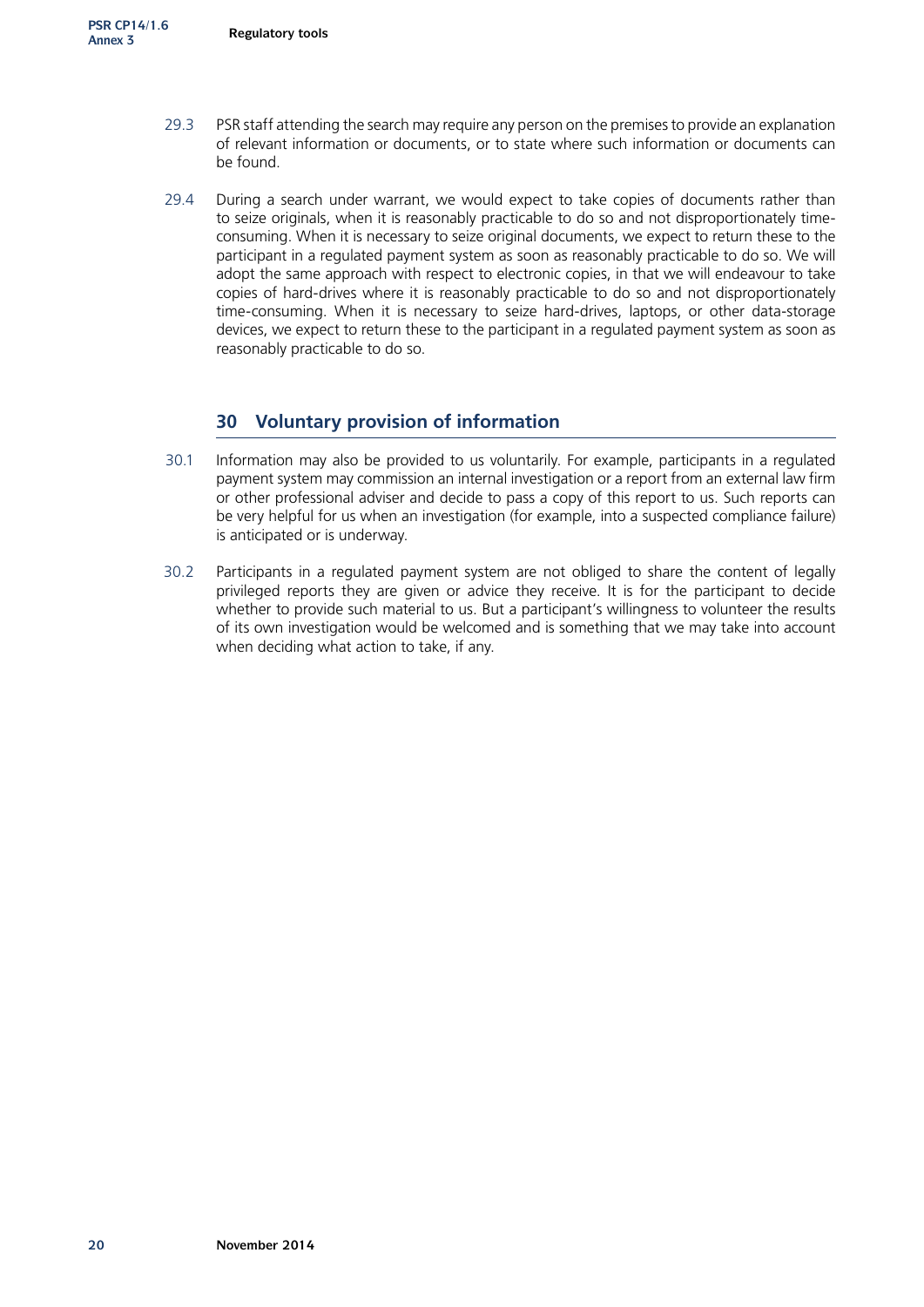# **How investigations will be conducted**

# **31 The purpose of investigations**

- 31.1 We may appoint one or more investigators to conduct an investigation into the nature, conduct or state of the business of any participant in a regulated payment system.16 We may also appoint investigators to investigate a suspected compliance failure.
- 31.2 In some cases, we may consider it appropriate to appoint investigators for a general purpose and subsequently decide that it is appropriate to extend the investigation to cover a suspected compliance failure. In other cases, it may be appropriate to appoint investigators for both purposes at the outset.

## **32 Written notice of the appointment of investigators**

- 32.1 We will give written notice of the appointment of investigators to the person under investigation, except when this would be likely to result in the investigation being frustrated or when investigators have been appointed to investigate a suspected compliance failure. We will assess each case on its facts to determine whether it would be appropriate to provide written notice.
- 32.2 When a notice of the appointment of investigator(s) is issued, it will specify the provision under which the investigator(s) were appointed and the reasons for their appointment.
- 32.3 If a notice of the appointment of investigator(s) is not issued at the time investigator(s) are appointed, we will normally issue the notice at the time we exercise our statutory powers to require information from the person under investigation, provided that such notification will not prejudice our ability to conduct the investigation effectively.

# **33 Scoping discussions**

- 33.1 If notice is given at the outset of an investigation (when investigators are appointed), we will generally hold scoping discussions with the person under investigation close to the start of the investigation. The purpose of these discussions is to give the parties an indication of:
	- why we have appointed investigators (including the nature of and reasons for our investigation)
	- the scope of the investigation

<sup>16</sup> Section 83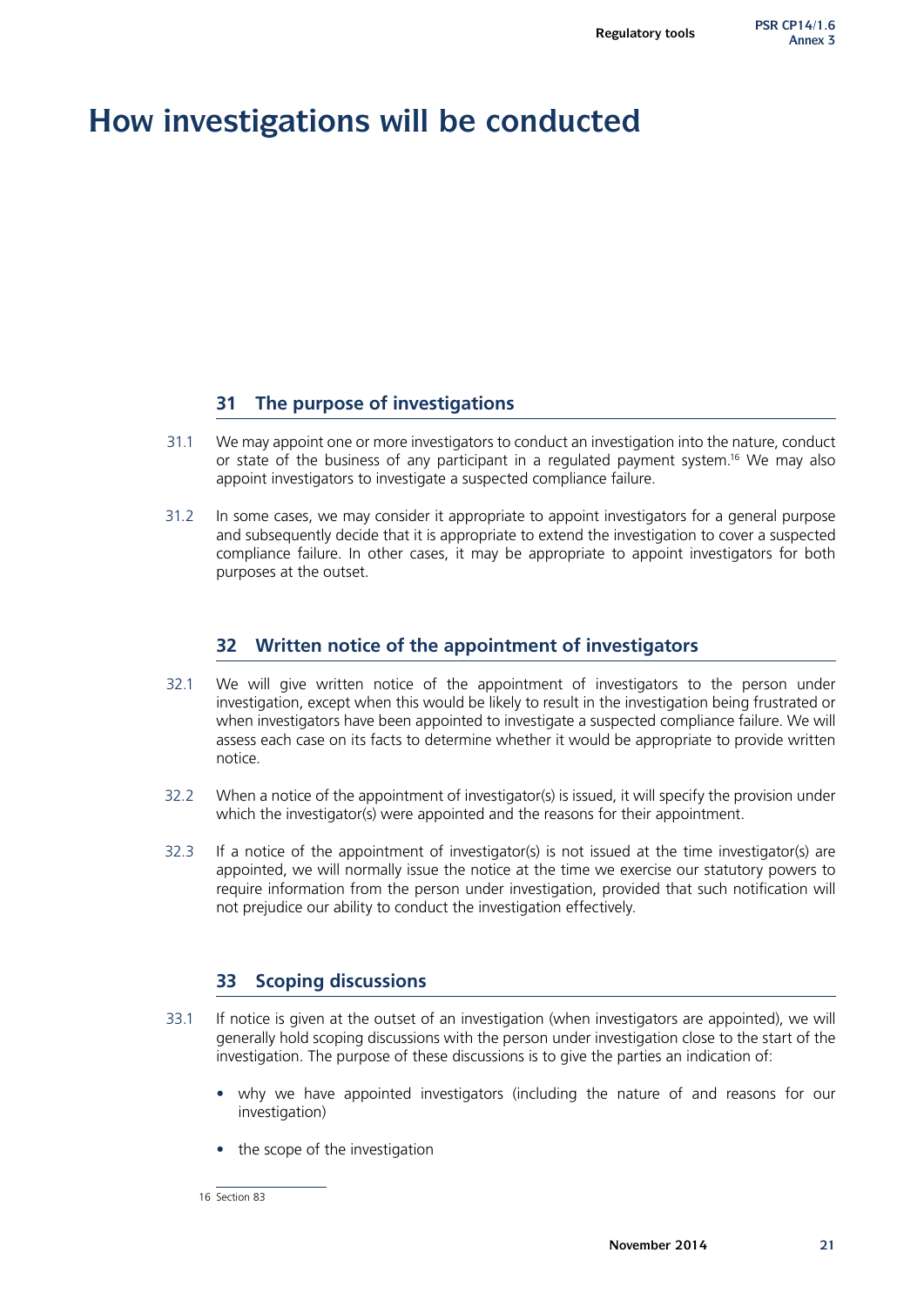- how the process is likely to unfold, and
- the individuals and documents the team will need access to initially.
- 33.2 However, there is a limit as to how specific we can be about the nature of our concerns in the early stages of an investigation.
- 33.3 In addition to the initial scoping discussions, there will be an ongoing dialogue with the person under investigation throughout the investigative process.

## **34 Changes in the scope of an investigation**

- 34.1 When the nature of our concerns change significantly from those notified to the person under investigation and we are satisfied that it is appropriate to continue the investigation, we may change the scope accordingly.
- 34.2 If there is a change in the scope or conduct of the investigation and we think that the person under investigation is likely to be significantly prejudiced if they are not made aware of this, we will give written notice of the change.
- 34.3 We cannot give a definitive list of all the circumstances in which a person under investigation is likely to be significantly prejudiced by not being made aware of a change in the scope or conduct of an investigation. However, it may include situations where there may be unnecessary costs from dealing with an aspect of an investigation which we no longer intend to pursue.

## **35 Appointment of additional investigators**

35.1 In some cases, we will appoint additional investigators during the course of the investigation. If this happens and we have previously told the person under investigation that we have appointed investigators, then we will normally give the person written notice of the additional appointment(s).

### **36 Notice of termination of investigations**

36.1 When we have given the person under investigation written notice that we have appointed investigators and later we decide to discontinue the investigation without any present intention to take further action, we will confirm this to the person, as soon as we consider it appropriate to do so.

### **37 Use of our investigatory powers**

37.1 During an investigation, we will use the statutory powers exercisable by appointed investigators to require the production of documents, the provision of information or the answering of questions in interview. This is for reasons of fairness, transparency and efficiency. However, it will sometimes be appropriate to depart from this standard practice. For example, for third parties with no professional connection with the payments industry, we may seek information voluntarily.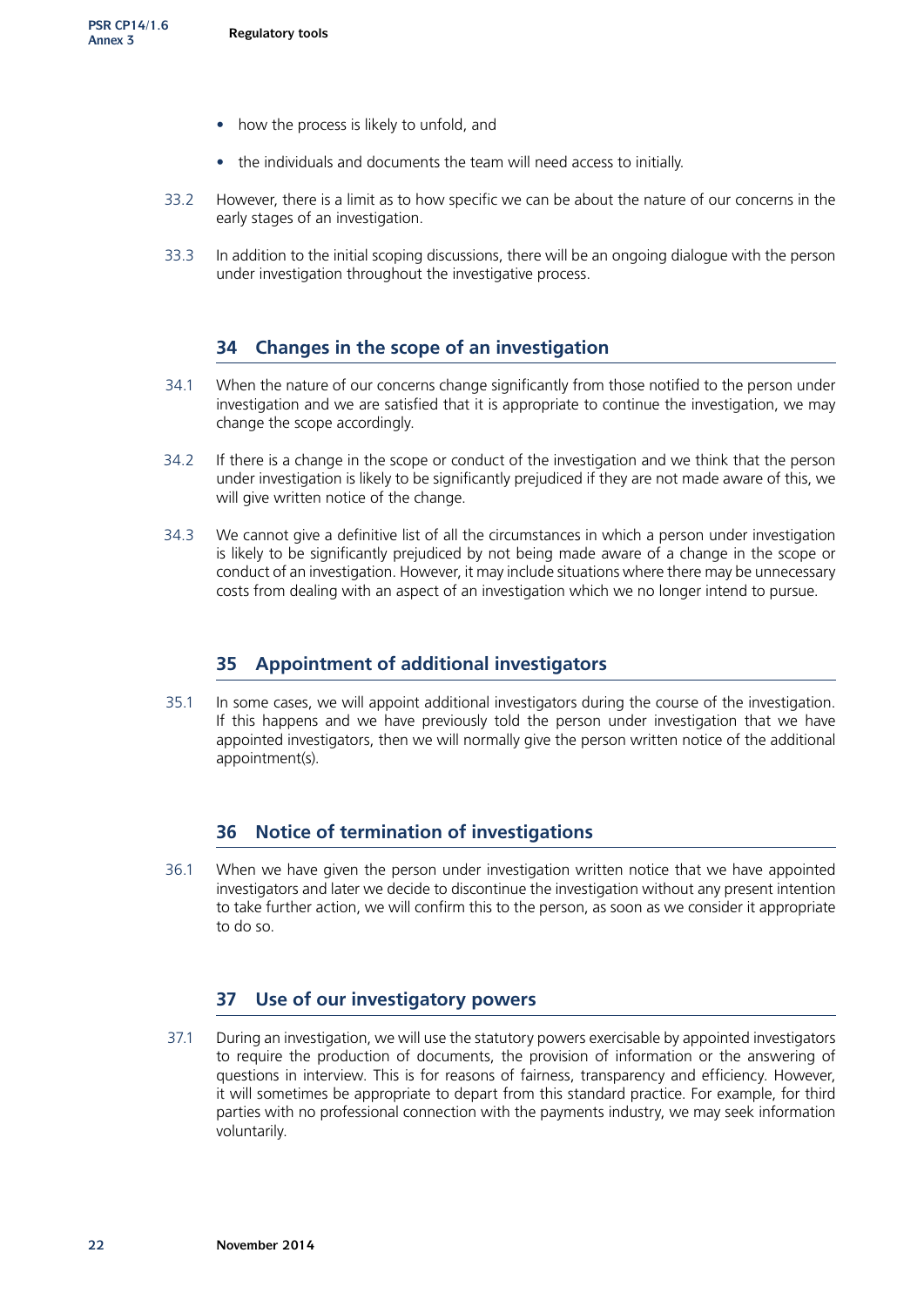- 37.2 We will make it clear to the person concerned whether we require them to produce information or answer questions under our formal investigatory powers or whether the provision of information or answers is purely voluntary.
- 37.3 One of our legally binding Principles of participation in regulated payment systems (Principle 1) specifies that:

*"A participant must deal with its regulators in an open and cooperative way, and must disclose to the PSR appropriately anything relating to the participant of which the PSR would reasonably expect notice."*

A breach of this Principle could lead to compliance failure proceedings.

- 37.4 If a participant in a regulated payment system does not attend or answer questions at a voluntary interview, or declines to respond to an informal request for information, we will not treat this as a compliance failure. However, there may be circumstances in which an adverse inference may be drawn from the reluctance of that person to attend or provide information voluntarily.
- 37.5 If a person does not comply with a requirement imposed by the exercise of statutory powers, they can be dealt with by the court as if they were in contempt of court (when penalties can be a fine, imprisonment or both). We may also choose to bring compliance failure proceedings for breach of Principle 1 by a participant in a regulated payment system, as this is a serious form of non-cooperation.

## **38 Approach to information and document requirements**

- 38.1 Investigatory requirement notices requiring the production of information or documents are discussed at paragraphs 28.1 to 28.5 above.
- 38.2 As delays in the provision of information and/or documents can have a significant impact on the efficient progression of an investigation, we expect recipients to respond to investigatory requirement notices in a timely manner and within applicable deadlines.
- 38.3 We expect to give recipients of investigatory requirement notices advance warning, so that they can manage their resources accordingly. Also, when it is practical and appropriate to do so, we will send the investigatory requirement notice in draft and take account of comments on the scope of the requirements, the actions required to comply, and the deadline for compliance. In certain circumstances, it will not be appropriate to provide advance notice or to send investigatory requirement notices in draft, for example if we think it would prejudice the investigation.
- 38.4 We do not expect to send draft investigatory requirement notices when the information or document requirements are straightforward and we consider that it is reasonable to expect the information or documents to be made available within our specified timeframe.
- 38.5 The timeframe for comments on a draft investigatory requirement notice would usually be no more than three working days. After considering any comments, we will then confirm or amend the investigatory requirement notice.
- 38.6 Once we have formally issued an investigatory requirement notice (whether or not it has been preceded by a draft), we will not usually agree to an extension of time for complying with the notice, unless compelling reasons are provided to support an extension request.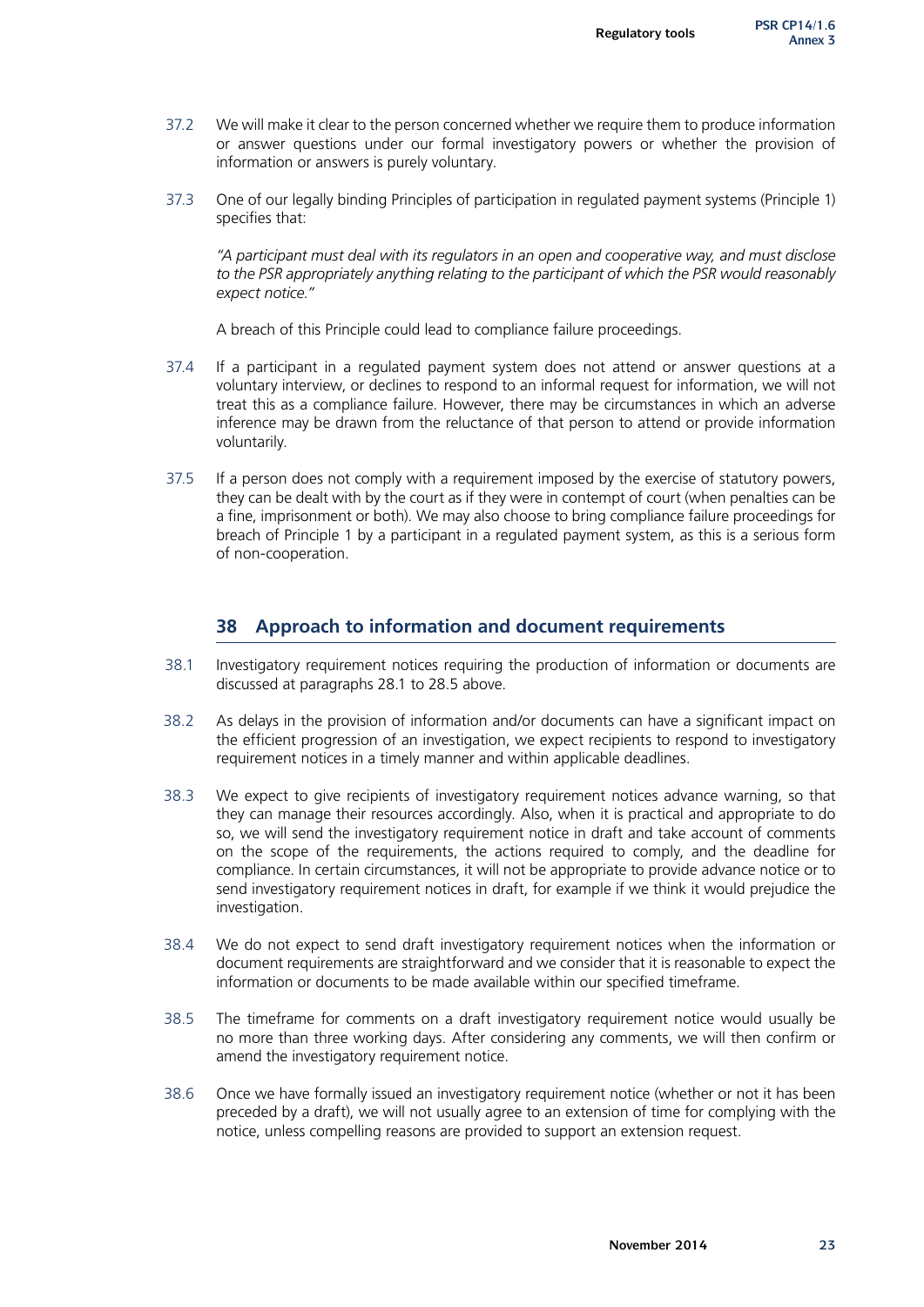## **39 Approach to interviews and interview procedures**

- 39.1 Whether an interview is conducted on a voluntary or on a required (statutory) basis is a decision for us. A person required to attend an interview by the use of statutory powers has no entitlement to insist that the interview takes place voluntarily. If someone does not attend a required interview, then they can be dealt with by the court as if they were in contempt (when the penalties can be a fine, imprisonment or both).
- 39.2 Similarly, a person asked to attend an interview on a purely voluntary basis is not entitled to insist that they be served with a requirement. A person is not obliged to attend a voluntary interview or to answer questions put to them at that time. But they should be aware that an adverse inference may be drawn from the failure to attend a voluntary interview or a refusal to answer any questions at such an interview.
- 39.3 When we interview a person, we will allow them to be accompanied by a legal adviser, if they wish. We will also, where appropriate, explain what use can be made of the answers in proceedings against them. If the interview is recorded, the person will be given a copy of the recording of the interview, along with a copy of any transcript.

## **40 Preliminary findings letters and preliminary investigation reports**

- 40.1 Following an investigation which reveals a compliance failure by the person under investigation, we may recommend to the EDC that details of a compliance failure be published or that a financial penalty be imposed for a compliance failure. Our recommendation to the EDC will usually be accompanied by an investigation report.
- 40.2 When we propose to submit an investigation report to the EDC, we expect to send a preliminary findings letter to the person under investigation first. The letter will normally annex the investigators' preliminary investigation report. Comment will be invited on the contents of the preliminary findings letter and the preliminary investigation report.
- 40.3 Preliminary findings letters serve a very useful purpose in focusing decision-making on the contentious issues in the case. This makes for better quality and more efficient decision-making. However, there are circumstances in which we may decide that it is not appropriate to send out a preliminary findings letter. These include when:
	- the person under investigation consents to not receiving a preliminary findings letter
	- it is not practicable to send a preliminary findings letter, for example when there is a need for urgent action, or
	- we believe that no useful purpose would be achieved in sending a preliminary findings letter, for example, when we have already substantially disclosed our case to the person under investigation and they have had an opportunity to respond.
- 40.4 If a preliminary findings letter is sent, it will set out the facts which the investigators consider relevant to the matters under investigation (normally, as indicated above, by means of an annexed preliminary investigation report). We will then invite the person under investigation to confirm that those facts are complete and accurate, or to provide further comment.
- 40.5 We will generally allow a reasonable period of time for a response to this letter. This period will depend on the circumstances of the case, but we would normally allow 14 days. We will consider any responses received within the period stated in this letter, but we are not obliged to take into account any response received after this time.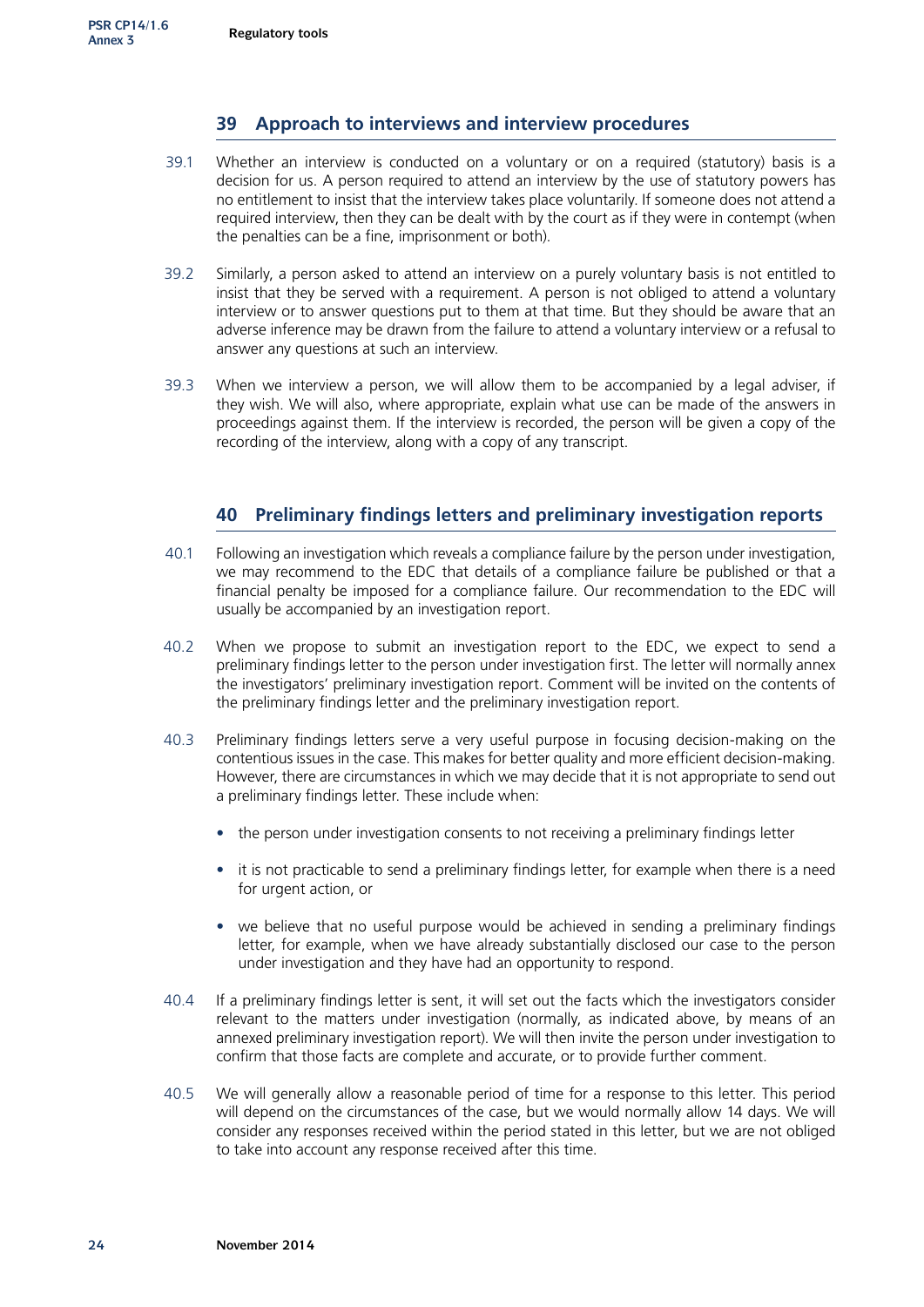- 40.6 If we send a preliminary findings letter and then decide not to take any further action, we will communicate this decision promptly to the person under investigation.
- 40.7 When we submit an investigation report to the EDC, with a recommendation that details of a compliance failure be published or that a financial penalty be imposed, we will inform the person under investigation promptly after the submission of that report.

### **41 Transparency in respect of investigations**

- 41.1 We may wish to publicise information regarding our investigations. For example, we may wish to publish on our website a summary of the subject matter of the investigation and the identity of the person under investigation. We may also wish to publish details of what action, if any, we ultimately decide to take (such as the issuing of a warning notice or a decision notice).
- 41.2 We will consider the circumstances of each case and balance the interests of transparency (including enabling participants in payment systems, service-users and the wider public to understand the nature of our concerns and what we are doing to address them) and fairness to the person under investigation.
- 41.3 We may consult the person under investigation and take account of any evidence they provide which suggests that publication of information about the investigation would be unfair.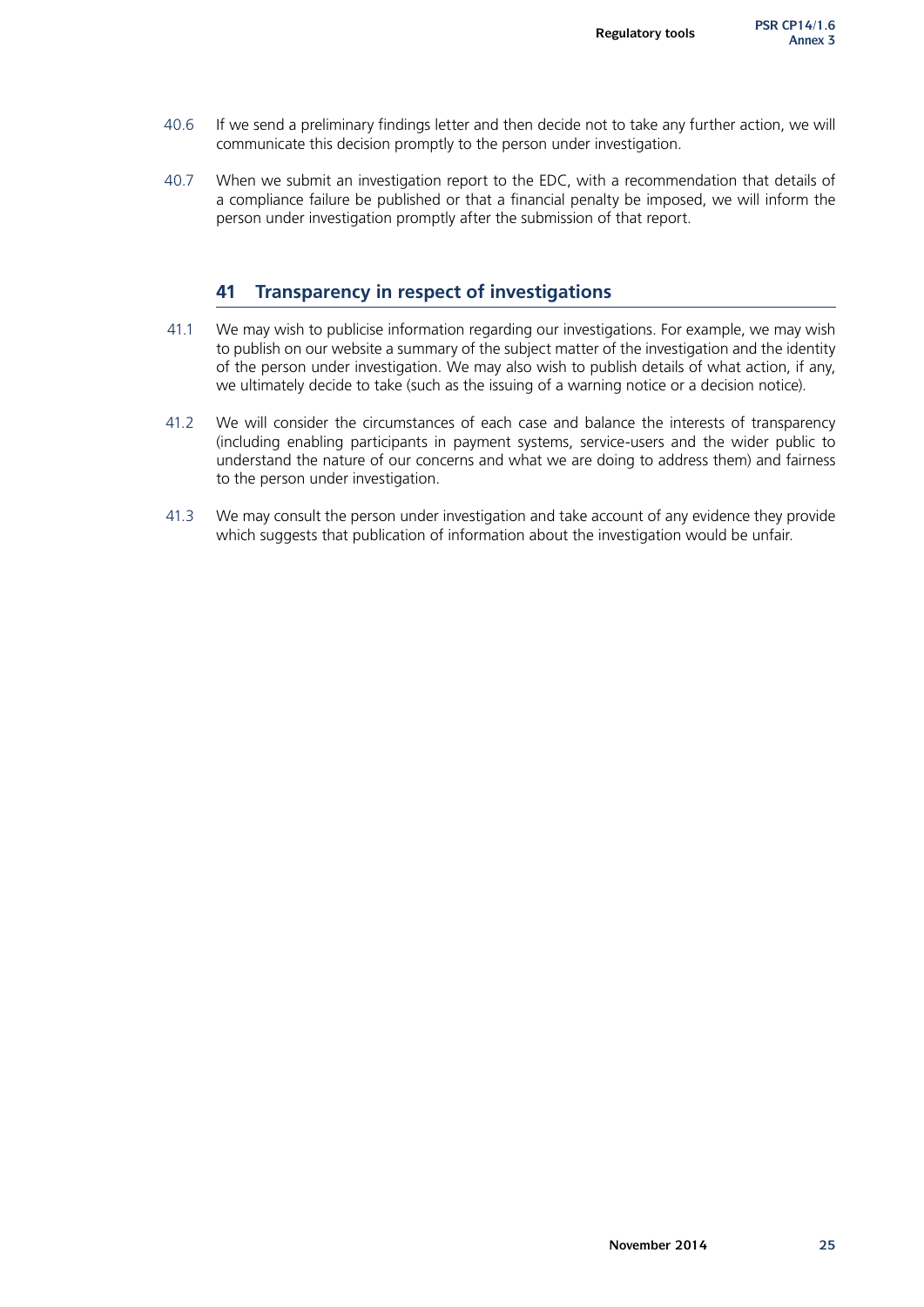# **Concurrent competition powers**

# **42 CA98 and EA02 powers**

- 42.1 We have the power to apply certain aspects of competition law alongside the CMA, if an issue relates to participation in payment systems.
- 42.2 Under the Competition Act 1998 (CA98), we can conduct investigations in relation to anticompetitive agreements, decisions or concerted practices, or the abuse of a dominant position.
- 42.3 Our concurrent competition powers under the Enterprise Act 2002 (EA02) enable us, among other things, to make references to the CMA to carry out a market investigation. We can do this if we consider that there are reasonable grounds for suspecting that any feature, or combination of features, of a market or markets relating to participation in payment systems prevents, restricts or distorts competition.
- 42.4 Detailed guidance on how we will exercise our concurrent competition law functions can be found in [*to be inserted in final guidance document – PSR website url*].

#### **43 Interplay between FSBRA and CA98 powers**

- 43.1 We have a duty to consider whether it would be more appropriate to exercise our concurrent competition powers under the CA98 before exercising certain of our FSBRA powers, as set out below.17
- 43.2 This duty does not arise in all circumstances. Rather, it takes account of the proper focus of CA98 action, which is designed to address either:
	- agreements between undertakings, decisions by associations of undertakings or concerted practices which have as their object or effect the prevention, restriction or distortion of competition (the Chapter I prohibition), or
	- conduct on the part of one or more undertakings which amounts to the abuse of a dominant position in a market (the Chapter II prohibition).
- 43.3 The Chapter I and Chapter II prohibitions are not intended to tackle more general concerns about the nature of competition in a market or set of markets.<sup>18</sup> Accordingly, when we intend to

<sup>17</sup> See section 62

<sup>18</sup> However, Part 4 of EA02, as amended, governs the UK 'markets regime', under which the CMA and the concurrent authorities can act to address any feature, or combination of features, of a market that prevents, restricts or distorts competition.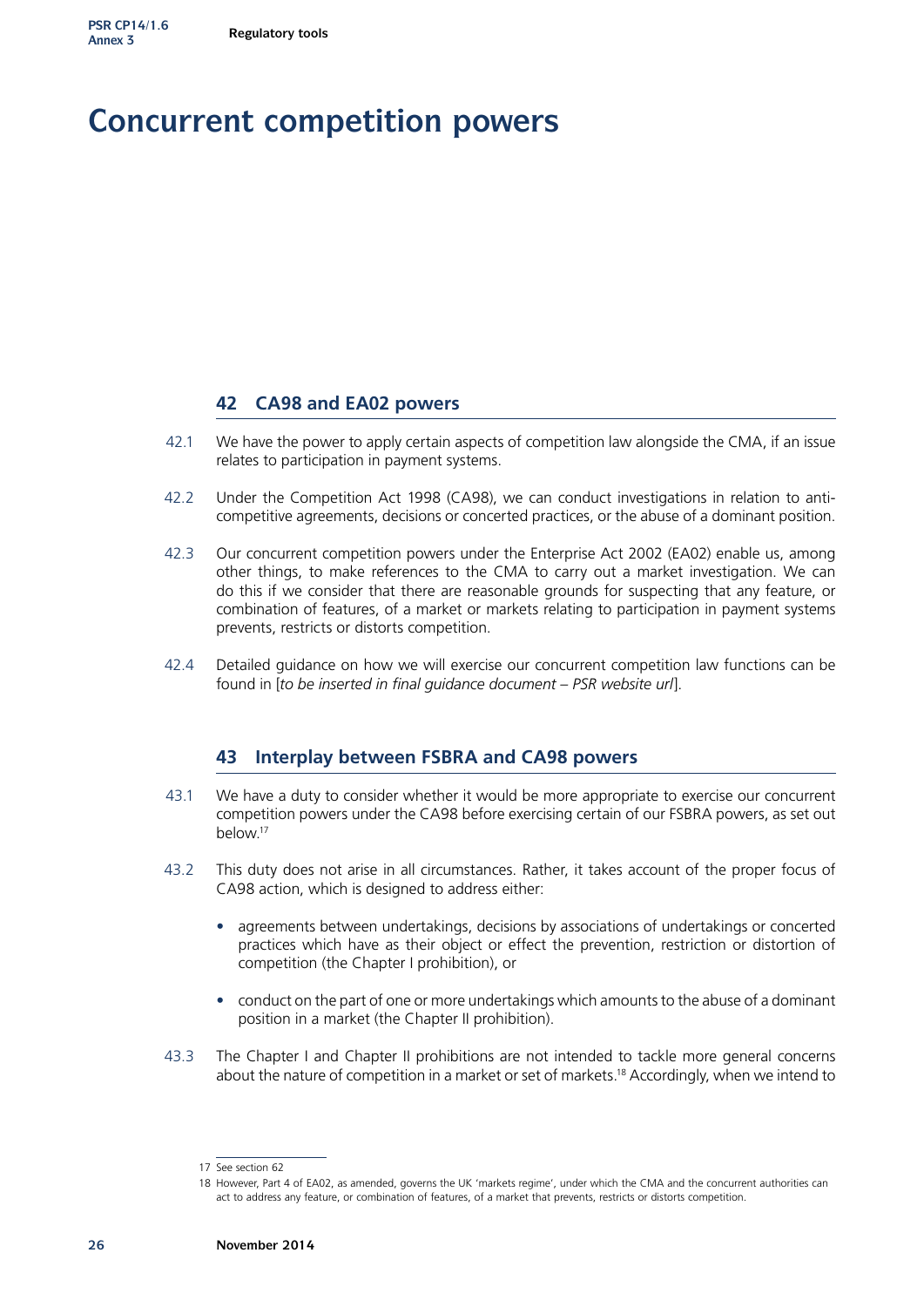exercise our power to give a general direction<sup>19</sup> or to impose a generally-imposed requirement,<sup>20</sup> we are not obliged to consider whether it would be more appropriate to proceed under CA98.

- 43.4 However, if we intend to give a specific direction or impose a specific requirement (for example, a direction or a requirement addressed to an individual payment systems operator), we will consider our CA98 powers first. The duty to consider our CA98 powers also arises in connection with our powers to:
	- require the granting of access to a payment system<sup>21</sup>
	- vary agreements relating to payment systems, $22$  and
	- require the disposal of an interest in the operator of a payment system.<sup>23</sup>
- 43.5 When we decide that it is more appropriate to use our FSBRA regulatory powers, in preference to our CA98 powers, we will state our reasons. In doing so, we expect to make reference to the quality of the evidence or information in our possession and to our Administrative Priority Framework.

- 20 Section 55
- 21 Section 56
- 22 Section 57
- 23 Section 58

<sup>19</sup> Section 54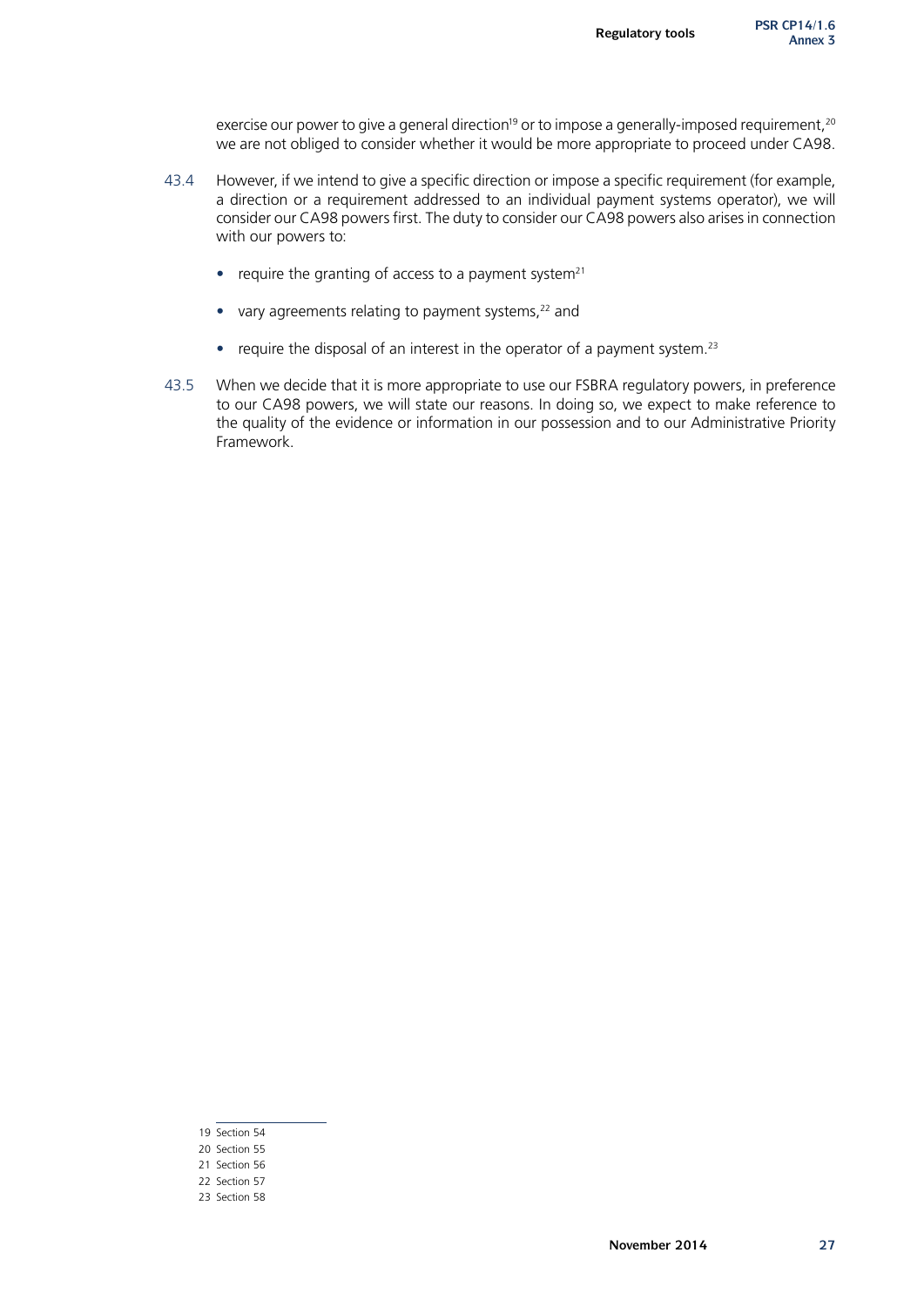**PSR CP14/1.6 Annex 3**

# **Other functions of the PSR**

#### **44 Keeping markets under review**

- 44.1 We also have the function of keeping the market for payment systems and the markets for services provided by payment systems under review.<sup>24</sup>
- 44.2 We will, from time to time, initiate a market review or a call for information to gather information on a required (statutory) and/or voluntary basis.
- 44.3 When we seek the input of participants in payment systems, service-users and others, we will publicise specific contact details on our website. We are likely to provide the contact details of core project team members (for example, [*to be inserted in final guidance document*]) and a designated project email address.

#### **45 Giving guidance**

- 45.1 We will, from time to time, issue general guidance consisting of such information and advice as we consider appropriate.
- 45.2 This document is an example of the type of general guidance that we will issue on procedural matters and the operation of the provisions of FSBRA. However, we will also, from time to time, issue general guidance on any substantive or operational matters about which we consider it desirable to give information or advice (including on how we intend to advance our objectives).

#### **46 Consultation**

- 46.1 We have a duty to consult on the extent to which our general policies and practices are consistent with our general duties and on how our objectives may be best advanced.
- 46.2 The most common forms of consultation will be where we consult on:
	- draft general directions or generally-imposed requirements (see paragraphs 5.1 to 5.7 above)
	- draft general guidance (see paragraph 45.1 to 45.2 above), and
	- our general policies and principles under which we will perform our particular functions.

<sup>24</sup> Section 64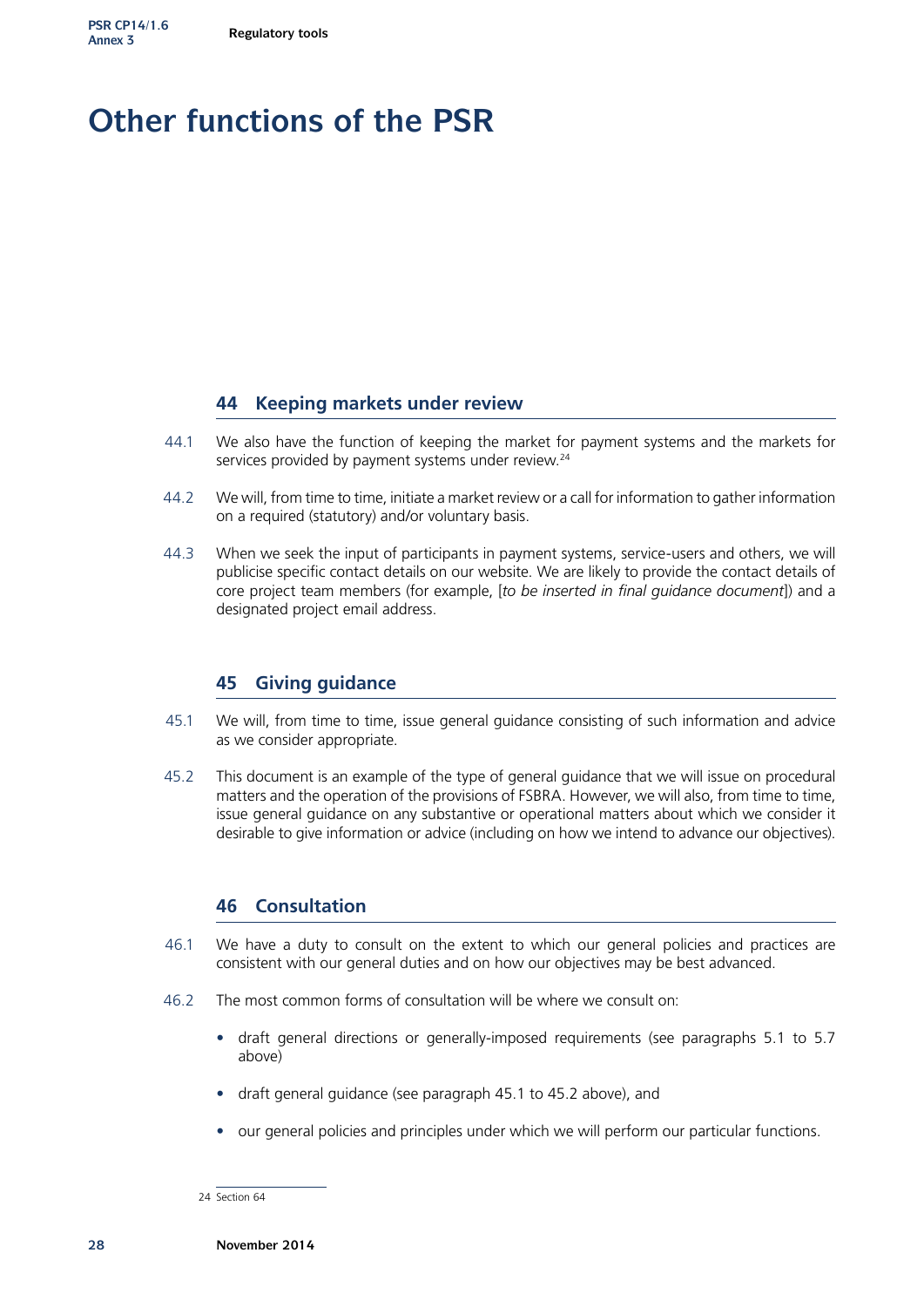- 46.3 When we consult in any of these ways, we expect that we will use a combination of our website, press releases and direct correspondence to draw attention to the consultation (and any drafts to which they relate).
- 46.4 Our consultations are likely to pose a number of questions, some of which may not be of relevance to all stakeholders. Respondents should feel free to answer only those questions where they have strong opinions or relevant experience. In all cases, the consultation paper will set out detailed information on how to respond and the deadline for doing so.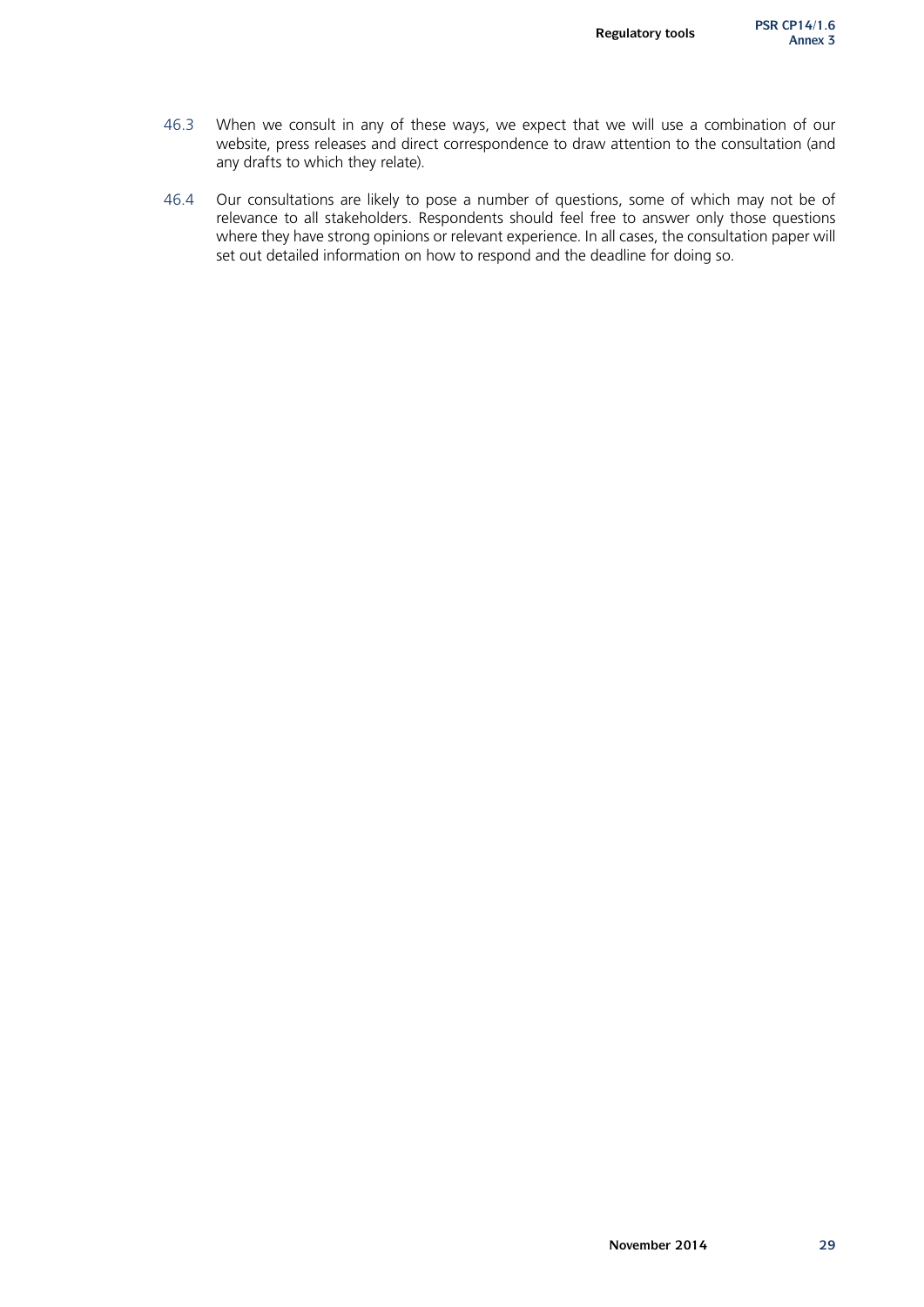# **Contacting us**

## **47 For general purposes**

- 47.1 If you wish to contact us for general purposes (for example, to provide us with information which is likely to be of relevance to our work, or to request a meeting), you can use the following means:
- 47.2 By post: [*to be inserted in final guidance document*]
- 47.3 By email: [*to be inserted in final guidance document*]
- 47.4 By telephone: Our Contact Centre telephone number for all general enquiries is [*to be inserted in final guidance document*]
- 47.5 We will endeavour to respond to all general queries or correspondence seeking a response within 12 working days of receipt.

#### **48 Super-complaints**

- 48.1 If you are a designated representative body and wish to make a super-complaint (under section 68 FSBRA) to us, please see the detailed guidance on how to do so set out in [*PSR website url – to be inserted in final guidance]* (provided as *Annex 4* to *Supporting Paper 6: Regulatory tools*).
- 48.2 Our mailbox address for super-complaints is: [*to be inserted in final guidance document*].

## **49 Applications about disputes**

- 49.1 If you are in a commercial dispute with another party (or parties and wish to apply to us for resolution of the dispute, please see paragraphs 8.1 to 8.5 above and Appendix 1 below for details on how to do so.
- 49.2 Our mailbox address for applications made under sections 56 or 57 and in connection with any other commercial disputes is: [*to be inserted in final guidance document*].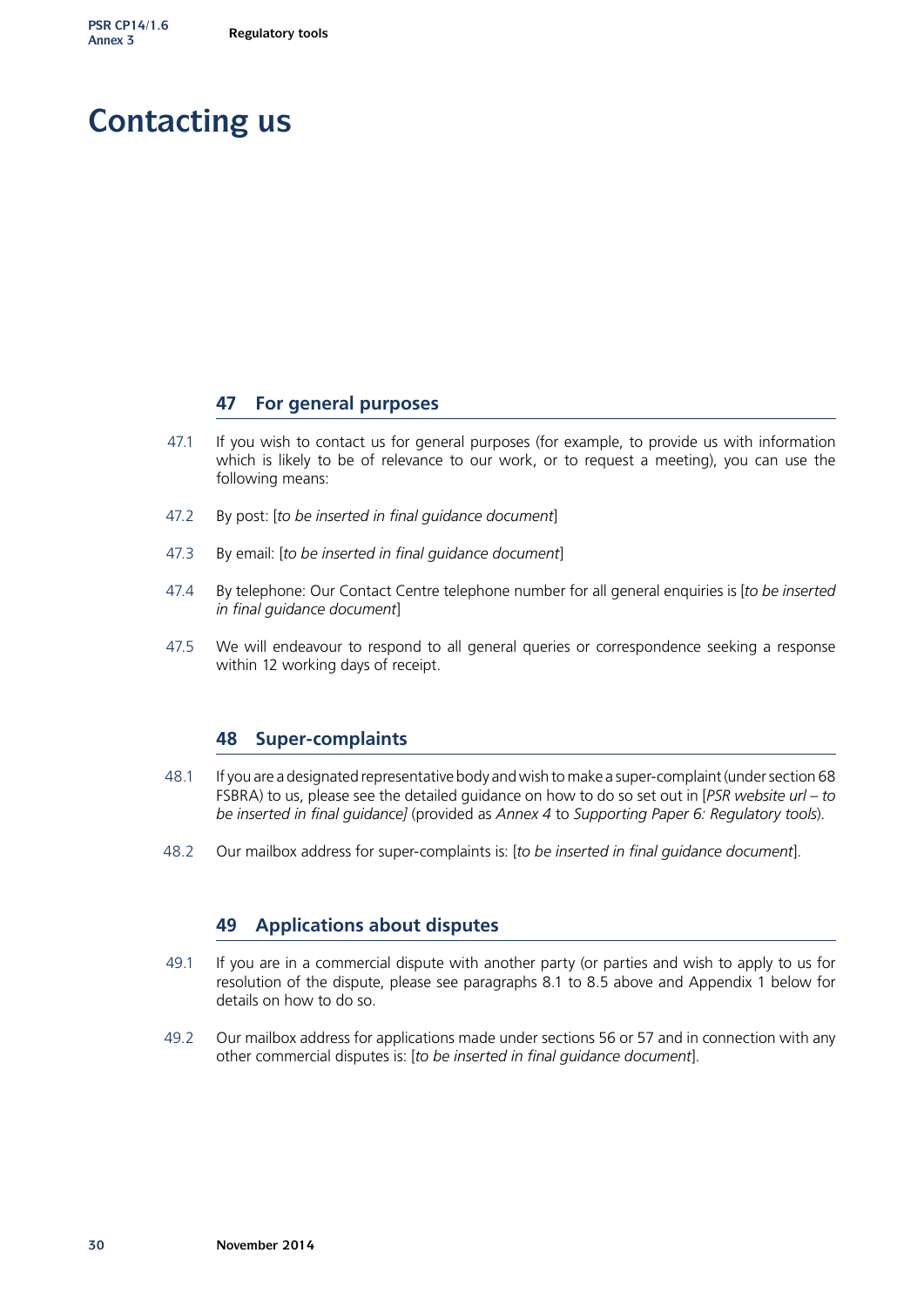# **Appendix 1: The content of applications about disputes**

## **50 Content of applications**

- 50.1 This appendix sets out guidelines for applicants on the format and content of applications made under sections 56 or 57 and in connection with any other commercial disputes.
- 50.2 Applicants are reminded that failing to follow these guidelines could delay the opening of any information gathering phase.
- 50.3 If an application does not contain all the necessary information, we will advise you on what else is needed before we will consider the application to be complete.
- 50.4 An application should contain the following information:<sup>25</sup>

#### *Section A: Overview of the application*

- The business name, address, telephone number and email address of the applicant and the contact details of an individual who can discuss the detail of the dispute.
- The nature of the applicant's business and its scale (local, national, international).<sup>26</sup>
- The broad facts of the dispute and its commercial context.
- The legal basis according to which the application to the PSR is being made (e.g. section 56 or 57).
- The proposed remedy or remedies for resolution of the dispute.

#### *Section B: Details of the dispute*

- The relevant payment system(s) and downstream products or services.
- The full facts of the dispute and its commercial context, including all relevant background and evidence.
- The full details of any justification given for the conduct or action leading to the dispute.
- The reasons why an application has been made to the PSR.
- If the dispute relates to a request for access to a payment system: the business plans of any relevant product or service, including forecasts, demonstrating how and when it is

<sup>25</sup> Where the applicant considers that any information is not relevant, or believes that any information is not available, they should explain why this is the case.

<sup>26</sup> Details of relevant turnover or volumes/values of relevant transactions would also be helpful.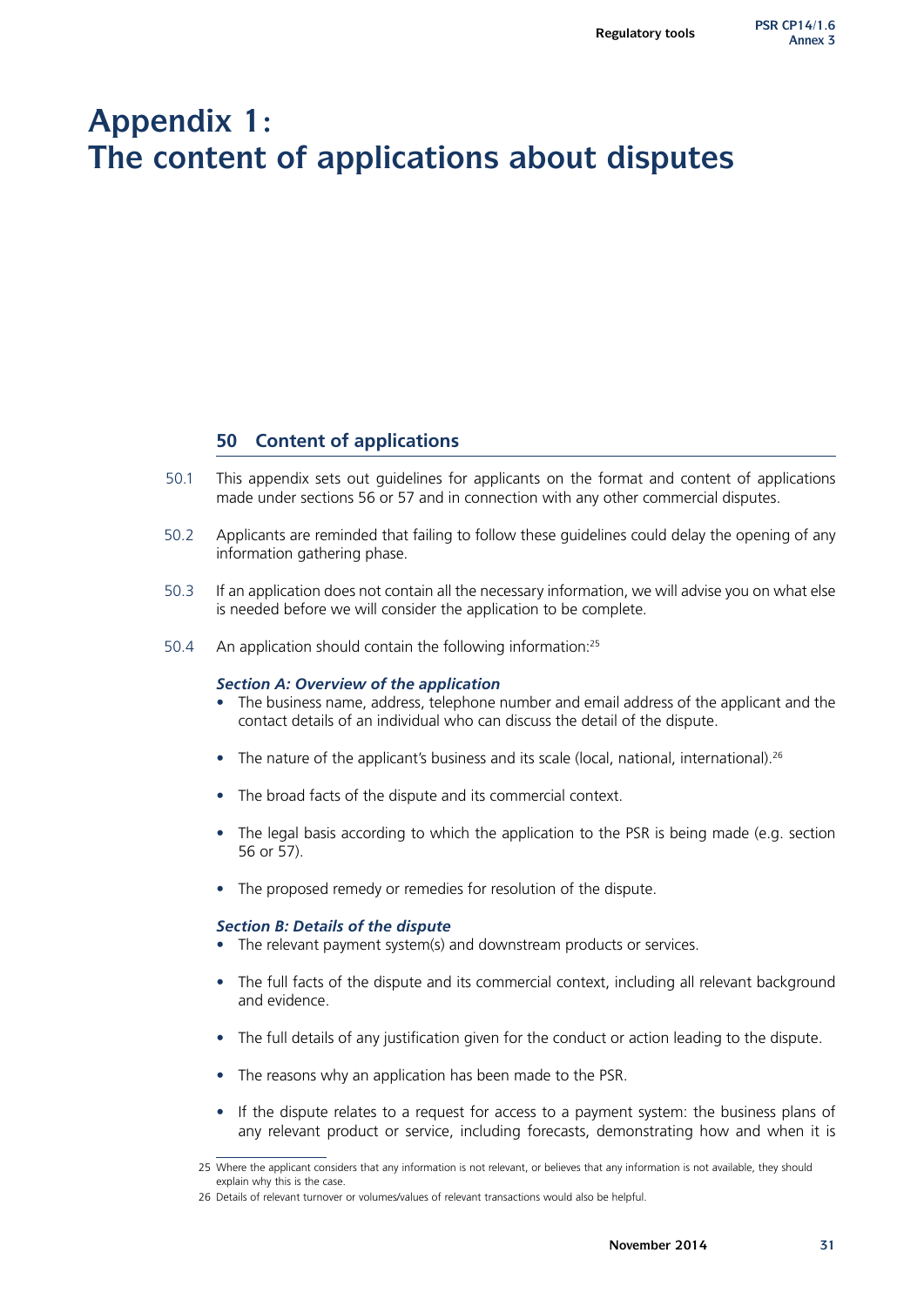intended to launch the products or services that would be provided in the event that access is granted.

- If the dispute relates to fees, charges, terms or conditions of an agreement relating to a payment system: a copy of the relevant version of the agreement or contract, clearly identifying the clauses that are at issue.
- If the dispute relates to fees or charges: benchmarking data in relation to those fees or charges or an explanation of why no such data is available.
- If the commercial dispute relates to another matter: sufficient information and supporting evidence to enable us to understand the context and subject matter of the dispute.
- If there are any ex ante regulatory conditions applying to any party to the dispute: the full details of those conditions and whether (and, if so, why) the applicant considers that a relevant obligation is not being met by the other party.

#### *Section C: History of commercial negotiations*

- The full details of any negotiations which have taken place between the applicant and the other party (or parties) to the dispute, including documentary evidence of those negotiations.
- In the event that a party has refused to enter into negotiations: the full details of the applicant's attempts to enter into negotiations, including evidence of those attempts.
- The details of any options or proposed solutions put forward by any party during negotiations, including what was accepted or rejected, and why.27

#### *Section D: Remedy sought*

- The full details of the remedy sought by the applicant, with reasons and justifications.
- The legal basis for the remedy sought (e.g. section 56 or 57 FSBRA).
- The applicant's assessment of how the remedy sought would be consistent with the PSR's statutory duties, objectives and/or regulatory principles (as set out in sections 49 to 53 FSBRA).28

#### *Section E: Supporting information and evidence*

- Details about the provision of any relevant product or service which depends on access to the payment system which is the subject of the dispute, including business plans relating to the relevant product or service (see Section B).
- Copies of the relevant contract or terms which are the subject of the dispute (see Section B).
- If applicable, benchmarking data in relation to any fees or charges which are in dispute, or an explanation of why no such data is available (see Section B).
- Relevant documentary evidence of commercial negotiations between the applicant and the other party (or parties) to the dispute, and a chronology of events where appropriate (see Section C).
- Any other relevant supporting information or documentary evidence.

<sup>27</sup> We are aware that, in negotiations, parties may make without prejudice offers in an attempt to settle disputes. We do not wish to dissuade parties from actively seeking to resolve disputes in this way. While we will wish to see details of such offers where this is relevant to determining whether meaningful negotiations have taken place, the existence or content of such offers will not determine our resolution of a dispute.

<sup>28</sup> The applicant may also wish to give a view on how the subject matter of the dispute and the remedy sought relate to broader regulatory issues or policies (for example, where the matter in dispute is also subject to any ongoing investigation, review, consultation or other programme of work by the PSR or another regulator.)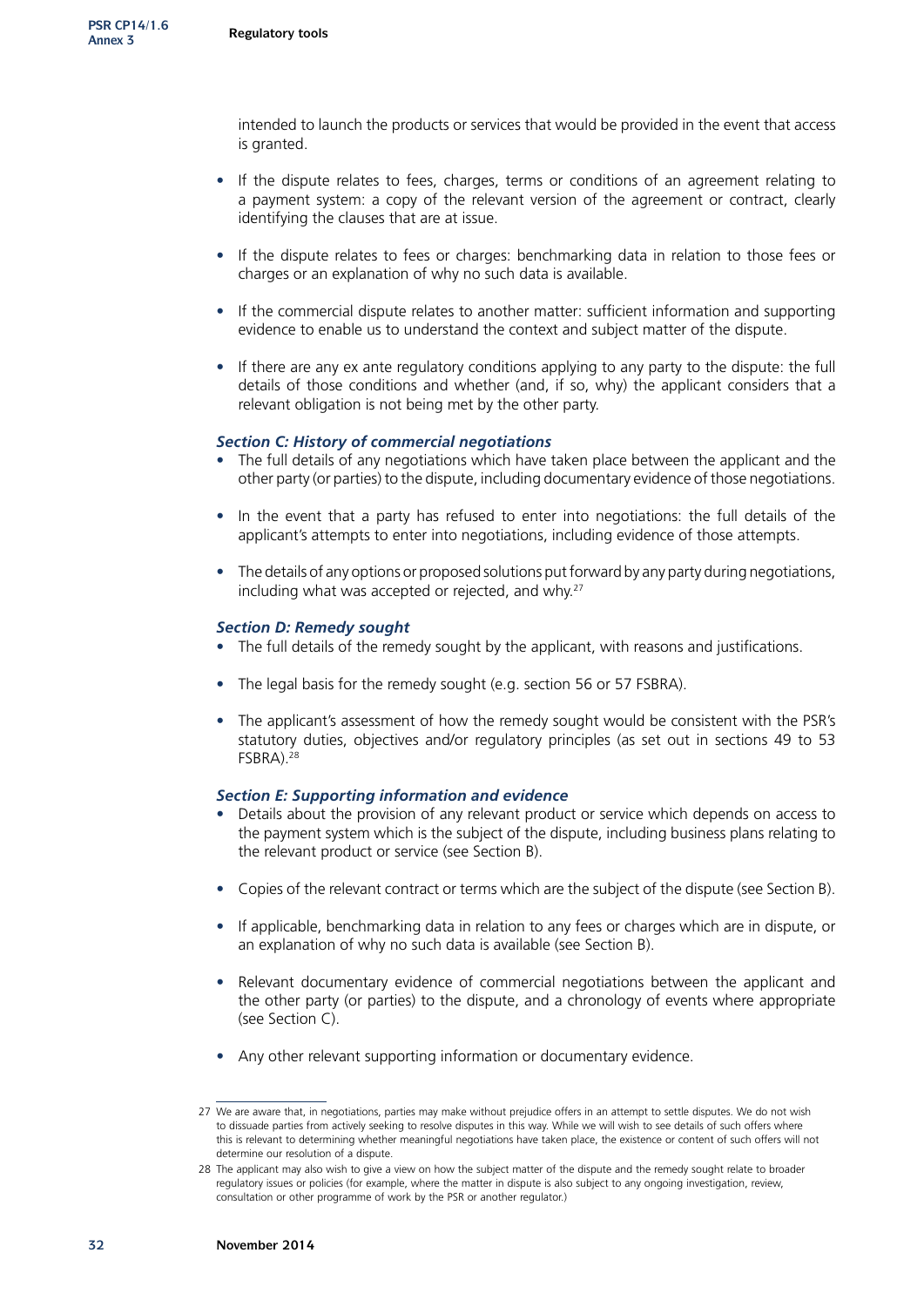# **51 Confidentiality**

- 51.1 When submitting an application, applicants should identify information which they consider to be confidential and which, if disclosed to the other party (or parties) to the dispute, or to third parties (as the case may be), would significantly harm the legitimate interests of the party to whom the information relates. Applicants should also explain why they consider the information to be confidential.
- 51.2 Applicants should provide us with a non-confidential version of their application and any supporting documents in which they redact the information they consider to be confidential.

# **52 Form of Declaration by an officer of the company**

52.1 Applications made under sections 56 or 57 FSBRA (or other commercial disputes escalated to us) should be accompanied by the following declaration by an officer of the company:

*'Before making this application to the PSR, to the best of my knowledge and belief, [company name] has sought to resolve the dispute concerned through commercial negotiation. All information and evidence provided in making this application to the PSR is, to the best of my knowledge and belief, true and accurate.*

*Signed: [ ]*

*Position in the company: [ ]*

*Date: [ ]'*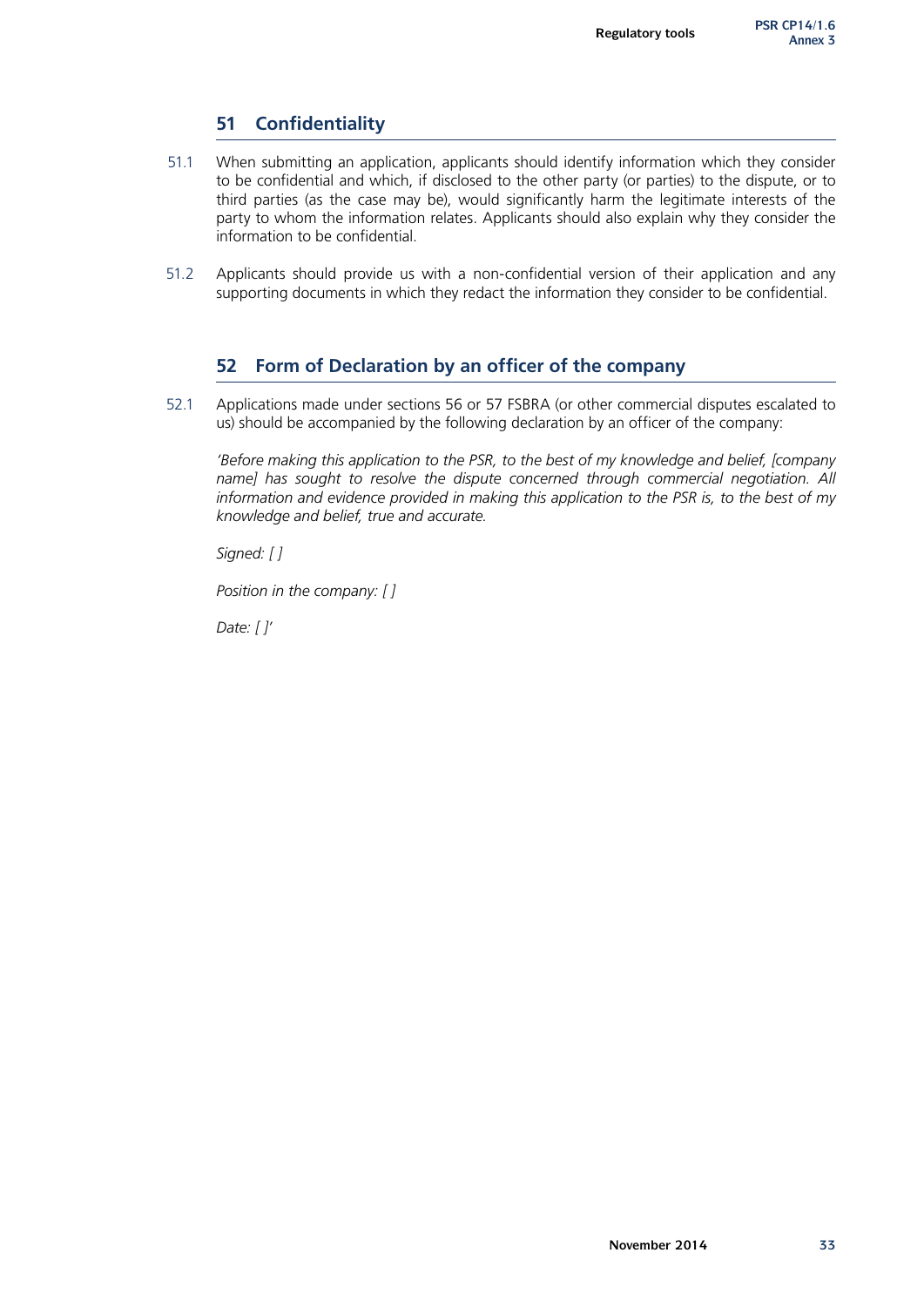**Annex 4: Draft Guidance for designated representative bodies on making a super-complaint under s.68 FSBRA**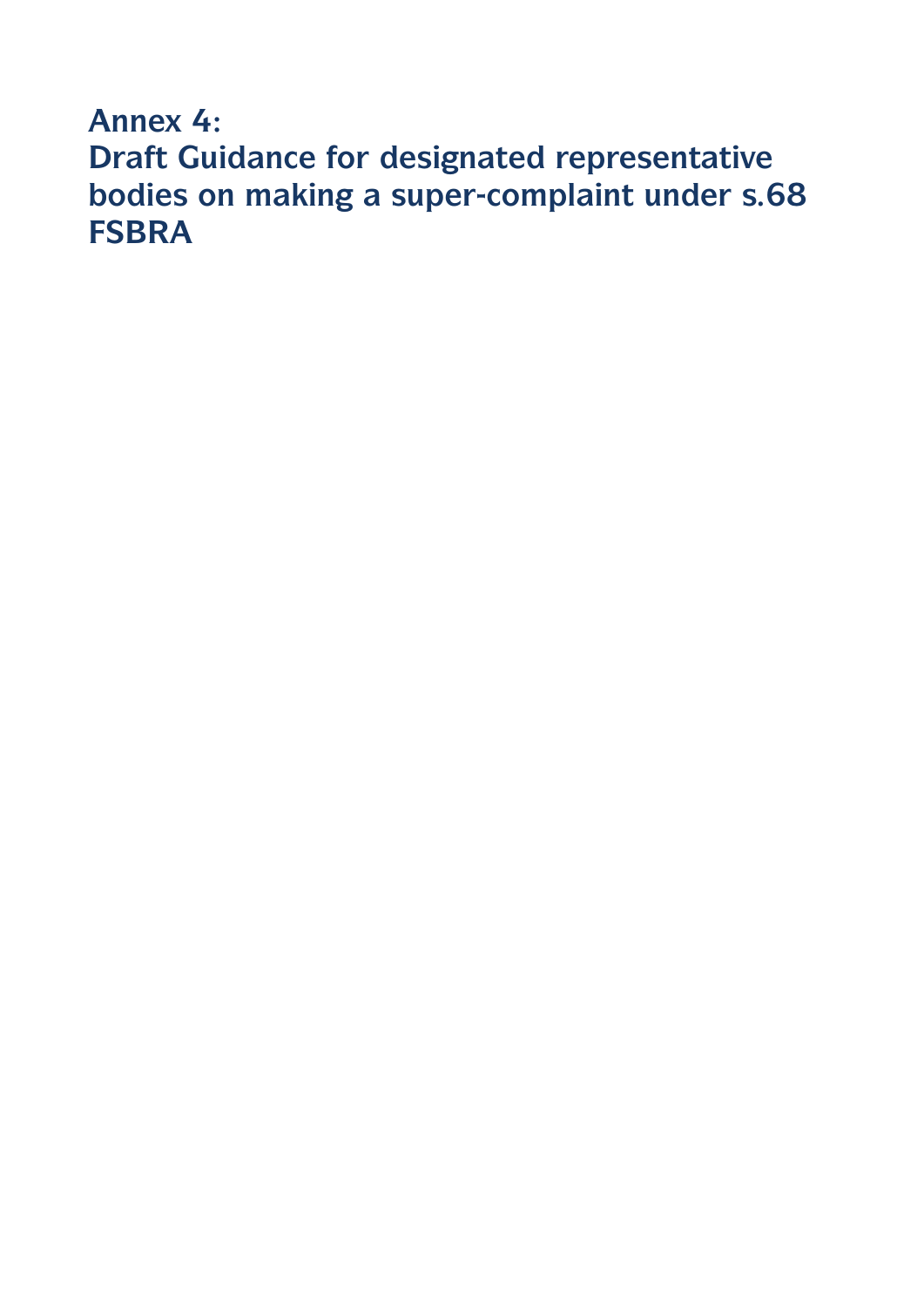# **Draft Guidance for designated representative bodies on making a super-complaint under s.68 FSBRA**

## **1. Purpose**

- 1.1 The Financial Services (Banking Reform) Act 2013 (FSBRA) provides that certain representative bodies may complain to the Payment Systems Regulator (PSR). These complaints should be about a feature, or combination of features, of a market for services provided by payment systems in the UK that is, or appears to be, significantly damaging the interests of service-users. We must respond within 90 calendar days.
- 1.2 This process is intended to provide representative bodies with a mechanism to raise issues with us about features of the market that may be affecting service-user interests. A service-user is any person that uses, or is likely to use services provided by payment systems. While this may include service-users who do not reside in the UK, there may be a more limited range of actions that we can take for complaints about damage to the interests of those service-users.
- 1.3 Our super-complaint process has been modelled on the 'super-complaint' mechanism applicable to the Competition and Markets Authority (CMA) provided for in s.11 of the Enterprise Act 2002. Under s.70 FSBRA, we are required to provide guidance on the presentation of a reasoned case for a complaint under s.68 FSBRA. This guidance is intended to fulfil that requirement. It also aims to help designated representative bodies make comprehensive and robust supercomplaints so that we can respond in a manner that addresses a super-complainant's concerns most appropriately.

# **2. Who can bring a super-complaint?**

- 2.1 The Treasury decides which representative bodies should be able to make super-complaints. The Treasury can make any organisation a designated representative body provided it "represents the interests of service-users of any description".1 The Treasury [*has published – to be inserted in final document*] criteria to be applied by it in determining whether to make or revoke a designation. It is expected that those designated bodies will be informed bodies that are in a strong position to represent the interests of service-users, and are able to provide clear reasoning and evidence in support of any super-complaint they make.
- 2.2 Representative bodies that want to apply for designated status should contact the Treasury for further information or can find information [*here – to be inserted in final document*].

<sup>1</sup> Section 68(3)(a) FSBRA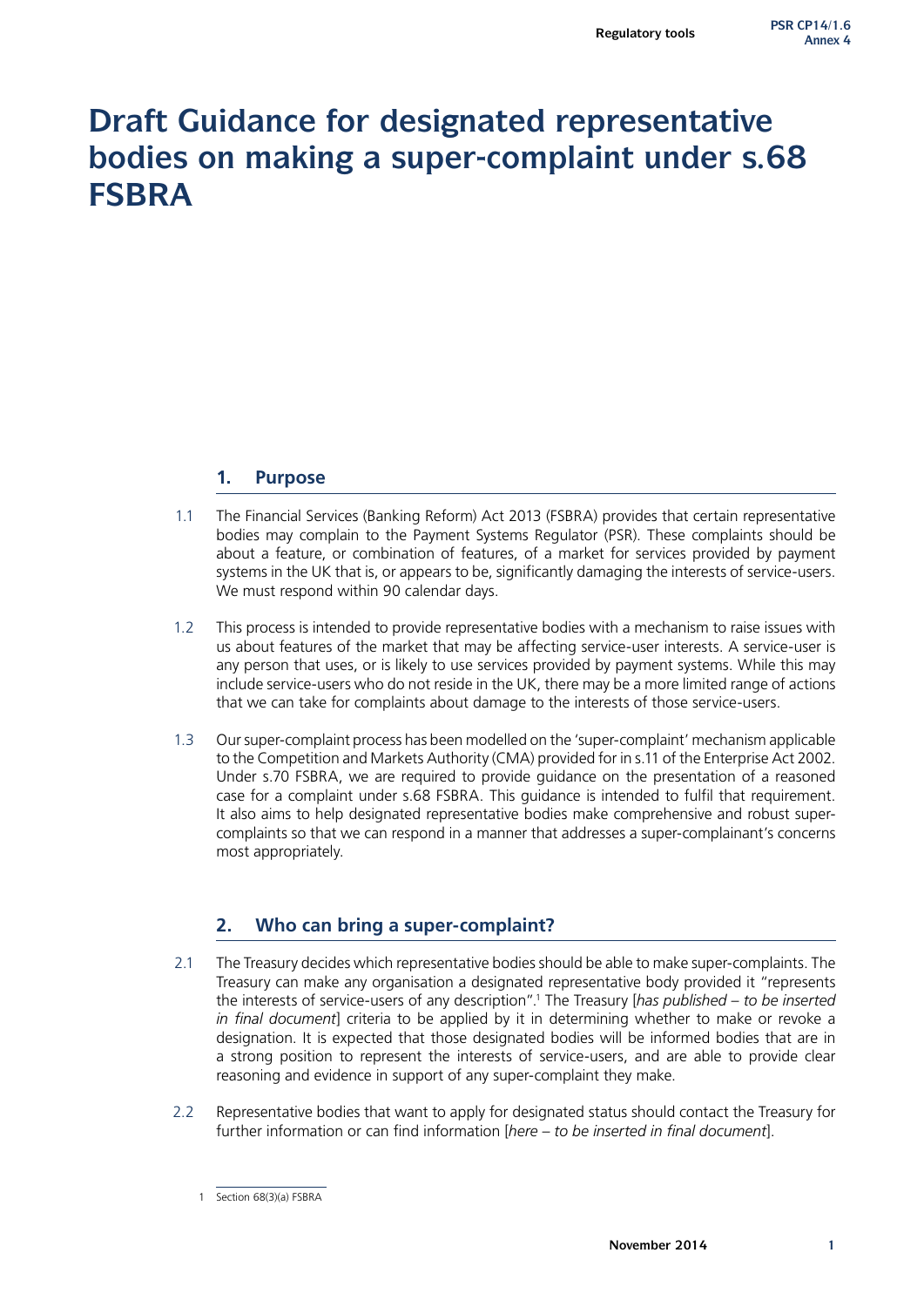2.3 In this guidance we refer to designated representative bodies that are making a super-complaint as "super-complainants".

### **3. How to process a super-complaint**

- 3.1 When making a super-complaint, the super-complainant should write to us setting out the reasons why, in its view, a UK market for services provided by payment systems has a feature, or a combination of features, that is, or appears to be, significantly harming the interests of service-users and should therefore be investigated. The super-complaint should be clearly identified as such.
- 3.2 Super-complainants are encouraged to discuss their complaints with us before submitting a formal super-complaint. This may allow us to suggest an alternative course of action to the super-complainant, or inform them of other work we are doing that is likely to address the issues it has raised.
- 3.3 If the complaint is suitable for the super-complaints process, early discussion of it will also enable us to highlight any gaps in the information or analysis the super-complainant is proposing to provide. If we have information that may be relevant to the super-complaint, an early discussion may also help us do some preliminary investigative work before formally receiving the complaint. Where relevant, a designated representative body that is also designated to make super-complaints to the CMA or Financial Conduct Authority (FCA) may want to discuss their super-complaint with those authorities before deciding where best to submit their complaint.
- 3.4 Super-complaints should be submitted electronically to PSRSuper-Complaints@psr.org.uk or in hard copy to:

The Payment Systems Regulator Limited 25 The North Colonnade Canary Wharf London E14 5HS

3.5 We will aim to acknowledge a super-complaint within one working day of receipt if submitted electronically. Acknowledgement of receipt of a super-complaint does not signify that we consider it to have merit, be complete or indicate that we intend to investigate it. We may need to ask for more information in order to evaluate the super-complaint and decide whether to investigate further.

# **4. Features of the UK market**

- 4.1 The super-complainant should highlight the features of the relevant market for services provided by payment systems that may be significantly damaging the interests of service-users. FSBRA<sup>2</sup> provides that a feature of a market in the UK for services provided by payment systems is to be read as a reference to:
	- the structure of the market concerned or any aspect of that structure
	- any conduct (whether or not in the market concerned) of one or more than one person who supplies or acquires services in the market concerned, or
	- any conduct relating to the market concerned of customers of any person who supplies or acquires services.

<sup>2</sup> Section 68(4) FSBRA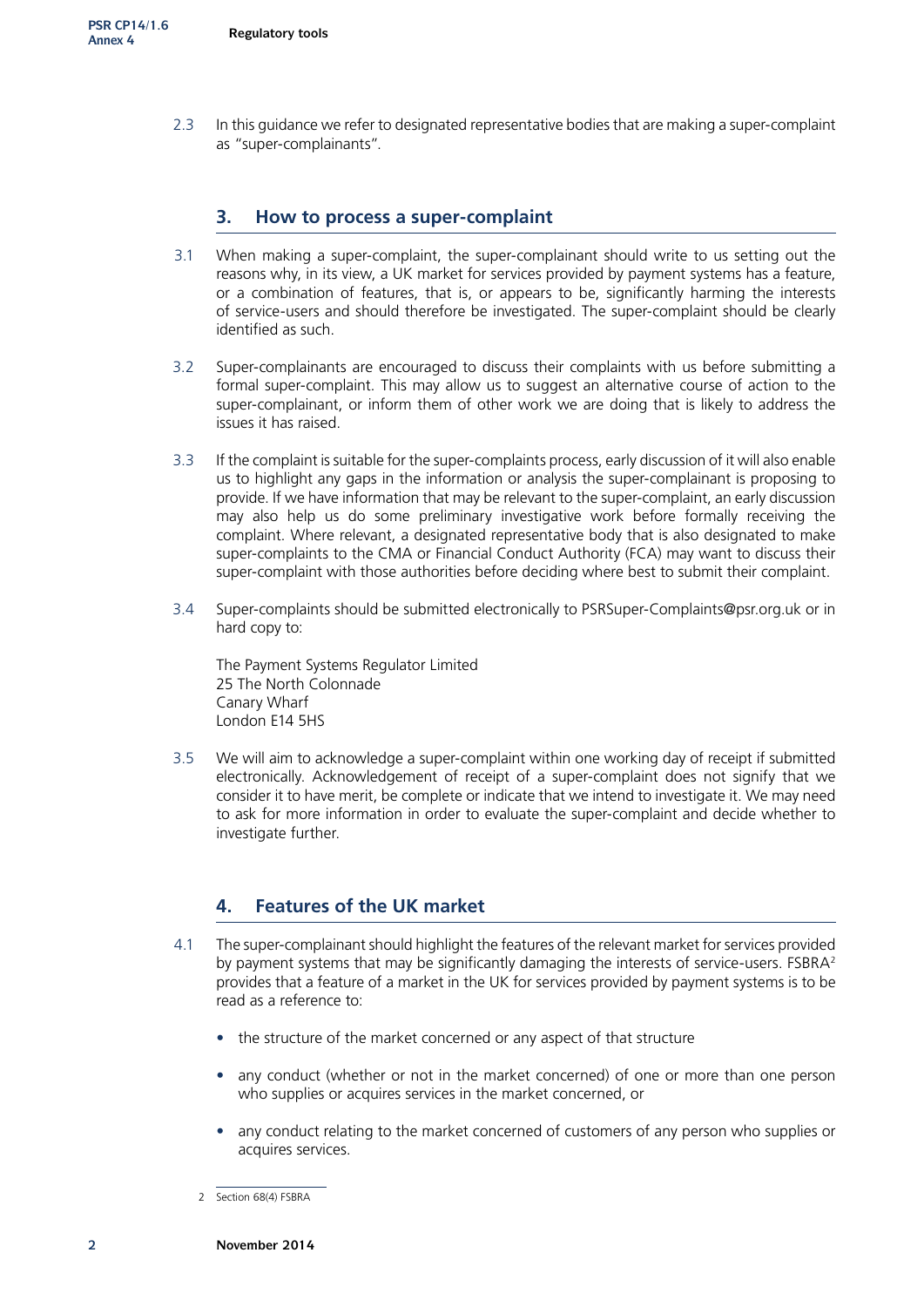- 4.2 This may cover, for instance, super-complaints about issues arising from the characteristics of a payment system or services provided by or to such a system, or from the conduct of any participant or participants<sup>3</sup> in payment systems, whether or not the system has been designated for the purposes of FSBRA. "Conduct" includes any failure to act (whether or not intentional) and any other unintentional conduct.4
- 4.3 While we may consider super-complaints about any feature of a market for services provided by payment systems, we may have limited authority to take action in certain circumstances. This may especially be the case where another regulator is already dealing with the matter or may be better placed to address the concerns raised. In these circumstances we will work, where appropriate, with other authorities to establish which one is best placed to deal with the complaint.
- 4.4 For the purposes of making a complaint, a market must be in the UK and includes:
	- any market which operates in the UK (or part of the UK) and in another country or territory (or in a part thereof), and
	- any market that operates only in a part of the UK.
- 4.5 We expect that a cross-border issue that may affect service-users in the UK or that involves participants in UK payment systems is likely to satisfy this requirement.
- 4.6 We will not consider an issue that solely affects service-users, participants in payment systems or markets in overseas jurisdictions.

## **5. The interests of service-users**

- 5.1 The super-complainant should set out why it considers that a feature of the relevant market for services provided by payment systems is, or may be, significantly damaging the interests of service-users, including, where applicable:
	- the features of the relevant market, including any details about market practice, features and/or pricing in relation to the relevant service
	- details of the conduct of the relevant participants in payment systems identified as significantly damaging the interests of service-users
	- details of any relevant PSR principles, directions, requirements, guidance or other relevant legislation, guidance, or policies (for instance, EU rules) that the relevant participants in payment systems may be failing to comply with or that may otherwise be relevant to protecting the interests of service-users
	- whether harm falls disproportionately on a certain class or classes of service-users
	- how the relevant feature of the market is or may be causing damage to the interests of the relevant class or classes of service-user, including the impact and extent of the damage or potential damage and an explanation of how this has been assessed or estimated, and
	- an indication of what outcome(s) the super-complainant is seeking in order to address the damage to service-users that has been identified.
- 5.2 It is not necessary for a super-complaint to demonstrate that the interests of service-users have actually been damaged. Where a super-complaint does not demonstrate that service-users are

<sup>3</sup> Participants in payment systems are Operators, Infrastructure Providers and Payment Service Providers as defined under s.42 FSBRA

<sup>4</sup> Section 68(4) FSBRA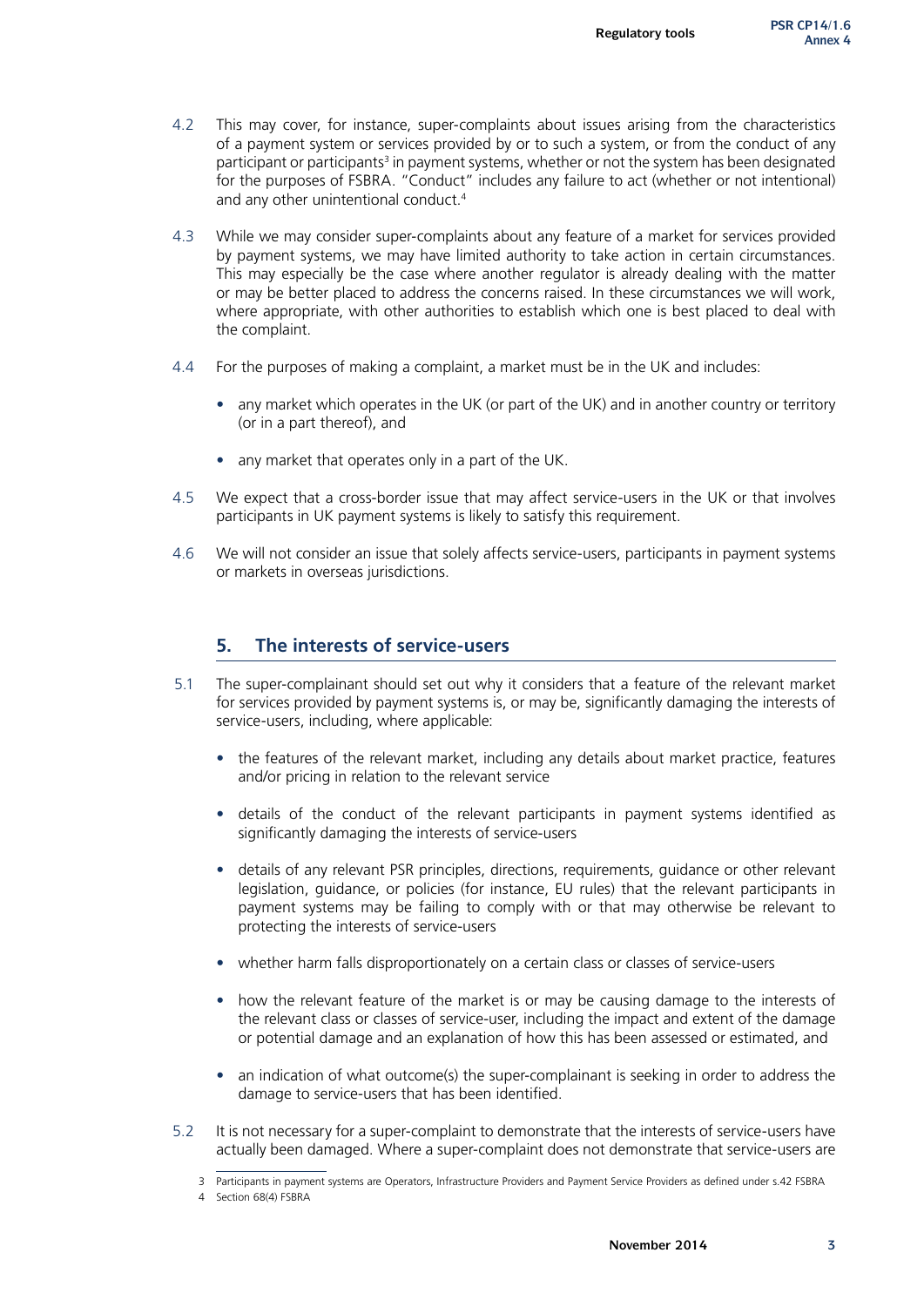actually suffering harm, super-complainants should provide us with clear information about why they consider that service-user interests are at risk of being damaged.

- 5.3 Super-complaints should relate to the interests of service-users generally or to those of a specific class or classes of service-user identified in the complaint. Complaints about damage to the interests of individual service-users should be addressed in writing to us.<sup>5</sup>
- 5.4 Where possible, all matters raised in the super-complaint should be supported by documented facts and evidence. While we do not expect super-complainants to provide the level of evidence necessary for us to take formal action, the information provided by the super-complainant should be sufficient to enable us to determine whether we need to carry out further investigation.
- 5.5 Where relevant and feasible, the super-complainant should try to provide us with evidence about:
	- details of the market (including details about the nature of the service concerned) to which the super-complaint relates, and whether there are particular aspects of the service causing actual or potential problems for service-users
	- whether the super-complaint relates to the market as a whole or only to certain participants in payment systems or parts of the market
	- details of service-user needs, how easy it is for them to use the services provided by payment systems and the general quality of the services they receive
	- whether particular aspects of the services provided by payment systems, the way in which they are sold or provided, lack of transparency or difficulties in properly assessing cost, risks and benefits of different systems, present particular problems for service-users
	- the terms on which the services provided by payment systems are supplied, including the level and structure of fees, charges or other costs associated with the services
	- any costs incurred or practical difficulties experienced by service-users as a direct result of switching to alternative suppliers or of seeking to exit or terminate a service
	- practices by payment systems participants in the relevant sector that may be restricting or distorting competition, or preventing innovation
	- whether the relevant service is only supplied together with other services rather than separately
	- whether service-users or specific classes of service-users are facing barriers to accessing relevant services
	- the steps the super-complainant has already taken or attempted to take in relation to the issue (or the steps the service-users which the super-complainant represents have already taken or attempted to take in relation to the issue)
	- details of any industry codes of practice or guidance that apply to the service, and
	- any other matter that may be relevant to assessing whether a feature or combination of features of the relevant market is or may be significantly damaging the interests of service-users.

<sup>5</sup> [*PSR website url Link to Powers & Procedures Guidance* – see *Annex 3* to *Supporting Paper 6: Regulatory tools*]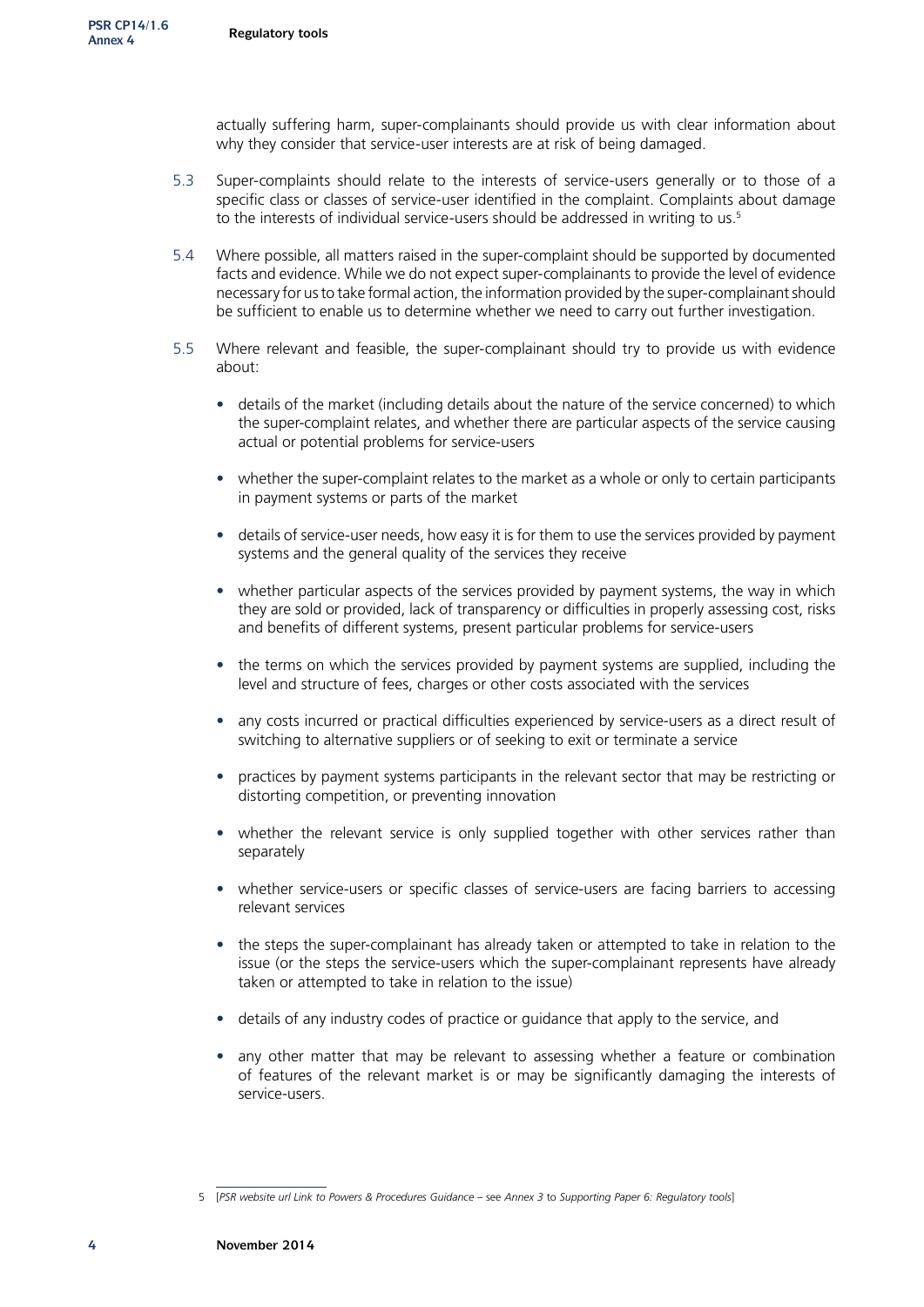# **6. How will super-complaints be handled?**

- 6.1 We will examine the contents of the super-complaint in more detail to determine if it meets the criteria set out above, that is:
	- the super-complainant is a designated representative body
	- the super-complaint is about a feature, or the combination of features, of a market in the UK for services provided by payment systems, and
	- there is a reasoned case showing that the feature, or combination of features, complained of is, or appears to be, significantly damaging the interests of service-users.
- 6.2 All the criteria must be satisfied for the complaint to receive super-complaint status.
- 6.3 If the complaint satisfies these criteria, we will assess the quality of information and evidence supplied. We will decide whether it is possible to proceed on the basis of the information provided or if further evidence or clarification is required. Where we find that a reasoned case for complaint has not been made or that it requires clarification, we will contact the designated body as soon as possible requesting further information or clarification. Where a request for clarification or further information is made, the super-complainant will be given a set time period within which to respond. If it fails to do so, we may consider making a formal response that no action will be taken regarding the complaint. We may choose to meet with the designated body making the complaint to raise any immediate questions about the evidence submitted and to offer a broad indication of our lines of enquiry.
- 6.4 We may then carry out wider enquiries, with a view to testing the evidence provided and obtaining any further information we consider necessary to form a reasoned view on whether the complaint justifies further action. Exactly how we do this will be determined on a case-bycase basis, but may involve:
	- internal research
	- public requests for information
	- carrying out a review of the relevant participants in payment systems
	- approaching relevant businesses or trade associations for information
	- publishing information that we already hold
	- approaching consumer organisations, trading standards departments, government departments and/or other public bodies for information
	- initiating other work such as a market study or research or commissioning a report
	- consultation with the Bank of England, the FCA, the Prudential Regulation Authority, the PSR Panel or any other relevant body, or
	- any other action we deem necessary.
- 6.5 We will keep the super-complainant informed of material developments in the progress of the case and super-complainants can contact us to clarify issues or for further information as appropriate. Any discussions held with the super-complainant will be subject to the general restrictions on us relating to the disclosure of confidential information in s.91 FSBRA.
- 6.6 If a super-complainant considers that its super-complaint contains commercially confidential information, it must explain why this information is commercially confidential, and it must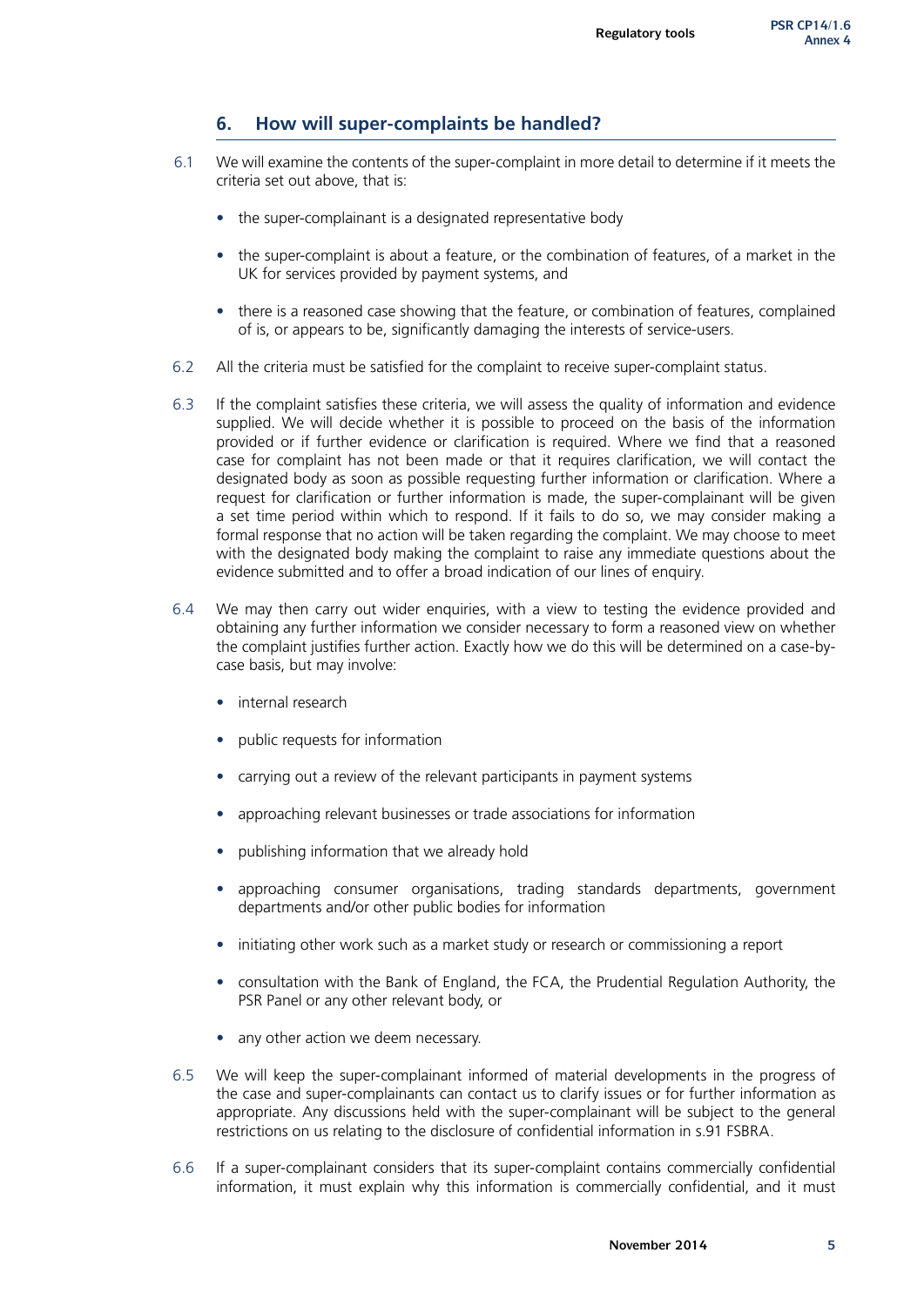provide a separate non-confidential version of the complaint. Super-complainants should avoid making claims of confidentiality over entire documents unless there are good grounds for doing so.

# **7. What action will result from a super-complaint?**

- 7.1 We are required under s.69 FSBRA to publish a response to the super-complaint within 90 calendar days setting out how we propose to deal with the complaint, explaining in particular whether we have decided to take any action and, if so, what action, and the reasons for our decision. Any action we take will be subject to the usual procedures and controls that may be relevant to that action. For example, if we propose to make general directions or requirements as a response to a super-complaint, we will follow our general consultation process<sup>6</sup> for making general directions. The possible outcomes of a super-complaint include, but are not limited to:
	- regulatory action by us (including, but not limited to, taking enforcement action against a participant or participants in a regulated payment system)
	- using our competition law powers (including launching an investigation into anti-competitive conduct of a participant or launching a market study)
	- initiating a review of our relevant directions, requirements or guidance
	- referring the complaint to another authority or regulatory agency that may be better able to address the complaint
	- initiating further assessment of the matters raised in the complaint
	- deciding that no action should be taken, or
	- dismissing the super-complaint as unfounded, frivolous or unnecessary.
- 7.2 It is possible that following the submission of a super-complaint, a super-complainant may be able to achieve a resolution of the matters raised with the subject of the super-complaint directly. We will consider such developments when determining whether to take action and the nature of such action. The fact that a super-complainant has been able to achieve a resolution of the matters in the super-complaint to its own satisfaction does not of itself prevent us from taking further action where we deem this to be appropriate.

## **8. Publicity for super-complaints**

- 8.1 It is for a super-complainant to decide whether or not to issue a press notice recording its super-complaint. However, super-complainants should consult with us to avoid jeopardising investigations that could be hampered by prior disclosure of the complaint. In such circumstances, the agreement of the super-complainant may be sought to keep the existence of the supercomplaint confidential for a period.
- 8.2 It should be noted, however, that we are required to publish our response to the super-complaint. As a minimum, this publication will include a non-confidential version of the complaint and our reasons for our proposals on our website. If it is appropriate, a press notice may also accompany the response.
- 8.3 In some circumstances we may decide that it would also be appropriate to issue a press notice ourselves when we receive a super-complaint, for example if the announcement of the

<sup>6</sup> Section 104 FSBRA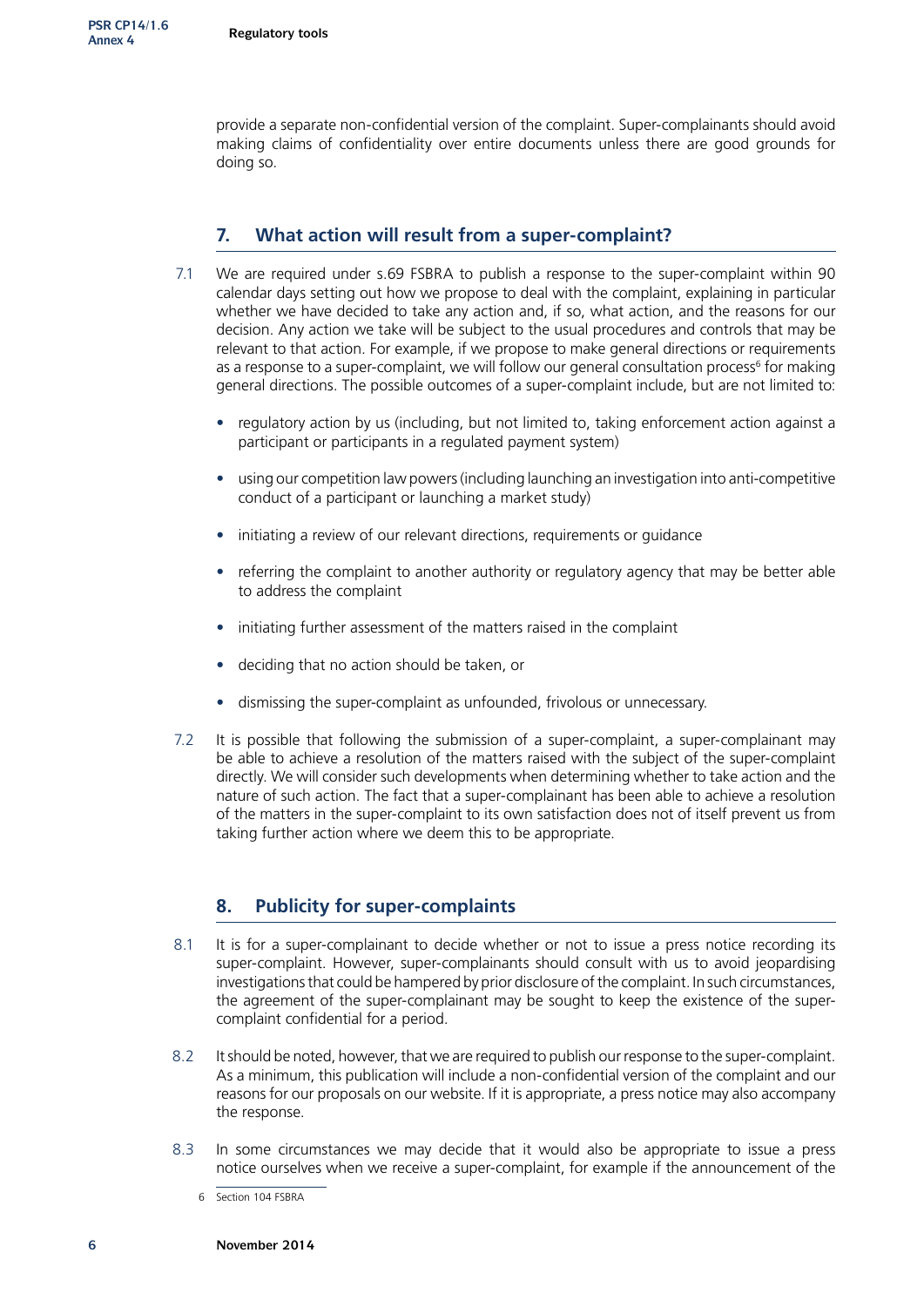complaint was to be combined with a public request for information. This will be decided on a case-by-case basis. Super-complainants may be encouraged to create a public summary of their complaint, where not already in the public domain, to encourage interested parties to submit relevant information to the PSR.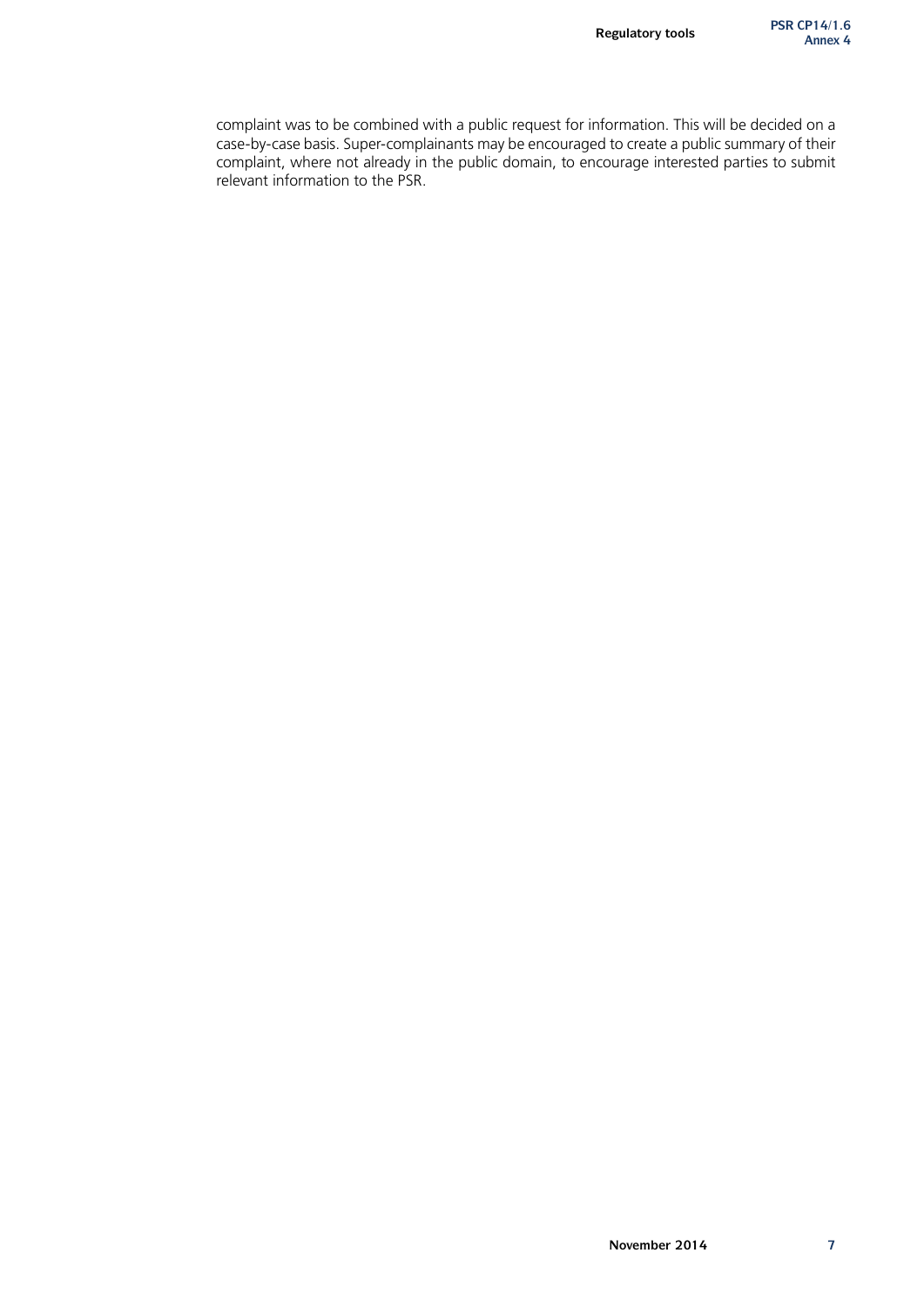**Annex 5: The Payment Systems Regulator's Draft Penalties Guidance**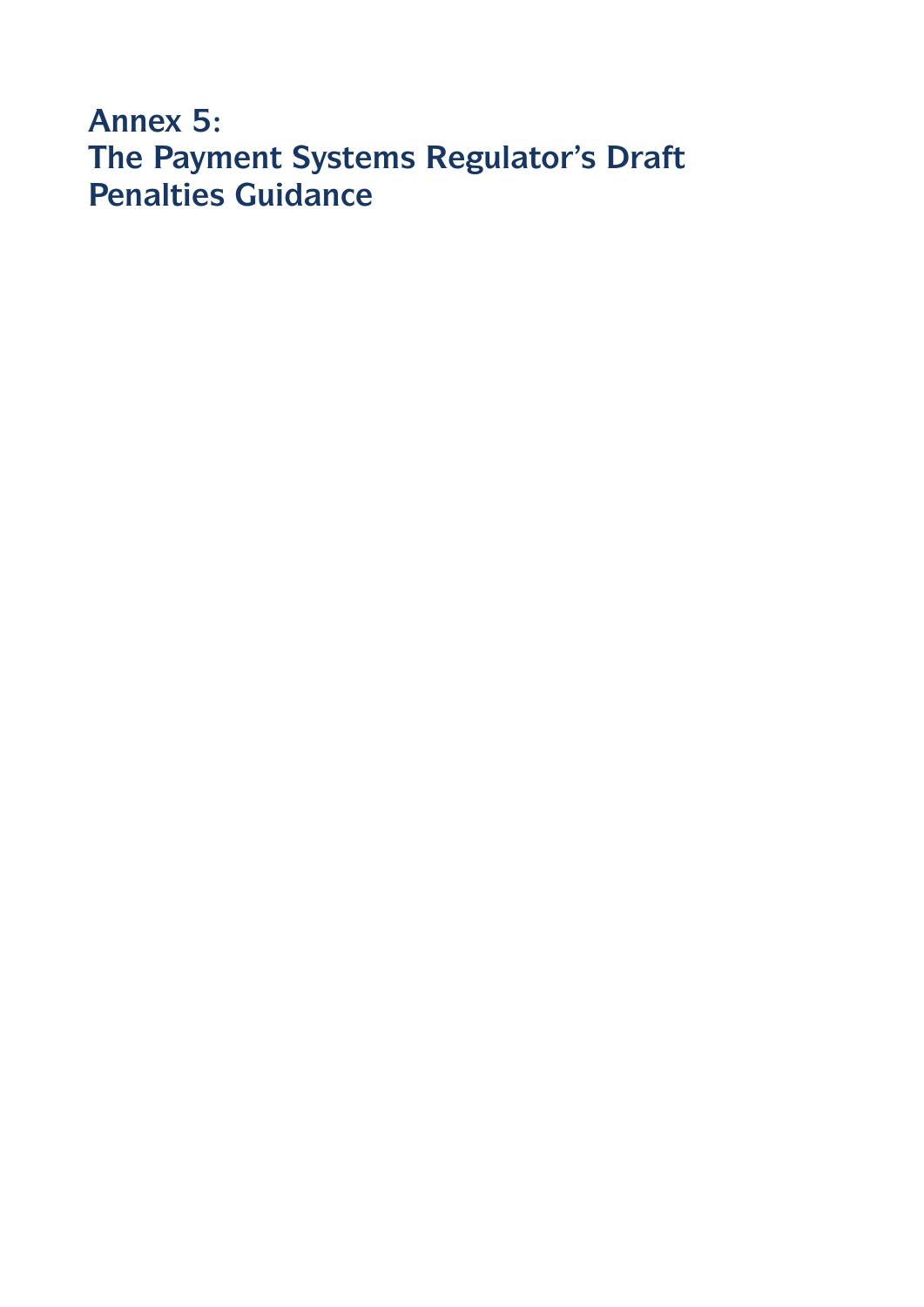**Annex 5**

# **1. Introduction**

- 1.1 Under section 73(1) Financial Services (Banking Reform) Act 2013 (FSBRA) we may require a participant in a regulated payment system to pay a penalty in respect of a compliance failure.<sup>1</sup>
- 1.2 A 'compliance failure' means a failure by a participant in a regulated payment system to comply with:
	- a direction given by us under section 54 FSBRA; or
	- a requirement imposed by us under section 55 or 56 FSBRA.
- 1.3 This document contains our statement of the principles which we will apply in determining (a) whether to impose a penalty; and (b) the amount of a penalty. We are required to prepare this statement of principles under section 73(3) FSBRA.
- 1.4 We will have regard to this statement of principles:
	- in respect of any compliance failure which occurred, or is continuing, on or after 1 April 2015
	- in deciding whether to impose a penalty
	- in determining the amount of any penalty.
- 1.5 We will apply this statement of principles in respect of all participants. This does not imply that the same compliance failure would necessarily result in the same financial penalty across and within the different categories of participant.
- 1.6 We may, from time to time, revise this statement of principles. Any revised statement will be issued for consultation and published.2

## **2. Deciding whether to impose a penalty**

2.1 We will consider the full circumstances of each individual case when determining whether or not to impose a financial penalty.

<sup>1</sup> In this document references to a 'participant' shall have the same meaning as defined in section 42 FSBRA.

<sup>2</sup> Except insofar as the context requires, words or expressions will have the meaning assigned to them in the PSR's relevant directions and requirements, and otherwise any word or expression will have the same meaning as it has in the Act.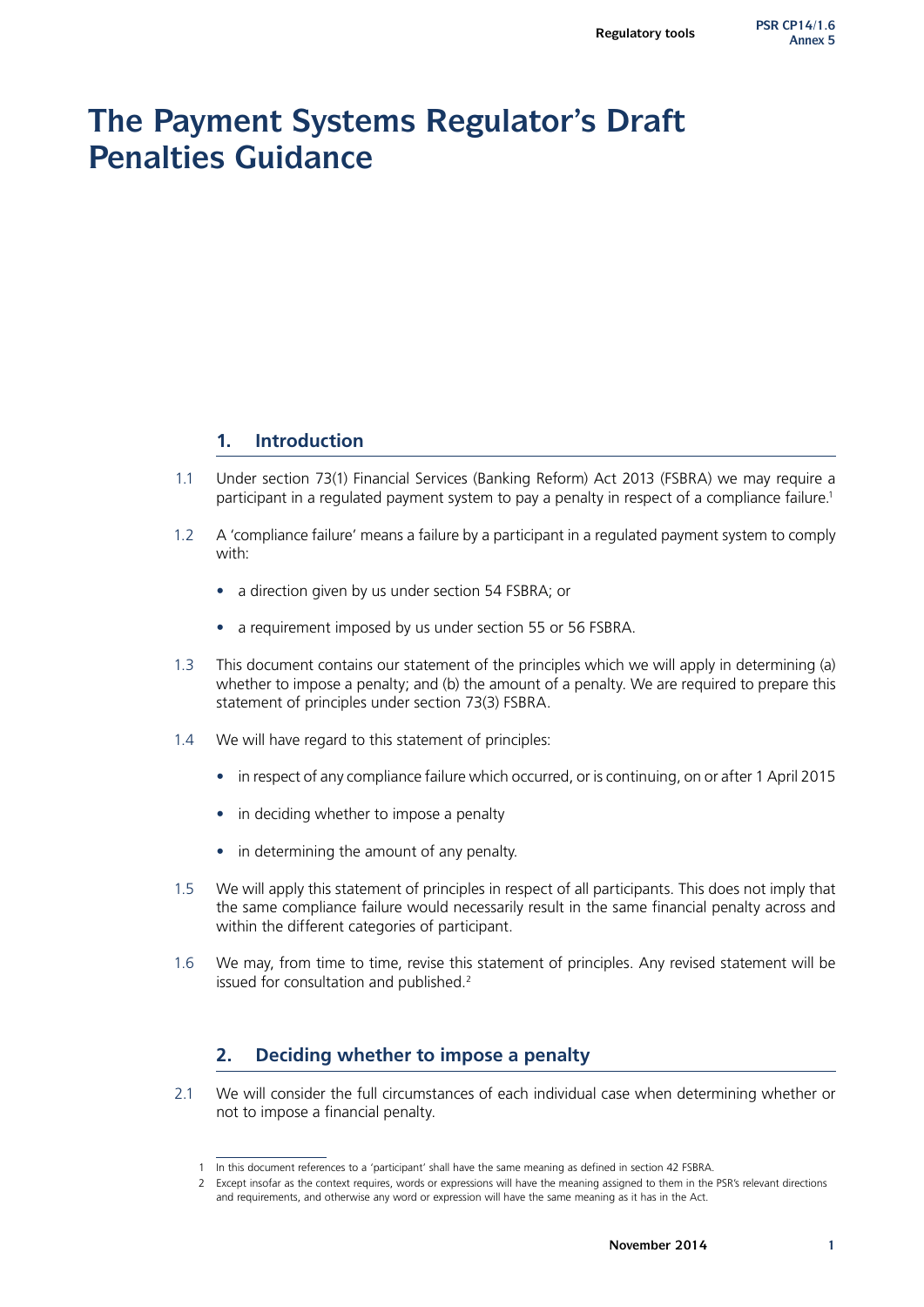- 2.2 Set out below is a list of factors that may be relevant for this purpose. The list is not exhaustive, and not all of these factors may be applicable in a particular case. There may also be other factors, not listed here, that are relevant in an individual case. The factors we may consider include:
	- The nature, seriousness, duration, frequency and impact of the compliance failure.
	- The conduct of the participant after the compliance failure has been identified.
	- The previous disciplinary record and compliance history of the participant.
	- Our guidance and other published materials: we will not generally take action against a participant for behaviour that we consider to be in line with guidance, our regulatory principles or other materials published by us pursuant to our statutory functions and duties, and which were current at the time of the behaviour in question.
	- Action taken by us or a relevant regulator (another relevant domestic or international regulatory authority or their predecessor) in previous similar cases.
	- Action taken by a relevant regulator: where a regulator proposes to take action in respect of the compliance failure which is under consideration by us, or one similar to it, we will consider whether the other regulator's action would be adequate to address our concerns, or whether it would be appropriate for us to take our own action.
- 2.3 Where we impose a financial penalty, our normal practice will be to also publish details of the compliance failure.3
- 2.4 In deciding whether it is appropriate to publish details of a compliance failure (instead of imposing a financial penalty), we will consider all the relevant circumstances of the case. The key factor is the nature and seriousness of the compliance failure, but other considerations include the following non-exhaustive factors:
	- whether or not deterrence may be effectively achieved by publishing details of the compliance failure
	- if the participant has derived an economic benefit (including made a profit or avoided a loss) as a result of the compliance failure, this may be a factor in favour of a financial penalty, on the basis that a participant should not be permitted to retain any benefit from its compliance failure
	- if the compliance failure is more serious in nature or degree, this may be a factor in favour of a financial penalty, on the basis that the sanction should reflect the seriousness of the compliance failure; other things being equal, the more serious the failure, the more likely we are to impose a financial penalty
	- if the participant has brought the compliance failure to our attention, this may be a factor in favour of publishing details only
	- if the participant has admitted the compliance failure and provides full and immediate cooperation to us, and has taken steps to put in place effective remedial action, this may be a factor in favour of publishing details only, rather than also imposing a financial penalty
	- if the participant has a poor disciplinary record or compliance history this may be a factor in favour of a financial penalty, on the basis that it may be particularly important to deter future cases

<sup>3</sup> Under section 72(1) FSBRA we may publish details of a compliance failure by a participant in a regulated payment system.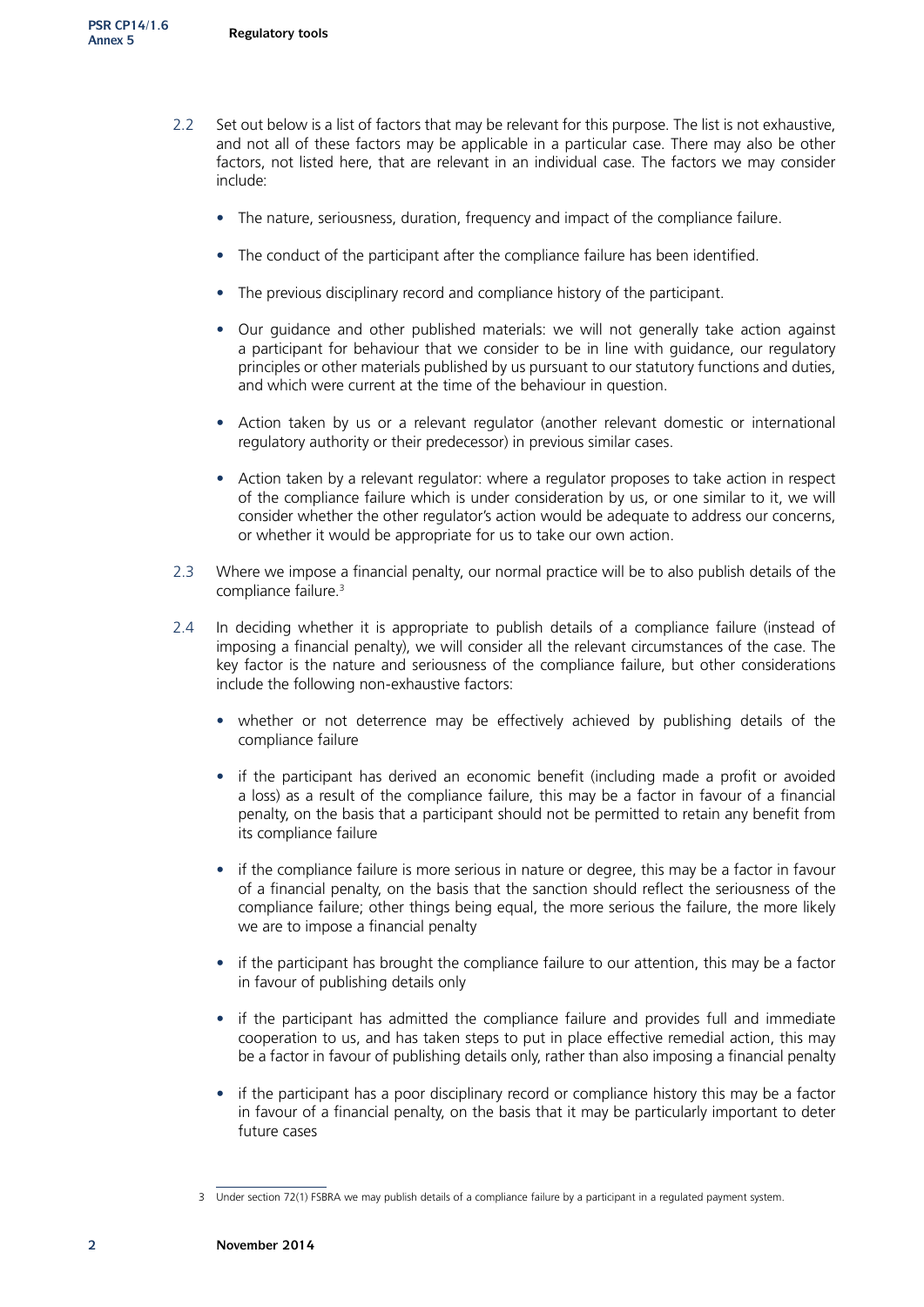- the approach of the PSR or other relevant regulator in similar previous cases (we will seek to achieve a consistent approach to our decisions on whether to impose a financial penalty or to publish details of a compliance failure) and
- the impact on the participant concerned, although it would only be in an exceptional case that we would be prepared to agree to publish details only, and not impose a financial penalty, if a penalty would otherwise be the appropriate sanction.

# **3. Determining the appropriate level of financial penalty**

- 3.1 Our penalty-setting regime is based on the following general principles:
	- *disgorgement* a participant should not benefit from any compliance failure
	- *discipline* a participant should be penalised for wrongdoing; and
	- *deterrence* any penalty imposed should deter the participant who committed the compliance failure, and others, from committing further or similar compliance failures.
- 3.2 The total amount payable by a participant subject to enforcement action may be made up of two elements: (i) disgorgement of the benefit received as a result of the compliance failure; and (ii) a financial penalty reflecting the seriousness of the compliance failure. These elements are incorporated in the following framework.
	- *First element:* the disgorgement of any economic benefits derived directly from the compliance failure (see paragraphs 3.7-3.9).
	- *• Second element:* the financial penalty, calculated as follows:
		- **–** *Step 1:* in addition to any disgorgement (see first element), the determination of a figure which reflects the seriousness of the compliance failure and the size and financial position of the participant (see paragraph 3.10)
		- **–** *Step 2:* where appropriate, an adjustment made to the Step 1 figure to take account of any aggravating or mitigating circumstances (see paragraphs 3.11-3.12)
		- **–** *Step 3:* where appropriate, an upwards adjustment made to the amount arrived at after Steps 1 and 2, to ensure that the penalty has an appropriate and effective deterrent effect (see paragraph 3.13); and
		- **–** *Step 4:* if applicable, one or both of the following factors may be applied to the figure determined following Steps 1, 2 and 3:
			- a settlement discount (see paragraphs 3.14 and 5.1-5.7)
			- an adjustment based on any serious financial hardship which the PSR considers payment of the penalty would cause the participant, or if the penalty could adversely impact the stability of or confidence in the UK financial system (see paragraphs 3.15 and 4.1-4.8).
- 3.3 For the avoidance of doubt, any settlement discount does not apply to disgorgement of any financial benefit derived directly from the compliance failure (under the first element of paragraph 3.2).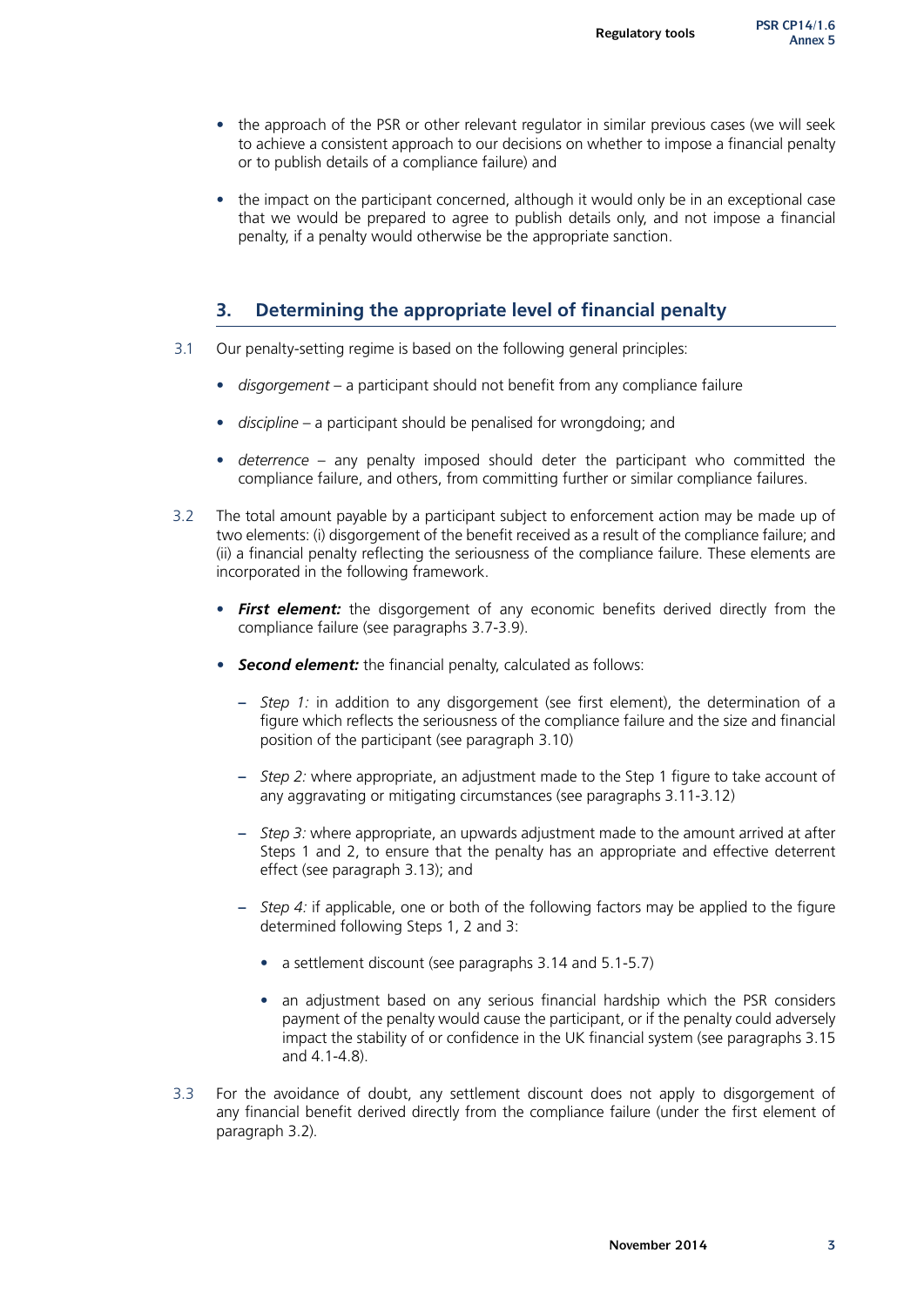- 3.4 We recognise that the overall penalty arrived at pursuant to our framework approach must be appropriate and proportionate to the relevant compliance failure. We may decrease the level of the penalty which would otherwise be determined following Steps 1 and 2 if we consider that it is disproportionately high having regard to the seriousness, scale and effect of the compliance failure. In determining any deterrence uplift at Step 3, we will also ensure that the overall penalty is not disproportionate.
- 3.5 The penalty resulting from Steps 1-4 may not exceed 10% of the annual revenues or billings derived by the participant from the business activity in the United Kingdom to which the compliance failure relates.4
- 3.6 The factors and circumstances relevant to determining the appropriate level of penalties set out below are not exhaustive. Not all of the factors or circumstances listed will necessarily be relevant in a particular case and there may be other factors or circumstances not listed which are relevant.

### **Our framework for determining the level of penalties First element – disgorgement**

- 3.7 We will seek to deprive a participant of the economic benefit derived directly from, or attributable to, the compliance failure (which may include any profit made or loss avoided) where it is practicable to quantify this. We may also charge interest on the disgorgement.
- 3.8 Where the success of a participant's business model is dependent on failing to comply with regulatory obligations related to payment systems and services provided over payment systems, and the compliance failure is at the core of the participant's activities related to payment systems and services provided over payment systems, we will seek to deprive the participant of all the financial benefit derived from such activities.
- 3.9 Where a participant agrees to carry out a remedial programme (which may include redress to compensate those who have suffered a loss as a result of the compliance failure), or where we decide to impose a redress programme, the PSR will take this into consideration. In such cases the final penalty might not include a disgorgement element, or the disgorgement element might be reduced.

#### **Second element – the penalty**

#### *Step 1 – the seriousness of the compliance failure*

- 3.10 As noted in paragraphs 3.2-3.3, the penalty is calculated separately from, and in addition to, any disgorgement. We will determine a figure that reflects the seriousness of the compliance failure. The following factors may be relevant to determining the appropriate level of financial penalty:
	- *Deterrence*: when determining the appropriate level of penalty, we will have regard to the principal purpose for which we impose sanctions, namely to promote high standards of regulatory conduct by deterring participants who have committed compliance failures from committing further compliance failures and helping to deter other participants from committing similar compliance failures.
	- *The nature of the compliance failure:* the following considerations may in particular be relevant:
		- **–** the nature of the requirement imposed on, or the direction given to, the participant which was not complied with
		- **–** the duration and/or frequency of the compliance failure

<sup>4</sup> Annual revenues realised in the year prior to the PSR's final decision notice or termination of the relevant compliance failure, whichever is earlier.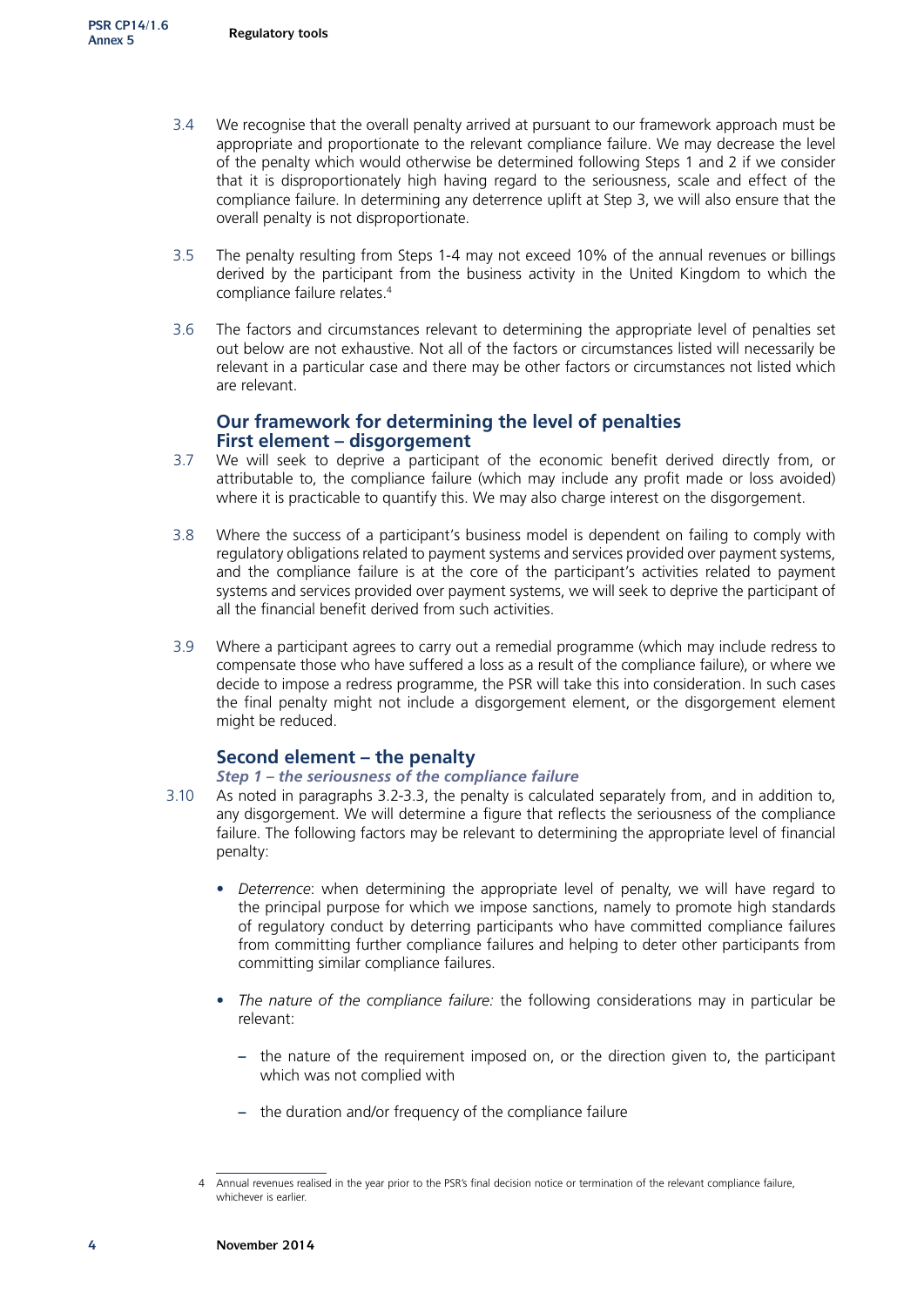- **–** the extent to which the participant's senior management were aware of the compliance failure, the nature and extent of their involvement in it, and the timing and adequacy of any steps taken to address it.
- *The impact or potential impact of the compliance failure* on the following may in particular be relevant:
	- **–** competitiveness of and competition in the market for payment systems or the markets for services provided by payment systems
	- **–** innovation in the market for payment systems or the markets for services provided by payment systems
	- **–** the interests of those who use, or who are likely to use, services provided by regulated payment systems.
- The extent to which the compliance failure was deliberate or reckless.

#### *Step 2 – mitigating and aggravating factors*

- 3.11 We may increase or decrease the amount of the financial penalty arrived at after Step 1 (but not including any amount to be disgorged as set out in paragraphs 3.7-3.9) to take into account factors which aggravate or mitigate the compliance failure.
- 3.12 The following list of factors may have the effect of aggravating or mitigating the compliance failure:
	- the conduct of the participant in bringing (or failing to bring) quickly, effectively and comprehensively the compliance failure to our attention (or the attention of other relevant regulators, where appropriate)
	- the degree of cooperation the participant showed during the investigation of the compliance failure by us, or any other relevant regulator working with us, and the impact of this on our ability to conclude our investigation into the compliance failure promptly and efficiently
	- any remedial steps the participant has taken or has committed to take since the compliance failure was identified, how promptly they were or will be taken, and their effectiveness
	- whether the participant has arranged its resources in such a way as to allow or avoid disgorgement and/or payment of a financial penalty
	- whether the participant had previously been informed about our concerns in relation to the issue
	- whether the participant had previously undertaken to us or another relevant regulator not to perform a particular act or engage in particular behaviour which relates to the compliance failure
	- the extent to which the participant concerned has complied with our requests or requirements or those of another relevant regulator relating to the issue
	- the previous disciplinary record and general compliance history of the participant in relation to the PSR or another relevant regulator
	- action taken against the participant by another relevant regulator that is relevant to the compliance failure in question
	- whether our quidance or other published materials had already raised relevant concerns. and the nature and accessibility of such materials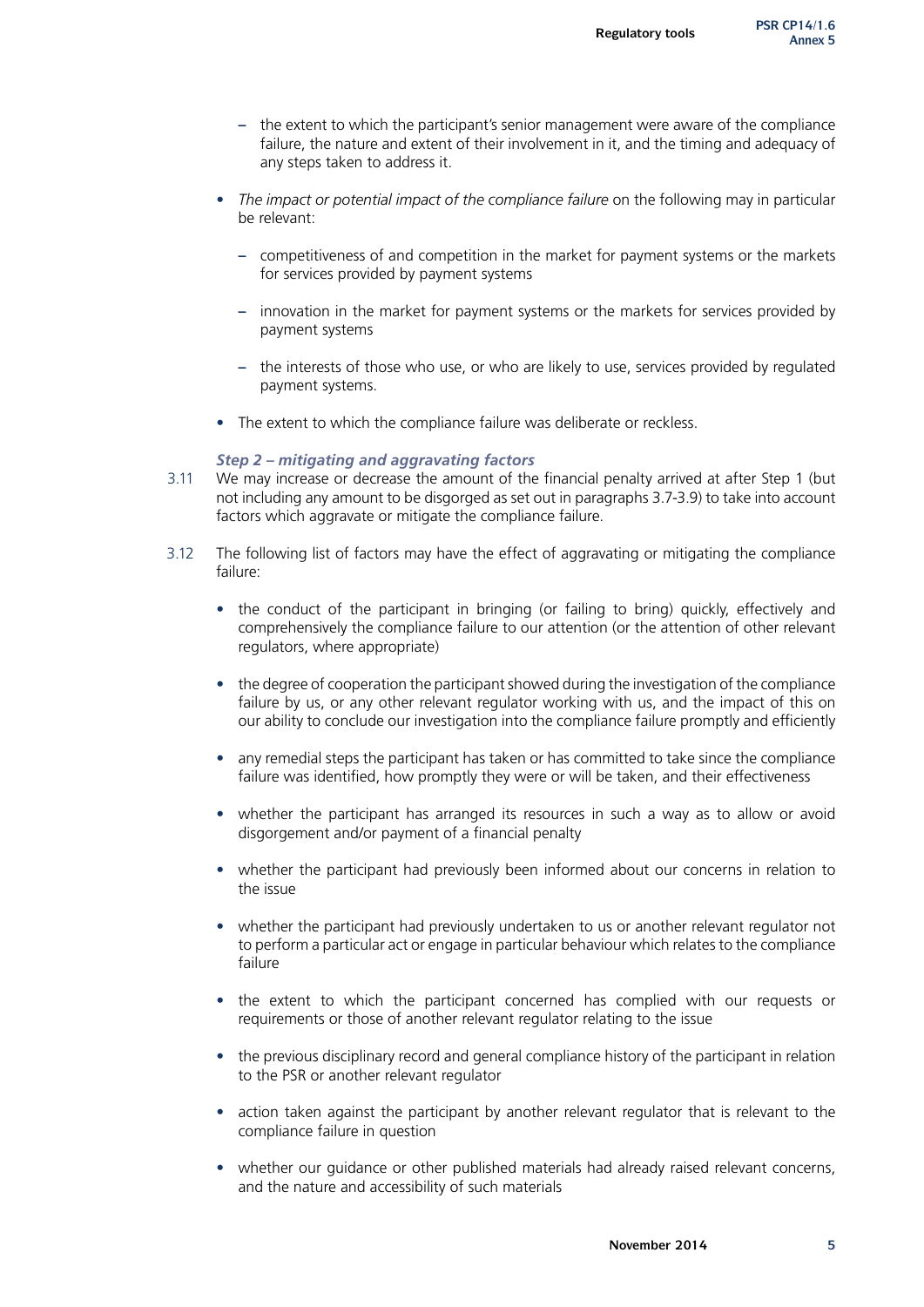• the size, financial resources and other circumstances of the participant on whom the penalty is to be imposed.

#### *Step 3 – adjustment for deterrence*

- 3.13 If we consider that the figure arrived at after Step 2 is insufficient to deter the participant who committed the compliance failure, or others, from committing further or similar compliance failures then we may increase the penalty. Circumstances where we may do this include (but are not limited to):
	- where we consider that the value of the penalty is too small in relation to the compliance failure to meet our objective of credible and effective deterrence
	- where previous action by us or another relevant regulator in respect of the same or similar issues has failed to improve the relevant standards of the participant which is the subject of our action and/or relevant industry standards; and
	- where we consider that there is a risk that similar breaches will be committed by the participant or by other participants in the future in the absence of such an increase to the penalty.

#### *Step 4 – discounts*

- 3.14 The PSR and the participant on whom a penalty is to be imposed may seek to agree the amount of any financial penalty and other terms. In recognition of the benefits of such agreements, the amount of the financial penalty which might otherwise have been payable will be reduced to reflect the stage at which the PSR and the participant concerned reached an agreement. The settlement discount does not apply to the disgorgement of any benefit calculated under the first element, pursuant to paragraphs 3.2-3.3. Details of the PSR's policy on settlement discounts are provided at paragraphs 5.1-5.7.
- 3.15 Details of the PSR's policy on serious financial hardship are provided at paragraphs 4.1-4.8.

### **4. Serious financial hardship**

- 4.1 Our starting point is that we consider that it is only in exceptional cases that we would grant a discount to a penalty based on a claim of serious financial hardship for the reasons set out in paragraphs 4.2-4.4.
- 4.2 We note that many PSPs authorised by the Financial Conduct Authority or the Prudential Regulation Authority are subject to their own prudential requirements.
- 4.3 With respect to Operators and Infrastructure Providers, under our Principle on Financial prudence:

*'An Operator or Infrastructure Provider must ensure it has, or has access to, adequate financial resources to ensure that it is able to carry out its functions and activities in relation to the regulated payment system it operates in the case of an Operator, or the regulated payment system or systems whose central infrastructure it provides or controls in the case of an Infrastructure Provider, including resources to*

- *cover potential general business losses and debts as they fall due*
- *continue operations and services as a going concern if those losses or debts materialise and*
- *comply with its regulatory obligations in relation to payment systems and services provided by payment systems.'*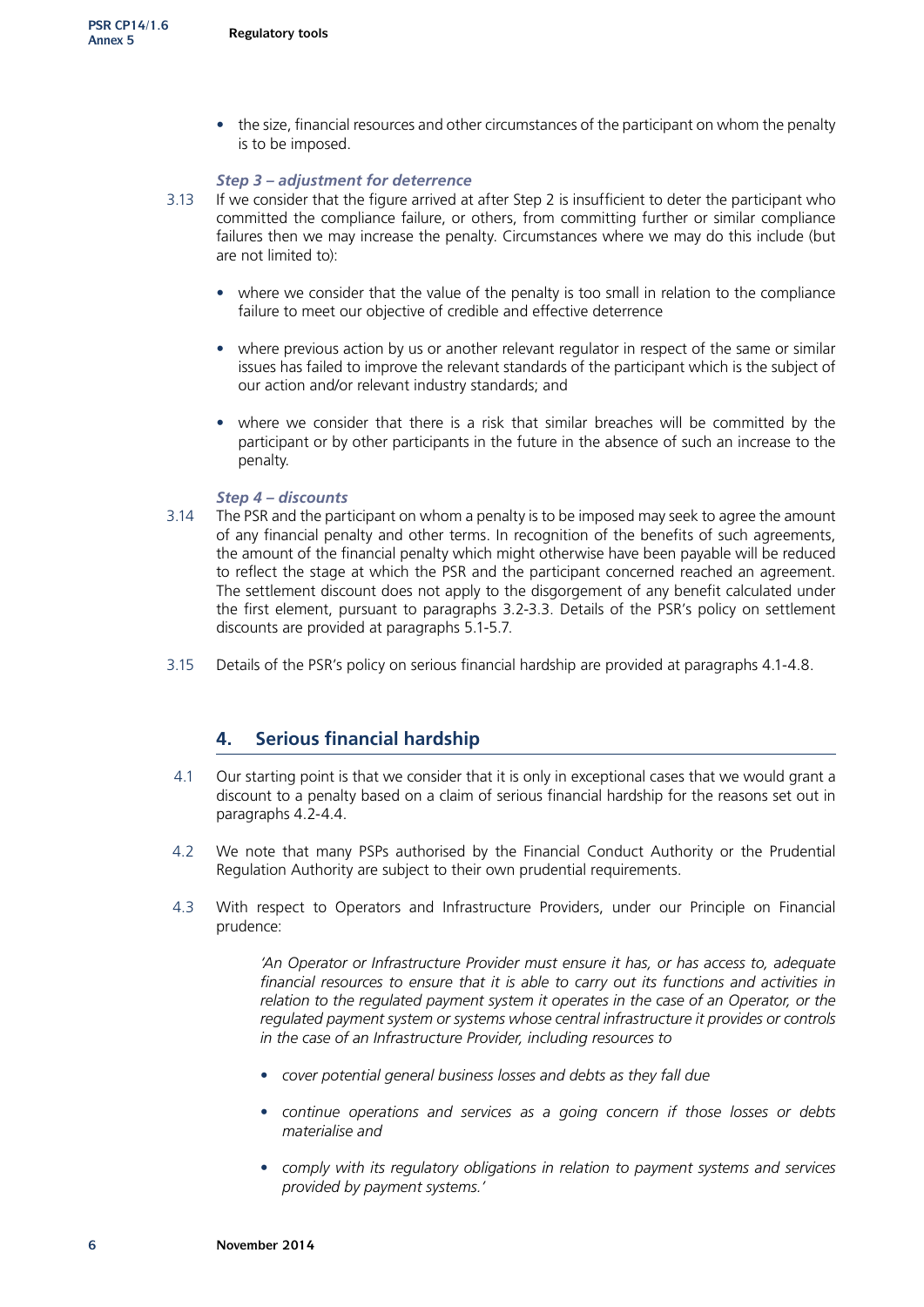- 4.4 In the context of penalties, we interpret this Principle on Financial prudence to mean in particular that participants that are organised as not-for-profit entities should have in place effective arrangements with their owners, shareholders, guarantors or direct participants (as the case may be) to call upon such persons to contribute sufficient funds from time to time in order to allow the Operator or Central Infrastructure Provider to meet its current and future debts and liabilities as they fall due. This would cover a debt owed to the PSR as a penalty for a compliance failure.
- 4.5 With respect to any claim that a decision to impose a penalty on a participant could adversely impact the stability of, or confidence in, the UK financial system or where we consider that such a risk exists, we will liaise with the Bank of England before taking such a decision.
- 4.6 Subject to paragraphs 4.1-4.5, our approach to determining penalties is intended to ensure that financial penalties are proportionate to the compliance failure. We recognise that penalties may affect participants differently, and that we should consider whether a reduction in the proposed penalty is appropriate if the penalty would cause the subject of enforcement action serious financial hardship, and/or if this could adversely impact the stability of, or confidence in, the UK financial system. Where a participant claims that payment of the penalty proposed by us will cause it serious financial hardship, we will consider whether to reduce the proposed penalty (resulting from Steps 1, 2 and 3) only if:
	- the participant provides verifiable evidence that payment of the penalty will cause them serious financial hardship and/or could adversely impact the stability of or confidence in the UK financial system; and
	- the participant provides full, frank and timely disclosure of the verifiable evidence, and cooperates fully in answering any questions asked by us about its financial position.
- 4.7 The onus is on the participant to satisfy us that payment of the penalty will cause it serious financial hardship and/or that this could adversely impact the stability of, or confidence in, the UK financial system.
- 4.8 There may be cases where, even though the participant has satisfied us that payment of the financial penalty would cause serious financial hardship, we consider the compliance failure to be so serious that it is not appropriate to reduce the penalty. We will consider all the circumstances of the case in determining whether this course of action is appropriate, including whether (as applicable):
	- an individual who has the ability to exercise control or material influence over the management or operation of the participant (Individual Controller):
		- **–** directly derived a financial benefit from the compliance failure and, if so, the extent of that financial benefit
		- **–** the individual acted fraudulently or dishonestly with a view to personal gain
	- previous PSR action in respect of similar compliance failures has failed to improve industry standards
	- a participant or Individual Controller has spent money or dissipated assets or otherwise used financial structures in anticipation of enforcement action by us or another relevant regulator with a view to frustrating or limiting the impact of action taken by us or other regulators.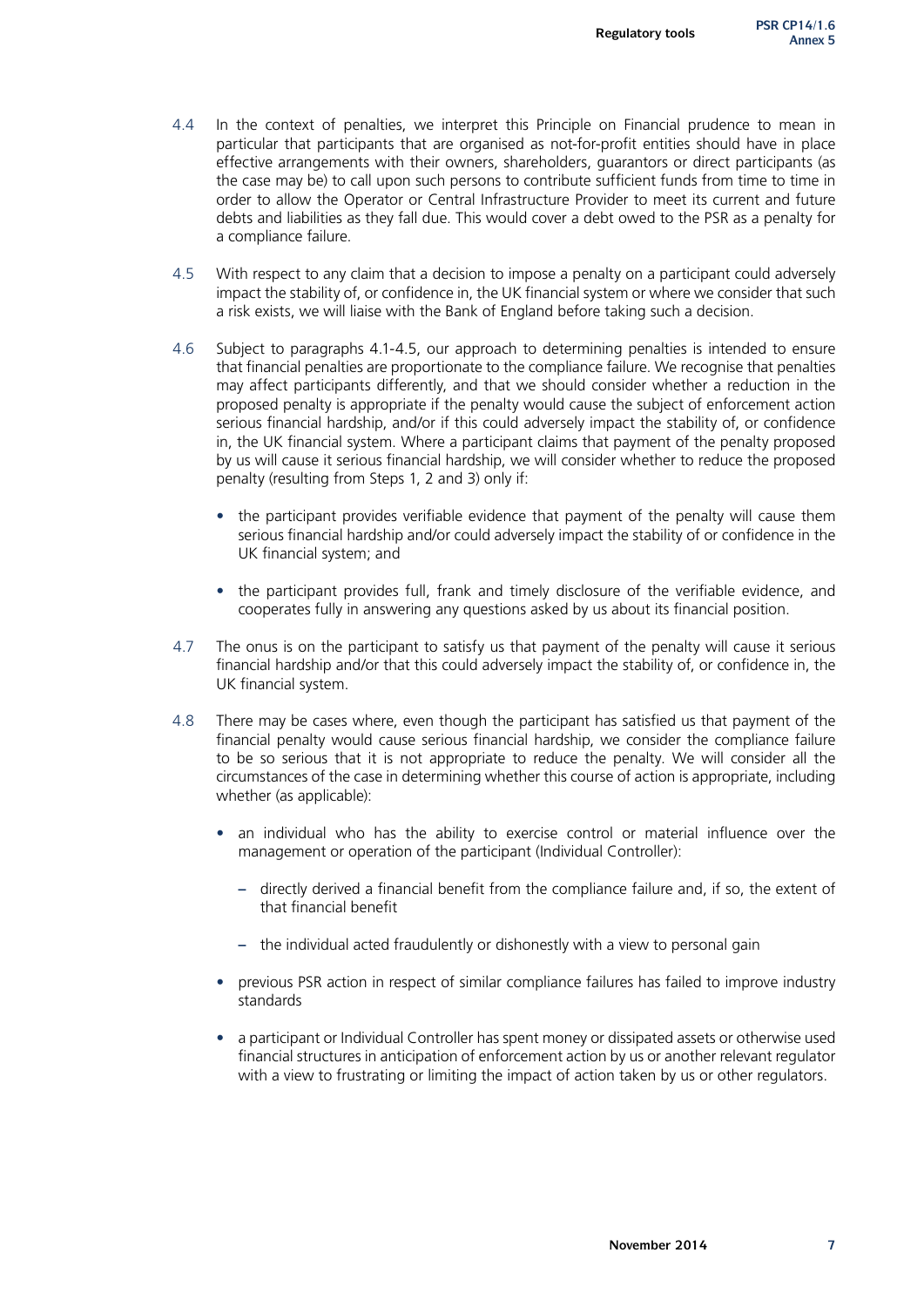# **5. Settlement discount**

- 5.1 As set out in paragraph 3.3 and for the avoidance of doubt, any settlement discount does not apply to disgorgement of any financial benefit derived directly from the compliance failure (under the first element of paragraph 3.2).
- 5.2 Participants subject to enforcement action may be prepared to agree the amount of any financial penalty and other conditions which we seek to impose by way of such action. We recognise the benefits of such agreements, in that they offer the potential for securing earlier protection for service-users and the saving of costs to the participant concerned in contesting the financial penalty and to the PSR itself. The penalty that might otherwise be payable in respect of a compliance failure by the participant concerned will therefore be reduced to reflect the timing of any settlement agreement.
- 5.3 In appropriate cases our approach will be to discuss with the participant concerned to agree in principle the amount of a financial penalty having regard to our statement of principles as set out here. This starting figure (resulting from Steps 1, 2 and 3) will take no account of the existence of the settlement discount. Such amount (A) will then be reduced by a percentage of A according to the stage in the process at which agreement is reached. The maximum percentage reduction shall be no more than 30% of A. The resulting figure (B) will be the amount actually payable by the participant concerned in respect of the compliance failure. However, where part of a proposed penalty specifically equates to the disgorgement of any profit accrued, or loss avoided, then the percentage reduction will not apply to that part of the penalty.
- 5.4 In certain circumstances, the participant concerned may consider that it would have been possible to reach a settlement at an earlier stage, and argue that it should be entitled to a greater percentage reduction in penalty. It may be, for example, that we no longer wish to pursue enforcement action in respect of all of the acts or omissions previously alleged to give rise to the compliance failure. In such cases, the participant concerned might argue that it would have been prepared to agree an appropriate penalty at an earlier stage and should therefore benefit from a greater discount. Equally, we may consider that greater openness from the participant concerned could have resulted in an earlier settlement.
- 5.5 Arguments of this nature risk compromising the goals of greater clarity and transparency in respect of the benefits of early settlement, and invite dispute in each case as to when an agreement might have been possible. It will not usually be appropriate therefore to argue for a greater reduction in the amount of penalty on the basis that settlement could have been achieved earlier.
- 5.6 However, in exceptional cases we may accept that there has been a substantial change in the nature or seriousness of the action being taken against the participant concerned, and that an agreement would have been possible at an earlier stage if the action had commenced on a different footing. In such cases the PSR and the participant concerned may agree that the amount of the reduction in penalty should reflect the stage at which a settlement might otherwise have been possible.
- 5.7 In cases where we apply a discount in the penalty for settlement, the fact of settlement and the level of the discount to the financial penalty that would otherwise have been imposed by us will be set out in the final decision notice.

## **6. Apportionment**

6.1 In a case where we are proposing to impose a financial penalty on a participant for two or more separate and distinct compliance failures, we will consider whether it is appropriate to identify in the warning notice and final decision notice how the penalty is apportioned between those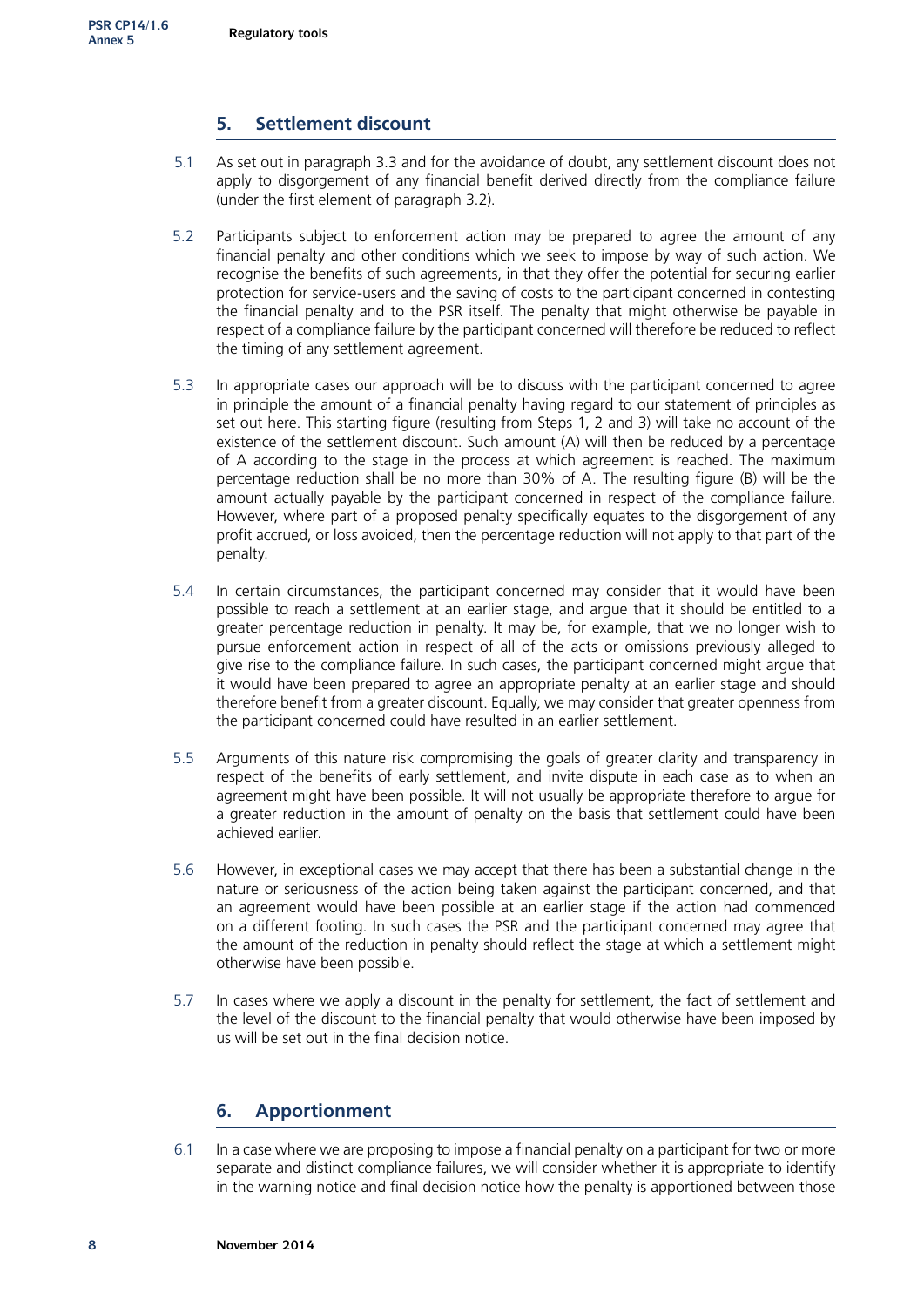separate and distinct areas. Apportionment will not, however, generally be appropriate in other cases.

# **7. Payment of financial penalties**

- 7.1 Financial penalties must be paid within the period (usually 14 calendar days) that is stated on the final decision notice. Our policy in relation to reducing a penalty because its payment may cause a participant serious financial hardship is set out in paragraphs 4.1-4.8.
- 7.2 We will consider agreeing to defer the due date for payment of a penalty or accepting payment by instalments where, for example, the participant requires a reasonable time to raise funds to enable the totality of the penalty to be paid within a reasonable period.
- 7.3 We will remain vigilant to any attempt by participants to seek to pass on the financial consequences of any penalty to third parties in circumstances where it would be inappropriate to do so.
- 7.4 We have a mechanism which will allow us to require participants to justify their fees and charges. Section 57 FSBRA allows us to vary any of the terms or fees or charges payable under relevant agreements, including agreements between a payment service provider with direct access to a regulated payment system and another person for the purposes of enabling that other person to obtain indirect access to the payment system. It would therefore be open to an indirect participant to apply to us under section 57, should there be grounds for concern that the fees charged under their agreement with a direct participant to obtain indirect access to a payment system represent an attempt to indemnify the direct participant from the financial consequences of penalties, or to otherwise pass on the effects of such penalties to indirect participants.
- 7.5 In meeting their obligation to pay a penalty, participants must satisfy themselves that their arrangements are consistent with public policy. For example, those who are subject to Chapter 6 of the General Provisions module of the FCA Handbook (GEN)<sup>5</sup> will be reminded that it contains rules prohibiting a firm or member from entering into, arranging, claiming on or making a payment under a contract of insurance that is intended to have, or has, the effect of indemnifying a relevant party against a financial penalty. The PSR expects participants in a regulated payment system who are subject to GEN to comply with those provisions as relevant for the purposes of financial penalties imposed under FSBRA. The PSR would typically expect participants in a regulated payment system who are not subject to GEN to comply with these general principles.

<sup>5</sup> See http://fshandbook.info/FS/html/FCA/GEN/6/1